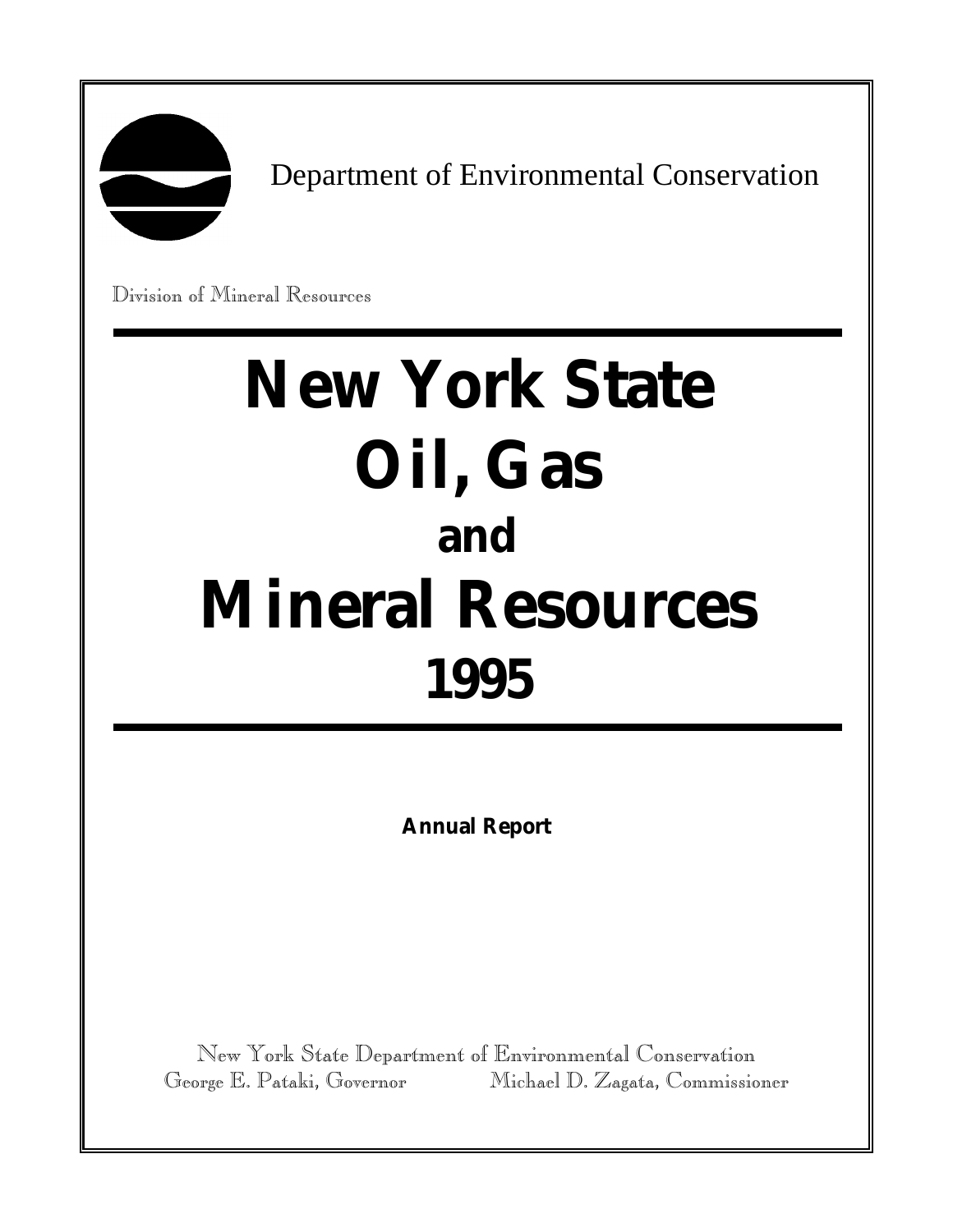This report was produced by the NYS Department of Environmental Conservation Division of Mineral Resources 50 Wolf Road Albany, NY 12233-6500 (518) 457-7480

Gregory H. Sovas, Director

 Eric B. Shyer, Editor, Graphics, Charts and Maps

Sandra T. Geddes, Production data entry Statistics provided by staff from the Bureau of Oil and Gas Regulation, the Bureau of Resource Management and Development, and the Regional Offices.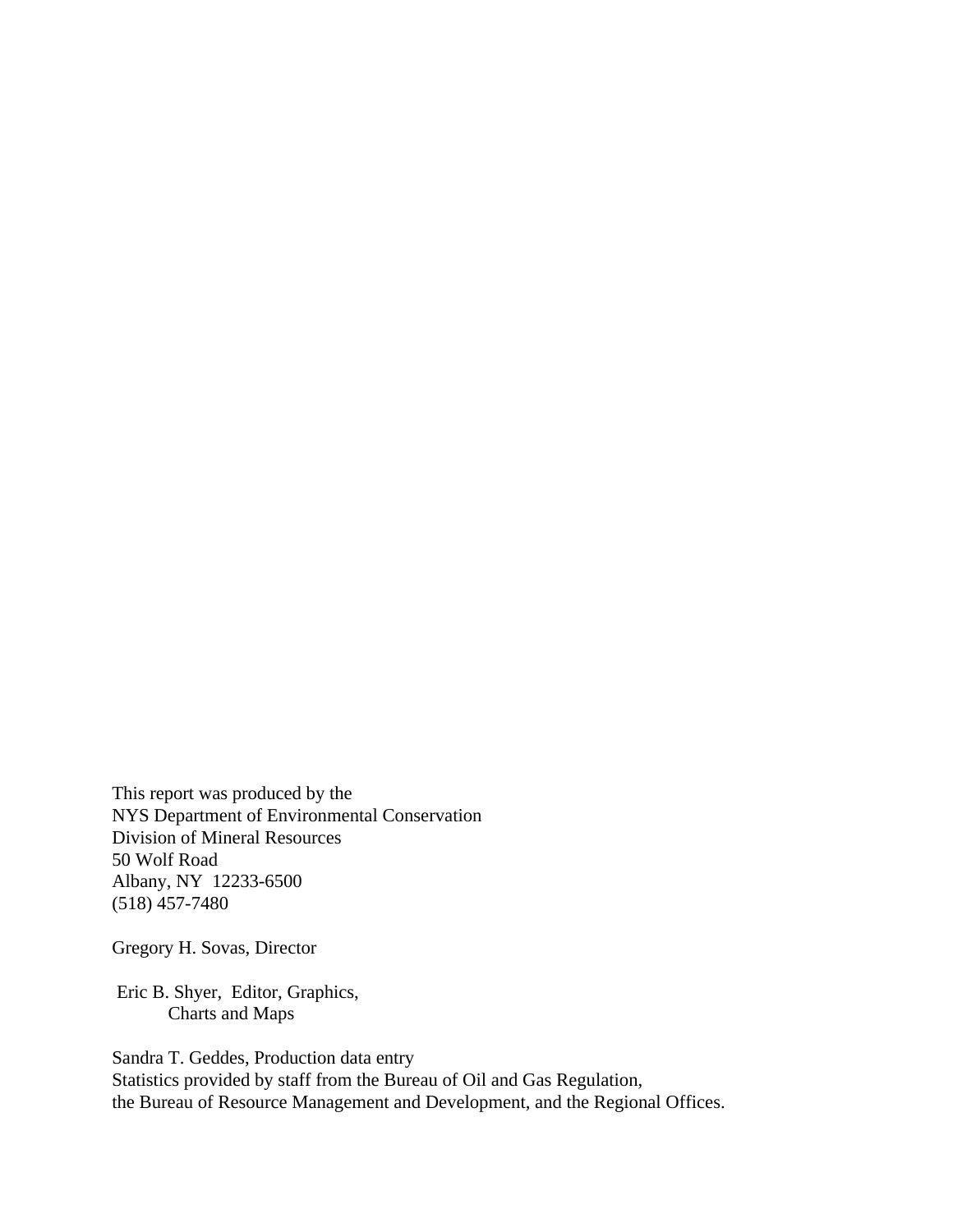# **New York State Oil, Gas and Mineral Resources**

*Division Mission Statement*

*The Division of Mineral Resources is responsible for ensuring the environmentally sound, economic development of New York's nonrenewable energy and mineral resources for the benefit of current and future generations.*

> STATE OF NEW YORK GEORGE E. PATAKI, GOVERNOR

DEPARTMENT OF ENVIRONMENTAL CONSERVATION MICHAEL D. ZAGATA, COMMISSIONER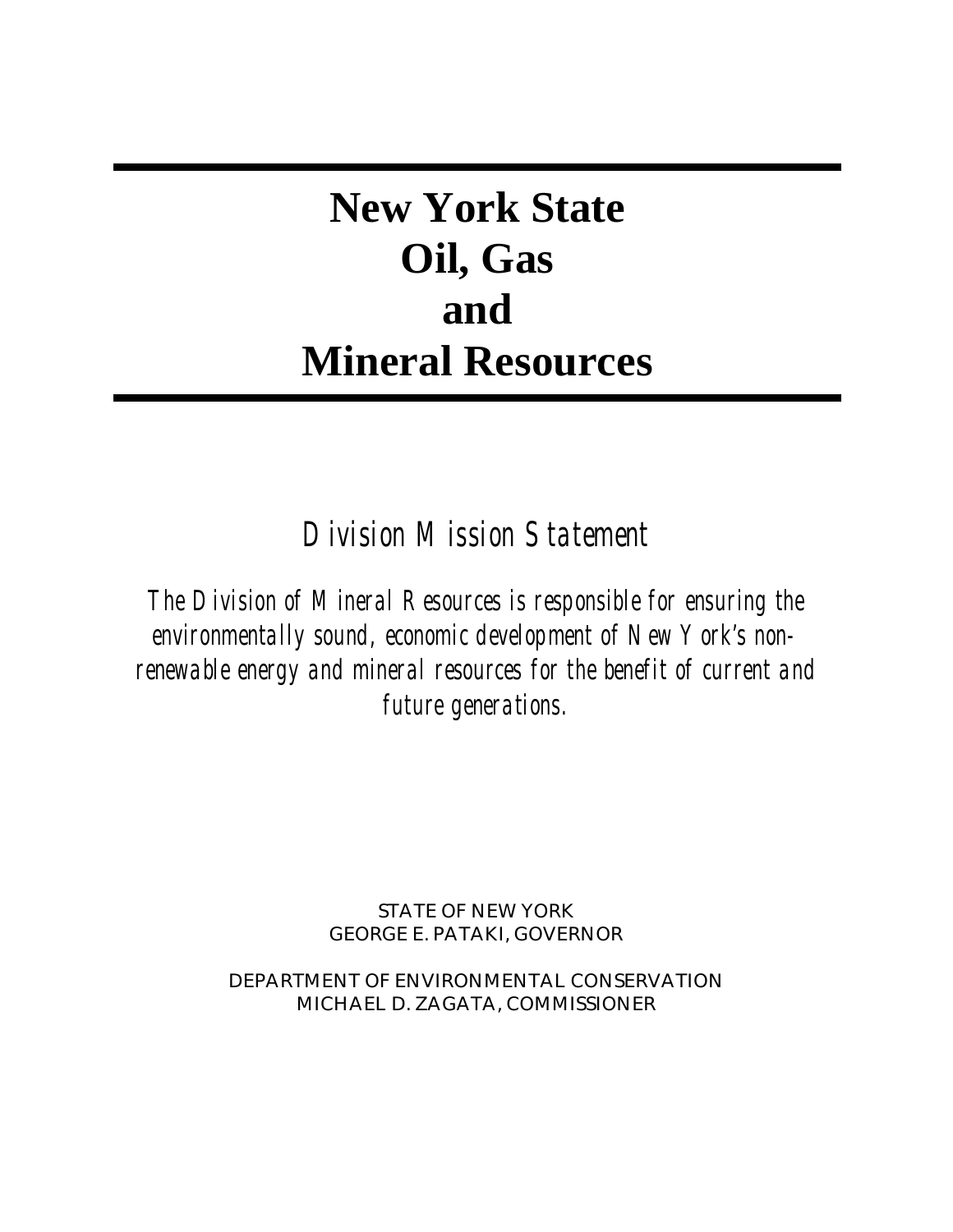#### **DIRECTOR'S CORNER Gregory H. Sovas**

As I write, the Division is in the midst of setting goals and developing workplans for fiscal year 1997-98. During 1995, Commissioner Zagata began introducing changes to the Department's workplanning process. We are required to demonstrate progress in our mission, stated on the title page, by measuring and reporting monthly to the Commissioner such things as number of wells plugged and number of mined acres reclaimed. We will be expected to increase these measured outputs each year, and our workplans for forthcoming years will reflect this expectation. We hope that the regulated community and other stakeholders will soon see tangible results of the Commissioner's 1995 workplanning initiatives as we strive to deliver focused, efficient and effective regulatory programs.

Last year I described the effect on our Division of the collapse and flooding of Akzo's Retsof salt mine in March 1994. The consequences of this event continued to demand attention and resources throughout 1995, as we concentrated not only on closure and remediation of the Retsof mine, but on permitting of a proposed replacement mine nearby. In fact, most of the wells permitted and drilled in Region 8 during 1995 were stratigraphic or monitoring wells associated with these two projects. Our Avon manager includes a synopsis of these activities in his review on page 12 of this report.

Although oil and gas well completions decreased in 1995, the report from our Olean manager on pages 13 and 14 reflects recent optimism about the possibility of successful deep exploration in western New York. Division staff are hopeful that potential deep reserves will bring increased activity and economic opportunity, and are ready to help ensure development of any newly discovered reserves in accordance with good environmental practice.

Underground gas storage projects continue to consume great amounts of staff time as we deal with a number of expansions as well as new projects. Existing projects are summarized on pages 16 and 17, and two of the new projects are described in the Region 8 Review on page 12. Clearly underground gas storage will continue to be more important to the secure and safe distribution of natural gas in New York and New England.

One of the biggest challenges facing the oil and gas regulatory program is the growing liability of idle and abandoned wells. In most cases financial security, even for operators in compliance with current regulations, does not provide sufficient funding to plug the covered wells. When operators

default on their tax bills and counties foreclose on properties that contain unplugged wells, those wells become a liability for local taxpayers. This is not a hypothetical worst-case scenario, but reflect current events already happening in the counties. We need a creative approach to develop new solutions to this problem, and hope to productively work together with all stakeholders in this effort.

Annual well reports are the primary tool used by the Division for tracking compliance. To date, only 76% of operators required to report for 1995 have done so; the statutory deadline for reporting was March 31, 1996. We have strived during recent years to make reporting easier, yet the lack of full compliance forces us to continue to devote resources to enforcement. In our small Division, these resources could be better spent on other projects. I strongly urge all operators to allow us to redeploy these resources by submitting timely, accurate reports for all unplugged active and inactive wells.

Beginning in late 1995, the Division has benefitted from the Commissioner's emphasis on improving computerized information management and communication capabilities within the Department. A major Department-wide computer purchase has allowed us to increase employee access to the wide array of electonic tools available, including Internet e-mail and a local area network within the Department. In fact, some Division e-mail addresses are listed on page 21. We hope to post information from our Division's database on a World Wide Web page now being developed by the Department. Permitting and other information from our database is currently available at the Interstate Oil and Gas Compact Commission's web page (http://www.iogcc.oklaosf.state.ok.us). We continue to improve both the amount and quality of information in our database, which now includes over 32,000 wells. Most of this information is available to the public; simply contact or visit any of our offices.

We hope that you have seen tangible results from the Commissioner's initiatives in making the Department more customer friendly. We at the Division of Mineral Resources are always willing and ready to help any operator, local government, or landowner deal with the issues facing the industry and our partners, local governments.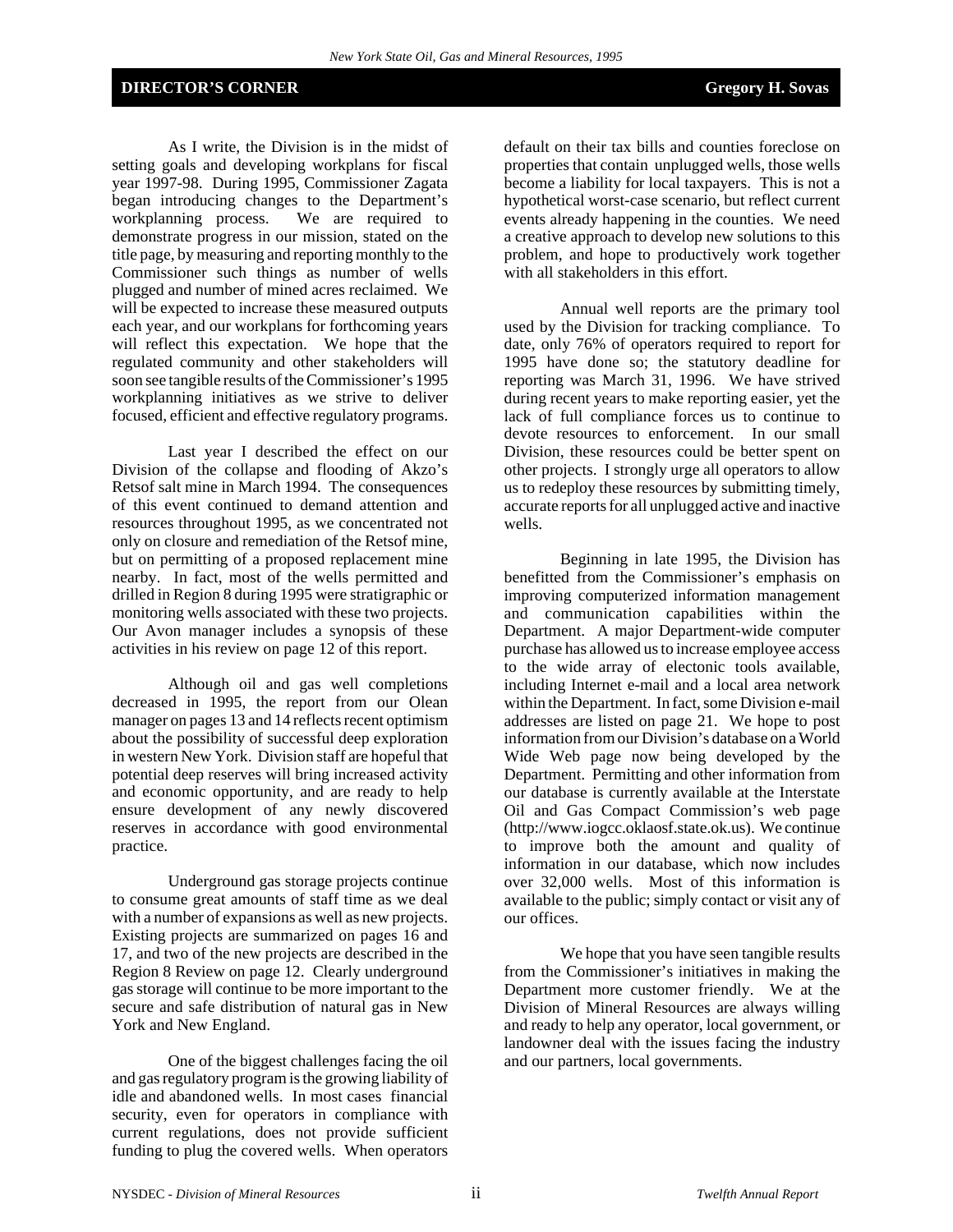#### **EXECUTIVE SUMMARY**

**New York State Oil, Gas and Mineral Resources - 1995** is the twelfth annual report published by the Department of Environmental Conservation's Division of Mineral Resources. The report is expanded to give a more comprehensive summary of New York's oil and gas production and extractive mineral resources.

Other topics covered in this year's report are solution salt mining, brine disposal, liquefied petroleum gas, underground gas storage and surficial mining. Also included are tables of wells permitted in 1995 and production data. At the time of publication 76 percent of the registered operators, or 680 of 887, had filed required Annual Well Reports.

#### *Oil and Gas Highlights*

- **Exercise** Reported production of natural gas declined approximately 8 percent to 18.7 BCF compared with 1994's reported production of 20.4 BCF.
- $E \approx$  Production of oil was 303,780 barrels, an increase of 1.6 percent from 1994.
- **Executer Weighted average wellhead prices** paid in 1995 were \$2.30 per thousand cubic feet of gas and \$16.29 per barrel of oil.
- $E$  Twenty-two stratigraphic wells were completed in conjunction with the investigation of a mine collapse in Livingston County.
- **Example 3** New York operators spudded 111 wells during 1995, a decrease of 22 wells from 1994.
- **Exercise** Reported oil and gas production generated an estimated \$1.44 million in real property tax revenues.
- **Executer 15 Total State revenues from permits and** leasing of State lands were \$236,710 in 1995.
- **Execution** Oil and Gas staff performed 2,221 inspections and traveled 62,890 miles during 1995.
- $E$  The Division collected \$11,500 in assessed fines and penalties under the Oil, Gas and Solution Mining Law.
- **Executed** Gas well completions decreased 66 percent to 31 wells completed while oil well completions decreased 41 percent to 20 wells completed.
- $\mathbb{R}$  Market value of reported oil and gas was an estimated \$48 million. Land owners received approximately \$6 million in royalties.
- **Executer** Tioga County ranked fourth in gas production in the state with only 9 gas wells.

#### *Mineral Highlights*

- $\sqrt{10}$  In 1995 the Division regulated 2,560 surface mines encompassing 39,150 acres.  $E$  Estimated value of the minerals mined in New York State during 1995 was \$1.5 billion.
- $E$  Mined Land staff issued 342 permits, 130 new and 212 renewals during 1995. **Executive Mined Land staff in 1995 approved the** reclamation of 2,095 acres of affected land.

.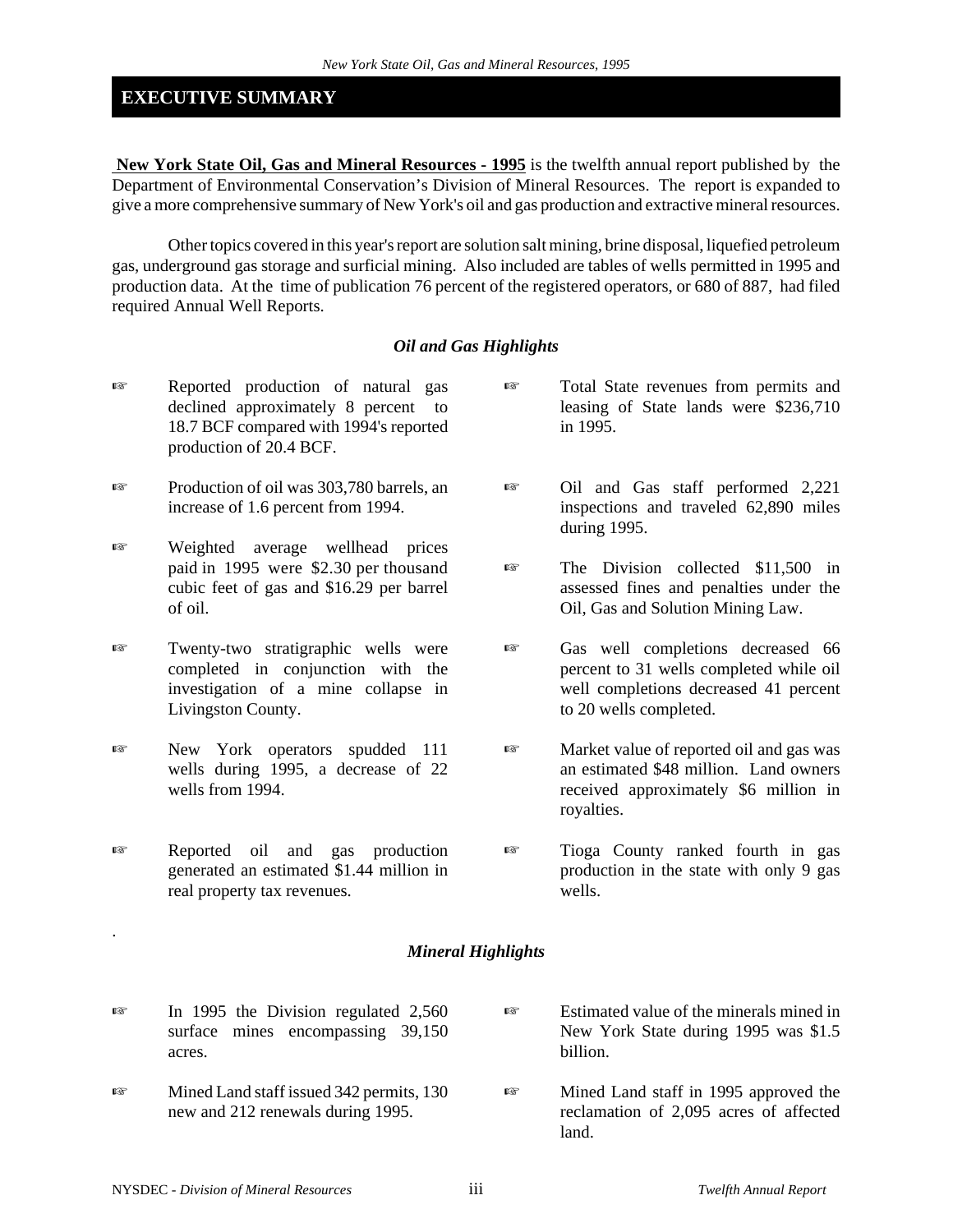*New York State Oil, Gas and Mineral Resources, 1995*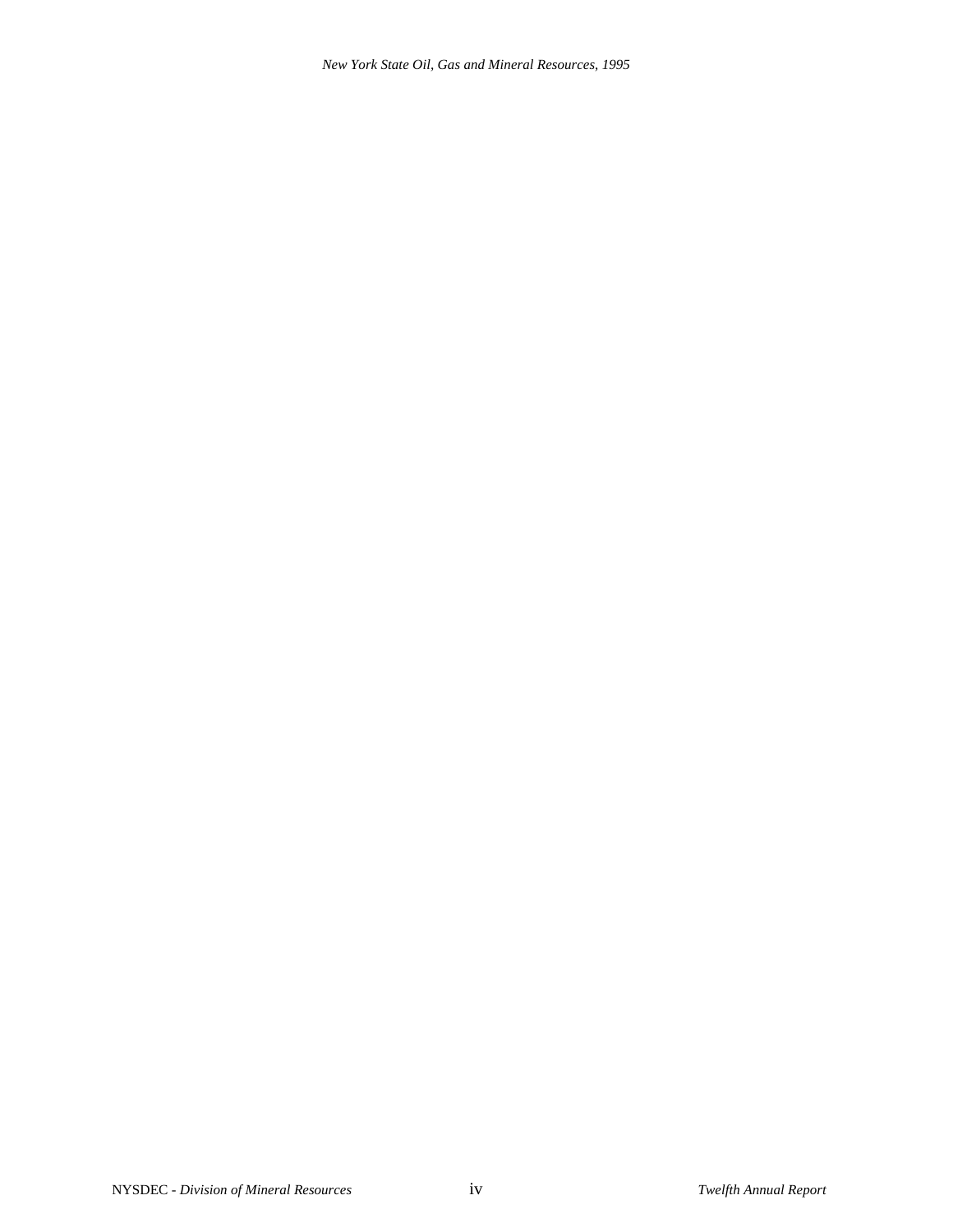## **TABLE OF CONTENTS**

#### **Articles**

#### **Charts**

#### **Maps**

#### **Tables**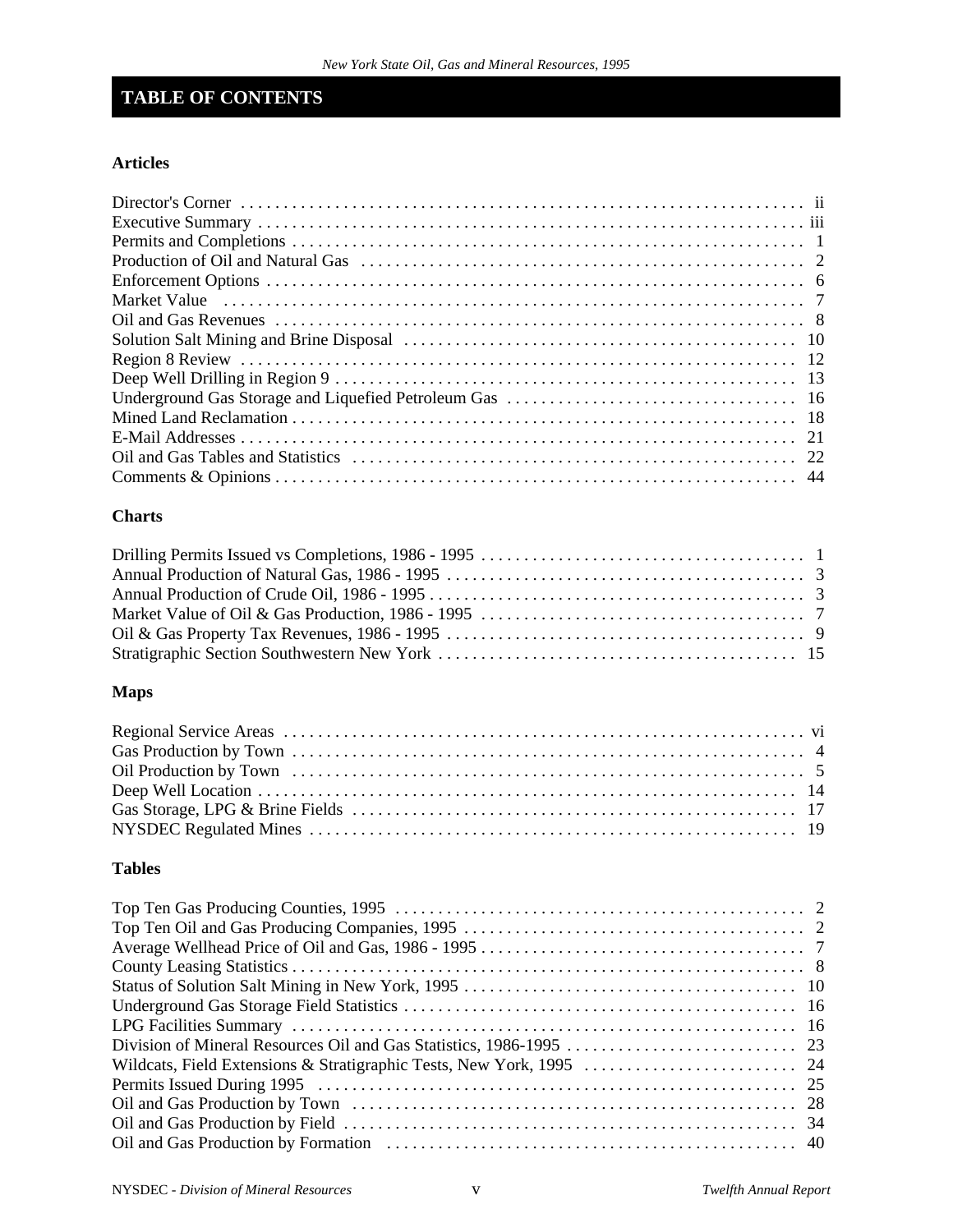

NYSDEC - Division of Mineral Resources

 $\leq$ .

Twelfth Annual Report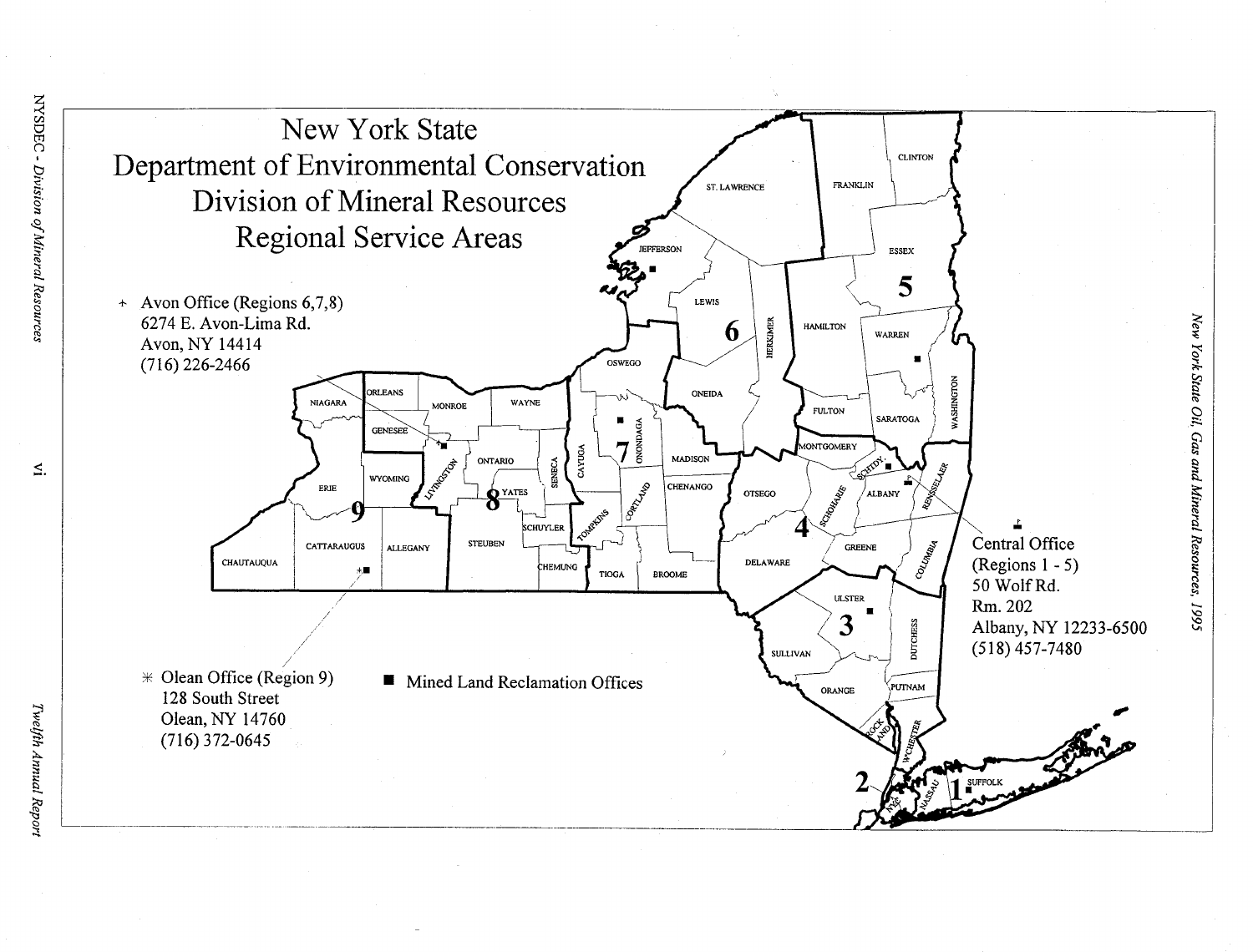#### **PERMITS & COMPLETIONS** Eric B. Shyer

#### **Permitting**

Division staff issued 125 drilling permits in 1995: 38 gas well permits, 35 oil well permits, 19 stratigraphic well permits, 12 brine well permits, 12 reissued well permits, 7 gas storage, 1 water injection and 1 brine disposal well permit. Permits were issued in ten counties: Chautauqua County had the most with 34 permits (20 gas, 9 oil and 5 reissued); Steuben County followed with 26 permits (15 oil, 6 gas storage, 3 gas, 1 stratigraphic and 1 reissued permit); Livingston County had 18 stratigraphic wells and 2 reissued permits; Wyoming County had 12 brine wells and 1 gas well permitted; Allegany had 11 permits (7 oil, 1 injection, 1 disposal and 2 reissued); Cattaraugus had 9 permits (5 gas and 4 oil); Erie County had 5 gas wells permitted followed by Genesee County with 4 gas well permits; Schuyler County had 2 gas storage permits and Broome County had one gas well permitted.

#### **Completions**

There were 110 wells completed in New York during 1995. For a complete listing see the oil and gas statistics table on page 22. Twenty oil wells were completed during 1995, a decrease of 14 wells from 1994. Allegany County had the most oil completions

with 4 each in the Beech Hill - Independence and the Fulmer Valley Fields. Chautauqua County had 6 oil completions, 4 in the Busti Field and one each in the Gerry-Charlotte and the North Harmony Fields. Steuben County had 2 oil completions in the Beech Hill - Independence Field. Twelve water injection wells were completed in the Steuben County portion of the Beech Hill-Independence Field. One water injection well was completed in Allegany County's Richburg Field and Cattaraugus' Bradford Field.

Thirty-one gas wells were completed during 1995; this is a decrease of 20 wells from 1994. Chautauqua County had the most completions with 11 in the Lakeshore Field and 3 in the Gerry-Charlotte Field. Erie County followed with 4 in the East Aurora Field and one each in the Concord and Glenwood Fields. Cattaraugus County had 5 completions, two each in the Lakeshore and Chaffee - Arcade Fields and one in the Chipmunk Field. Genesee County had 3 completions, 2 in the Ellicott Creek Pool (a new Onondaga formation pool), and one in the Danley Corners Field. Steuben County had 2 wildcat completions, one in the Big Creek Field and the other in the Waldo Creek Field. Wyoming County had one gas completion in the Alden-Lancaster Field.



**Drilling permits issued vs completions in New York State, 1986 - 1995.**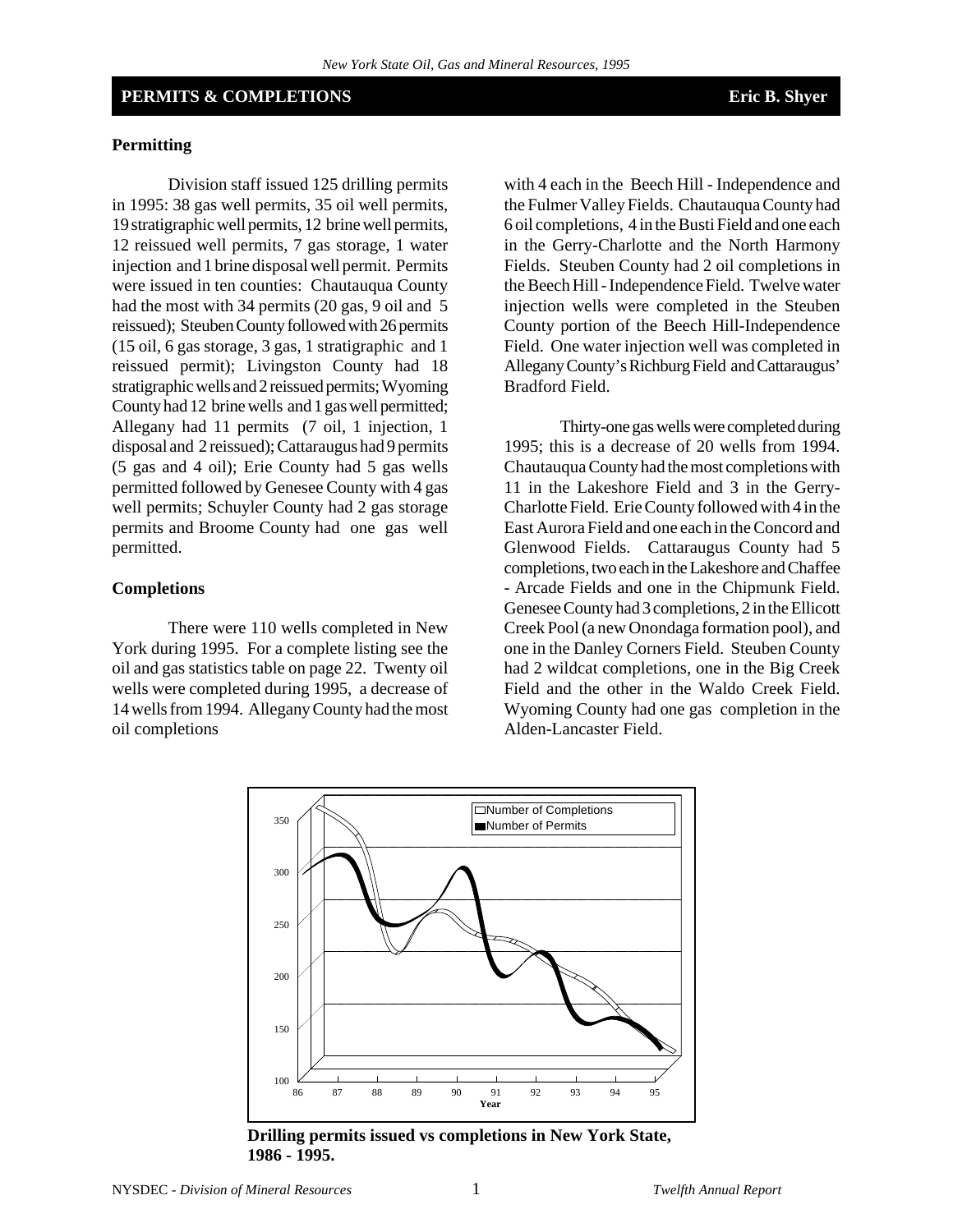#### **PRODUCTION OF OIL & NATURAL GAS** Eric B. Shyer

As of June 18, 1996, approximately 76 percent, or 680 out of 887, of the registered New York oil and gas operators had filed their 1995 Annual Well Reports. Due to several large operators not filing their Annual Well Reports, the Division does not have the current status or production of approximately 900 wells. Unreported wells and production adversely affect local property tax evaluations.

The Division is actively re-notifying those operators of their legal responsibility to file their annual well reports.

New York's production of oil increased to 303,780 barrels, a rise of 1.6 percent from 1994. The map on page 5 shows oil production in New York State by town. Allegany and Cattaraugus Counties, which contain the State's historic oil fields, produced 45,772 and 158,625 barrels of oil (bblo) respectively. This represents a five percent increase for Allegany County and a decrease of 7 percent for Cattaraugus County from 1994 production. Chautauqua County produced 86,343 bblo, an increase of twenty-four percent over 1994's production. Erie and Steuben counties' oil production decreased twenty-eight and twelve percent to 317 and 12,723 bblo respectively, from 1994's production figures. The oil production figures are based on the oil buyers' reports.

New York's 1995 preliminary gas production was 18.7 billion cubic feet (BCF) and is mapped by town on page 4. Initial estimates of the remaining unfiled production reports should place total 1995 gas production at about 20 BCF. Tioga County placed fourth in gas production with an average per-well production of 203,623 MCF. This is noteworthy as Tioga County only has **nine** active gas wells.

#### **Top Ten Gas Producing Counties, 1995**

|             |                   | No. of          |                            |
|-------------|-------------------|-----------------|----------------------------|
| County      | Gas<br><b>MCF</b> | Active<br>Wells | Average<br><b>MCF/Well</b> |
| Chautauqua  | 8,696,772         | 3,208           | 2,711                      |
| Cattaraugus | 2,050,758         | 551             | 3,722                      |
| Erie        | 1,907,194         | 840             | 2,270                      |
| Tioga       | 1,832,608         | 9               | 203,623                    |
| Cayuga      | 1,351,593         | 293             | 4,613                      |
| Genesee     | 1,084,583         | 497             | 2,182                      |
| Seneca      | 616,391           | 138             | 4,467                      |
| Wyoming     | 479,136           | 260             | 1,843                      |
| Allegany    | 243,660           | 134             | 1,818                      |
| Livingston  | 199,221           | 140             | 1,423                      |
|             |                   |                 |                            |

| Top Ten Oil & Gas Producing Companies, 1995 |                             |                                |                            |  |  |  |  |
|---------------------------------------------|-----------------------------|--------------------------------|----------------------------|--|--|--|--|
| Oil<br>Gas                                  |                             |                                |                            |  |  |  |  |
| Company                                     | <b>Production</b><br>(BBLS) | Company                        | <b>Production</b><br>(MCF) |  |  |  |  |
| East Resources, Inc.                        | 30,163                      | Belden & Blake Corporation     | 3,846,732                  |  |  |  |  |
| Richardson Petroleum Corp.                  | 21,143                      | <b>Lomak Operating Company</b> | 1,387,140                  |  |  |  |  |
| Pennsylvania General Energy                 | 19,665                      | Meridian Exploration Corp.     | 1,280,080                  |  |  |  |  |
| Oil, Gas & Land Services, Inc.              | 14,688                      | Seneca Resources Corp.         | 1,107,058                  |  |  |  |  |
| R & C Oil Co.                               | 13,833                      | United States Gypsum Co.       | 902,310                    |  |  |  |  |
| Chautauqua Energy, Inc.                     | 12,359                      | Cabot Oil & Gas Corp.          | 741,032                    |  |  |  |  |
| Pefley Oil & Gas, Inc.                      | 10,813                      | Ivan Hall & Associates, Inc.   | 661,623                    |  |  |  |  |
| Belden & Blake Corporation                  | 8,839                       | Lenape Resources, Inc.         | 590,122                    |  |  |  |  |
| Hemlock Oil & Gas Co., Inc.                 | 7,707                       | Ardent Resources, Inc.         | 382,953                    |  |  |  |  |
| Ebenezer Oil Co, Inc.                       | 6,452                       | Resource America, Inc.         | 382,257                    |  |  |  |  |

#### **Top Ten Oil & Gas Producing Companies, 1995**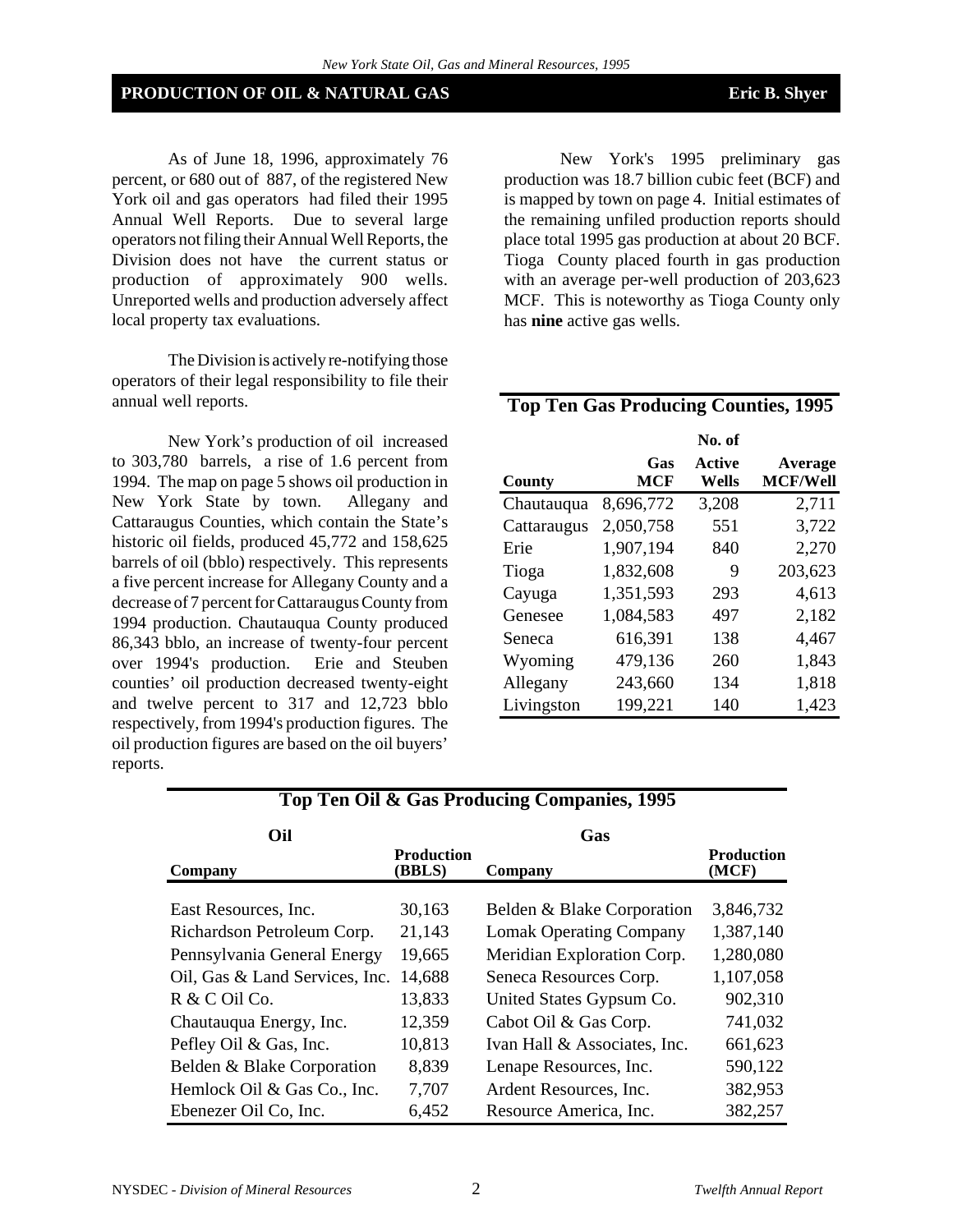

**Annual production of natural gas in New York State, 1986 - 1995.**



**Annual production of crude oil in New York State, 1986 - 1995.**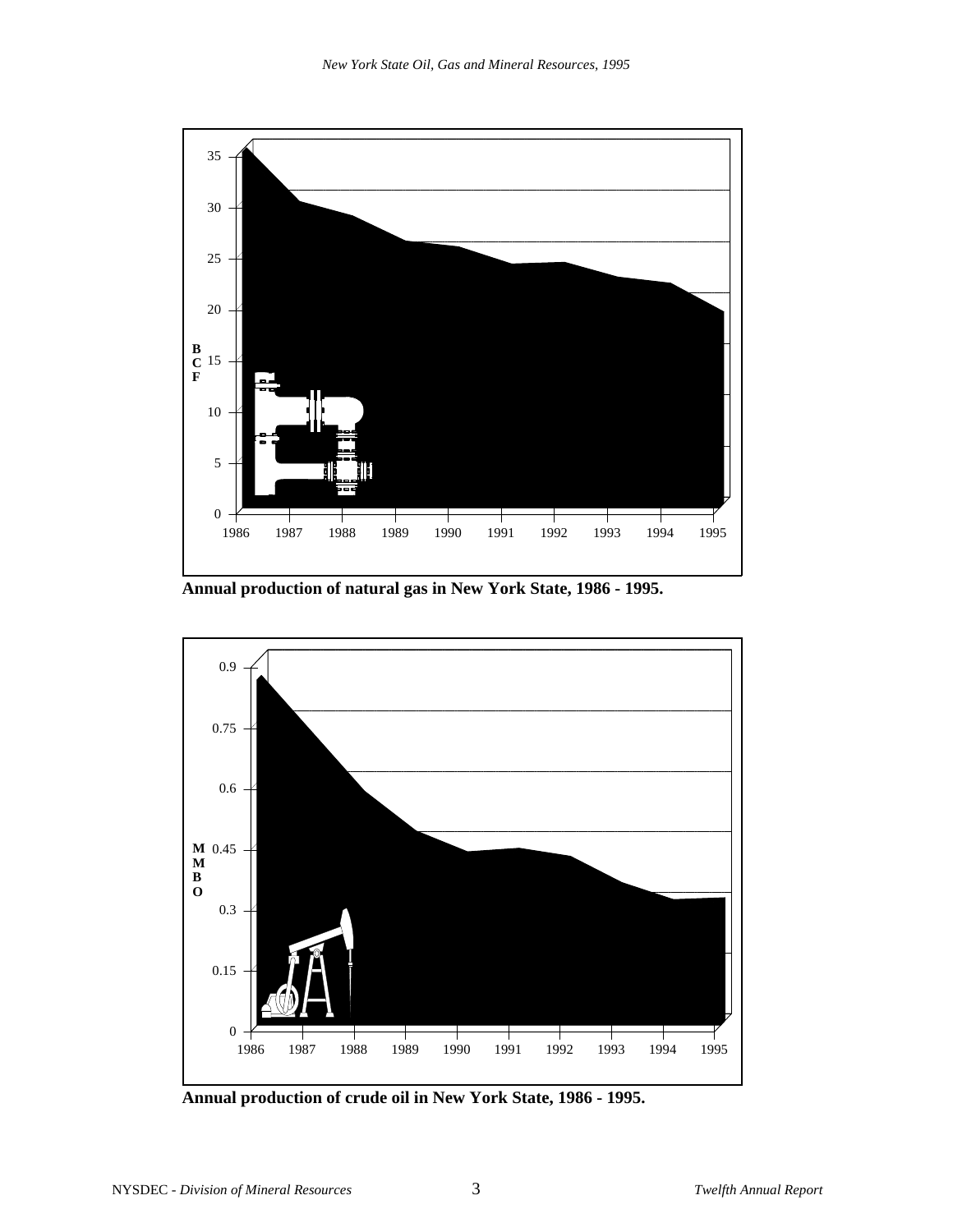

New York State gas production by town, 1995.

NYSDEC - Division of Mineral Resources

 $\blacktriangle$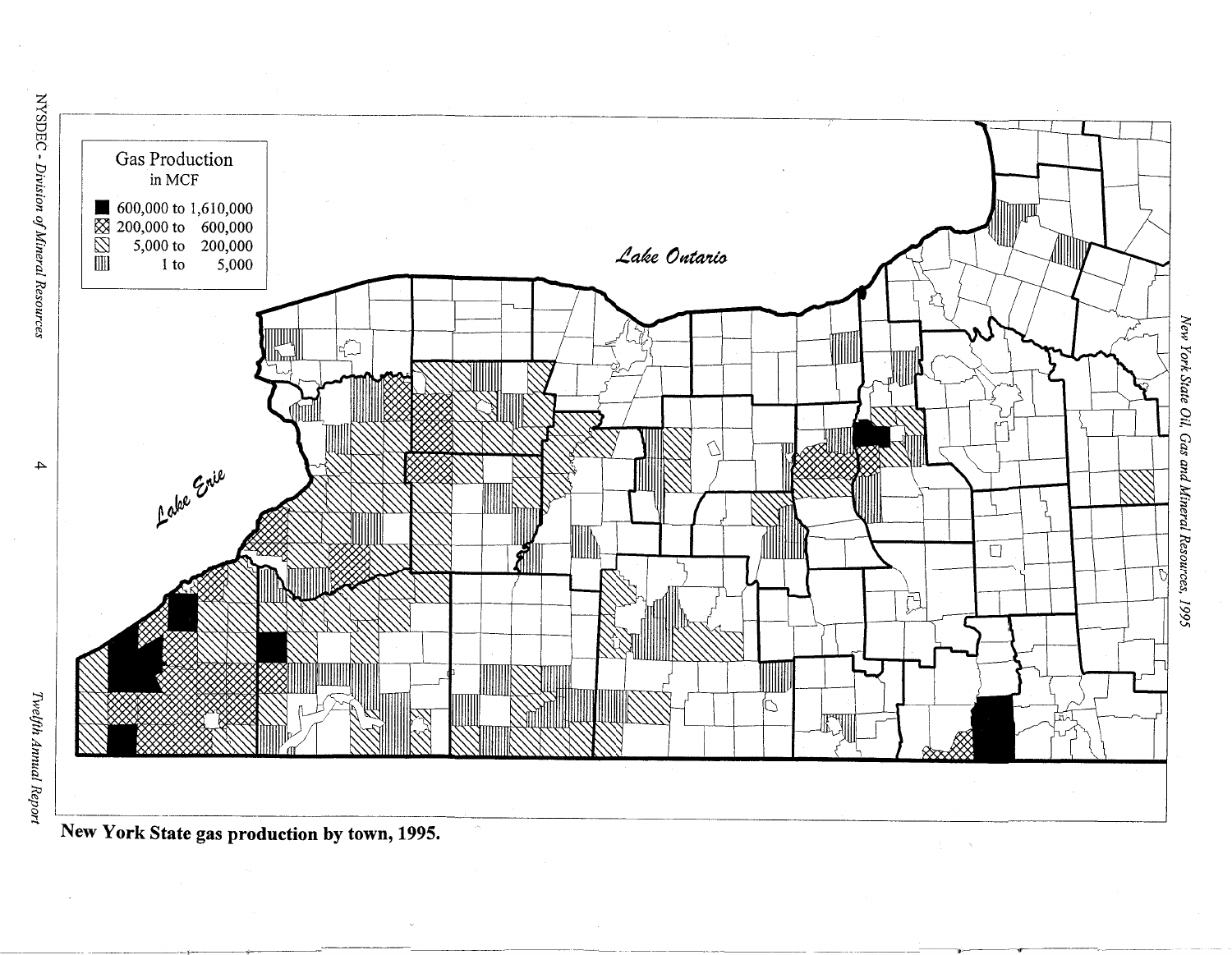

#### New York State oil production by town, 1995.

NYSDEC - Division of Mineral Resources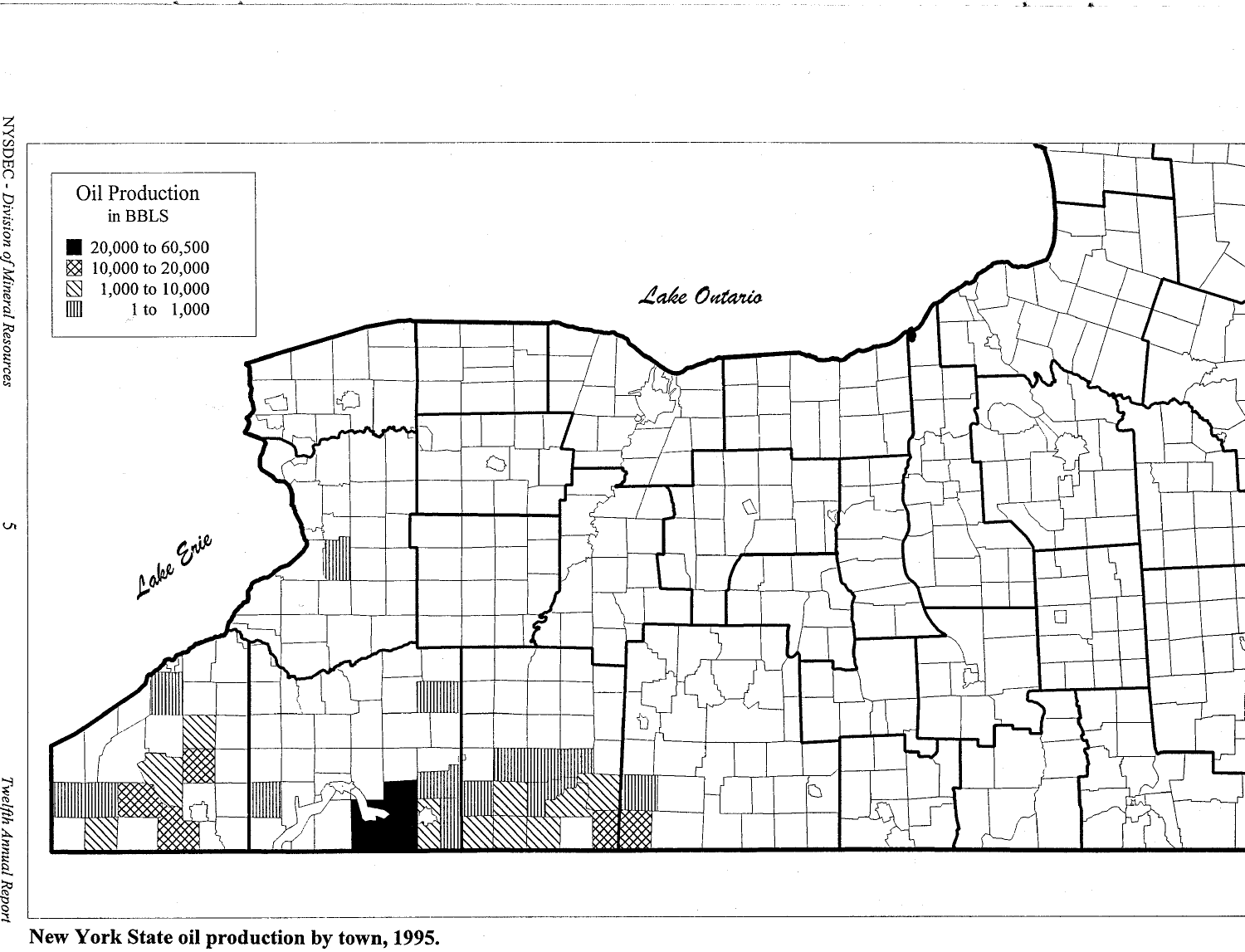The Department is charged with the regulation of oil, gas and solution mining activities under Article 23 of the Environmental Conservation Law. Our goal has been to support production of the State's non-renewable resources in a responsible manner that provides adequate protection of public health and the environment. When efforts to cooperatively resolve compliance problems fail, the enforcement process is utilized to obtain compliance, deter violators and level the playing field.

The Department's objectives in regulating the oil and gas industry include preventing pollution of natural resources, including groundwater, and ensuring that adequate financial security to guarantee well plugging and reclamation is maintained. Article 23 of the ECL expressly provides that the Department can require the plugging of wells to prevent the pollution of fresh water supplies by oil, gas, salt water or other contaminants. Requiring the plugging of abandoned wells is one of the Department's principal strategies for protecting the State's groundwater.

The Department's oil and gas regulatory program is administered out of the Central Office in Albany, Region 8 in Avon and Region 9 in Olean. Regional Division of Mineral Resources staff review permit applications, perform inspections, work with well owners to correct deficiencies and support enforcement actions when attempts at voluntary compliance fail. Central office staff are primarily responsible for compliance with financial security, annual well reporting and owner registration requirements, as well as oversight of regional activities.

Over the past ten years the Department has initiated several hundred enforcement actions against oil, gas and solution mining operators who have failed to comply with regulatory requirements. By in large the majority of enforcement actions are administrative in nature. However, in appropriate circumstances the Department refers compliance problems to the Attorney General's Office for civil or criminal prosecution. In criminal actions Department staff coordinate with local law enforcement officials and district attorneys or the Department of Law. The State has been successful in this venue and has obtained several favorable court decisions which support the Department's implementation of the statute and regulations.

Short Form Orders on Consent are perhaps the most frequently utilized administrative tool for achieving compliance. Provisions of such orders typically include assessment of a small penalty and a relatively simple schedule for obtaining compliance. Cases involving recalcitrant parties, significant noncompliance, or entities with a past record of serious violations are referred to Counsel's Office for enforcement. In such cases, staff may use an Order on Consent, Cease and Desist Directive, Notice of Hearing and Complaint, Shut-in Order, Plugging Order, Motion for Order Without Hearing, or Motion for Summary Abatement. Enforcement attorneys generally attempt to negotiate an Order on Consent executed by both the Department and the respondent. Penalties are larger than those found in Short Form Orders and compliance schedules may be more burdensome.

If efforts to settle compliance problems do not produce an Order on Consent, Department staff will commence an administrative hearing before an Administrative Law Judge (ALJ). After the hearing an ALJ submits a hearing report to the Commissioner that includes findings of fact and recommendations on all issues. The Commissioner has the power to direct the violator to correct all noncompliance within a reasonable time period and pay a penalty up to \$5,000 per violation plus \$1,000 for each day during which the violation continues.

This overview is designed to show the enforcement tools that are available to the Department in obtaining compliance with the Environmental Conservation Law. The Department is committed to ensuring that the laws and regulations are followed and that all unplugged wells are eventually plugged to protect the citizens of the state. Department staff prefer working cooperatively with well owners to avoid enforcement actions and are always ready to discuss possible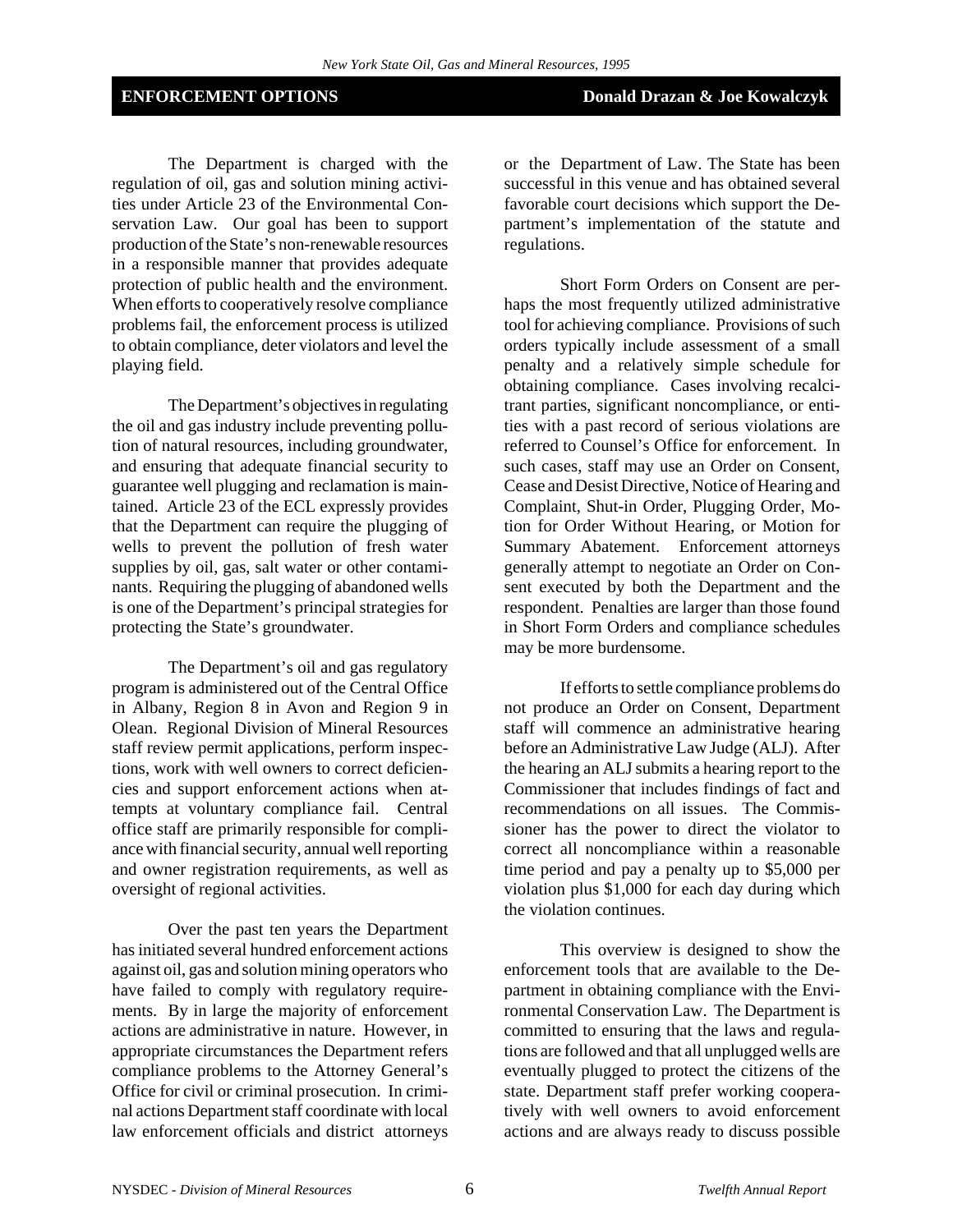#### **MARKET VALUE** Eric B. Shyer

The market value of New York State's reported oil and gas production for 1995 was estimated at \$48 million. Average wellhead prices for oil and gas were obtained from the Office of Real Property Services.

Wellhead oil prices for 1995 averaged \$16.29 per barrel, an increase of \$0.90 per barrel from 1994's average price. Market value of the State's 1995 reported production of 303,780 barrels was approximately \$4.9 million.

The average price for natural gas at the wellhead was \$2.30 per MCF, a decrease of \$0.05

per MCF. The market value of the reported produced gas was approximately \$43 million.

Average wellhead prices for oil and gas have fluctuated over the last ten years. In 1986 oil was \$15.65 a barrel, it then increased to over \$17 a barrel, dropped to below \$16 a barrel and then increased to its 10 year high of \$23 a barrel in 1990. The average price of gas at the wellhead in 1986 was \$2.60 an MCF. The price dropped by \$0.60 an MCF in 1987 and remained there until 1989 when it slowly started to increase. Gas prices reached another plateau in 1993, at \$2.40 an MCF and decreased \$0.05 an MCF each year.

| <b>Average Wellhead Price</b> |         |        |  |  |  |  |  |
|-------------------------------|---------|--------|--|--|--|--|--|
| of                            |         |        |  |  |  |  |  |
| Oil & Gas, 1986 - 1995        |         |        |  |  |  |  |  |
|                               | Oil     | Gas    |  |  |  |  |  |
| Year                          | \$/Bbl  | \$/Mcf |  |  |  |  |  |
| 1986                          | \$15.65 | \$2.60 |  |  |  |  |  |
| 1987                          | \$17.47 | \$2.00 |  |  |  |  |  |
| 1988                          | \$15.50 | \$2.00 |  |  |  |  |  |
| 1989                          | \$17.70 | \$2.20 |  |  |  |  |  |
| 1990                          | \$23.00 | \$2.23 |  |  |  |  |  |
| 1991                          | \$19.68 | \$2.15 |  |  |  |  |  |
| 1992                          | \$18.95 | \$2.25 |  |  |  |  |  |
| 1993                          | \$17.09 | \$2.40 |  |  |  |  |  |
| 1994                          | \$15.39 | \$2.35 |  |  |  |  |  |
| 1995                          | \$16.29 | \$2.30 |  |  |  |  |  |



**Market value of New York oil and gas production, 1986 - 1995.**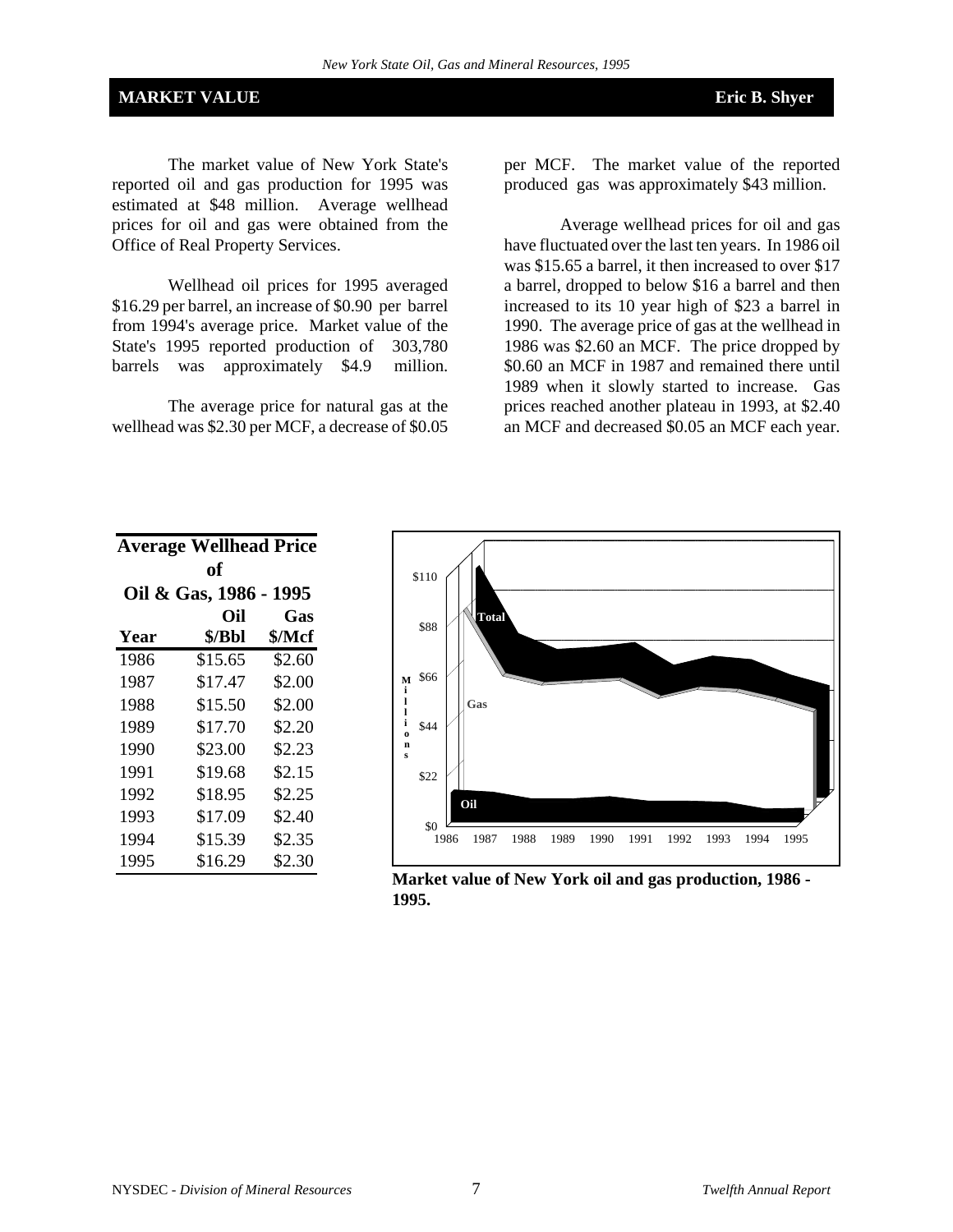#### **OIL and GAS REVENUES** Charles R. Gilchrist

The Division of Mineral Resources collects revenues from oil and gas activity under the Oil, Gas and Solution Mining Law. In 1995 total oil and gas revenues were \$236,710; permits and fees were \$98,062; leasing revenues from state lands were \$127,148; fines and penalties were \$11,500.

#### **State Land Leasing and Revenues**

In 1995, the Division managed 59 leases covering 32,360 acres of state land. Production royalties generated from 17,479 acres of this land totaled \$92,449. The remaining 14,881 acres yielded \$34,699 from delay rentals, bonus money and storage fees.

Total revenues from the onshore leasing program in 1995 were \$127,148; a decrease of 33 percent from the \$189,640 earned in 1994. This decrease is attributed to a mild winter and a loss of delay rentals from expiring leases.

The Department of Environmental Conservation is the designated agent for development of hydrocarbon leases on all eligible state lands. Leasing of state park lands and lands under the waters of Lake Ontario is prohibited. Lands underlying Lake Erie may be leased for gas development only; oil exploration and production is prohibited. Persons wishing to lease state lands may nominate tracts to be put up for competitive

| <b>Types of State Owned</b>  |                                 |                |                |         |  |  |  |
|------------------------------|---------------------------------|----------------|----------------|---------|--|--|--|
| <b>Acreage Under Lease *</b> | Acreage                         |                |                |         |  |  |  |
| <b>County</b>                | Delay Royalty<br><b>Storage</b> |                |                |         |  |  |  |
|                              |                                 |                |                |         |  |  |  |
| Allegany                     | 0                               | $\overline{0}$ | 126            | 45,741  |  |  |  |
| <b>Broome</b>                | 0                               | $\overline{0}$ | $\overline{0}$ | 10,063  |  |  |  |
| Cattaraugus                  | 9,410                           | $\overline{0}$ | 155            | 30,654  |  |  |  |
| Cayuga                       | 0                               | $\overline{0}$ | 62             | 8,387   |  |  |  |
| Chautauqua                   | 0                               | $\overline{0}$ | 16,987         | 2,039   |  |  |  |
| Chemung                      | $\overline{0}$                  | $\overline{0}$ | 0              | 1,217   |  |  |  |
| Chenango                     | $\overline{0}$                  | $\overline{0}$ | 0              | 71,721  |  |  |  |
| Cortland                     | 0                               | $\overline{0}$ | $\theta$       | 28,761  |  |  |  |
| Erie                         | 573                             | $\overline{0}$ | 228            | 578     |  |  |  |
| Livingston                   | 0                               | $\overline{0}$ | $\overline{0}$ | 3,511   |  |  |  |
| Madison                      | $\overline{0}$                  | $\overline{0}$ | $\overline{0}$ | 23,700  |  |  |  |
| Oneida                       | 0                               | $\overline{0}$ | 0              | 39,200  |  |  |  |
| Onondaga                     | $\overline{0}$                  | $\overline{0}$ | $\overline{0}$ | 2,176   |  |  |  |
| Oswego                       | 0                               | $\overline{0}$ | $\overline{0}$ | 20,694  |  |  |  |
| Ontario                      | 55                              | $\overline{0}$ | 0              | 746     |  |  |  |
| Schuyler                     | 1                               | 0              | 0              | 14,501  |  |  |  |
| Seneca                       | 0                               | $\overline{0}$ | 17             | 0       |  |  |  |
| Steuben                      | 1,620                           | 1,602          | $\overline{0}$ | 25,856  |  |  |  |
| Tioga                        | 0                               | $\Omega$       | $\theta$       | 7,905   |  |  |  |
| Tompkins                     | 0                               | $\overline{0}$ | $\overline{0}$ | 21,380  |  |  |  |
| Wyoming                      | $\overline{0}$                  | 0              | $\overline{0}$ | 2,570   |  |  |  |
| <b>Totals</b>                | 11,659                          | 1,602          | 17,575         | 361,400 |  |  |  |

**County Leasing Statistics**

#### \* **Acreage figures are accurate as of June 1, 1996.**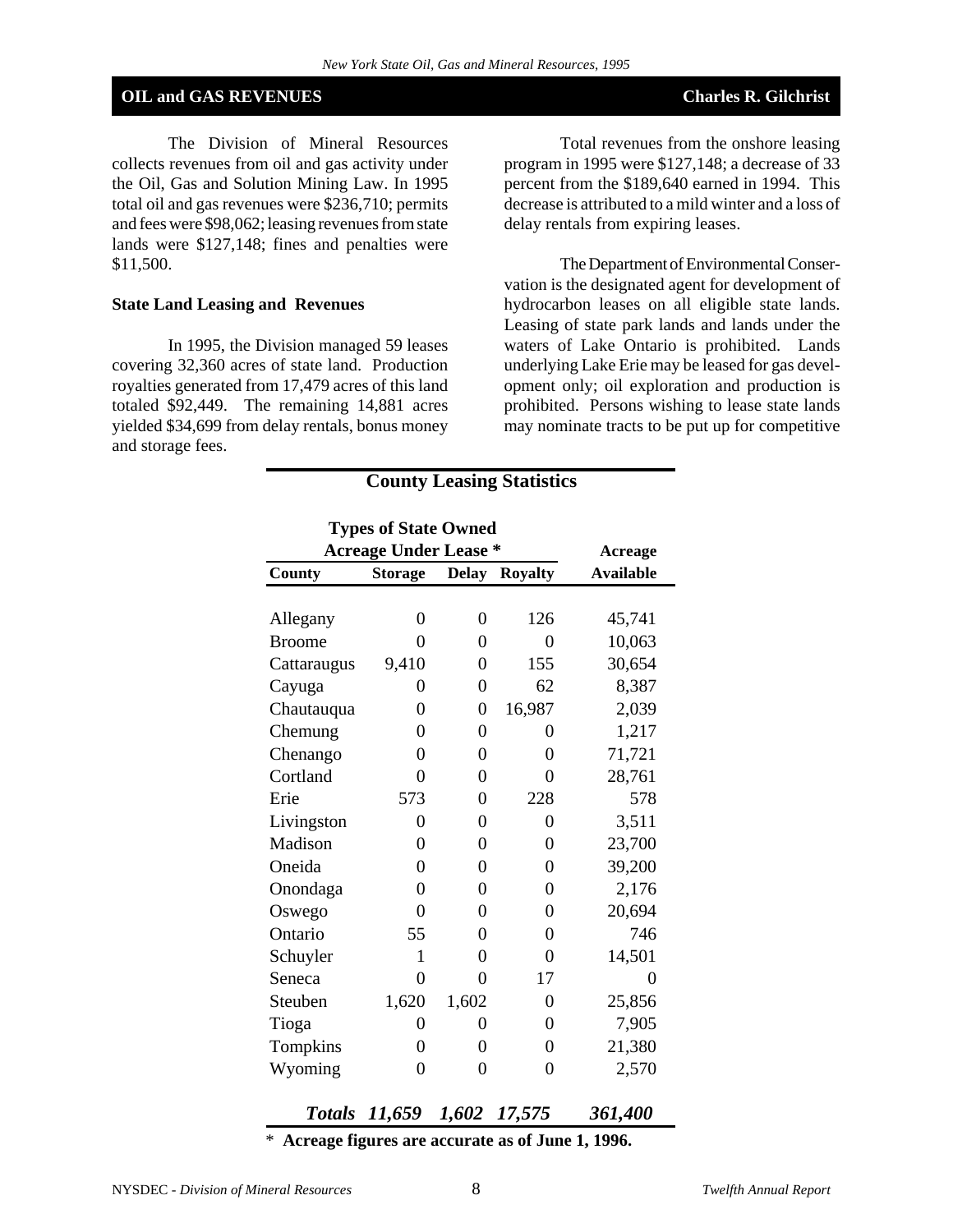public bid. The minimum bid is five dollars per acre and each parcel nominated must be accompanied by a bid guarantee deposit. Noncompetitive leases may be granted for small parcels of state owned land in order to consolidate drilling or production units controlled by a single entity. All hydrocarbon leases, in order to be valid, must have the approval of the agency with jurisdiction over the land in question.

Onshore state lands encompassing approximately 360,000 acres in central and western New York are available for competitive leasing on a request basis. Approximately half of the current state leases are in Chautauqua County, many of them in production status for 20 years or more. New wells continue to be drilled on these leases. Over 2,000 acres of state land are still available for leasing in Chautauqua County. Other active oil and gas producing counties are Allegany and Steuben which respectively have 45,741 and 25,856 acres of state land available for leasing. Much of this acreage has been leased in the past but was never explored; virtually all of it has the potential for gas development.

Located in south central New York is the prolific Stagecoach Field recently developed in

Tioga County. The state manages thousands of acres of land in Tioga and the surrounding counties which have yet to be tested for gas. Most of this acreage may be available through the competitive leasing program.

#### **Obtaining Leasing Information**

Information on county maps showing the location of acreage within a county and printouts of available acreage can be obtained by contacting the Division's leasing staff in Albany.

#### **Property Tax Revenues**

Estimated real property tax revenues attributable to reported 1995 oil and gas production were approximately \$1.44 million. Taxes from natural gas and oil production were calculated to be \$1.29 million and \$148,457, respectively.

#### **Leasing Royalties**

Statewide, all landowners who had producing oil and gas leases during 1995 received approximately one-eighth of the market value of \$48 million, or approximately \$6 million in royalties.



**Oil and gas property tax revenues, 1986 - 1995.**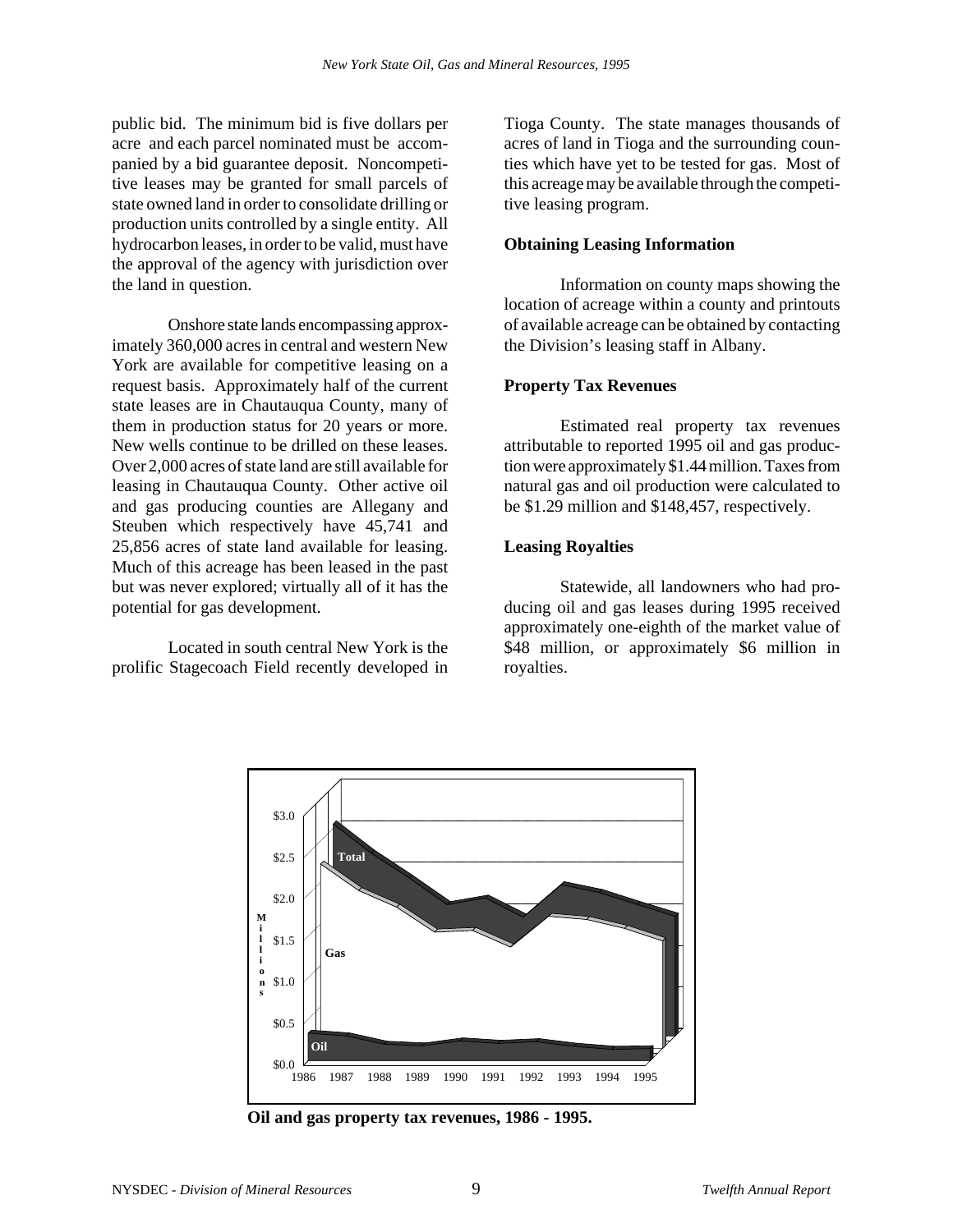#### **SOLUTION SALT MINING and BRINE DISPOSAL Bradley Field**

#### **SOLUTION SALT MINING**

Five solution mining facilities in New York produced 2.1 billion gallons of saturated brine, or about 2.4 million metric tons of salt, in 1995. Operators of these facilities injected 2.15 billion gallons of fresh and recycled plant process water into bedded salt zones of the Upper Silurian Salina Group to recover the brine. Brine withdrawals for 1995 represent a decrease of nine percent compared to 1994's figure of 2.3 billion gallons. The value of New York's 1995 solution salt mining production is estimated at \$75 million.

The 122 unplugged wells reported for 1995 include injection wells, withdrawal wells and wells equipped for both injection and withdrawal. Solution miners in New York withdraw brine from both single-well and multiwell caverns. Operators of multi-well caverns sometimes alternate wells between injection and

Akzo Nobel, Cargill, and Morton produce brine to supply on-site evaporation plants which manufacture and package table salt, water conditioning salt, and salt for other uses. Texas Brine's fields supply two chemical manufacturing plants in Niagara Falls via 60-mile-long brine pipelines. In 1995, solution miners produced 45 percent of New York's total mined salt production, with the remainder extracted by conventional underground mining. According to statistics compiled by the U.S. Geological Survey, New York typically ranks third among the states in total annual salt production.

The solution mining industry has prospered in New York since 1878, when commercial quantities of subsurface rock salt were discovered in Wyoming County at a well drilled to explore for oil or gas. Between 1878

| Operator           | County        | <b>Town</b>                                   | <b>Wells</b> | <b>Plugged Unplugged</b><br><b>Wells</b> | Year<br><b>Started</b> |
|--------------------|---------------|-----------------------------------------------|--------------|------------------------------------------|------------------------|
| Akzo Nobel         | Schuyler      | Reading                                       | 51           | 20                                       | 1893                   |
| Cargill            | Schuyler      | Dix                                           | 12           | 9                                        | 1898                   |
| Morton             |               | Wyoming Castile & Gainesville                 | 23           | 16                                       | 1884                   |
| Texas Brine        |               | Wyoming Middlebury<br>(Dale field)            | 74           | 41                                       | 1970                   |
| <b>Texas Brine</b> |               | Wyoming Middlebury<br>(Wyoming Village field) | 5            | 36                                       | 1984                   |
|                    | <b>T</b> otal |                                               | 165          | 122                                      |                        |

#### **Status of Solution Salt Mining in New York, 1995**

withdrawal in order to balance dissolution (which occurs mostly at the injection well), thereby controlling the size and shape of the caverns. Other techniques used to maximize salt production while enhancing cavern stability include hydrofracturing, horizontal drilling, and roof padding. Current operators plug their wells in accordance with industry standards and state and federal regulations.

and 1985, operators drilled 267 wells in addition to those at the current facilities. The Tully Valley brine field in Onondaga County, started by Solvay Process Company in 1888 to supply its Syracuse soda ash plant, was the site of 162 of these wells. Operational techniques led to sinkholes and widespread subsidence in Tully Valley, where no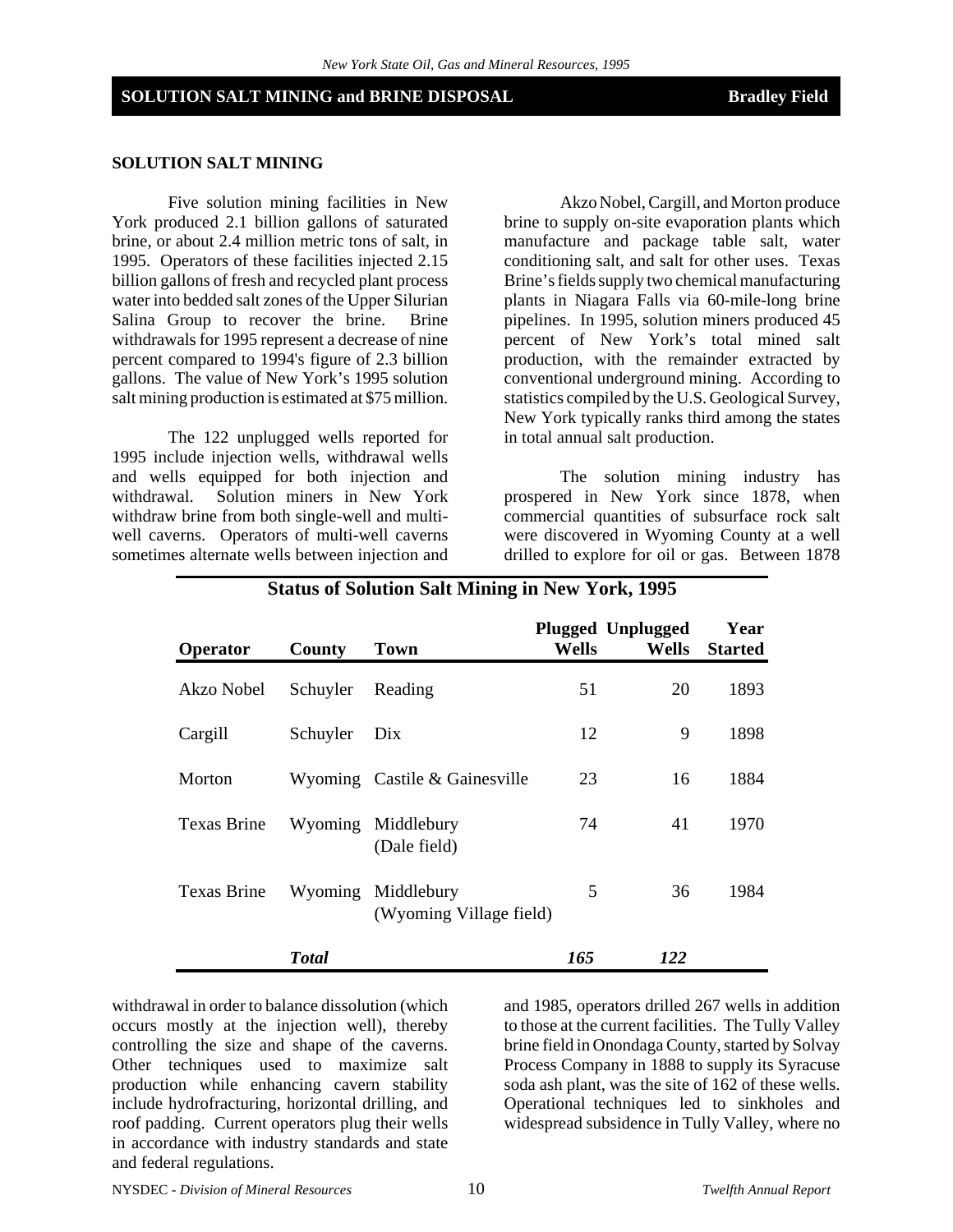plugging program was in place until ordered by the State in the late 1980s.

Between 1988 and 1995, AlliedSignal Corporation, Solvay Process Company's ultimate successor, plugged 167 wells in Tully Valley. This total includes 158 solution mining wells, a hundred-year-old exploratory well, seven coreholes, and a well drilled but never used for fluid disposal. During 1995, the company also drained and decommissioned a 20-mile-long, century-old pipeline that once conveyed brine from the well field in Tully Valley to the soda ash plant in Syracuse. Both the well pluggings and pipeline closure in Tully Valley were initiated by the Division of Mineral Resources.

#### **Tully Valley Well Plugging Statistics**

| 172               |
|-------------------|
| 5                 |
|                   |
| $\mathbf{\Omega}$ |
| 31                |
| 136               |
|                   |

#### **BRINE DISPOSAL**

#### **Produced Water Volume**

Produced water volume for 1995 was 686 million barrels, a 68 percent decrease from 1994. Oil-associated water production of 574 million barrels was down 71 percent and gas-associated brine production of 111,000 barrels was down 23 percent when compared to 1994. These figures do not include brine produced with underground gas storage withdrawals.

#### **Disposal Wells**

In 1995, New York State had five UIC Class IID wells authorized for the disposal of brine associated with oil and gas production. Two of the five wells were shut-in all year. The USEPA and the state issued permits for six additional wells for disposal of brine associated with salt cavern leaching at the Avoca Natural Gas storage project.

The 1995 injection volume was 87,668 barrels, 98% of which was produced and reinjected at two underground gas storage facilities.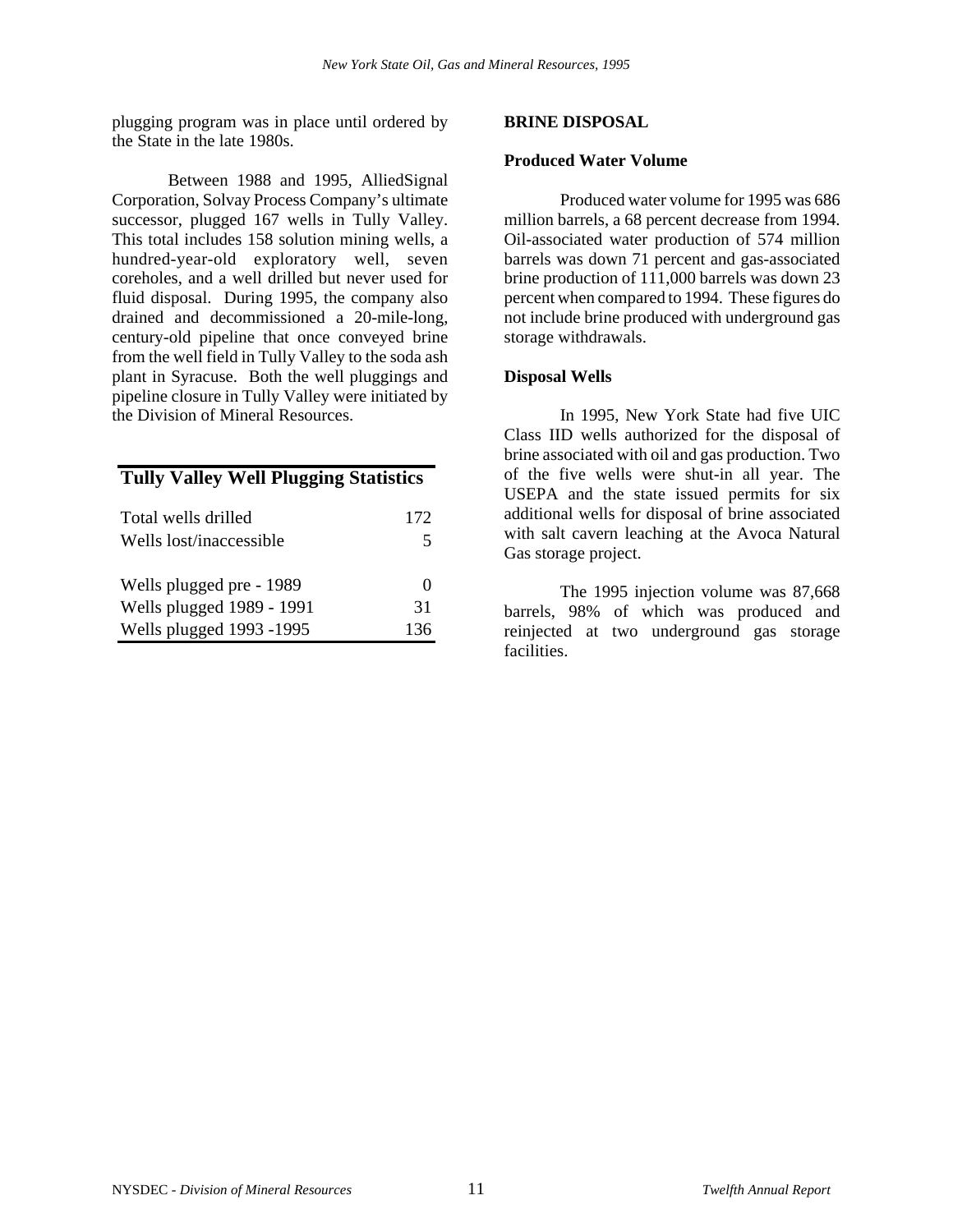**REGION 8 REVIEW Randy Nemecek - Region 8 Minerals Manager** 

Over the last two years, most of Region 8's oil, gas and mining activities were directed toward dealing with the impacts associated with the March 1994 collapse of Akzo Nobel Salt, Inc.'s (Akzo) underground salt mine in Retsof, Livingston County. In fact, last year's Region 8 report was dedicated entirely to this event. However, over the course of the last year, the Akzo project took on a different character and several exciting projects were initiated that were overshadowed by the mine collapse.

Akzo had originally proposed to construct a new underground salt mine in Livingston County to replace its Retsof operation. However, after completing the public hearing process and receiving its permit, Akzo decided to cancel its plans to construct a new mine.

The Department did a remarkable job reviewing and processing this complex project in an efficient and timesaving manner. Two Department staff members dedicated 100 percent of their time to evaluate and process Akzo's permit application. In addition, the Department committed resources from several other offices including but not limited to the Divisions of Mineral Resources and its consultant, John T. Boyd Co., Legal Affairs, Water Quality, Fish and Wildlife, Air and Regulatory Services. Outside agencies included the Governor's Office of Regulatory Reform, the Departments of Transportation, Agriculture and Markets and Economic Development, the Office of Parks, Recreation and Historic Preservation, the Attorney General's Office, Livingston County, and the Towns of Groveland, Geneseo and Mount Morris.

In spite of its decision not to construct a new mine, Akzo remained a top priority. Since the collapse, Akzo received 73 permits and drilled 64 wells of which 39 have been plugged and abandoned. The only remaining wells are those used for groundwater monitoring. There are currently 22 wells used for this effort. Over the last two years, over 1,000 inspections have been conducted.

During 1995, the construction of the underground gas storage facilities in salt cavities began. The first project was New York State Electric and Gas Corp.'s (NYSEG) proposal to use abandoned solutioned salt caverns in the Town of Reading, Schuyler County. These caverns were created by Akzo as part of their solution mining operations for food-grade salt. NYSEG drilled/reentered three wells to access an abandoned gallery and conducted integrity tests to ensure that the cavern could store gas at pressures exceeding 1300 pounds per square inch of gas (psig). In addition, NYSEG conducted several rock mechanics tests during drilling operations to ensure competency of the cap-rock. The tests demonstrated sufficient integrity for gas storage and NYSEG is currently constructing surface facilities to support this new facility.

Avoca Gas Storage Inc. (Avoca) also received an underground gas storage permit and commenced drilling operations in 1995. Avoca began testing operations with deep stratigraphic wells in 1992. The first project well began in the fall of 1995. Since then, full time drilling operations have been underway. As many as seven drilling and/or workover rigs have been in operation. An exciting aspect of this operation has been the use of two "triple" drilling rigs. One rig utilizes a 28-foot substructure and ranks as one of the biggest drilling rigs ever to conduct operations in New York State.

 Avoca received approval to develop six gallery-type caverns using 12 wells for the explicit purpose of storing approximately 5 BCF of natural gas. In addition, Avoca will drill six deep disposal wells to depths between 10-12 thousand feet. Brine generated from the solutioning operations will be injected into these wells.

The above operations contributed to one of Region 8's most active years. Other operations included wildcat activity in Steuben and Broome Counties, the finalization of plugging and abandonment operations of AlliedSignal's abandoned solution salt field in Tully Valley, Onondaga County, the drilling of seven wells to support the expansion of a liquefied petroleum gas (LPG) facility in Steuben County and continued drilling operations in Genesee and Schuyler Counties. Most of these activities will carry over and supplement plans scheduled for 1996.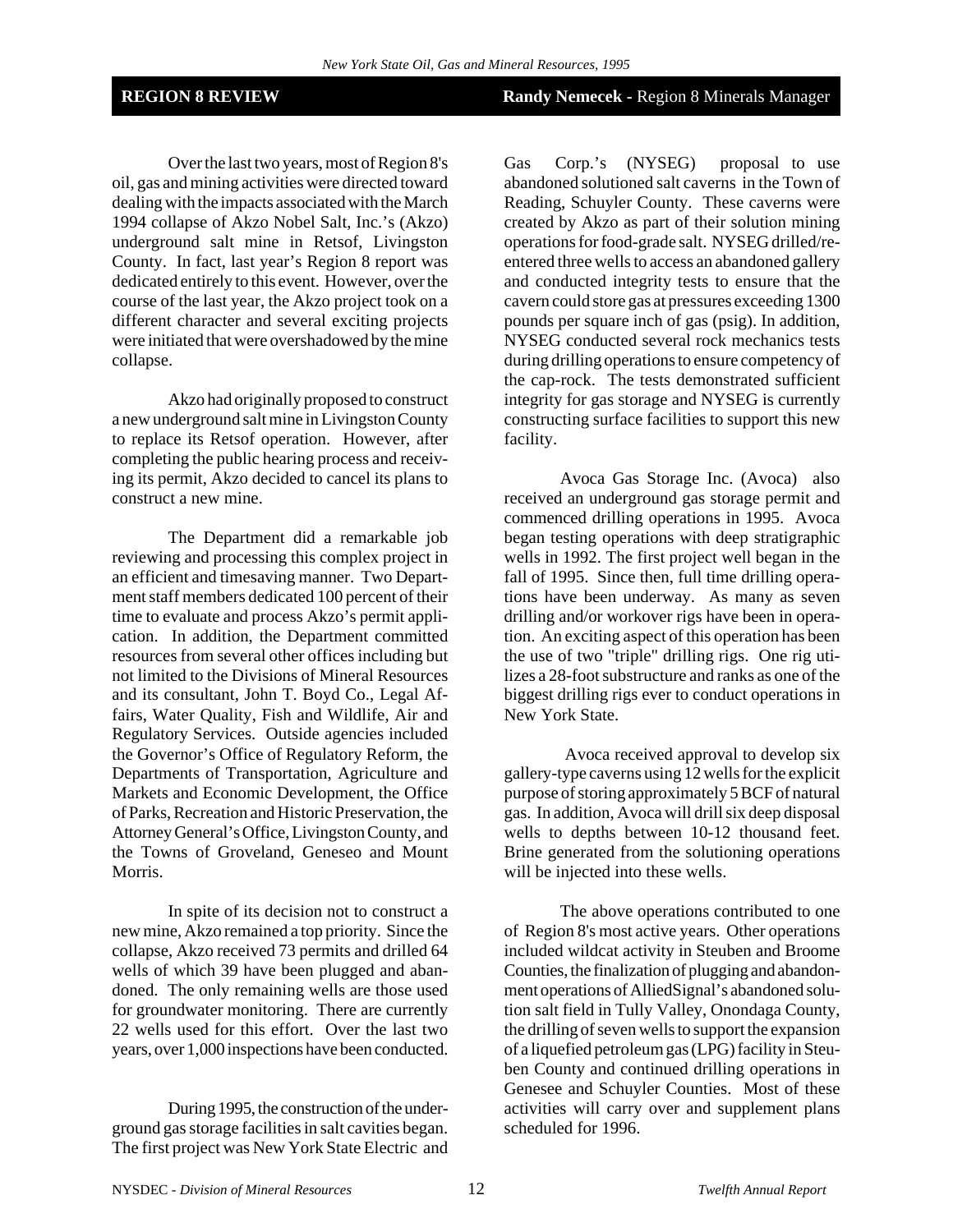#### **DEEP WELL DRILLING in REGION 9** Jack Dahl - Region 9 Mineral Manager

Is it possible that deep well drilling in Region 9 has occurred over the past 100 years? It may surprise you but the answer is yes! Let's define the term "deep" as any well drilled to formations deeper than the Queenston (Stratigraphic Chart pg. 15 ). Using this definition not only has deep drilling occurred in Region 9, it has occurred in all six counties comprising Region 9: Allegany, Cattaraugus, Chautauqua, Erie, Niagara and Wyoming. Many of these deep wells encountered gas shows that indicate an excellent potential for commercial gas accumulations in the formations underlying the Upper Ordovician Queenston.

Early exploration of Region 9's deep stratigraphic section began in Niagara County during the 1880's - 1890's. Several wells were drilled to the Precambrian at approximately 2,000 - 3,000 feet. The Bradshaw #1, API # 063-01039, drilled in 1891, reached a total depth (TD) in the Precambrian of 2,134 feet. No hydrocarbon shows were reported; however, one year later in 1892, the Bradshaw #2, API # 063-01335, did report gas shows in the Upper Cambrian Theresa and Potsdam Formations. The early exploration of sub-Queenston strata probably began in Niagara County due to the relatively shallow depths of the target horizons.

Exploration of Erie County's deep section followed the initial attempts in Niagara County. Records for the Elma Deep #1 Well, API # 029- 00988, drilled in 1903, did report gas in the Upper Ordovician Queenston Formation on its way to a TD of 3,986 feet in the Upper Cambrian Potsdam Formation. A very significant show of gas was reported in the City Hospital Grounds #1, API # 029-00840, drilled in 1924. According to the records, gas flowed from the Middle Ordovician Trenton Formation (3,420 feet) at the rate of 700 thousand cubic feet of gas per day (MCFGD). It is very possible the City Hospital Grounds #1 drilled a deep structure or a fractured reservoir. The "deep" formations continued to show the promise for a commercial discovery.

Deep gas exploration in western New York was severely curtailed during the years of the Depression and World War II. Technology was advancing and the rotary drilling rigs were rapidly replacing cable tool rigs. Post war drilling would soon begin using the improved technology.

Chautauqua County's deep gas exploration began in the late 1940's and continued through the 1960's. Heintz Oil drilled the Niehaus Well in 1949, API # 013-01464, to the Lower Ordovician Tribes Hill Formation and reported a gas show of 80 mcfgd. Records show it had an initial flow of 2.2 million cubic feet of gas per day (MMCFGD), was completed, and subsequently produced more than 300 mmcfg. The Niehaus well is the first reported commercial deep gas discovery in western New York. Other Chautauqua County wells have also encountered deep gas. The Morse Well, API # 013-03200, drilled in 1956 to 7,100 feet in the Upper Cambrian Little Falls Formation, had gas shows in the Middle Ordovician Trenton and the Upper Cambrian Tribes Hill and Little Falls Formations. The Harrington #1, API # 013-04437, drilled in 1963 to 7,691 feet as an Upper Cambrian Potsdam test, reported gas in the Middle Ordovician Trenton and the Upper Cambrian Little Falls and Theresa Formations. Significant shows and a commercial gas discovery further encouraged operators to explore the deep formations.

Drilling, completion and exploration technology improved from the 1960's through the 1990's. Operators began using seismic, air/landsat photo analysis and gravity/magnetic surveys to explore for gas and oil. Structures and faults could be delineated with a much higher degree of accuracy. As the technology improved and the price of oil and gas rose, increased drilling soon followed.

Deep wells continued to report gas shows. Allegany County had two wells drilled to the Upper Cambrian Theresa Formation (approx. 7,400 feet) in the early 1960's. The Cook Well, API # 003-03956, reported 100 MCFGD from the Upper Cambrian Little Falls Formation. The Wolfer Well, API # 003-04248, found gas in the Middle Ordovician Trenton and the Lower Ordovician Tribes Hill Formations. Although gas was encountered, the depth to the target zones resulted in high drilling costs that may have limited further deep well drilling and development in Allegany County.

Cattaraugus County also had its share of deep wells. The Enterprise-Transit Well, API # 009-09235, drilled in 1972 to a TD of 11,680 feet in the Precambrian, had gas shows in the Middle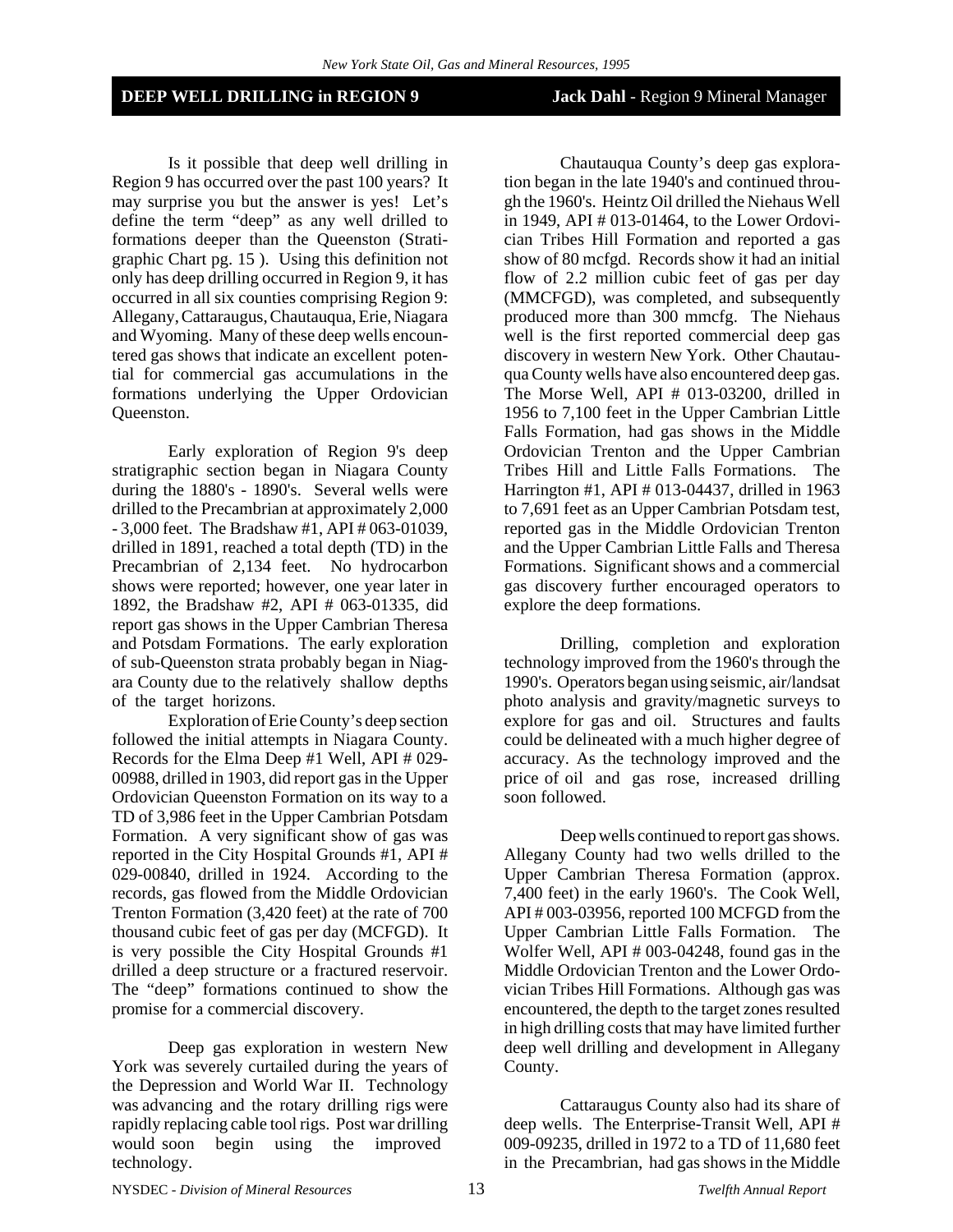Ordovician Black River Formation, the Cambrian Rose Run Formation and the Precambrian marble. The Precambrian gas shows, if valid, most likely originate from their proximity to faults or natural fractures. Additional drilling in this county (1990) resulted in deep shows of gas (greater than 6,000 feet) in the Schweikert-Scharf, API # 009- 21860, and the Worden wells, API # 009-21869. Both wells recorded shows in the Upper Cambrian Theresa and Little Falls Formations. Commercial discoveries were still elusive but the presence of gas showed the real possibility of large gas accumulations below the Upper Ordovician Queenston Formation.

The Titus Bros. #1, API # 121 - 21920, produced 97.6 mmcfgd in 1992 from the Upper Cambrian Theresa Formation. Another significant Wyoming County well is Ardent/Belden's Matusik #1, API # 121-22520. Although information on the Matusik remains confidential, 15 mmcfg was reported from the Theresa Formation as yearly production on the 1995 well production report.

Advanced technology will continue to play a vital role in the exploration of New York's deep structures. A 3-D seismic survey funded by New York State Energy Research and Development Authority (NYSERDA), exploration companies Ardent Resources and Belden and Blake and

T h e 1990's produced a drilling boom for deep gas in Wyoming County. A total of fifteen wells were drilled with Cambro-Ordovician formations as the primary objective. One reason contributing to increased Wyoming County exploratory drilling was the twelve deep wells previously drilled in the county between 1946 and 1985; a 250 MCFGD Upper Cambrian Theresa Formation show



*Deep well location map.*

in the Strathern Well, API # 121-04133, a reported Middle Ordovician Trenton Formation oil/gas show in the Romain Well, API # 121- 13278, and reports of other deep gas shows encouraged Power Gas to commence their Upper Cambrian Theresa Formation exploration drilling program. A new field, Cascade Brook, was discovered and commercial production commenced in 1991 from the Upper Cambrian Theresa Formation.

others was completed in the fall of 1995. Ardent and Belden and Blake used 3-D seismic data and airborne magnetic survey information to locate another deep test in southwestern Wyoming County. An August 1996 spud date was anticipated.

Deep drilling in Region 9 over the past 100 years has discovered commercial gas fields, shows of oil and gas, and the potential for billion cubic foot (BCFGD) gas accumula-

tions. The New York State Department of Environmental Conservation's Division of Mineral Resources and NYSERDA have taken active roles to encourage the development of New York's deep gas potential. I look forward to the next several years and the commercial discoveries to come. I believe we will see the saying **"drill low for dough"** come to fruition in western New York.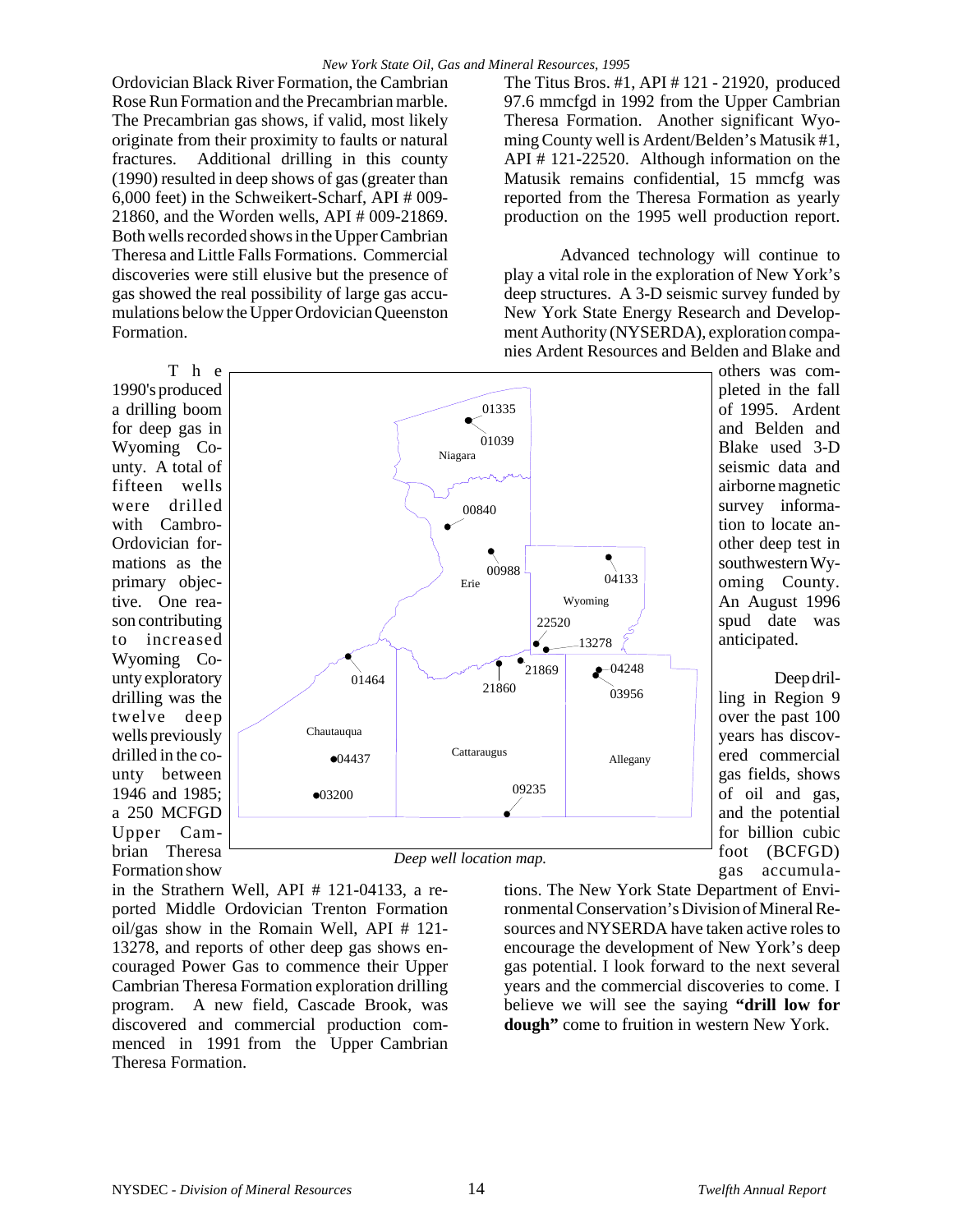## STRATIGRAPHIC SECTION SOUTHWESTERN NEW YORK

| <b>PERIOD</b> |               | <b>GROUP</b>                   | <b>UNIT</b>                                           |                                           | <b>LITHOLOGY</b>                                                | <b>EXPLANATION</b>                                                                                                             |
|---------------|---------------|--------------------------------|-------------------------------------------------------|-------------------------------------------|-----------------------------------------------------------------|--------------------------------------------------------------------------------------------------------------------------------|
| PENN.         |               | POTTSVILLE                     | <b>OLEAN</b>                                          | $\sim$ $\sim$                             | QUARTZ PEBBLE<br>CONGLOMERATE AND SANDSTONE,                    |                                                                                                                                |
| MISS.         |               | POCONO                         | <b>KNAPP</b>                                          | $Q_{\bm{i}}$ : 0.8                        | QUARTZ PEBBLE, CONGLOMERATE,<br>SANDSTONE, AND MINOR SHALE      |                                                                                                                                |
|               |               | <b>CONEWANGO</b>               |                                                       | أأعقوهم                                   | SHALE AND SANDSTONE                                             |                                                                                                                                |
|               |               | CONNEAUT                       | <b>CHADAKOIN</b>                                      | <u>रुद्र्दृष्ट्</u>                       | SHALE AND SILTSTONE SCATTLER                                    |                                                                                                                                |
|               |               |                                | UNDIFFERENTIATED                                      | ۰Ó                                        | SHALE AND SILTSTONE                                             | SANDSTONE/SAND                                                                                                                 |
|               | UPPER         | <b>CANADAWAY</b>               | PERRYSBURG <sup>2</sup>                               | ۰٥<br>$  -$                               | MINOR SANDSTONE                                                 |                                                                                                                                |
|               |               |                                | <b>JAVA</b>                                           |                                           | SHALE AND SILTSTONE                                             | GRAVEL/CONGLOMERATE                                                                                                            |
|               |               | WEST FALLS                     | <b>NUNDA</b>                                          |                                           |                                                                 |                                                                                                                                |
|               |               |                                | RHINESTREET                                           | 공주동<br>۰                                  | ARGILLACEOUS LIMESTONE                                          |                                                                                                                                |
|               |               | <b>SONYEA</b>                  | <b>MIDDLESEX</b>                                      | $\bullet$                                 | SHALE.<br><b>AND</b><br><b>SILTSTONE</b>                        |                                                                                                                                |
| DEVONIAN      |               | <b>GENESEE</b>                 |                                                       | ====                                      | SHALE WITH MINOR SILTSTONE<br><b>LIMESTONE</b><br><b>AND</b>    | SHALE/CLAY                                                                                                                     |
|               |               |                                | TULLY                                                 | Q.                                        | LIMESTONE WITH MINOR SILTSTONE                                  |                                                                                                                                |
|               |               |                                | <b>MOSCOW</b>                                         | - スーマチー                                   | SANDSTONE<br><b>AND</b>                                         |                                                                                                                                |
|               | MIDDLE        | <b>HAMILTON</b>                | <b>LUDLOWVILLE</b><br>SKANEATELES<br><b>MARCELLUS</b> | ٩.<br>آب <sup>7</sup> ت — سمع<br>$\alpha$ | SHALE WITH MINOR SANDSTONE<br><b>CONGLOMERATE</b><br><b>AND</b> | LIMESTONE/CHALK                                                                                                                |
|               |               |                                | ONONDAGA                                              | ۰¢                                        | <b>LIMESTONE</b>                                                |                                                                                                                                |
|               |               | <b>TRISTATES</b>               | <b>ORISKANY</b>                                       | $\sigma$                                  | SANDSTONE                                                       |                                                                                                                                |
|               | LOWER         | <b>HELDERBERG</b>              | <b>MANLIUS</b><br>RONDOUT                             |                                           | LIMESTONE AND DOLOSTONE                                         | ARGILLACEOUS LIMESTONE                                                                                                         |
|               |               |                                | <b>AKRON</b>                                          | $\bullet$ 0                               | <b>DOLOSTONE</b>                                                |                                                                                                                                |
|               |               |                                | CAMILLUS                                              |                                           | SHALE, SILTSTONE,                                               |                                                                                                                                |
|               |               | <b>SALINA</b>                  | <b>SYRACUSE</b>                                       |                                           | ANHYDRITE AND HALITE                                            |                                                                                                                                |
|               | <b>IUPPER</b> |                                | <b>VERNON</b>                                         |                                           |                                                                 | <b>DOLOSTONE</b>                                                                                                               |
|               |               | LOCKPORT                       | LOCKPORT                                              | ۰                                         | LIMESTONE AND DOLOSTONE                                         |                                                                                                                                |
| SILURIAN      |               |                                | ROCHESTER<br>IRONDEQUOIT                              |                                           | SHALE AND SANDSTONE                                             | Vini/S                                                                                                                         |
|               |               | <b>CLINTON</b>                 | <b>SODUS</b>                                          |                                           | LIMESTONE AND DOLOSTONE                                         | <b>ANHYDRITE</b>                                                                                                               |
|               | <b>_OWER</b>  |                                | THOROLD<br><b>GRIMSBY</b>                             | $\bullet$                                 | SANDSTONE AND SHALE                                             |                                                                                                                                |
|               |               | <b>MEDINA</b>                  | <b>WHIRLPOOL</b>                                      | o                                         | QUARTZ SANDSTONE                                                | ∼                                                                                                                              |
|               |               |                                | QUEENSTON                                             | ó.                                        |                                                                 | - - - - -                                                                                                                      |
|               | <b>UPPER</b>  |                                | <b>OSWEGO</b><br><b>LORRAINE</b>                      | ¢.                                        | SHALE AND SILTSTONE                                             | <b>SALT</b>                                                                                                                    |
|               |               |                                | <b>UTICA</b>                                          |                                           | WITH MINOR SANDSTONE                                            |                                                                                                                                |
|               | <b>MIDDLE</b> | TRENTON-<br><b>BLACK RIVER</b> | <b>TRENTON</b><br><b>BLACK RIVER</b>                  | Ö.                                        | LIMESTONE AND MINOR DOLOSTONE                                   |                                                                                                                                |
| ORDOVICIAN    | LOWER         | <b>BEEKMANTOWN</b>             | TRIBES HILL<br>CHUCTANUNDA                            |                                           | <b>LIMESTONE</b>                                                | <b>METAMORPHIC ROCKS</b>                                                                                                       |
|               |               |                                | LITTLE FALLS                                          |                                           | QUARTZ SANDSTONE AND                                            | $\begin{array}{l} +^- +^- +^- +^+ \\ +^- +^- +^- +^+ \\ +^+ +^- +^- +^+ \\ +^+ +^+ +^- +^+ \\ +^- +^+ +^+ +^- +^+ \end{array}$ |
|               | <b>UPPER</b>  |                                | <b>GALWAY (THERESA)</b>                               | ۰                                         | DOLOSTONE;<br>SANDSTONE                                         |                                                                                                                                |
| CAM-          |               |                                | POTSDAM                                               | ۰<br><b>COUNTY OF BA</b>                  | AND SANDY DOLOSTONE;<br>CONGLOMERATE BASE                       | $+7+7+7+$<br><b>IGNEOUS ROCKS</b>                                                                                              |
| PRECAMBRIAN   |               |                                | GNEISS, MARBLE,                                       |                                           | <b>METAMORPHIC</b>                                              |                                                                                                                                |
|               |               |                                | QUARTZITE, etc                                        |                                           | AND IGNEOUS ROCKS                                               | • OIL<br>≎ GAS                                                                                                                 |

1-INCLUDES GLADE, BRADFORD IST, CHIPMUNK, BRADFORD 2ND, HARRISBURG RUN, SCIO, PENNY & RICHBURG 2-INCLUDES BRAOFORD 3RD, HUMPHREY, CLARKSVILLE, WAUGH & PORTER, & FULMER VALLEY

MODIFIED AFTER VAN TYNE & COPLEY, 1983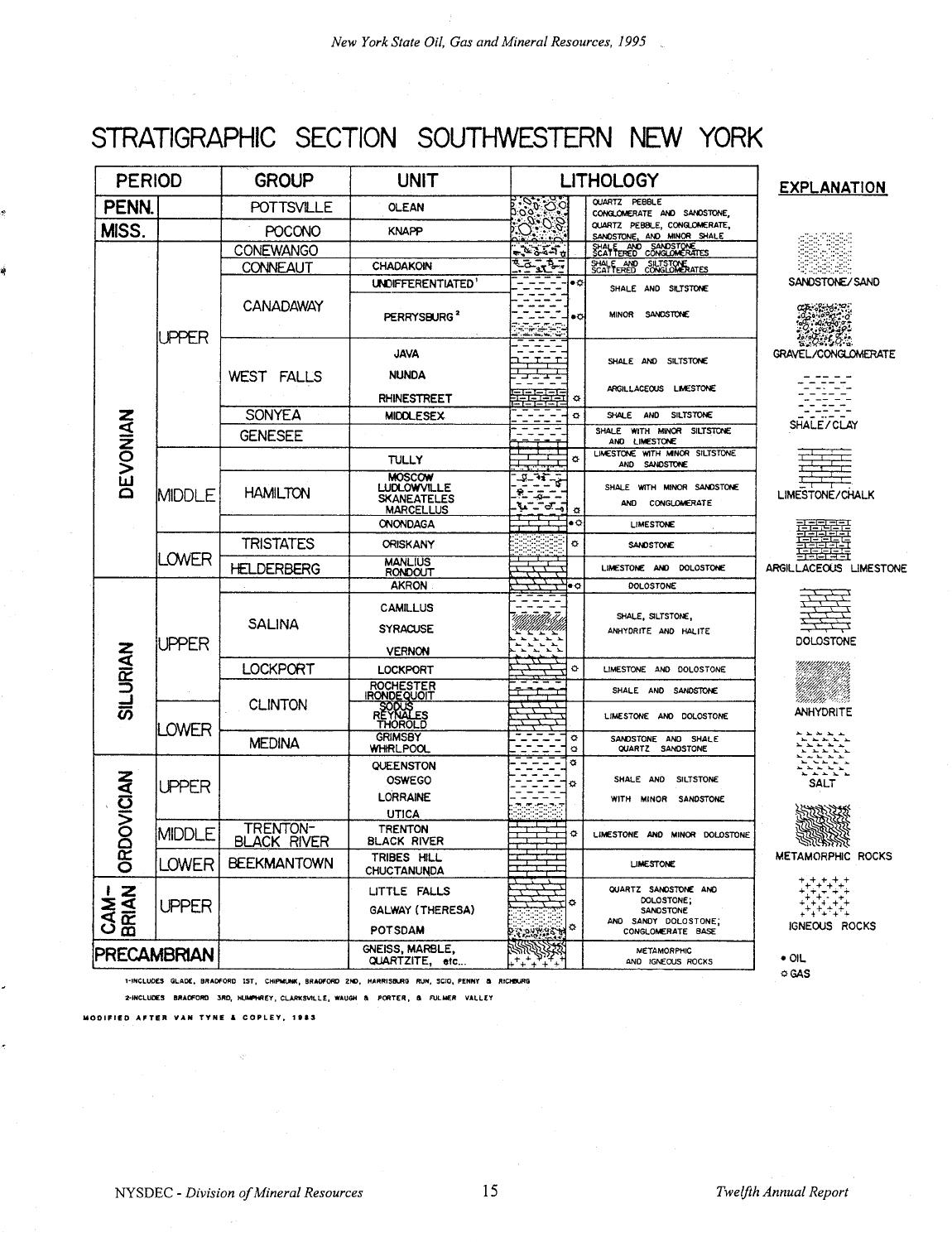#### **UNDERGROUND GAS STORAGE & LIQUEFIED PETROLEUM GAS Clemsford Pollydore**

#### **Underground Gas Storage**

At year end 1995, there were 159.5 billion cubic feet (BCF) of gas in storage, of which 61.1 BCF were working gas. New York's storage fields (see map on page 17) can deliver approximately 1.26 BCF/day during peak periods. The total available gas capacity in the State is approximately 188.8 BCF with a potential working gas capacity of 90.4 BCF.

In March 1995, Avoca Natural Gas Storage (Avoca) was granted a permit for the underground storage of approximately 6.72 BCF

initially connected at the base of the salt using horizontal drilling techniques. The brine produced during the solutioning process will be disposed of by injection into a number of deep disposal wells. Construction has already begun and the first phase consisting of two caverns is expected to be completed by October 1997.

In August 1995, New York State Electric and Gas Corporation (NYSEG) was granted a permit for the underground storage of approximately 2.34 BCF of natural gas, of which

| 1995 Underground Gas Storage |                         |                             |                      |                       |                                                      |                                           |                                             |                                           |
|------------------------------|-------------------------|-----------------------------|----------------------|-----------------------|------------------------------------------------------|-------------------------------------------|---------------------------------------------|-------------------------------------------|
| <b>Storage</b><br>Operator   | <b>Storage</b><br>Field | Inj/<br>Wdr<br><b>Wells</b> | Mon/<br>Obs<br>Wells | <b>Total</b><br>Wells | <b>Total</b><br><b>Storage</b><br>Capacity<br>(MMCF) | <b>Gas To</b><br><b>Storage</b><br>(MMCF) | <b>Gas From</b><br><b>Storage</b><br>(MMCF) | <b>Designed</b><br>Max. Del.<br>(MCF/DAY) |
| CNG Transmission Corp.       | Woodhull                | 50                          | $\mathbf{1}$         | 51                    | 35,904                                               | 15,156                                    | 23,932                                      | 357,000                                   |
| Columbia Gas Trans Corp.     | Dundee                  | 115                         | 19                   | 134                   | 11,000                                               | 3,562                                     | 4,653                                       | 80,000                                    |
| Columbia Gas Trans Corp.     | Gilbert                 | 1                           | $\overline{0}$       | 1                     | 230                                                  | $\mathbf{0}$                              | $\theta$                                    | $\overline{0}$                            |
| Columbia Gas Trans Corp.     | Greenwoood              | 4                           | 3                    | 7                     | 3,600                                                | 351                                       | 255                                         | 3,000                                     |
| Columbia Gas Trans Corp.     | N.Greenwood             | 2                           | $\overline{0}$       | 2                     | 3,200                                                | 618                                       | 513                                         | 4,000                                     |
| Honeoye Storage Corp.        | Honeove                 | 28                          | 12                   | 40                    | 8.714                                                | 3,438                                     | 4,018                                       | 40,000                                    |
| National Fuel Gas Supply     | Beech Hill              | 32                          | 9                    | 41                    | 23,000                                               | 3,134                                     | 4,230                                       | 66,000                                    |
| National Fuel Gas Supply     | Bennington              | 63                          | 1                    | 64                    | 5,000                                                | 2,588                                     | 2,468                                       | 75,300                                    |
| National Fuel Gas Supply     | Colden                  | 159                         | 7                    | 166                   | 16,220                                               | 2,341                                     | 2,764                                       | 110,000                                   |
| National Fuel Gas Supply     | Collins                 | 45                          | $\overline{c}$       | 47                    | 5,880                                                | 2,110                                     | 2,480                                       | 50,000                                    |
| National Fuel Gas Supply     | Derby                   | 12                          | $\overline{c}$       | 14                    | 250                                                  | 130                                       | 126                                         | 5,000                                     |
| National Fuel Gas Supply     | East Independence       | 7                           | 4                    | 11                    | 6,400                                                | 2,205                                     | 1,900                                       | 14,700                                    |
| National Fuel Gas Supply     | Holland                 | 24                          | 1                    | 25                    | 2,600                                                | 826                                       | 708                                         | 25,000                                    |
| National Fuel Gas Supply     | Lawtons                 | 29                          | $\overline{c}$       | 31                    | 2,470                                                | 923                                       | 1,141                                       | 21,000                                    |
| National Fuel Gas Supply     | Limestone               | 10                          | 4                    | 14                    | 19,800                                               | 547                                       | 870                                         | 37,000                                    |
| National Fuel Gas Supply     | Nashville               | 70                          | 1                    | 71                    | 8,530                                                | 2,623                                     | 3,854                                       | 110,000                                   |
| National Fuel Gas Supply     | Perrysburg              | 39                          | 1                    | 40                    | 3,850                                                | 1,297                                     | 1,395                                       | 35,000                                    |
| National Fuel Gas Supply     | Sheridan                | 25                          | 1                    | 26                    | 3,700                                                | 788                                       | 981                                         | 25,000                                    |
| National Fuel Gas Supply     | Tuscarora               | $\overline{7}$              | 1                    | 8                     | 6,300                                                | 2,949                                     | 3,583                                       | 57,000                                    |
| National Fuel Gas Supply     | West Independence       | 23                          | 8                    | 31                    | 11,800                                               | 4,939                                     | 3,908                                       | 48,700                                    |
| National Fuel Gas Supply     | Zoar                    | 30                          | 1                    | 31                    | 2,200                                                | 1,764                                     | 1,976                                       | 40,000                                    |
| Steuben Gas Storage Co.      | Adrian Reef             | 10                          | 1                    | 11                    | 8,200                                                | 3,098                                     | 4,592                                       | 60,000                                    |
| <b>Totals</b>                |                         | 785                         | 81                   | 866                   | 188,848                                              | 55,387                                    | 70,347                                      | 1,263,700                                 |

of natural gas, of which 5 BCF will be working gas. The gas will be stored in six caverns to be constructed by solutioning salt from bedded strata at a depth of about 3,900 feet. The project area is located in the town of Avoca, New York. The caverns will be leached using two wells in each cavern. Fresh water will be injected into one well and brine will be withdrawn from the other well. The two wells in each cavern will be

1.69 BCF will be working gas. The gas will be stored in an existing underground salt cavity known as Gallery No. 1, located at a depth of approximately 2,000 feet below the surface. The project area is located in the Town of Reading, Schuyler County, New York. Two wells will be used for the injection and withdrawal of gas and one well will be used for the withdrawal of brine. The produced brine will be piped to a nearby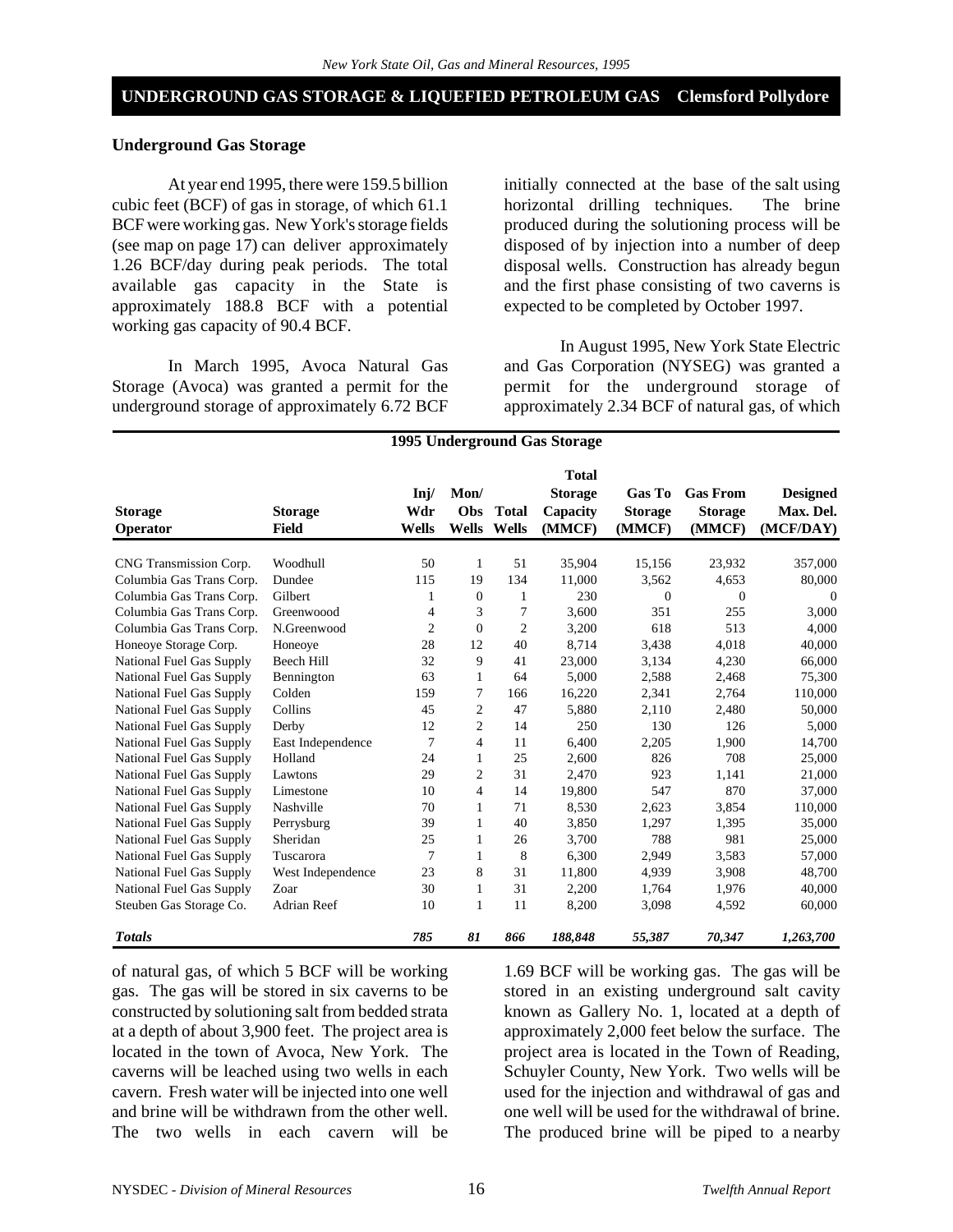

 $Gas = Natural Gas$ ;  $LPG = Liquid Gas$ ;  $SSM = Solution Salt$  Mine

New York State Oil, Gas and Mineral Resources, 1995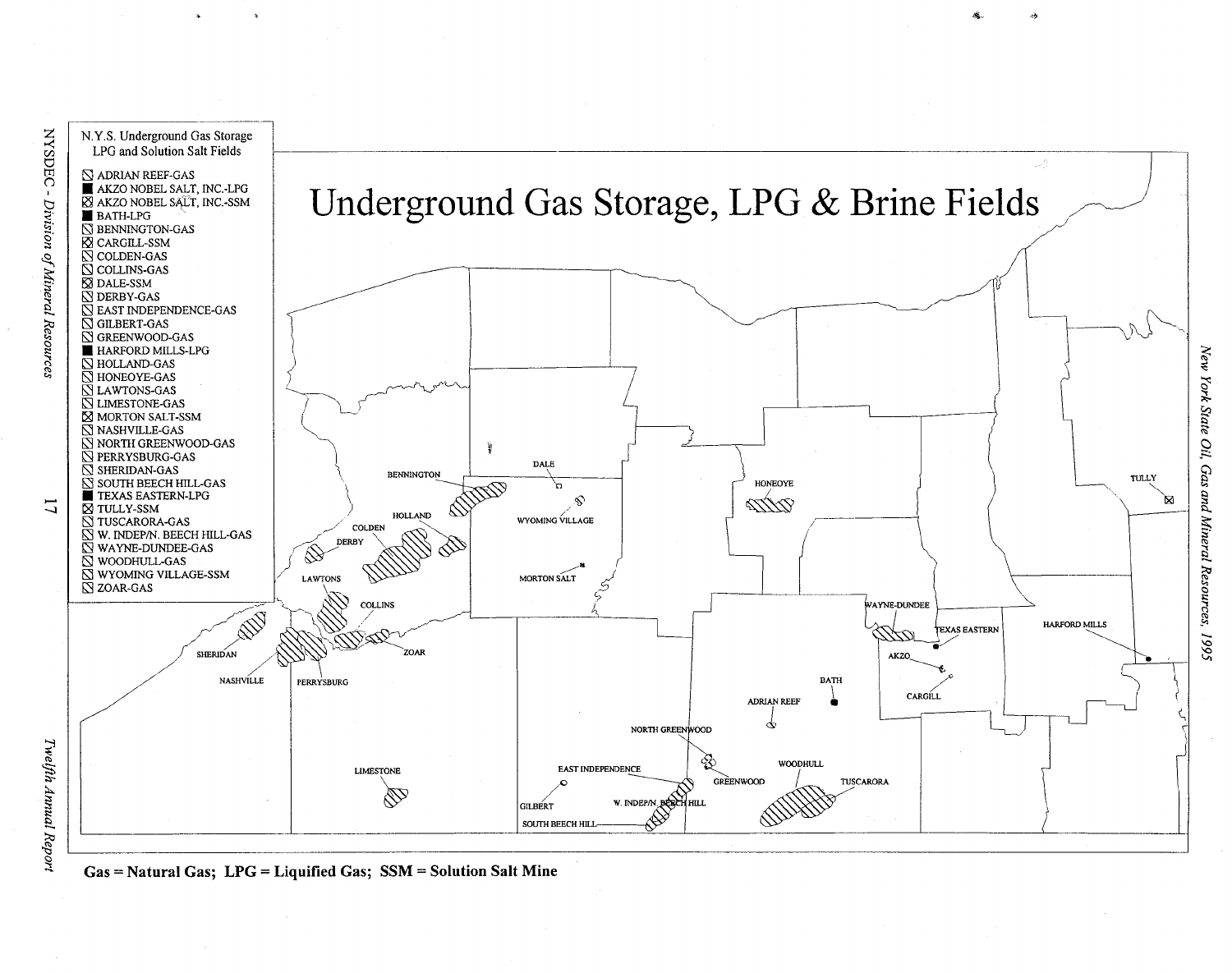AKZO plant for processing. NYSEG has completed all major construction and has commenced debrining operations.

In June 1996, Arlington Exploration Company (Arlington) was granted a permit for the underground storage of approximately 7.7 BCF of natural gas in a nearby depleted natural gas field known as the Thomas Corners Reef. Working gas capacity will be approximately 5.3 BCF. The Thomas Corners Reef is located in the Towns of Bath and Cameron, Steuben County, New York, and the storage reservoir is at a depth of about

3,600 feet below the surface. This project is similar to the Adrian Reef Storage approved by the Department in July 1990. When completed, the storage facility will consist of 13 or more wells and will be known as Thomas Corners Storage.

#### **Liquefied Petroleum Gas**

The three liquefied petroleum gas (LPG) facilities in New York State have a total storage capacity of 116.5 million gallons. At the close of 1995, there were 40.2 million gallons of LPG in storage occupying 34 percent of total capacity.

| <b>Operator</b>                       | County         | # Wells | Capacity<br>(Mgals) | <b>Balance</b><br>(Mgals) |
|---------------------------------------|----------------|---------|---------------------|---------------------------|
| Bath Petroleum Storage                | <b>Steuben</b> | 7       | 43.221              | 20,592                    |
| <b>Texas Eastern Product Pipeline</b> | Schuyler       |         | 53,294              | 9,294                     |
| Western Energy and Storage            | Cortland       | 3       | 20,000              | 10,305                    |
| <b>Totals</b>                         |                | 11      | 116,515             | 40,191                    |

#### **1995 Liquefied Petroleum Gas Facilities Summary**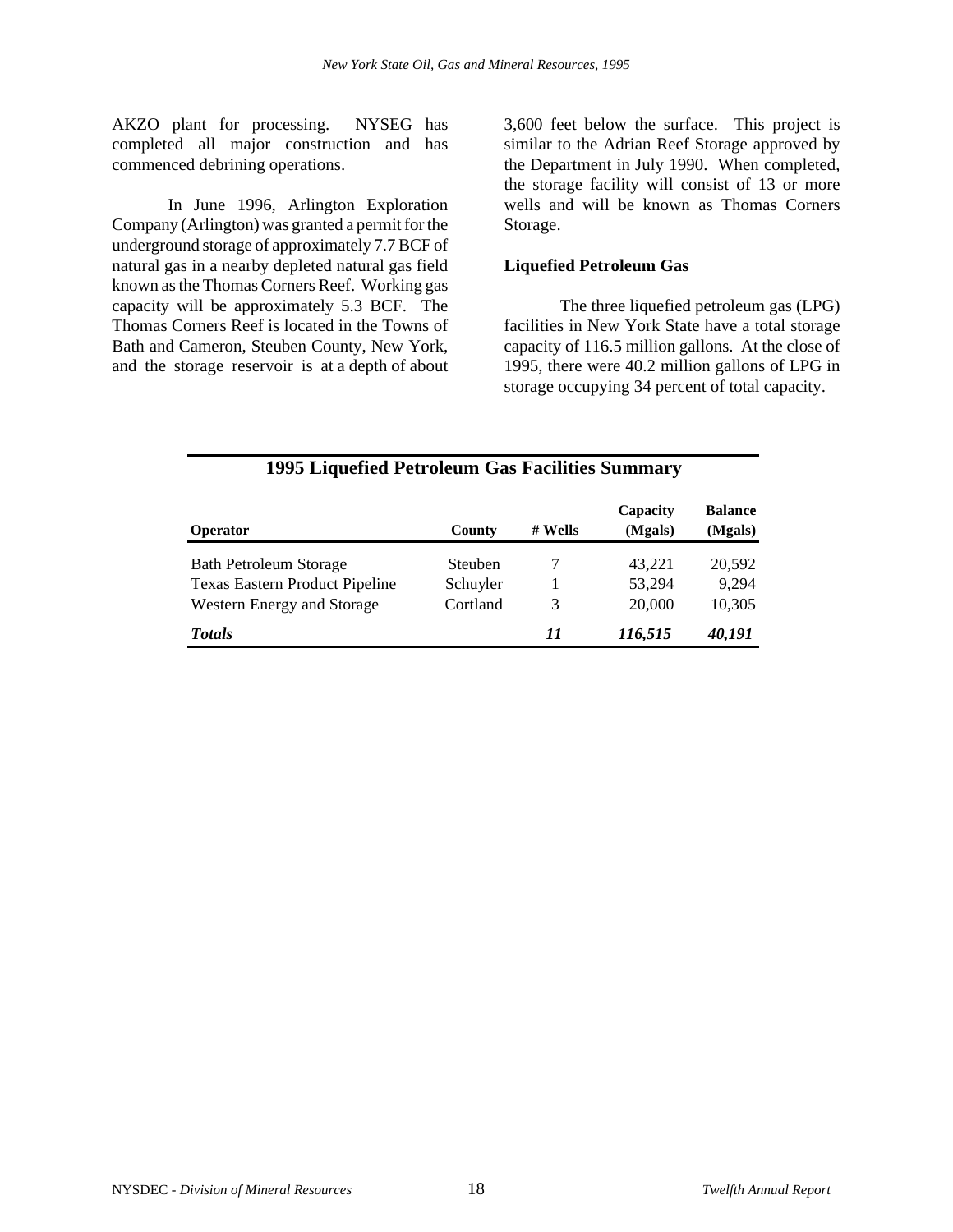#### **MINED LAND RECLAMATION Steven Potter**

Mining is an important element in the economy of the State of New York. In 1995, more than 4,000 workers were employed in the extractive mineral industry in New York State. Currently New York State is ranked 15th in the nation in the value of non-fuel minerals produced. The estimated value for these minerals is \$1.5 billion. The State accounted for a little less than three percent of the U.S. total. More than 90 percent of the State's nonfuel mineral value was derived from industrial minerals and mineral products, primarily salt, construction sand and gravel, crushed stone, portland cement, and wollastonite.

Most of the metal production was from zinc. In estimated mineral production for 1995, New York remained the only major producer of wollastonite in the United States, second of two garnet producing states, third in salt and zinc, fourth in talc and pyrophyllite, and sixth in lead.

One of the major mining related incidents in 1995 was the closure of the Akzo Nobel salt mine in Retsof, New York. This mine was the largest producer of rock salt in the western hemisphere. Throughout 1995 the Department had worked closely with Akzo-Nobel on the processing of a new permit application for a salt mine at Hampton Corners, New York. After seventeen months of technical review, a new permit was issued in the spring of 1996. However, shortly after, Akzo-Nobel announced that the new mine would not be built at Hampton Corners.

New York has regulated mining since the Mined Land Reclamation Law (MLRL) was first enacted in 1974 and amended in 1991. The Division's primary role is to ensure that the economic development of New York's mineral resources is compatible with sound environmental management principles and the land is returned to a productive use after mining.

The Mined Land Reclamation Law states that any person proposing to mine more than 1,000 tons or 750 cubic yards of minerals from the earth in 12 successive calendar months must obtain a permit. Permit applicants must submit a mining and reclamation plan and other required environmental information. The plans must explain the proposed methods of mining and reclamation. Mined Land staff issued a total of 342 permits in 1995; of that total, 130 were new and 212 were renewals. Two thousand five hundred sixty (2,560) mines, 1,826 industry-owned and 734 government owned, were active in the state at the end of 1995. The number of acres currently disturbed by mining at the end of 1995 was 39,150 acres. A total of 13,428 acres have been reclaimed since 1974.

The map on page 20 shows the distribution and number of mines regulated by the Division as of July 23, 1996.

There are eight Mined Land Reclamation Specialists (MLRS) to oversee and inspect the 2,560 mines in New York State. That's about 320 mines for each MLRS. One MLRS is located in each region (excluding Region 2, New York City). For additional information on the MLRS in your area contact the Central Office in Albany (see map on pg. vi).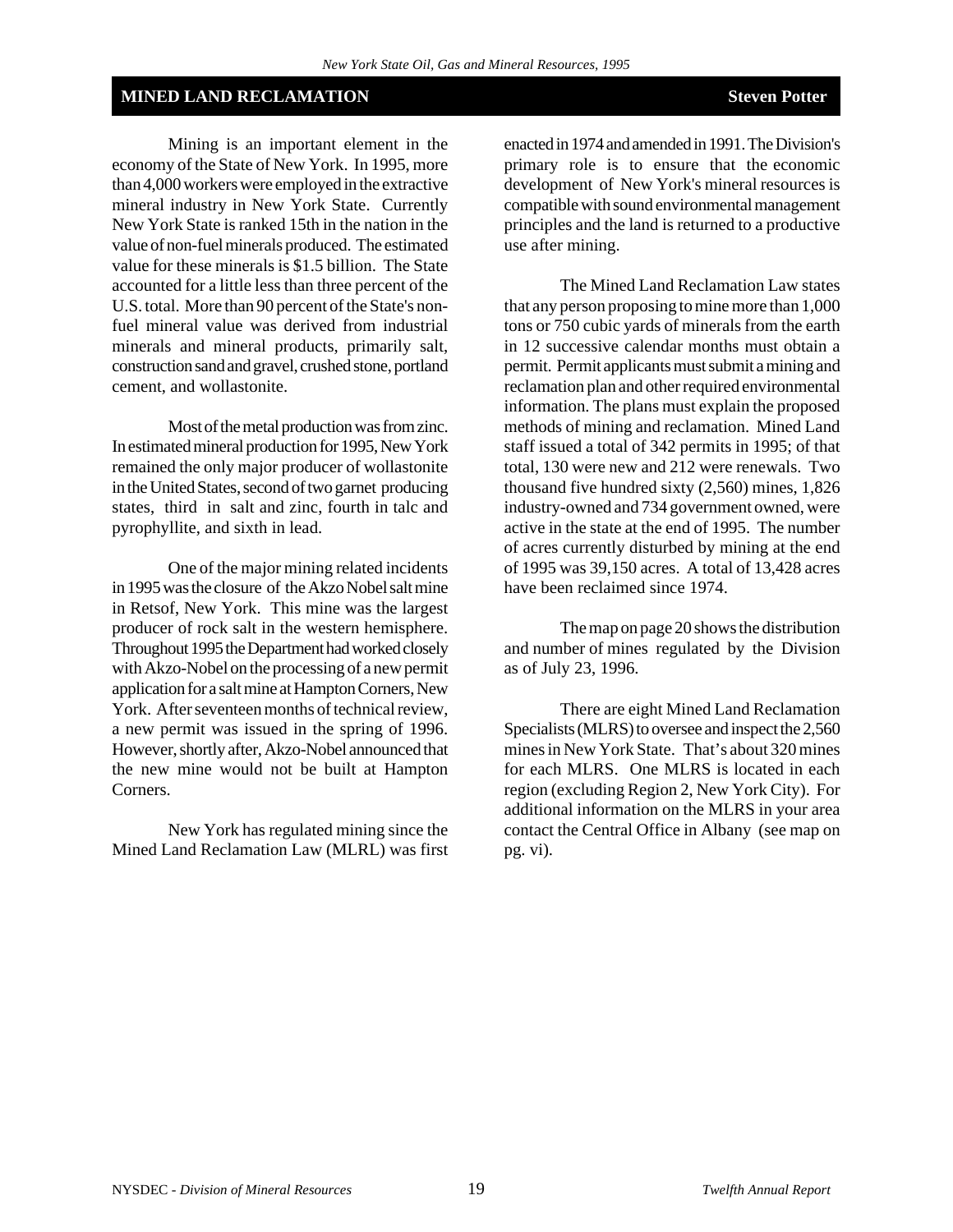

New York State Oil and Gas Drilling and Production and Mineral Resources, 1995

 $\mathcal{P}_{\mathcal{S}}$ 

Mines regulated by the NYSDEC - Division of Mineral Resources, 1995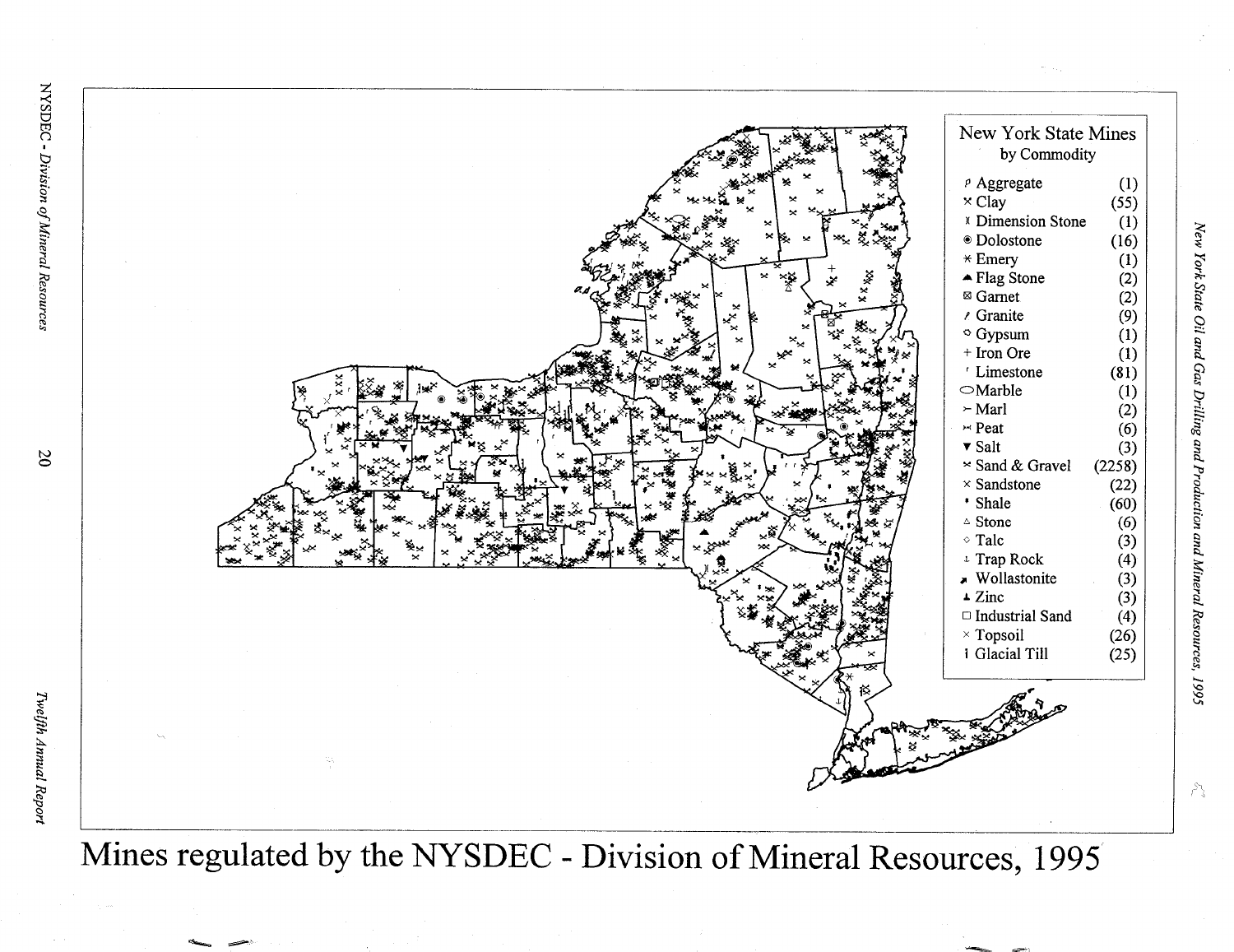#### **E-MAIL ADDRESSES**

To facilitate faster responses to questions on programs the Division of Mineral Resources administrates, we have included e-mail addresses\* for you to contact.

| <b>Person</b>                    | <b>Position</b><br><b>Responsibility</b>                                                                | <b>E-Mail</b><br><b>Address</b>           |
|----------------------------------|---------------------------------------------------------------------------------------------------------|-------------------------------------------|
| Gregory H. Sovas                 | <b>Division Director</b>                                                                                | gregory.sovas@dec.mailnet.state.ny.us     |
| John C. Harmon                   | Ask't. Div. Dir.                                                                                        | john.harmon@dec.mailnet.state.ny.us       |
| Bruce McGranahan Bureau Director | <b>Resource Management and Program Development</b>                                                      | bruce.mcgranahan@dec.mailnet.state.ny.us  |
| Thomas Walsh                     | <b>Section Chief</b><br>Oil & Gas Section                                                               | thomas.walsh@dec.mailnet.state.ny.us      |
| Bradley J. Field                 | <b>Section Chief</b><br><b>Program Development</b>                                                      | bj.field@dec.mailnet.state.ny.us          |
| Don Drazan                       | <b>Section Chief</b><br><b>Technical Assistance</b>                                                     | donald.drazan@dec.mailnet.state.ny.us     |
| <b>Charles Gilchrist</b>         | <b>Section Chief</b><br><b>Resource Management</b>                                                      | charles.gilchrist@dec.mailnet.state.ny.us |
| <b>Randy Nemecek</b>             | <b>Region 8 Minerals Manager</b>                                                                        | randy.nemecek@dec.mailnet.state.ny.us     |
| Eric Shyer                       | Mineral Resource Specialist III<br>GIS, annual production report, oil & gas statistics, electronic FOIL | eric.shyer@dec.mailnet.state.ny.us        |
| <b>Steven Potter</b>             | Mined Land Specialist II<br>Central office coordinator of mined land program                            | steven.potter@dec.mailnet.state.ny.us     |

\* **Note:** In early 1997, the Department will be changing its e-mail address to:

#### **First name.last name@dec.state.ny.us**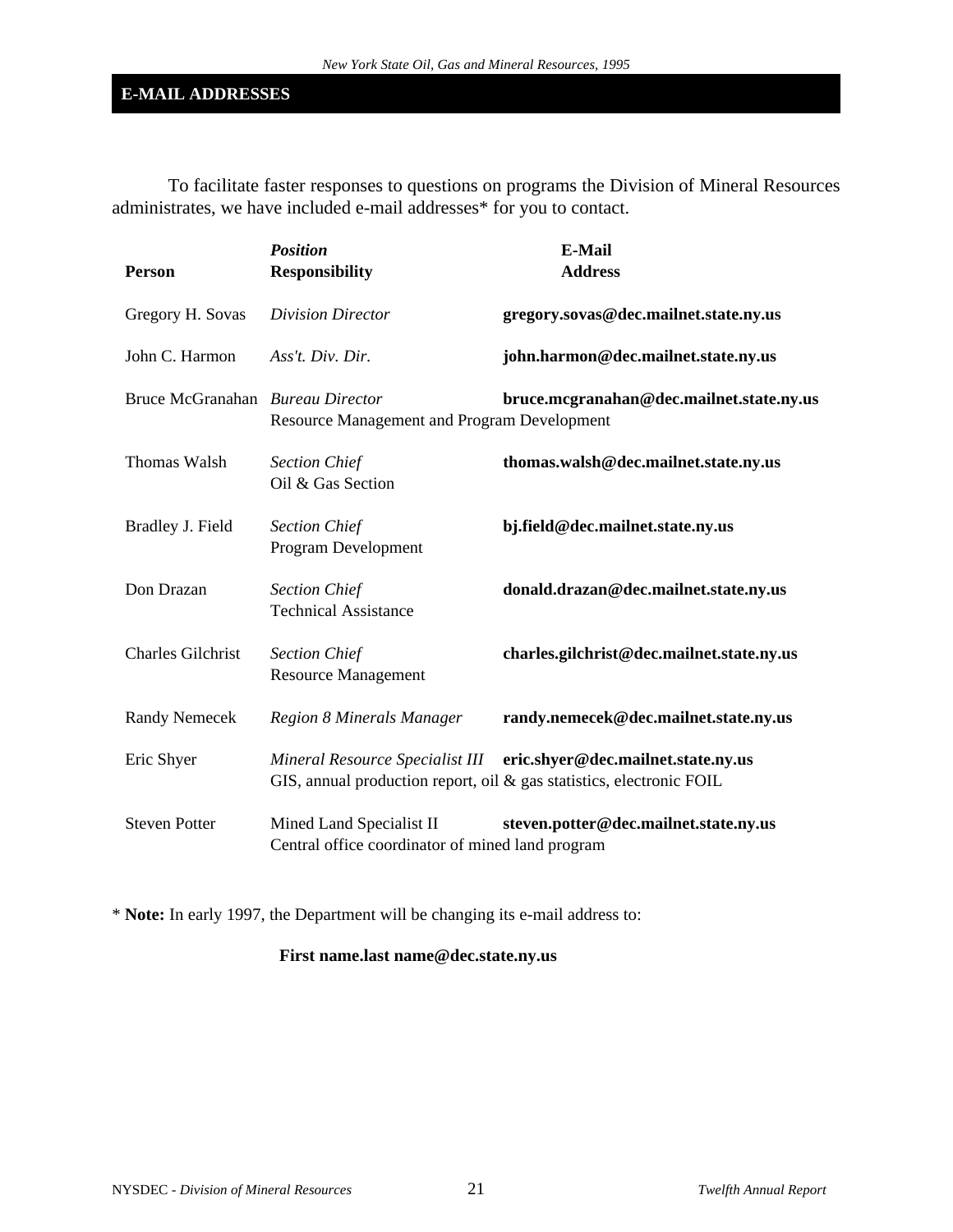#### **OIL and GAS TABLES and STATISTICS**

#### ^ **The following codes describe the well type**:

| $BR = Brine$                          | $GD = Gas$ Development                    | $RI = Reissued$                              |
|---------------------------------------|-------------------------------------------|----------------------------------------------|
| $CN =$ Completion Report Not Received | $GE = Gas$ Extension                      | $SG = Stratigraphic$                         |
| $DH = Dry Hole$                       | $GW = Gas$ Wildcat                        | $SI = Shutin$                                |
| $DW = Dry$ Wildcat                    | $\mathbf{IW} = \mathbf{Water}\$ Injection | $ST = Storage$                               |
| $EX = Expired$                        | $\mathbf{xxL} =$ Horizontally Drilled     | $TA = Temporilly Abandoned - by Application$ |
|                                       | $OD = Oil$ Development                    | $TR = Transfer$                              |
|                                       |                                           |                                              |

\* The statistics for these tables have been derived from information supplied by the producers in their annual production report to the Division of Mineral Resources. Closing date for compilation of statistics was June 18, 1996.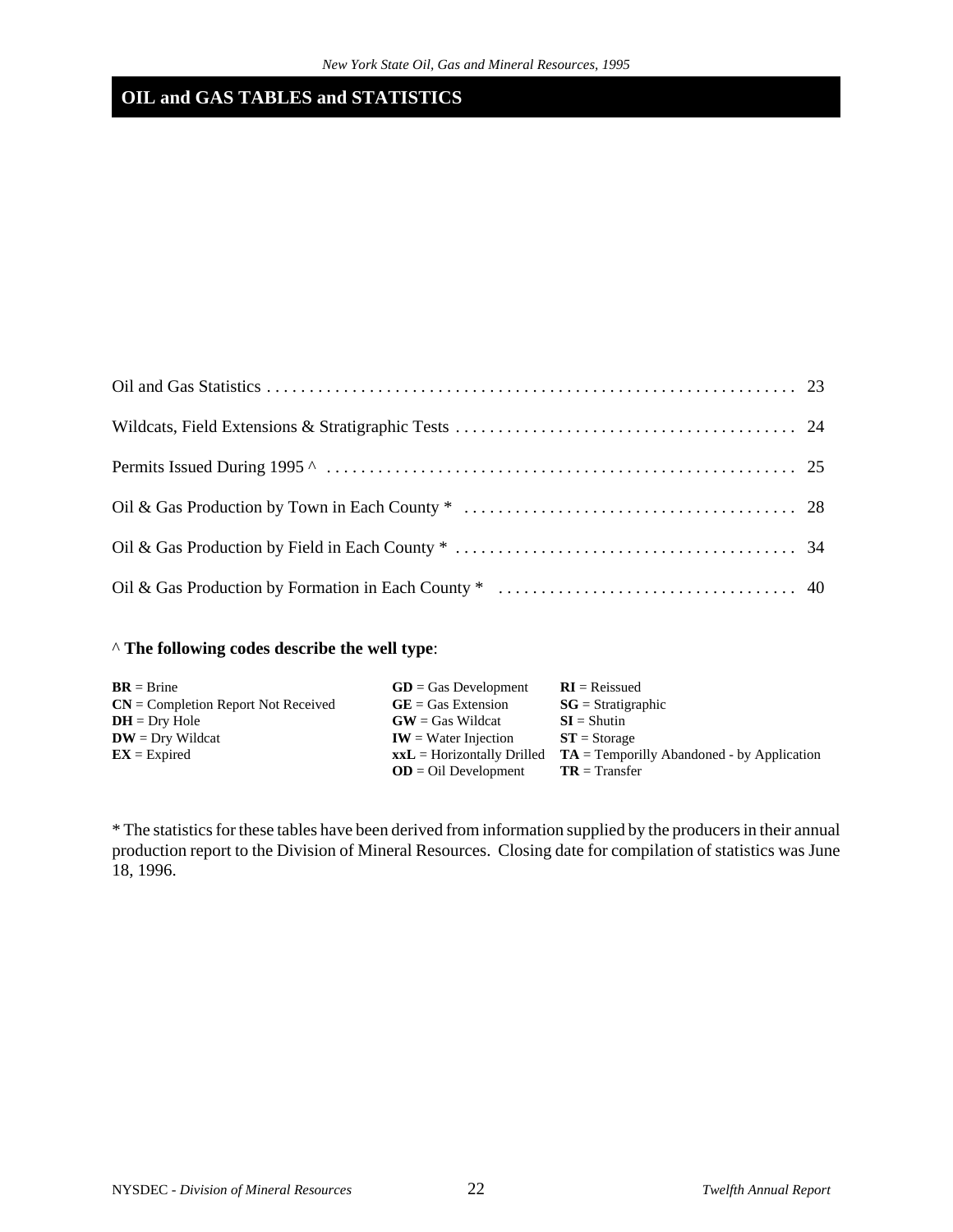#### **DIVISION OF MINERAL RESOURCES OIL AND GAS STATISTICS \* ( 1986 - 1995 )**

|                                 |                  |                  |                |                  |                  |                |                  |                  | Rev.             | Prelim.          |
|---------------------------------|------------------|------------------|----------------|------------------|------------------|----------------|------------------|------------------|------------------|------------------|
| <b>ANNUAL PRODUCTION</b>        | 1986             | 1987             | 1988           | 1989             | 1990             | 1991           | 1992             | 1993             | 1994             | 1995             |
| OIL (1000 BBLS)                 | 853              | 710              | 567            | 496              | 417              | 426            | 406              | 341              | 299              | 304              |
| GAS (MMCF)                      | 34,796           | 29,549           | 28,125         | 25,673           | 25,112           | 23,438         | 23,582           | 22,145           | 21,537           | 18,747           |
| <b>WELL STATISTICS</b>          |                  |                  |                |                  |                  |                |                  |                  |                  |                  |
| OIL                             | 4,448            | 4,228            | 4,368          | 4,043            | 3,906            | 3,619          | 3,761            | 3,783            | 3,670            | 3,041            |
| GAS                             | 5,088            | 5,351            | 5,328          | 5,411            | 5,536            | 5,757          | 5,866            | 5,986            | 6,019            | 6,134            |
| <b>INACTIVE OIL</b>             | 1,677            | 1,582            | 1,478          | 1,775            | 1,752            | 1,362          | 939              | 1,137            | 1,325            | 978              |
| <b>INACTIVE GAS</b>             | 791              | 961              | 870            | 845              | 955              | 707            | 563              | 505              | 550              | 637              |
| <b>STORAGE</b>                  | 836              | 845              | 854            | 854              | 854              | 869            | 865              | 865              | 876              | 866              |
| <b>ACTIVE BRINE</b>             | 61               | 60               | 65             | 64               | 63               | 64             | 52               | 80               | 83               | 70               |
| <b>INACTIVE BRINE</b>           | 64               | 36               | 36             | 27               | 28               | 29             | 16               | 140              | 80               | 52 !             |
| <b>WATER INJECTION</b>          | 1,658            | 1,376            | 1,382          | 1,196            | 1,274            | 875            | 835              | 859              | 923              | 782              |
| P&A (DURING YEAR)               | 471              | 417              | 322            | 260              | 961              | 376            | 244              | 263              | 234              | 184              |
| <b>NUMBER OF WELLS</b>          | 15,094           | 14,856           | 14,703         | 14,475           | 15,329           | 13,658         | 13,141           | 13,618           | 13,760           | 12,744           |
| <b>DRILLING AND COMPLETIONS</b> |                  |                  |                |                  |                  |                |                  |                  |                  |                  |
| 1. TOTAL WELLS SPUDDED          | 311              | 217              | 211            | 217              | 221              | 213            | 205              | 134              | 133              | 111              |
| <b>2. TOTAL WILDCATS</b>        | 14               | 11               | 10             | 5                | 12               | 10             | 5                | 5                | $\mathbf{2}$     | 3                |
| <b>3. DISCOVERIES</b>           | 6                | $\overline{4}$   | $\overline{4}$ | $\overline{0}$   | 6                | 5              | $\mathbf{1}$     | $\overline{c}$   | $\mathbf{1}$     | $\overline{3}$   |
| Oil Wildcat                     | $\mathbf{1}$     | $\mathbf{1}$     | $\mathbf{0}$   | $\boldsymbol{0}$ | $\boldsymbol{0}$ | $\overline{0}$ | $\overline{0}$   | $\boldsymbol{0}$ | $\mathbf{0}$     | $\boldsymbol{0}$ |
| Gas Wildcat                     | 5                | 3                | $\overline{4}$ | $\mathbf{2}$     | 6                | 5              | $\mathbf{1}$     | $\sqrt{2}$       | $\mathbf{1}$     | $\mathfrak{Z}$   |
| <b>4. TOTAL DRY HOLES</b>       | 13               | 17               | 18             | 12               | 16               | 17             | 17               | 19               | $\overline{7}$   | $\sqrt{2}$       |
| $5.0$ IL                        |                  |                  |                |                  |                  |                |                  |                  |                  |                  |
| Development                     | 44               | 19               | 15             | 28               | 43               | 51             | 71               | 26               | 34               | 20               |
| Extension                       | $\Omega$         | $\mathbf{0}$     | $\overline{0}$ | $\overline{0}$   | $\mathbf{0}$     | $\Omega$       | $\overline{0}$   | $\overline{0}$   | $\Omega$         | $\mathbf{0}$     |
| <b>6. GAS</b>                   |                  |                  |                |                  |                  |                |                  |                  |                  |                  |
| Development                     | 271              | 222              | 150            | 157              | 132              | 124            | 73               | 97               | 50               | 28               |
| Extension                       | $\mathfrak{2}$   | 17               | 10             | 22               | 10               | $\overline{4}$ | $\mathbf{1}$     | -1               | $\mathbf{0}$     | $\mathbf{0}$     |
| 7. INJECTION                    | $\overline{0}$   | $1\,$            | $\overline{0}$ | 14               | $\mathbf{1}$     | $\overline{0}$ | $\overline{0}$   | $\overline{2}$   | $\boldsymbol{0}$ | 14               |
| 8. DISPOSAL                     | $\boldsymbol{0}$ | $\mathbf{1}$     | $\mathbf{0}$   | $\boldsymbol{0}$ | $\boldsymbol{0}$ | $\mathbf{0}$   | $\boldsymbol{0}$ | $\boldsymbol{0}$ | $\mathbf{0}$     | $\boldsymbol{0}$ |
| 9. STRATIGRAPHIC                | 1                | $\boldsymbol{0}$ | 1              | $\overline{c}$   | $\overline{3}$   | $\mathbf{0}$   | $\mathbf{0}$     | $\overline{2}$   | 41               | $20\,$           |
| 10. SERVICE                     | $\mathbf{0}$     | $\mathbf{0}$     | $\mathbf{1}$   | $\overline{0}$   | $\boldsymbol{0}$ | $\mathbf{1}$   | $\mathbf{1}$     | $\overline{4}$   | $\overline{0}$   | 2                |
| 11. BRINE                       | $\overline{7}$   | 25               | 6              | 8                | 12               | $\mathbf{1}$   | 15               | 14               | 6                | 14               |
| 12. STORAGE                     | $\mathbf{1}$     | 12               | $\overline{0}$ | $\overline{0}$   | $\boldsymbol{0}$ | 12             | 13               | $\overline{4}$   | $\overline{0}$   | $\overline{7}$   |
| <b>13. TOTAL COMPLETIONS</b>    | 345              | 318              | 205            | 245              | 223              | 215            | 192              | 171              | 139              | 110              |
| (3,4,5,6,7,8,9,10,11,12)        |                  |                  |                |                  |                  |                |                  |                  |                  |                  |
| <b>15. TOTAL FOOTAGE</b>        | 879              | 819              | 559            | 611              | 549              | 622            | 464              | 454              | 289              | 215              |
| $(1000$ FEET)                   |                  |                  |                |                  |                  |                |                  |                  |                  |                  |
| PROVEN RESERVES AT YEAR END     |                  |                  |                |                  |                  |                |                  |                  |                  |                  |
| A. IN SITU<br>GAS               | 263,273          | 268,829          | 268,743        | 270,074          | 266,410          | 265,320        | 252,988          | 245,843          | 232,867          | 219,084          |
| (MMCF) B. IN STORAGE            |                  |                  |                |                  |                  |                |                  |                  |                  |                  |
| <b>RESERVOIRS</b>               | 140,941          | 140,363          | 144,819        | 131,785          | 141,900          | 150,694        | 150,800          | 153,400          | 154,200          | 159,500          |
| C. TOTAL                        | 404,214          | 409,192          | 413,562        | 401,859          | 408,310          | 416,014        | 403,788          | 399,243          | 387,067          | 378,584          |
| OIL (1000 BBLS)                 |                  |                  |                |                  |                  |                |                  |                  |                  |                  |
|                                 | 9,854            | 10,425           | 2,000          | 2,441            | 2,001            | 2,100          | 2,962            | 2,900            | 2,800            | 2,850            |

! Includes unplugged Tully Valley Brine Wells for 1993, 1994 & 1995.

\* Statistics for lines 2 - 15 are based upon received completions reports from the operators. Statistics computed on June 18, 1996.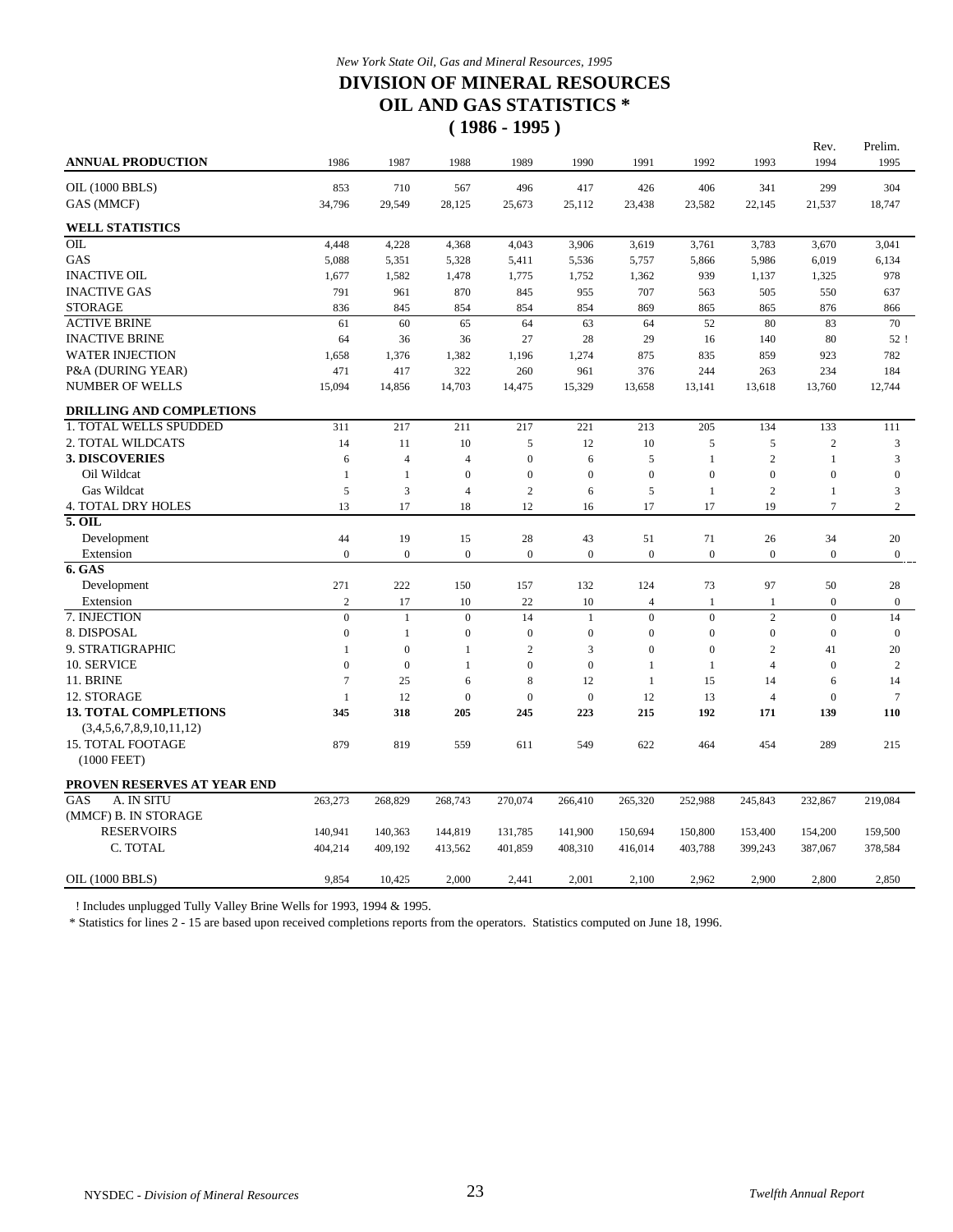## **Wildcats, Field Extensions & Stratigraphic Tests, New York State, 1995**

#### **Wildcats**

| <b>Well Name</b>   | API#               | <b>Operator</b>                           | County | <b>Formation</b> | <b>TD</b> Result |
|--------------------|--------------------|-------------------------------------------|--------|------------------|------------------|
| <b>NYSRA</b> #1-18 | $31 - 013 - 22590$ | Oil, Gas & Land Services, Inc. Chautauqua |        | Perrysburg       | 1,300 Discovery  |
| Knauber 2          | $31 - 037 - 21595$ | New York Gas & Oil Drilling Co. Genesee   |        | Onondaga         | 453 Discovery    |
| Clarke 1           | $31 - 101 - 21560$ | Eastern American Energy Corp. Steuben     |        | Oriskany         | 3.528 Discovery  |

#### **Field Extensions**

| <b>Well Name</b> | API# | <b>Operator</b> | <b>County</b>                                                 | Formation | Field<br><b>TD</b> |  |
|------------------|------|-----------------|---------------------------------------------------------------|-----------|--------------------|--|
|                  |      |                 | There were no Field Extensions completed in New York for 1995 |           |                    |  |

#### **Stratigraphic Tests**

| <b>Well Name</b> | API#               | <b>Operator</b>      | <b>County</b> | TD<br><b>Formation</b> |
|------------------|--------------------|----------------------|---------------|------------------------|
| <b>Well 9447</b> | $31 - 051 - 21562$ | Akzo Nobel Salt Inc. | Livingston    | 476                    |
| Well 9448        | $31 - 051 - 21563$ | Akzo Nobel Salt Inc. | Livingston    | 383                    |
| Well 9449        | $31 - 051 - 21564$ | Akzo Nobel Salt Inc. | Livingston    | 678                    |
| <b>Well 9450</b> | $31 - 051 - 21565$ | Akzo Nobel Salt Inc. | Livingston    | 358                    |
| Well 9451        | 31- 051- 21566     | Akzo Nobel Salt Inc. | Livingston    | 256                    |
| Well 9459        | $31 - 051 - 21573$ | Akzo Nobel Salt Inc. | Livingston    | 1,720                  |
| Well 9453        | 31- 051- 21572     | Akzo Nobel Salt Inc. | Livingston    | 1,646                  |
| Well 9454        | 31- 051- 21574     | Akzo Nobel Salt Inc. | Livingston    | 1,771                  |
| Well 9455        | $31 - 051 - 21575$ | Akzo Nobel Salt Inc. | Livingston    | 1,976                  |
| Well 9456        | 31- 051- 21576     | Akzo Nobel Salt Inc. | Livingston    | 1,855                  |
| Well 9457        | 31- 051- 21577     | Akzo Nobel Salt Inc. | Livingston    | 1,740                  |
| <b>Well 9458</b> | 31- 051- 21578     | Akzo Nobel Salt Inc. | Livingston    | 1,772                  |
| Well 9461        | $31 - 051 - 21580$ | Akzo Nobel Salt Inc. | Livingston    | 323                    |
| Well 9462        | $31 - 051 - 21581$ | Akzo Nobel Salt Inc. | Livingston    | 261                    |
| Well 9563        | 31- 051- 21582     | Akzo Nobel Salt Inc. | Livingston    | 1,050                  |
| Well 9565        | $31 - 051 - 21597$ | Akzo Nobel Salt Inc. | Livingston    | 910                    |
| Well 9566        | 31- 051- 21599     | Akzo Nobel Salt Inc. | Livingston    | 448                    |
| <b>Well 9567</b> | $31 - 051 - 21600$ | Akzo Nobel Salt Inc. | Livingston    | 750                    |
| Well 9568        | $31 - 051 - 21602$ | Akzo Nobel Salt Inc. | Livingston    | 480                    |
| Well 9569        | $31 - 051 - 21603$ | Akzo Nobel Salt Inc. | Livingston    | 257                    |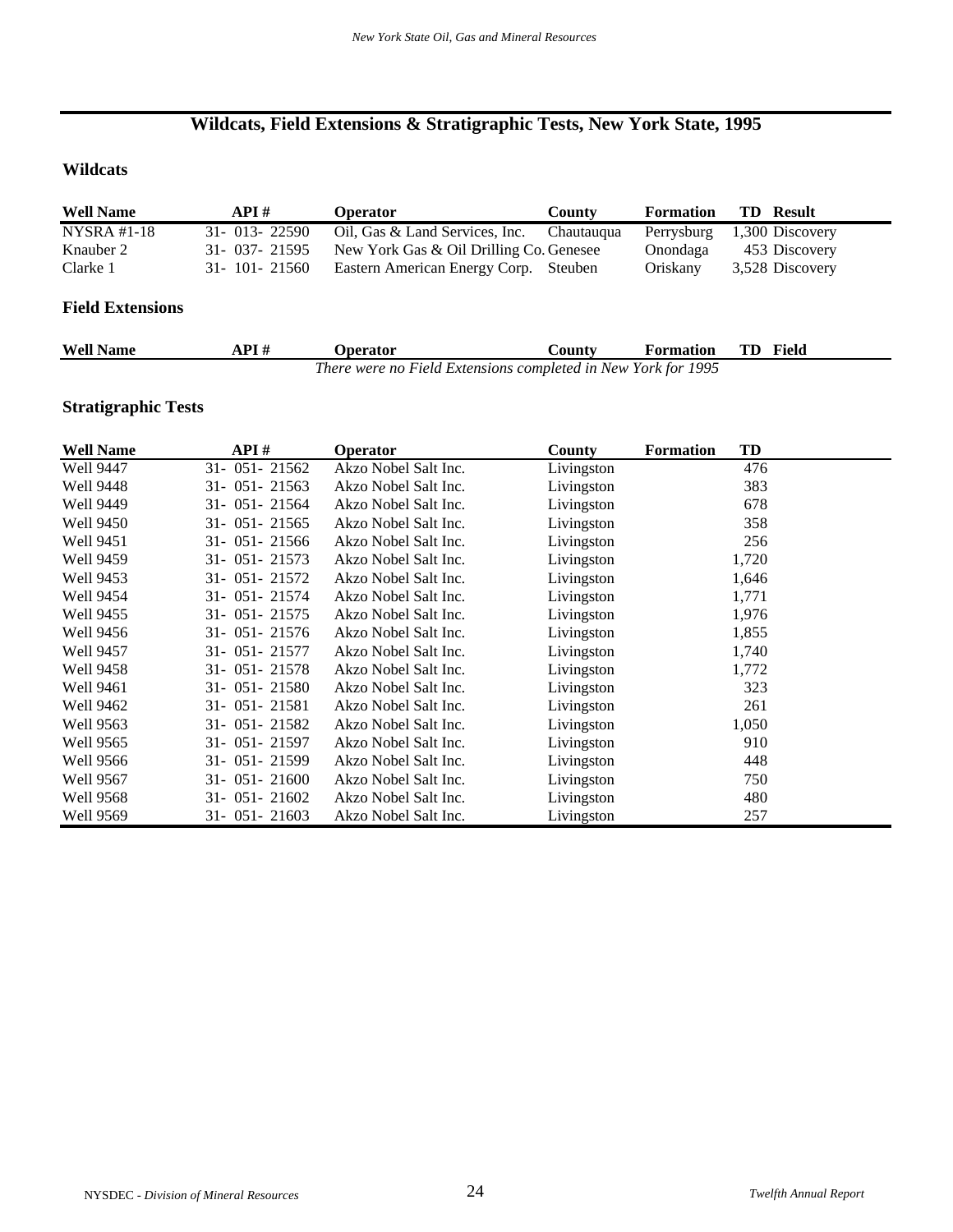#### **Permits Issued During 1995**

|                              |                        |                                                        | <b>API</b>             |                                                                  |                  | <b>Spud Well</b>                   |                     |                      |
|------------------------------|------------------------|--------------------------------------------------------|------------------------|------------------------------------------------------------------|------------------|------------------------------------|---------------------|----------------------|
| County                       | <b>Town</b>            | Owner                                                  | <b>Number</b>          | <b>Well Name</b>                                                 | TD               |                                    |                     | Date Type Formation  |
| Allegany                     | Andover                | Otis Eastern Service Inc                               |                        | 003 - 22577 D. Duke #1-D                                         | 1,405            | 6/27/95                            |                     | OD Fulmer Valley     |
| Allegany                     | Andover                | Otis Eastern Service Inc                               |                        | 003 - 22578 H. Ford #2-F                                         | 1,525            | 6/23/95                            | OD.                 | <b>Fulmer Valley</b> |
| Allegany                     | Andover                | Otis Eastern Service Inc                               | 003 - 22579 J. Dean #2 |                                                                  | 1,525            | 6/15/95                            | OD.                 | <b>Fulmer Valley</b> |
| Allegany                     | Andover                | Otis Eastern Service Inc                               |                        | 003 - 22580 B. Clark #1-C                                        | 1,225            | 6/20/95                            | OD.                 | <b>Fulmer Valley</b> |
| Allegany                     | Andover                | Otis Eastern Service Inc                               |                        | 003 - 22581 Lot 47 #3A                                           | 4,906            | 8/15/95                            | RI                  | <b>Fulmer Valley</b> |
| Allegany                     | <b>Bolivar</b>         | J. J. Bucher Producing Corp.                           |                        | 003 - 22552 Wheeler #88                                          | 1,548            | 3/14/95                            | IW                  | Richburg             |
| Allegany                     | Genesee                | Smith, Ronald L.                                       | 003 - 22589 Bliss #27  |                                                                  |                  | $0$ **/**/**                       | EX                  |                      |
| Allegany                     | Independence           | National Fuel Gas Supply Corp.                         |                        | 003 - 14571 Whitesell, A #SC546                                  | 4775             | 12/5/79                            | RI                  | Oriskany             |
| Allegany                     | Independence           | Richardson Petroleum Corp                              |                        | 003 - 22595 Mattison #1                                          | 1,999            | 9/27/95                            | <b>OD</b>           | <b>Fulmer Valley</b> |
| Allegany                     | Independence           | Richardson Petroleum Corp                              |                        | 003 - 22602 Mattison #3                                          |                  | $0$ **/**/**                       | CN                  |                      |
| Allegany                     | Willing                | Seneca Resources Corp.                                 |                        | 003 - 20116 NFG (Cunningham) #SC490 4935 11/11/85                |                  |                                    | RI                  | Oriskany             |
| <b>Broome</b>                | Kirkwood               | Belden & Blake Corporation                             | 007 - 21568 Beagell 01 |                                                                  |                  | 5,289 10/21/95                     | DH                  |                      |
| Cattaraugus Allegany         |                        | Hydro-Carbon Generation Inc.                           |                        | 009 - 22548 Sherwin-Benson #7                                    |                  | $0$ **/**/**                       | <b>CN</b>           |                      |
| Cattaraugus Allegany         |                        | Hydro-Carbon Generation Inc.                           |                        | 009 - 22551 Zink-Benson #1                                       | 3,695            | 4/6/95                             | GD                  | Oriskany             |
| Cattaraugus Allegany         |                        | Putt, Floyd J.                                         | 009 - 22576 Fee #1A    |                                                                  | 1,283            | 5/19/95                            | <b>OD</b>           | <b>Bradford</b>      |
| Cattaraugus Ashford          |                        | A. J. Lease Account                                    | $009 - 22597$ Ford #1  |                                                                  |                  | 0.10/20/95                         | <b>CN</b>           |                      |
| Cattaraugus Ashford          |                        | A. J. Lease Account                                    |                        | 009 - 22593 Nagel Unit #1                                        | 3,938            | 8/16/95                            | <b>OD</b>           | Medina               |
|                              | Cattaraugus New Albion | Matrix Energy Development                              | 009 - 22563 Reid M. #1 |                                                                  | 4,135            | 3/31/95                            | GD                  | Medina               |
| Cattaraugus Olean            |                        | East Resources, Inc.                                   |                        | 009 - 22572 Coast #101                                           | 2,025            | 5/15/95                            | <b>OD</b>           | <b>Bradford</b>      |
| Cattaraugus Yorkshire        |                        | A. J. Lease Account                                    |                        | 009 - 22566 Medina Power Co MPC #3                               | 3,459            | 4/13/95                            | $\operatorname{GD}$ | Medina               |
| Cattaraugus Yorkshire        |                        | A. J. Lease Account                                    |                        | 009 - 22545 Medina Power Co.#2                                   | 3,432            | 2/22/95                            | GD                  | Medina               |
| Chautauqua Busti             |                        | Curtis & Son Oil. Inc.                                 |                        | 013 - 22573 Anderson #13                                         | 770              | 8/11/95                            | <b>OD</b>           | Glade                |
| Chautauqua Busti             |                        | Decker, Lucille B.                                     |                        | 013 - 22550 Tellinghusion/Potter D-1                             | 655              | 3/2/95                             | <b>OD</b>           | Glade                |
| Chautauqua Busti             |                        | Libra Petroleum Co                                     |                        | 013 - 22598 Crandall, L#33                                       |                  | 0 10/31/95                         | <b>CN</b>           |                      |
| Chautauqua Busti             |                        | Libra Petroleum Co                                     |                        | 013 - 22599 Crandall, L#35                                       | $\theta$         | 4/17/96                            | <b>CN</b>           |                      |
| Chautauqua Busti             |                        | Libra Petroleum Co                                     |                        | 013 - 22600 Crandall, L #34                                      | $\Omega$         | 11/6/95                            | <b>CN</b>           |                      |
| Chautauqua Busti             |                        | Libra Petroleum Co                                     |                        | 013 - 22601 Crandall, L#39                                       | $\theta$         | 4/19/96                            | <b>CN</b>           |                      |
| Chautauqua Busti             |                        | Pefley Oil & Gas Inc.                                  | 013                    | 15263 Babyak #2                                                  | 4476             | 7/7/80                             |                     | RI Medina            |
| Chautauqua Busti             |                        | Pefley Oil & Gas Inc.                                  | 013                    | 22506 Nelson, M#8G                                               | 539              | 3/30/95                            | RI                  | Glade                |
| Chautauqua Busti             |                        | Pefley Oil & Gas Inc.                                  | 013                    | 22508 Nelson, M#6GA                                              | $\boldsymbol{0}$ | 9/6/95                             | RI                  |                      |
| Chautauqua Busti             |                        | Pefley Oil & Gas Inc.                                  | 013                    | 22512 Drayer #8GA                                                | $\theta$         | 9/12/95                            | R <sub>I</sub>      |                      |
| Chautauqua Charlotte         |                        | Belden & Blake Corporation                             |                        | 013 - 22586 Healy #2 #8471                                       | 3,375            | 8/7/95                             | GD                  | Medina               |
| Chautauqua Charlotte         |                        | Matrix Energy Development                              |                        | 013 - 22542 Hadley, G. #1A                                       | 3,630            | 2/21/95                            | GD                  | Medina               |
| Chautauqua Charlotte         |                        | Oil, Gas & Land Services, Inc.                         |                        | 013 - 22582 NYSRA #1-13                                          | 0                | 7/12/95                            | <b>CN</b>           | Medina               |
| Chautauqua Charlotte         |                        | Oil. Gas & Land Services. Inc.                         |                        | 013 - 22590 NYSRA #1-18                                          | 1,300            | 8/3/95                             | OW                  | Perrysburg           |
|                              | Chautauqua Chautauqua  | Schreiner Oil & Gas Inc.                               | 013 - 22547 Laporte #2 |                                                                  | 3,151            | 3/30/95                            | GD                  | Medina               |
|                              | Chautauqua Chautauqua  | Schreiner Oil & Gas Inc.                               |                        | 013 - 22565 Reynolds #1                                          |                  | 3,120 6/27/95                      |                     | GD Medina            |
| Chautauqua Ellery            |                        | Matrix Energy Development                              |                        | 013 - 22539 Parker, D#1                                          | 4,200            | 1/24/95                            | GD                  | Medina               |
| Chautauqua Ellery            |                        | New York Gas & Oil Drilling Co 013 - 22588 Gorczyca #1 |                        |                                                                  |                  | 7,136 7/12/95                      | <b>CN</b>           |                      |
| Chautauqua Ellicott          |                        | Nornew, Inc                                            |                        | 013 - 22567 Mt Olivet Cemetery #1                                | 4,188            | 4/21/95                            |                     | GD Medina            |
| Chautauqua Gerry             |                        | Oil, Gas & Land Services, Inc.                         |                        | 013 - 22540 Winton-Oag 1                                         | 2,481            | 1/18/95                            | GD                  | Onondaga             |
| Chautauqua Gerry             |                        | Oil, Gas & Land Services, Inc.                         | 013 - 22541 OAG 9      |                                                                  | 2,448            | 1/27/95                            | GD                  | Onondaga             |
| Chautauqua Gerry             |                        | Oil, Gas & Land Services, Inc.                         | 013 - 22549 Gross #8   |                                                                  | 3,628            | 2/21/95                            | GD                  | Onondaga             |
| Chautauqua Gerry             |                        | Oil, Gas & Land Services, Inc.                         |                        | 013 - 22553 Boy's Club #1                                        | 3,788            | 3/20/95                            | GD                  | Medina               |
| Chautauqua Gerry             |                        | Oil, Gas & Land Services, Inc.                         |                        | 013 - 22560 Lindstrom #2                                         |                  | 3,712 3/24/95                      | <b>OD</b>           | <b>Bass Island</b>   |
| Chautauqua Gerry             |                        | Oil, Gas & Land Services, Inc.                         | 013 - 22561 VFD #1     |                                                                  | 3,764            | 3/28/95                            | GD                  | Medina               |
| Chautauqua Gerry             |                        | Oil, Gas & Land Services, Inc.                         |                        | 013 - 22564 Boy's Club #2                                        | 3,790            | 4/1/95                             | GD                  | Medina               |
| Chautauqua Gerry             |                        | Oil, Gas & Land Services, Inc.                         | 013 - 22583 Picard #1  |                                                                  | 3,766            | 6/29/95                            | GD                  | Medina               |
|                              |                        | Chautauqua North Harmony Chautauqua Energy Inc.        | 013                    | 20393 Butts #1A                                                  |                  | 4091 **/**/***                     | RI                  | Onondaga             |
|                              |                        | Chautauqua North Harmony Resource America, Inc.        |                        | 013 - 22592 Carlson #2B                                          |                  | 2,913 11/29/95                     | <b>OD</b>           | Onondaga             |
| Chautauqua Portland          |                        | Belden & Blake Corporation                             |                        | 013 - 22587 Morrison #2 #8472                                    |                  | 2,708 7/31/95                      | GD                  | Medina               |
| Chautauqua Portland          |                        | Schreiner Oil & Gas Inc.                               |                        | 013 - 22546 Wiseman #1                                           |                  | 3,052 3/30/95                      | GD                  | Medina               |
| Chautauqua Stockton          |                        | Belden & Blake Corporation                             |                        | 013 - 22584 Barber #2 #8470                                      |                  | 3,575 7/12/95                      | GD                  | Medina               |
|                              |                        |                                                        |                        |                                                                  |                  |                                    |                     |                      |
| Chautauqua Stockton          |                        | Belden & Blake Corporation<br>Schreiner Oil & Gas Inc. |                        | 013 - 22585 Buseck #2 #8469<br>013 - 22596 Schofield S.P. 127 #1 |                  | 3,505 7/20/95<br>5,935 12/13/95 DW | GD                  | Medina               |
| Chautauqua Westfield<br>Erie | Cheektowaga            | Saint Barnabas R.C. Church                             | 029 - 22591 Fee #2     |                                                                  | 1,102            | 2/1/96                             |                     | GD Medina            |
|                              |                        |                                                        |                        |                                                                  |                  |                                    |                     |                      |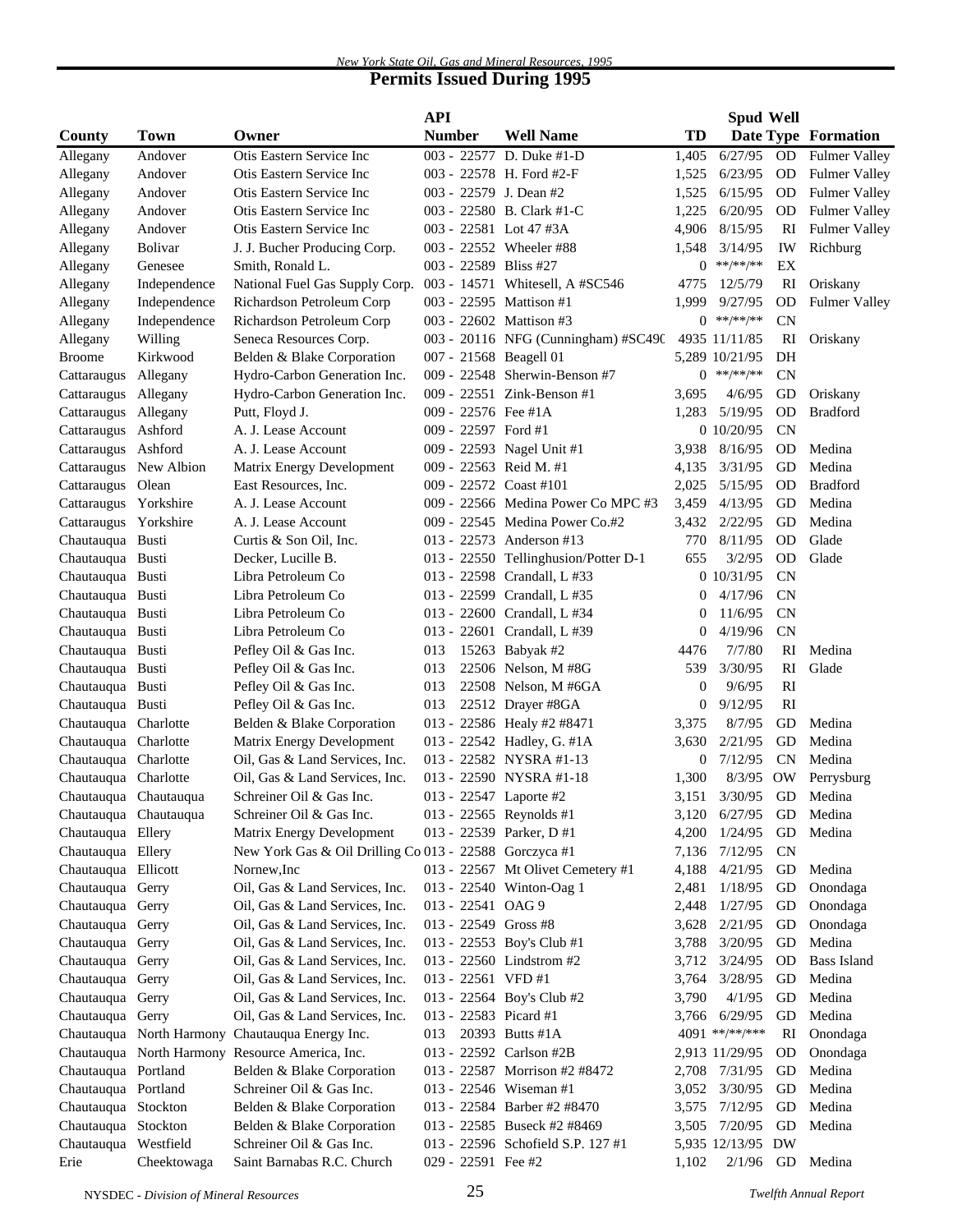#### **Permits Issued During 1995**

|            |                     |                                                      | <b>API</b>              |                                     |                | <b>Spud Well</b> |               |                         |
|------------|---------------------|------------------------------------------------------|-------------------------|-------------------------------------|----------------|------------------|---------------|-------------------------|
| County     | <b>Town</b>         | Owner                                                | <b>Number</b>           | <b>Well Name</b>                    | TD             |                  |               | Date Type Formation     |
| Erie       | Colden              | Matrix Energy Development                            | 029 - 22562 Walek E. #1 |                                     | 2,825          | 3/31/95          |               | GD Medina               |
| Erie       | Concord             | U S Energy Development Corp                          |                         | 029 - 22603 Dzara Unit #1           | 0              | 5/28/96          | <b>CN</b>     |                         |
| Erie       | <b>Orchard Park</b> | Schreiner Oil & Gas Inc.                             | 029 - 22543 DPS #1      |                                     | 1,876          | 3/14/95          | GD            | Medina                  |
| Erie       | Orchard Park        | Schreiner Oil & Gas Inc.                             | 029 - 22544 DPS #2      |                                     | 1,800          | 3/7/95           | GD            | Medina                  |
| Genesee    | Darien              | New York Gas & Oil Drilling Co 037 - 21596 Grant 1   |                         |                                     | 465            | 5/19/95          | GD            | Onondaga                |
| Genesee    | Darien              | New York Gas & Oil Drilling Co 037 - 21594 Knauber 1 |                         |                                     | 452            | 5/23/95          | GD            | Medina                  |
| Genesee    | Darien              | New York Gas & Oil Drilling Co 037 - 21595 Knauber 2 |                         |                                     | 453            | 5/12/95          | <b>GW</b>     | Onondaga                |
| Genesee    | Darien              | New York Gas & Oil Drilling Co 037 - 21619 Knauber 3 |                         |                                     |                | $0$ **/**/**     | TR            |                         |
| Livingston | Avon                | Akzo Nobel Salt Inc                                  | 051 - 21603 Well 9569   |                                     | 257            | 9/26/95          | SG            |                         |
| Livingston | Avon                | Akzo Nobel Salt Inc                                  | 051 - 21604 Well 9570   |                                     |                | 207 10/23/95     | SG            |                         |
| Livingston | Avon                | Akzo Nobel Salt Inc                                  | 051 - 21605 Well 9571   |                                     |                | $0$ **/**/**     | SG            |                         |
| Livingston | Geneseo             | Akzo Nobel Salt Inc                                  | 051 - 21574 Well 9454   |                                     | 1,771          | 3/4/95           | SG            |                         |
| Livingston | Groveland           | Akzo Nobel Salt Inc                                  | 051 - 21575 Well 9455   |                                     | 1,976          | 1/25/95          | SG            |                         |
| Livingston | Groveland           | Akzo Nobel Salt Inc                                  | 051 - 21576 Well 9456   |                                     | 1,855          | 1/9/95           | SG            |                         |
| Livingston | Groveland           | Akzo Nobel Salt Inc                                  | 051 - 21577 Well 9457   |                                     | 1,740          | 3/1/95           | SG            |                         |
| Livingston | Groveland           | Akzo Nobel Salt Inc                                  | 051 - 21578 Well 9458   |                                     | 1,772          | 2/3/95           | SG            |                         |
| Livingston | Groveland           | Akzo Nobel Salt Inc                                  | 051 - 21582 Well 9563   |                                     | 1,050          | 2/7/95           | SG            |                         |
| Livingston | Groveland           | Akzo Nobel Salt Inc                                  | 051 - 21583 Well 9564   |                                     |                | $0$ **/**/**     | EX            |                         |
| Livingston | Groveland           | Akzo Nobel Salt Inc                                  | 051 - 21597 Well 9565   |                                     | 910            | 5/4/95           | SG            |                         |
| Livingston | Groveland           | Akzo Nobel Salt Inc                                  | 051 - 21599 Well 9566   |                                     | 448            | 8/28/95          | SG            |                         |
| Livingston | Groveland           | Akzo Nobel Salt Inc                                  | 051 - 21600 Well 9567   |                                     | 750            | 12/5/95          | SG            |                         |
| Livingston | Leicester           | Akzo Nobel Salt Inc                                  | 051 - 21562 Well 9447   |                                     | 476            | 5/9/95           | RI            |                         |
| Livingston | Leicester           | Akzo Nobel Salt Inc                                  | 051 - 21563 Well 9448   |                                     | 383            | 5/1/95           | RI            |                         |
| Livingston | Leicester           | Akzo Nobel Salt Inc                                  | 051 - 21579 Well 9460   |                                     | 571            | 3/21/95          | <b>OB</b>     |                         |
| Livingston | Leicester           | Akzo Nobel Salt Inc                                  | 051 - 21580 Well 9461   |                                     | 323            | 8/8/95           | SG            |                         |
| Livingston | Leicester           | Akzo Nobel Salt Inc                                  | 051 - 21581 Well 9462   |                                     | 261            | 7/25/95          | SG            |                         |
| Livingston | Leicester           | Akzo Nobel Salt Inc                                  | 051 - 21602 Well 9568   |                                     | 480            | 8/14/95          | SG            |                         |
| Livingston | Leicester           | Akzo Nobel Salt Inc                                  | 051 - 21620 Well 9572   |                                     |                | 1,085 11/18/95   | <b>SE</b>     |                         |
| Schuyler   | Reading             | New York State Electric & Gas                        |                         | 097 - 03892 Watkins Glen 28         |                | 2,649 11/8/95    | RI            | Syracuse                |
| Schuyler   | Reading             | New York State Electric & Gas                        |                         | 097 - 21618 Watkins Glen 59         | 2,042          | 9/23/95          | <b>ST</b>     | Syracuse                |
| Steuben    | Avoca               | Avoca Natural Gas Storage Inc                        | 101 - 21601 Mitchell 2  |                                     | $\overline{0}$ | 9/11/95          | <b>CN</b>     |                         |
| Steuben    | Bath                | Bath Petroleum Storage Inc.                          | 101 - 21584 BPS 10      |                                     | 3,596          | 6/20/95          | <b>ST</b>     | Syracuse                |
| Steuben    | Bath                | Bath Petroleum Storage Inc.                          |                         | 101 - 21588 BPS Well 11             | 3,777          | 6/2/95           | <b>ST</b>     | Syracuse                |
| Steuben    | Bath                | Bath Petroleum Storage Inc.                          |                         | 101 - 21589 BPS Well 12             | 3,601          | 7/24/95          | <b>ST</b>     | Syracuse                |
| Steuben    | Bath                | Bath Petroleum Storage Inc.                          |                         | 101 - 21590 BPS Well 13             | 3,616          | 8/27/95          | <b>ST</b>     | Syracuse                |
| Steuben    | Bath                | Bath Petroleum Storage Inc.                          |                         | 101 - 21598 BPS Well 2A             |                | $0$ 7/12/95      | DH            |                         |
| Steuben    | Bath                | Bath Petroleum Storage Inc.                          | 101 - 21587 BPS Well 9  |                                     | 3,766          | 5/8/95           | ST            | Syracuse                |
| Steuben    | Erwin               | Vandermark Exploration Inc                           |                         | 101 - 21591 Erwin Game Management 1 | 3,768          | 1/4/96           | <b>GW</b>     | Oriskany                |
| Steuben    | Hornellsville       | Eastern American Energy Corp.                        | 101 - 21593 Hollands 1  |                                     |                | $0$ **/**/**     | EX            |                         |
| Steuben    | Pulteney            | Columbia Natural Resources                           | 101 - 21592 Gray 21625  |                                     | 7,493          |                  |               | 6/30/95 GWL Black River |
| Steuben    | West Union          | Richardson Petroleum Corp                            |                         | 101 - 21585 Neuenschwander 21       | 1,850          | 4/13/95          | <sub>OD</sub> | <b>Fulmer Valley</b>    |
| Steuben    | West Union          | Richardson Petroleum Corp                            |                         | 101 - 21586 Neuenschwander 22       | 1,849          | 4/18/95          | <sub>OD</sub> | <b>Fulmer Valley</b>    |
| Steuben    | West Union          | Richardson Petroleum Corp                            |                         | 101 - 21606 Neuenschwander 23       | 1,226          | 8/28/95          | IW            | <b>Fulmer Valley</b>    |
| Steuben    | West Union          | Richardson Petroleum Corp                            |                         | 101 - 21607 Neuenschwander 24       | 1,223          | 8/30/95          | IW            | <b>Fulmer Valley</b>    |
| Steuben    | West Union          | Richardson Petroleum Corp                            |                         | 101 - 21608 Neuenschwander 25       | 1,215          | 9/2/95           | IW            | <b>Fulmer Valley</b>    |
| Steuben    | West Union          | Richardson Petroleum Corp                            |                         | 101 - 21609 Neuenschwander 26       | 1,211          | 9/4/95           | IW            | <b>Fulmer Valley</b>    |
| Steuben    | West Union          | Richardson Petroleum Corp                            |                         | 101 - 21610 Neuenschwander 27       | 1,202          | 9/3/95           | IW            | <b>Fulmer Valley</b>    |
| Steuben    | West Union          | Richardson Petroleum Corp                            |                         | 101 - 21611 Neuenschwander 28       | 1,215          | 9/22/95          | IW            | <b>Fulmer Valley</b>    |
| Steuben    | West Union          | Richardson Petroleum Corp                            |                         | 101 - 21612 Neuenschwander 29       | 1,234          | 9/7/95           | IW            | <b>Fulmer Valley</b>    |
| Steuben    | West Union          | Richardson Petroleum Corp                            |                         | 101 - 21613 Neuenschwander 30       | 1,231          | 9/11/95          | IW            | <b>Fulmer Valley</b>    |
| Steuben    | West Union          | Richardson Petroleum Corp                            |                         | 101 - 21614 Neuenschwander 31       | 1,176          | 9/20/95          | IW            | <b>Fulmer Valley</b>    |
| Steuben    | West Union          | Richardson Petroleum Corp                            |                         | 101 - 21615 Neuenschwander 32       | 1,263          | 9/17/95          | IW            | <b>Fulmer Valley</b>    |
| Steuben    | West Union          | Richardson Petroleum Corp                            |                         | 101 - 21616 Neuenschwander 33       | 1,231          | 9/14/95          | IW            | <b>Fulmer Valley</b>    |
| Steuben    | West Union          | Richardson Petroleum Corp                            |                         | 101 - 21617 Neuenschwander 34       | 1,206          | 9/12/95          | IW            | <b>Fulmer Valley</b>    |
| Steuben    | Woodhull            | CNG Transmission Corp.                               |                         | 101 - 03924 Olin [N650S]            |                | 13,500 5/14/96   | RI            | Oriskany                |
| Wyoming    | Bennington          | United States Gypsum Co.                             |                         | 121 - 22594 Schlossin R #1          | 1,745          | 9/5/95           | GD            | Medina                  |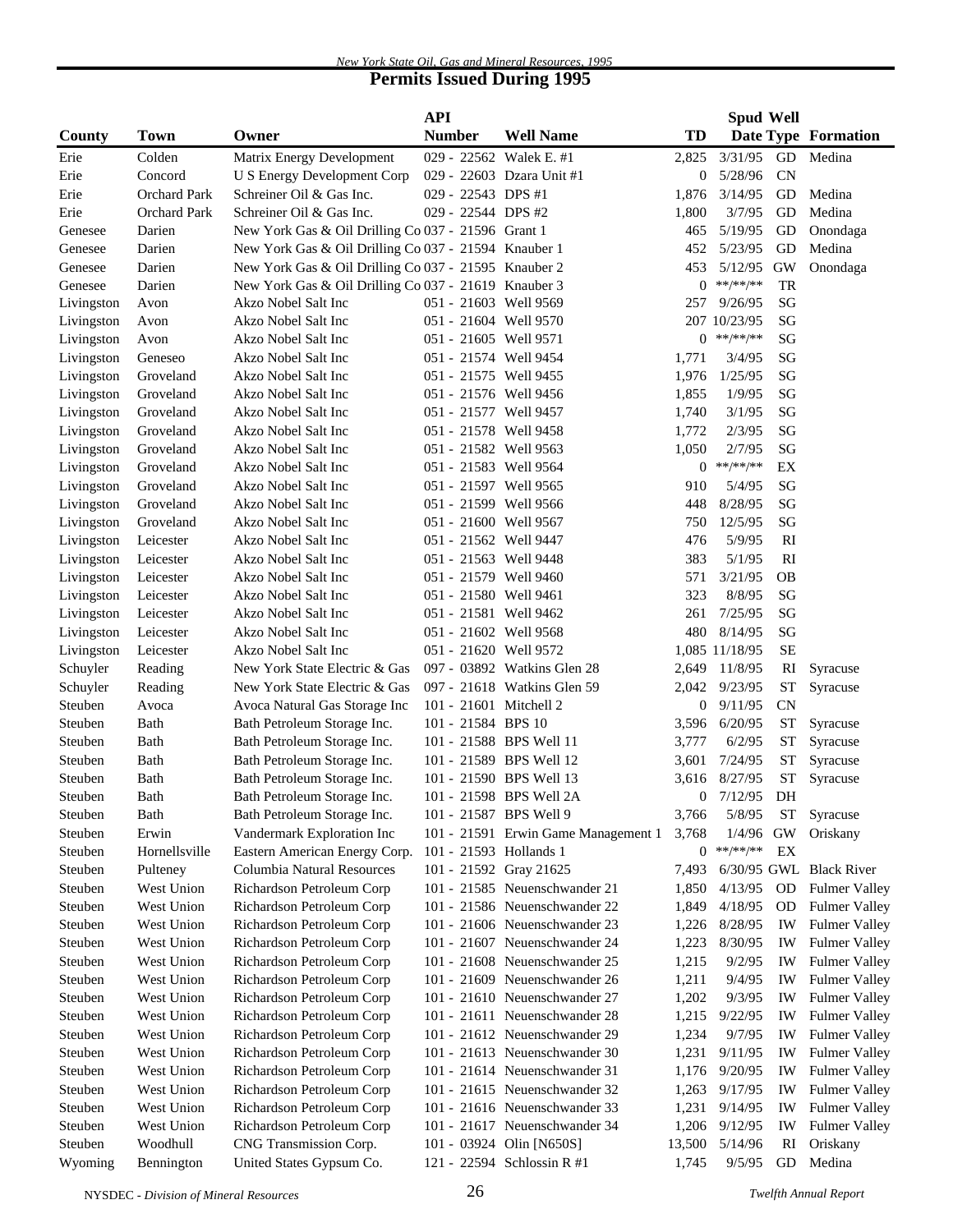*New York State Oil, Gas and Mineral Resources, 1995*

#### **Permits Issued During 1995**

|         |            |                  | <b>API</b>             |                             |          | <b>Spud Well</b> |           |                     |
|---------|------------|------------------|------------------------|-----------------------------|----------|------------------|-----------|---------------------|
| County  | Town       | Owner            | <b>Number</b>          | <b>Well Name</b>            | TD.      |                  |           | Date Type Formation |
| Wyoming | Middlebury | Texas Brine Corp |                        | 121 - 22569 Hooker #119     | 1.534    | 6/15/95          | <b>BR</b> | Salina              |
| Wyoming | Middlebury | Texas Brine Corp |                        | 121 - 22570 Hooker #120     | 1.515    | 7/10/95          | BR        | Salina              |
| Wyoming | Middlebury | Texas Brine Corp |                        | 121 - 22568 Hooker #121     | 1.523    | 6/26/95          | BR        | Salina              |
| Wyoming | Middlebury | Texas Brine Corp |                        | 121 - 22571 Hooker #122     | 1.491    | 7/3/95           | BR        | Salina              |
| Wyoming | Middlebury | Texas Brine Corp | 121 - 22575 Hooker #96 |                             | 1.702    | 7/31/95          | BR        | Salina              |
| Wyoming | Middlebury | Texas Brine Corp | 121 - 22574 Hooker #97 |                             | 1.601    | 7/24/95          | BR        | Salina              |
| Wyoming | Middlebury | Texas Brine Corp |                        | 121 - 22554 Texas Brine #62 | 1.402    | 5/30/95          | BR        | Salina              |
| Wyoming | Middlebury | Texas Brine Corp |                        | 121 - 22555 Texas Brine #63 | 1.428    | 6/5/95           | <b>BR</b> | Salina              |
| Wyoming | Middlebury | Texas Brine Corp |                        | 121 - 22556 Texas Brine #67 | 1.395    | 5/15/95          | BR        | Salina              |
| Wyoming | Middlebury | Texas Brine Corp |                        | 121 - 22557 Texas Brine #68 | 1.400    | 5/22/95          | BR        | Salina              |
| Wyoming | Middlebury | Texas Brine Corp |                        | 121 - 22558 Texas Brine #69 | $\Omega$ | 6/27/96          | BR.       |                     |
| Wyoming | Middlebury | Texas Brine Corp |                        | 121 - 22559 Texas Brine #70 | $\Omega$ | 6/13/96          | BR.       |                     |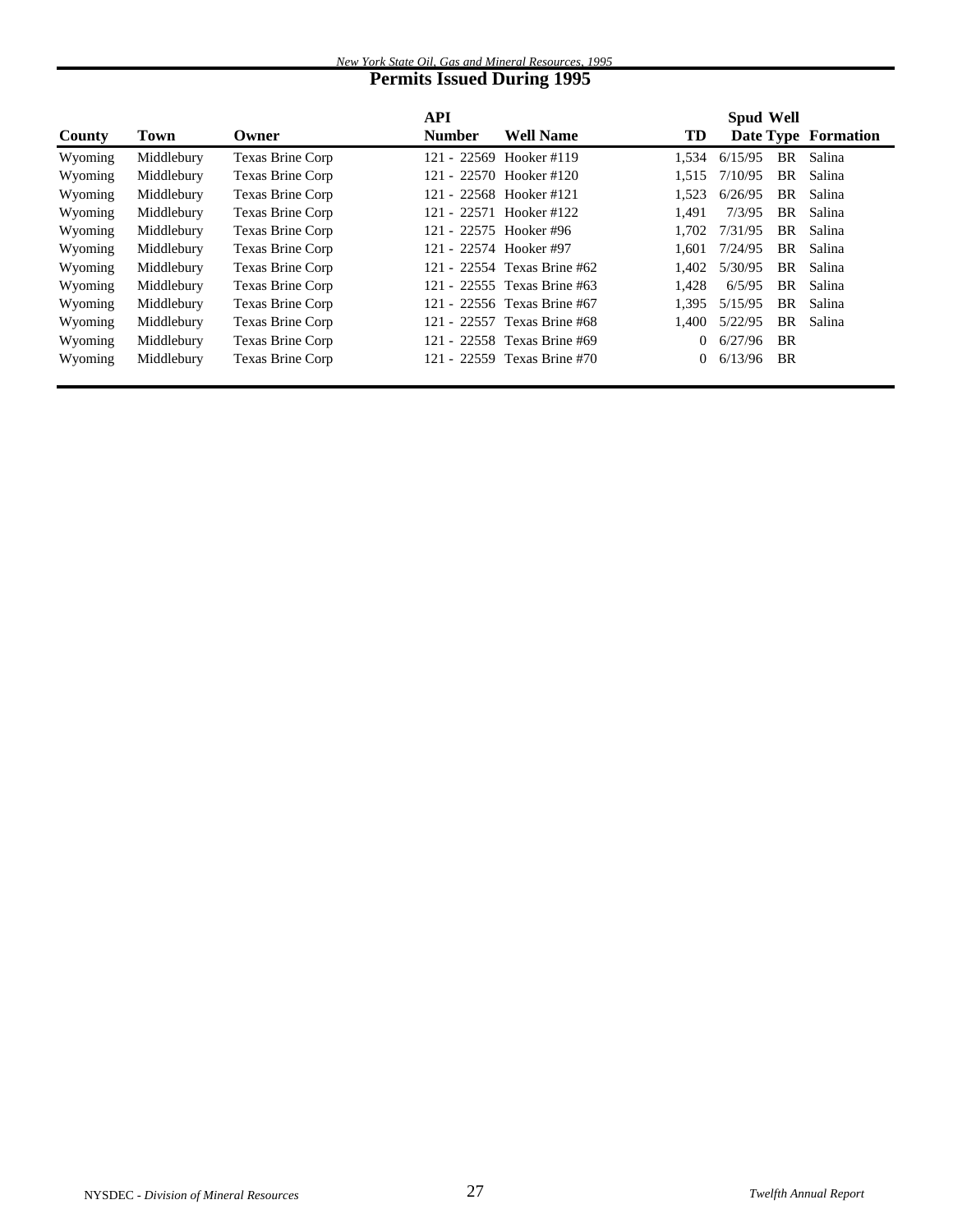| <b>Town</b>          | Oil<br>(BBLS)    | Gas<br>(MCF)     | Water<br>(BBLS)           | <b>Active</b><br>Oil<br><b>Wells</b> | <b>Inactive Active Inactive</b><br>Oil<br>Wells | Gas<br><b>Wells</b> | Wells            | Water<br><b>Gas Injection</b><br><b>Wells</b> |
|----------------------|------------------|------------------|---------------------------|--------------------------------------|-------------------------------------------------|---------------------|------------------|-----------------------------------------------|
|                      |                  |                  | <b>Allegany County</b>    |                                      |                                                 |                     |                  |                                               |
| Alfred               | $\overline{0}$   | $\boldsymbol{0}$ | $\mathbf{0}$              | $\boldsymbol{0}$                     | $\boldsymbol{0}$                                | $\boldsymbol{0}$    | 1                | $\boldsymbol{0}$                              |
| Alma                 | 4,612            | 18,768           | 5,078                     | 240                                  | 85                                              | 32                  | 3                | 48                                            |
| Almond               | $\boldsymbol{0}$ | $\boldsymbol{0}$ | $\boldsymbol{0}$          | $\boldsymbol{0}$                     | $\boldsymbol{0}$                                | $\boldsymbol{0}$    | 1                | $\boldsymbol{0}$                              |
| Amity                | 170              | 43,078           | 929                       | $\overline{4}$                       | $\mathbf{0}$                                    | 20                  | 1                | $\boldsymbol{0}$                              |
| Andover              | 4,251            | 331              | 2,095                     | 84                                   | 18                                              | 21                  | $\theta$         | $\boldsymbol{0}$                              |
| <b>Bolivar</b>       | 8,046            | 2,228            | 29,836                    | 388                                  | 283                                             | 5                   | $\theta$         | 180                                           |
| Caneadea             | $\theta$         | $\boldsymbol{0}$ | $\boldsymbol{0}$          | $\boldsymbol{0}$                     | $\boldsymbol{0}$                                | $\boldsymbol{0}$    | 1                | $\boldsymbol{0}$                              |
| Centerville          | $\theta$         | $\boldsymbol{0}$ | $\boldsymbol{0}$          | $\boldsymbol{0}$                     | $\boldsymbol{0}$                                | $\boldsymbol{0}$    | 1                | $\boldsymbol{0}$                              |
| Clarksville          | 554              | 40               | 60                        | 10                                   | 9                                               | $\boldsymbol{0}$    | $\boldsymbol{0}$ | $\boldsymbol{0}$                              |
| Friendship           | 123              | 634              | 219                       | $\mathbf{1}$                         | $\boldsymbol{0}$                                | 1                   | $\mathbf{0}$     | $\boldsymbol{0}$                              |
| Genesee              | 1,274            | 5,975            | 755                       | 43                                   | 116                                             | 27                  | $\overline{4}$   | 70                                            |
| Independence         | 19,546           | 49,698           | 80,371                    | 233                                  | 1                                               | $\overline{4}$      | $\overline{2}$   | 28                                            |
| Scio                 | 262              | 27,172           | 1,874                     | 99                                   | 90                                              | 6                   | 1                | 21                                            |
| Ward                 | $\overline{2}$   | 210              | $\boldsymbol{0}$          | $\boldsymbol{0}$                     | $\theta$                                        | 14                  | 14               | $\,8\,$                                       |
| Wellsville           | 3,231            | 50               | 120                       | 83                                   | 25                                              | $\mathbf{2}$        | $\boldsymbol{0}$ | 7                                             |
| Willing              | 0                | 95,476           | 1                         | $\boldsymbol{0}$                     | 30                                              | $\overline{2}$      | 9                | $\boldsymbol{0}$                              |
| Wirt                 | 1,222            | $\boldsymbol{0}$ | 1,740                     | 100                                  | 59                                              | $\boldsymbol{0}$    | $\overline{2}$   | $\boldsymbol{0}$                              |
| <b>County Total</b>  | 43,293           | 243,660          | 123,078                   | 1,285                                | 716                                             | 134                 | 40               | 362                                           |
|                      |                  |                  | <b>Cattaraugus County</b> |                                      |                                                 |                     |                  |                                               |
| Allegany             | 51,840           | 4,698            | 416,346                   | 745                                  | 67                                              | 44                  | 3                | 237                                           |
| Ashford              | $\overline{0}$   | 22,373           | 5                         | 1                                    | $\mathbf{0}$                                    | 11                  | $\tau$           | $\boldsymbol{0}$                              |
| Carrollton           | 60,420           | 112,781          | 10,726                    | 554                                  | 110                                             | $\tau$              | $\overline{4}$   | 28                                            |
| Cold Spring          | $\mathbf{0}$     | $\boldsymbol{0}$ | $\boldsymbol{0}$          | 1                                    | $\boldsymbol{0}$                                | $\overline{4}$      | $\boldsymbol{0}$ | $\boldsymbol{0}$                              |
| Conewango            | $\boldsymbol{0}$ | 260,222          | 23                        | $\boldsymbol{0}$                     | $\boldsymbol{0}$                                | 76                  | $\mathfrak{2}$   | $\boldsymbol{0}$                              |
| Dayton               | $\overline{0}$   | 78,297           | 66                        | $\boldsymbol{0}$                     | $\boldsymbol{0}$                                | 46                  | $\boldsymbol{0}$ | $\boldsymbol{0}$                              |
| East Otto            | $\boldsymbol{0}$ | 5,923            | 72                        | $\boldsymbol{0}$                     | $\boldsymbol{0}$                                | 7                   | $\overline{2}$   | $\boldsymbol{0}$                              |
| Ellicottville        | $\theta$         | 11,579           | 3                         | $\boldsymbol{0}$                     | $\boldsymbol{0}$                                | 12                  | 1                | $\boldsymbol{0}$                              |
| Farmersville         | 213              | $\boldsymbol{0}$ | $\boldsymbol{0}$          | 3                                    | $\mathbf{1}$                                    | $\boldsymbol{0}$    | $\overline{c}$   | $\boldsymbol{0}$                              |
| Freedom              | $\boldsymbol{0}$ | 6,857            | $\mathbf 1$               | $\boldsymbol{0}$                     | $\boldsymbol{0}$                                | $\,8\,$             | $\overline{c}$   | $\boldsymbol{0}$                              |
| <b>Great Valley</b>  | $\boldsymbol{0}$ | 1,458            | $\boldsymbol{0}$          | $\boldsymbol{0}$                     | $\boldsymbol{0}$                                | $\mathbf{1}$        | $\boldsymbol{0}$ | $\boldsymbol{0}$                              |
| Hinsdale             | 25               | $\boldsymbol{0}$ | $\overline{2}$            | $\overline{4}$                       | $\boldsymbol{0}$                                | $\boldsymbol{0}$    | $\boldsymbol{0}$ | $\boldsymbol{0}$                              |
| Leon                 | $\boldsymbol{0}$ | 826,842          | 148                       | $\boldsymbol{0}$                     | $\boldsymbol{0}$                                | 75                  | 5                | $\boldsymbol{0}$                              |
| <b>Little Valley</b> | $\boldsymbol{0}$ | 200              | $\boldsymbol{0}$          | $\boldsymbol{0}$                     | $\boldsymbol{0}$                                | 1                   | $\boldsymbol{0}$ | $\boldsymbol{0}$                              |
| Machias              | $\boldsymbol{0}$ | 6,592            | $\boldsymbol{0}$          | $\boldsymbol{0}$                     | $\boldsymbol{0}$                                | $\mathfrak{Z}$      | 3                | $\boldsymbol{0}$                              |
| Mansfield            | $\boldsymbol{0}$ | $\boldsymbol{0}$ | $\boldsymbol{0}$          | $\boldsymbol{0}$                     | $\boldsymbol{0}$                                | 1                   | $\boldsymbol{0}$ | $\boldsymbol{0}$                              |
| Napoli               | $\boldsymbol{0}$ | 3,770            | $\boldsymbol{0}$          | $\boldsymbol{0}$                     | $\boldsymbol{0}$                                | 3                   | 1                | $\boldsymbol{0}$                              |
| New Albion           | $\boldsymbol{0}$ | 9,989            | $\boldsymbol{0}$          | $\boldsymbol{0}$                     | $\boldsymbol{0}$                                | 11                  | 1                | $\boldsymbol{0}$                              |
| Olean                | 5,750            | 188,385          | 341                       | 105                                  | 61                                              | 1                   | $\boldsymbol{0}$ | 142                                           |
| Otto                 | $\mathbf{0}$     | 94,964           | 448                       | $\boldsymbol{0}$                     | $\boldsymbol{0}$                                | 50                  | 8                | $\boldsymbol{0}$                              |
| Perrysburg           | $\boldsymbol{0}$ | 588              | $\boldsymbol{0}$          | $\boldsymbol{0}$                     | $\boldsymbol{0}$                                | 8                   | $\boldsymbol{0}$ | $\boldsymbol{0}$                              |
| Persia               | $\boldsymbol{0}$ | 177,329          | $\boldsymbol{0}$          | $\overline{0}$                       | $\boldsymbol{0}$                                | 78                  | 1                | $\boldsymbol{0}$                              |
| Portville            | 57               | $\boldsymbol{0}$ | $\boldsymbol{0}$          | 5                                    | $\boldsymbol{0}$                                | $\boldsymbol{0}$    | $\boldsymbol{0}$ | $\boldsymbol{0}$                              |
| Randolph             | 631              | 173,248          | 6                         | $\boldsymbol{0}$                     | $\boldsymbol{0}$                                | 86                  | $\boldsymbol{0}$ | $\boldsymbol{0}$                              |
| South Valley         | $\boldsymbol{0}$ | 2,388            | $\boldsymbol{0}$          | $\boldsymbol{0}$                     | $\boldsymbol{0}$                                | $\mathfrak{2}$      | $\boldsymbol{0}$ | $\boldsymbol{0}$                              |
| Yorkshire            | $\boldsymbol{0}$ | 62,275           | 12                        | $\boldsymbol{0}$                     | $\overline{0}$                                  | 16                  | 1                | $\boldsymbol{0}$                              |
| <b>County Total</b>  | 118,936          | 2,050,758        | 428,199                   | 1,418                                | 239                                             | 551                 | 43               | 407                                           |

#### *New York State Oil, Gas and Mineral Resources, 1995* **1995 Oil and Gas Production by Town in Each County**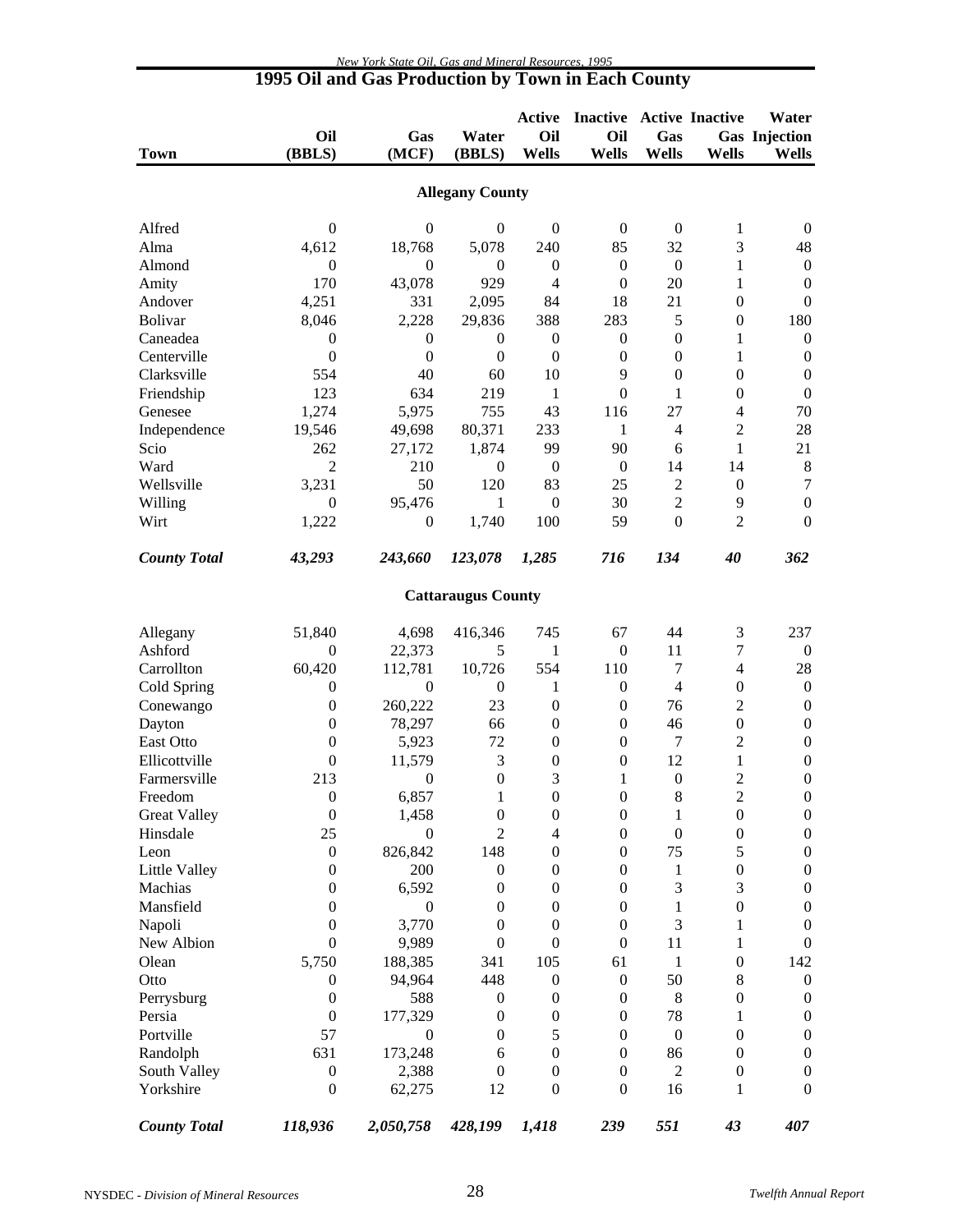#### **Active Inactive Active Inactive Water Oil Gas Water Oil Oil Gas Gas Injection Town (BBLS) (MCF) (BBLS) Wells Wells Wells Wells Wells Cayuga County** Aurelius 0 657,610 696 0 0 134 1 0 Cato 0 1 0 0 0 1 0 0 Fleming 0 118,048 2,058 0 0 31 0 0 Ledyard 0 0 1 0 0 0 1 0 0 Owasco 0 400 0 0 0 2 0 0 Scipio 0 0 0 0 0 1 0 0 Sennett 1 0 6,733 0 0 0 2 0 0 Springport 0 560,588 687 0 0 111 4 0 Summerhill 0 0 0 0 0 0 1 0 0 Throop 0 8,212 0 0 0 9 0 0 *County Total 0 1,351,593 3,441 0 0 293 5 0* **Chautauqua County** Arkwright 0 196,998 2,249 0 0 117 9 0 Busti 15,818 590,974 3,386 187 14 322 24 0 Carroll 0 113,903 5 0 3 49 2 0 Charlotte 4,966 168,055 3,021 0 0 93 11 0 Chautauqua 0 742,293 3,721 0 0 306 17 0 Cherry Creek 0 165,448 578 0 0 118 5 0 Clymer 5,169 846,535 12,409 3 0 97 24 0 Dunkirk 0 109,128 1,260 0 0 42 5 0 Ellery 4,297 496,491 7,623 13 5 106 15 0 Ellicott 0 200,056 176 0 0 51 0 0 Ellington 0 253,322 70 0 0 167 13 0 French Creek 0 72,030 649 0 0 60 27 0 Gerry 17,764 518,207 9,134 13 0 143 18 0 Hanover 0 144,193 2,975 0 0 66 16 0 Harmony 0 367,546 9,131 0 0 106 11 0 Jamestown 0 31,402 43 0 0 2 0 0 Kiantone 114,129 70 0 0 31 0 0 Mina 3 85,437 1,661 0 0 64 14 0 North Harmony 13,600 461,169 24,543 4 1 141 20 0 Poland 0 343,009 30 0 0 109 0 0 Pomfret 1 635,495 3,440 1 0 172 16 0 Portland 0 302,815 727 0 0 132 4 0 Ripley 0 184,053 1,816 0 0 136 39 0 Sheridan 0 219,066 1,590 0 0 82 10 0 Sherman 715 241,251 4,877 1 0 71 3 0 Stockton 0 203,133 1,586 0 0 107 4 0 Villenova 0 171,755 1,026 0 0 74 3 0 Westfield 0 718,879 3,064 0 0 244 20 0 *County Total 62,333 8,696,772 100,860 222 23 3,208 330 0* **Chemung County** Elmira 0 2,650 0 0 0 1 0 0 Van Etten 0 0 0 0 0 2 0 0

#### **1995 Oil and Gas Production by Town in Each County**

*County Total 0 2,650 0 0 0 3 0 0*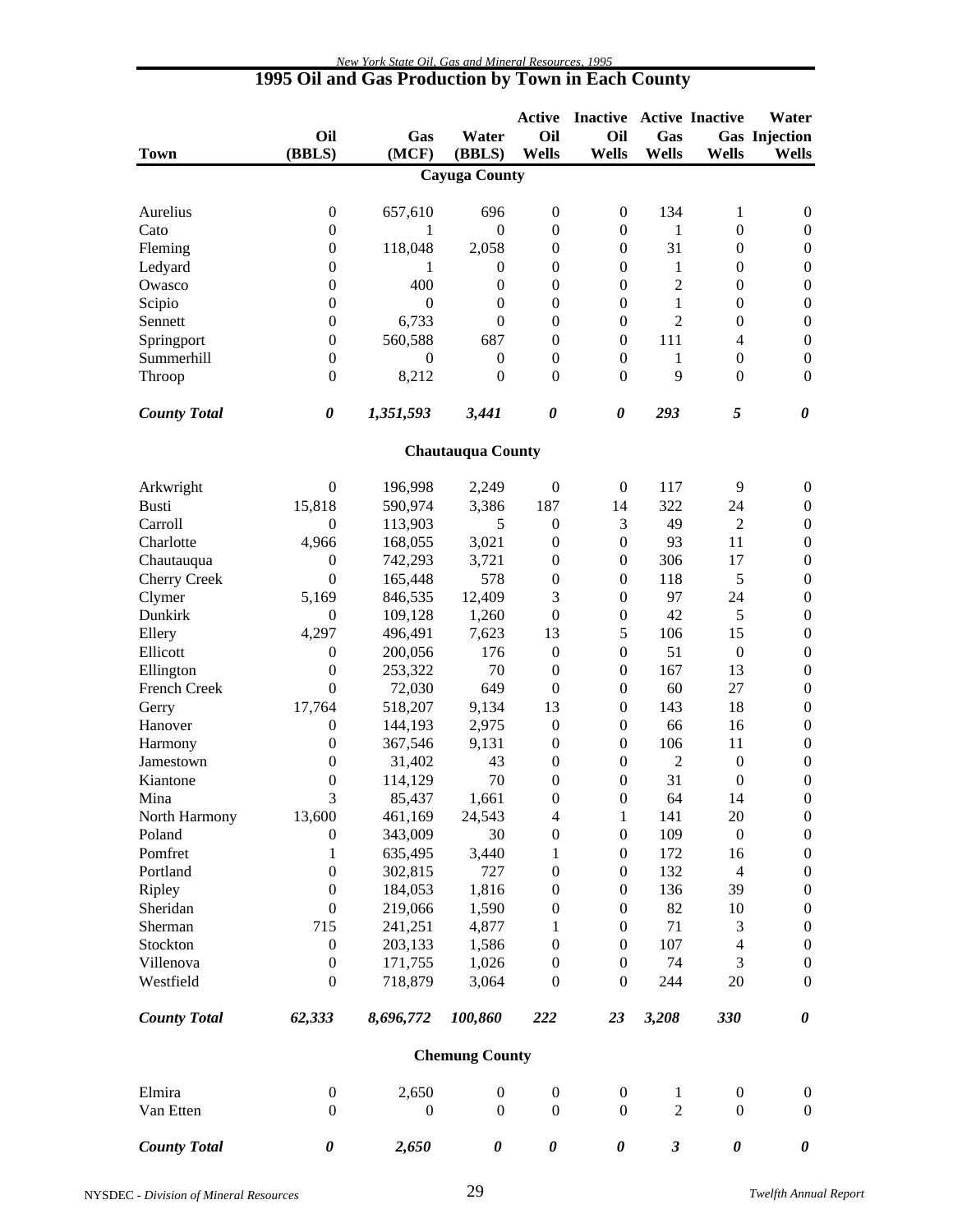| <b>Erie County</b><br>Alden<br>$\boldsymbol{0}$<br>80,657<br>$\boldsymbol{0}$<br>54<br>9<br>711<br>$\theta$<br>$\boldsymbol{0}$<br>$\boldsymbol{0}$<br>$\mathbf{0}$<br>$\boldsymbol{0}$<br>$\mathbf{0}$<br>$\overline{0}$<br>$\mathbf{0}$<br>1<br>Amherst<br>$\boldsymbol{0}$<br>42<br>9<br>$\overline{0}$<br>97,181<br>1,095<br>$\boldsymbol{0}$<br>$\mathbf{0}$<br>$\boldsymbol{0}$<br>Aurora<br>34<br>$\mathbf{0}$<br>55,637<br>610<br>$\boldsymbol{0}$<br>$\mathbf{0}$<br>$\boldsymbol{0}$<br>$\boldsymbol{0}$<br><b>Boston</b><br>7<br>$\overline{0}$<br>224,729<br>3,637<br>$\boldsymbol{0}$<br>$\mathbf{0}$<br>106<br>$\boldsymbol{0}$<br><b>Brant</b><br><b>Buffalo</b><br>$\mathbf{0}$<br>610<br>$\boldsymbol{0}$<br>$\mathbf{0}$<br>$\boldsymbol{0}$<br>$\boldsymbol{0}$<br>$\boldsymbol{0}$<br>1<br>9<br>$\mathbf{0}$<br>4,547<br>$\boldsymbol{0}$<br>$\boldsymbol{0}$<br>$\mathbf{0}$<br>$\boldsymbol{0}$<br>$\boldsymbol{0}$<br>Cheektowaga<br>Clarence<br>$\mathbf{0}$<br>1<br>$\boldsymbol{0}$<br>$\mathbf{0}$<br>4<br>1<br>$\boldsymbol{0}$<br>2,134<br>Colden<br>$\mathbf{0}$<br>4,849<br>$\theta$<br>$\boldsymbol{0}$<br>$\mathbf{0}$<br>9<br>1<br>$\boldsymbol{0}$<br>Collins<br>$\mathbf{0}$<br>$\boldsymbol{0}$<br>$\boldsymbol{0}$<br>$\mathbf{0}$<br>4<br>$\overline{0}$<br>$\boldsymbol{0}$<br>1,410<br>$\mathbf{0}$<br>207,775<br>472<br>$\boldsymbol{0}$<br>$\mathbf{0}$<br>58<br>$\boldsymbol{0}$<br>$\boldsymbol{0}$<br>Concord<br>Eden<br>$\mathbf{0}$<br>177,935<br>2,736<br>$\boldsymbol{0}$<br>131<br>13<br>$\boldsymbol{0}$<br>0<br>784<br>40<br>12<br>Elma<br>$\theta$<br>173,508<br>$\boldsymbol{0}$<br>$\boldsymbol{0}$<br>0<br>3,171<br>87<br>15<br>$\theta$<br>209,366<br>$\boldsymbol{0}$<br>$\boldsymbol{0}$<br>Evans<br>0<br>41<br>Hamburg<br>$\theta$<br>119,699<br>160<br>$\boldsymbol{0}$<br>6<br>$\boldsymbol{0}$<br>0<br>Holland<br>$\overline{2}$<br>$\theta$<br>$\boldsymbol{0}$<br>$\boldsymbol{0}$<br>$\boldsymbol{0}$<br>$\theta$<br>$\mathbf{1}$<br>$\boldsymbol{0}$<br>$\overline{c}$<br>$\boldsymbol{0}$<br>Lackawanna<br>$\theta$<br>1,154<br>$\boldsymbol{0}$<br>$\boldsymbol{0}$<br>$\overline{0}$<br>1<br>5<br>25<br>$\overline{4}$<br>$\boldsymbol{0}$<br>$\theta$<br>78,150<br>$\boldsymbol{0}$<br>$\overline{0}$<br>Lancaster<br>Marilla<br>76<br>27<br>9<br>$\boldsymbol{0}$<br>$\theta$<br>42,382<br>$\boldsymbol{0}$<br>$\overline{0}$<br>49<br>$\boldsymbol{0}$<br>$\theta$<br>245,150<br>190<br>$\boldsymbol{0}$<br>$\theta$<br>11<br>Newstead<br>52<br>71,584<br>9<br>$\boldsymbol{0}$<br>North Collins<br>$\theta$<br>362<br>$\boldsymbol{0}$<br>$\theta$<br><b>Orchard Park</b><br>30<br>31<br>8<br>67<br>52,817<br>1<br>$\boldsymbol{0}$<br>$\boldsymbol{0}$<br>13<br>$\boldsymbol{0}$<br>Sardinia<br>$\boldsymbol{0}$<br>26,482<br>29<br>$\boldsymbol{0}$<br>$\boldsymbol{0}$<br>$\boldsymbol{0}$<br>$\boldsymbol{0}$<br>1,994<br>$\boldsymbol{0}$<br>$\boldsymbol{0}$<br>$\boldsymbol{0}$<br>6<br>1<br>$\boldsymbol{0}$<br>Tonawanda<br>Wales<br>10<br>$\mathbf{0}$<br>13,322<br>337<br>$\boldsymbol{0}$<br>$\mathbf{0}$<br>$\overline{4}$<br>$\boldsymbol{0}$<br>$\mathbf{0}$<br>West Seneca<br>$\overline{0}$<br>14,122<br>$\overline{0}$<br>$\overline{0}$<br>4<br>1<br>$\overline{0}$<br>124<br>67<br>1,907,194<br>14,406<br>1<br>0<br>840<br>0<br><b>County Total</b><br><b>Genesee County</b><br>29,504<br>28<br>$\boldsymbol{0}$<br>100<br>$\boldsymbol{0}$<br>Alabama<br>$\overline{0}$<br>$\boldsymbol{0}$<br>$\boldsymbol{0}$<br>35<br>$\boldsymbol{0}$<br>68,189<br>917<br>$\boldsymbol{0}$<br>$\boldsymbol{0}$<br>$\boldsymbol{0}$<br>$\boldsymbol{0}$<br>Alexander<br>5<br>Batavia<br>69,915<br>363<br>41<br>$\boldsymbol{0}$<br>$\boldsymbol{0}$<br>$\boldsymbol{0}$<br>$\boldsymbol{0}$<br>$\boldsymbol{0}$<br>3<br>Bergen<br>$\boldsymbol{0}$<br>56,656<br>$\boldsymbol{0}$<br>$\boldsymbol{0}$<br>$\boldsymbol{0}$<br>$\boldsymbol{0}$<br>30,133<br>1,447<br>29<br>Bethany<br>$\boldsymbol{0}$<br>$\boldsymbol{0}$<br>$\boldsymbol{0}$<br>$\boldsymbol{0}$<br>$\boldsymbol{0}$<br>207<br>$\boldsymbol{0}$<br>535,244<br>2,554<br>$\boldsymbol{0}$<br>4<br>$\boldsymbol{0}$<br>Darien<br>$\boldsymbol{0}$<br>Elba<br>3,578<br>$\boldsymbol{0}$<br>168<br>$\boldsymbol{0}$<br>$\boldsymbol{0}$<br>$\boldsymbol{0}$<br>$\boldsymbol{0}$<br>$\mathbf{1}$<br>Le Roy<br>31,891<br>$\boldsymbol{0}$<br>$\boldsymbol{0}$<br>$\boldsymbol{0}$<br>$\boldsymbol{0}$<br>10<br>$\boldsymbol{0}$<br>$\boldsymbol{0}$<br>Oakfield<br>68<br>13<br>$\boldsymbol{0}$<br>21,416<br>$\boldsymbol{0}$<br>$\boldsymbol{0}$<br>$\boldsymbol{0}$<br>$\mathbf{0}$<br>20<br>Pavilion<br>$\boldsymbol{0}$<br>$\boldsymbol{0}$<br>26,464<br>$\boldsymbol{0}$<br>$\boldsymbol{0}$<br>$\boldsymbol{0}$<br>1<br>Pembroke<br>$\boldsymbol{0}$<br>781<br>108<br>$\boldsymbol{2}$<br>211,228<br>$\boldsymbol{0}$<br>$\boldsymbol{0}$<br>$\boldsymbol{0}$<br>$\mathbf{0}$<br>Stafford<br>365<br>$\boldsymbol{0}$<br>$\mathbf{0}$<br>$\mathbf{0}$<br>$\theta$<br>$\overline{c}$<br>$\boldsymbol{0}$<br><b>County Total</b><br>1,084,583<br>6,398<br>$\boldsymbol{\theta}$<br>497<br>12<br>$\pmb{\theta}$<br>$\pmb{\theta}$<br>0<br><b>Livingston County</b><br>20,145<br>$\boldsymbol{0}$<br>$\boldsymbol{0}$<br>$\boldsymbol{0}$<br>$\boldsymbol{0}$<br>13<br>3<br>Avon<br>$\boldsymbol{0}$<br>Caledonia<br>230<br>48<br>$\boldsymbol{0}$<br>$\boldsymbol{0}$<br>70,038<br>$\boldsymbol{0}$<br>$\boldsymbol{0}$<br>$\mathbf{1}$<br>$\boldsymbol{2}$<br>$\boldsymbol{0}$<br>Groveland<br>$\boldsymbol{0}$<br>$\boldsymbol{0}$<br>$\boldsymbol{0}$<br>$\boldsymbol{0}$<br>$\boldsymbol{0}$<br>$\boldsymbol{0}$<br>51,277<br>Leicester<br>$\boldsymbol{0}$<br>215<br>$\boldsymbol{0}$<br>18<br>$\overline{4}$<br>$\boldsymbol{0}$ | <b>Town</b> | Oil<br>(BBLS) | Gas<br>(MCF) | Water<br>(BBLS) | Active<br>Oil<br><b>Wells</b> | <b>Inactive Active Inactive</b><br>Oil<br><b>Wells</b> | Gas<br><b>Wells</b> | <b>Wells</b> | Water<br><b>Gas Injection</b><br>Wells |
|--------------------------------------------------------------------------------------------------------------------------------------------------------------------------------------------------------------------------------------------------------------------------------------------------------------------------------------------------------------------------------------------------------------------------------------------------------------------------------------------------------------------------------------------------------------------------------------------------------------------------------------------------------------------------------------------------------------------------------------------------------------------------------------------------------------------------------------------------------------------------------------------------------------------------------------------------------------------------------------------------------------------------------------------------------------------------------------------------------------------------------------------------------------------------------------------------------------------------------------------------------------------------------------------------------------------------------------------------------------------------------------------------------------------------------------------------------------------------------------------------------------------------------------------------------------------------------------------------------------------------------------------------------------------------------------------------------------------------------------------------------------------------------------------------------------------------------------------------------------------------------------------------------------------------------------------------------------------------------------------------------------------------------------------------------------------------------------------------------------------------------------------------------------------------------------------------------------------------------------------------------------------------------------------------------------------------------------------------------------------------------------------------------------------------------------------------------------------------------------------------------------------------------------------------------------------------------------------------------------------------------------------------------------------------------------------------------------------------------------------------------------------------------------------------------------------------------------------------------------------------------------------------------------------------------------------------------------------------------------------------------------------------------------------------------------------------------------------------------------------------------------------------------------------------------------------------------------------------------------------------------------------------------------------------------------------------------------------------------------------------------------------------------------------------------------------------------------------------------------------------------------------------------------------------------------------------------------------------------------------------------------------------------------------------------------------------------------------------------------------------------------------------------------------------------------------------------------------------------------------------------------------------------------------------------------------------------------------------------------------------------------------------------------------------------------------------------------------------------------------------------------------------------------------------------------------------------------------------------------------------------------------------------------------------------------------------------------------------------------------------------------------------------------------------------------------------------------------------------------------------------------------------------------------------------------------------------------------------------------------------------------------------------------------------------------------------------------------------------------------------------------------------------------------------------------------------------------------------------------------------------------------------------------------------------------------------------------------------------------------------------------------------------------------------------------------------------------------------------------------------------------------------------------------------------------------------------------------------------------------------------------------------------------------------------------------------------------------------------------------------------------------------------------------------------------------------------------------------------------------------------------------------------------------------------------------------------------------------------------------------------------------------------------------------------------------------------------------------------------------------------------------------------------|-------------|---------------|--------------|-----------------|-------------------------------|--------------------------------------------------------|---------------------|--------------|----------------------------------------|
|                                                                                                                                                                                                                                                                                                                                                                                                                                                                                                                                                                                                                                                                                                                                                                                                                                                                                                                                                                                                                                                                                                                                                                                                                                                                                                                                                                                                                                                                                                                                                                                                                                                                                                                                                                                                                                                                                                                                                                                                                                                                                                                                                                                                                                                                                                                                                                                                                                                                                                                                                                                                                                                                                                                                                                                                                                                                                                                                                                                                                                                                                                                                                                                                                                                                                                                                                                                                                                                                                                                                                                                                                                                                                                                                                                                                                                                                                                                                                                                                                                                                                                                                                                                                                                                                                                                                                                                                                                                                                                                                                                                                                                                                                                                                                                                                                                                                                                                                                                                                                                                                                                                                                                                                                                                                                                                                                                                                                                                                                                                                                                                                                                                                                                                                                                                      |             |               |              |                 |                               |                                                        |                     |              |                                        |
|                                                                                                                                                                                                                                                                                                                                                                                                                                                                                                                                                                                                                                                                                                                                                                                                                                                                                                                                                                                                                                                                                                                                                                                                                                                                                                                                                                                                                                                                                                                                                                                                                                                                                                                                                                                                                                                                                                                                                                                                                                                                                                                                                                                                                                                                                                                                                                                                                                                                                                                                                                                                                                                                                                                                                                                                                                                                                                                                                                                                                                                                                                                                                                                                                                                                                                                                                                                                                                                                                                                                                                                                                                                                                                                                                                                                                                                                                                                                                                                                                                                                                                                                                                                                                                                                                                                                                                                                                                                                                                                                                                                                                                                                                                                                                                                                                                                                                                                                                                                                                                                                                                                                                                                                                                                                                                                                                                                                                                                                                                                                                                                                                                                                                                                                                                                      |             |               |              |                 |                               |                                                        |                     |              |                                        |
|                                                                                                                                                                                                                                                                                                                                                                                                                                                                                                                                                                                                                                                                                                                                                                                                                                                                                                                                                                                                                                                                                                                                                                                                                                                                                                                                                                                                                                                                                                                                                                                                                                                                                                                                                                                                                                                                                                                                                                                                                                                                                                                                                                                                                                                                                                                                                                                                                                                                                                                                                                                                                                                                                                                                                                                                                                                                                                                                                                                                                                                                                                                                                                                                                                                                                                                                                                                                                                                                                                                                                                                                                                                                                                                                                                                                                                                                                                                                                                                                                                                                                                                                                                                                                                                                                                                                                                                                                                                                                                                                                                                                                                                                                                                                                                                                                                                                                                                                                                                                                                                                                                                                                                                                                                                                                                                                                                                                                                                                                                                                                                                                                                                                                                                                                                                      |             |               |              |                 |                               |                                                        |                     |              |                                        |
|                                                                                                                                                                                                                                                                                                                                                                                                                                                                                                                                                                                                                                                                                                                                                                                                                                                                                                                                                                                                                                                                                                                                                                                                                                                                                                                                                                                                                                                                                                                                                                                                                                                                                                                                                                                                                                                                                                                                                                                                                                                                                                                                                                                                                                                                                                                                                                                                                                                                                                                                                                                                                                                                                                                                                                                                                                                                                                                                                                                                                                                                                                                                                                                                                                                                                                                                                                                                                                                                                                                                                                                                                                                                                                                                                                                                                                                                                                                                                                                                                                                                                                                                                                                                                                                                                                                                                                                                                                                                                                                                                                                                                                                                                                                                                                                                                                                                                                                                                                                                                                                                                                                                                                                                                                                                                                                                                                                                                                                                                                                                                                                                                                                                                                                                                                                      |             |               |              |                 |                               |                                                        |                     |              |                                        |
|                                                                                                                                                                                                                                                                                                                                                                                                                                                                                                                                                                                                                                                                                                                                                                                                                                                                                                                                                                                                                                                                                                                                                                                                                                                                                                                                                                                                                                                                                                                                                                                                                                                                                                                                                                                                                                                                                                                                                                                                                                                                                                                                                                                                                                                                                                                                                                                                                                                                                                                                                                                                                                                                                                                                                                                                                                                                                                                                                                                                                                                                                                                                                                                                                                                                                                                                                                                                                                                                                                                                                                                                                                                                                                                                                                                                                                                                                                                                                                                                                                                                                                                                                                                                                                                                                                                                                                                                                                                                                                                                                                                                                                                                                                                                                                                                                                                                                                                                                                                                                                                                                                                                                                                                                                                                                                                                                                                                                                                                                                                                                                                                                                                                                                                                                                                      |             |               |              |                 |                               |                                                        |                     |              |                                        |
|                                                                                                                                                                                                                                                                                                                                                                                                                                                                                                                                                                                                                                                                                                                                                                                                                                                                                                                                                                                                                                                                                                                                                                                                                                                                                                                                                                                                                                                                                                                                                                                                                                                                                                                                                                                                                                                                                                                                                                                                                                                                                                                                                                                                                                                                                                                                                                                                                                                                                                                                                                                                                                                                                                                                                                                                                                                                                                                                                                                                                                                                                                                                                                                                                                                                                                                                                                                                                                                                                                                                                                                                                                                                                                                                                                                                                                                                                                                                                                                                                                                                                                                                                                                                                                                                                                                                                                                                                                                                                                                                                                                                                                                                                                                                                                                                                                                                                                                                                                                                                                                                                                                                                                                                                                                                                                                                                                                                                                                                                                                                                                                                                                                                                                                                                                                      |             |               |              |                 |                               |                                                        |                     |              |                                        |
|                                                                                                                                                                                                                                                                                                                                                                                                                                                                                                                                                                                                                                                                                                                                                                                                                                                                                                                                                                                                                                                                                                                                                                                                                                                                                                                                                                                                                                                                                                                                                                                                                                                                                                                                                                                                                                                                                                                                                                                                                                                                                                                                                                                                                                                                                                                                                                                                                                                                                                                                                                                                                                                                                                                                                                                                                                                                                                                                                                                                                                                                                                                                                                                                                                                                                                                                                                                                                                                                                                                                                                                                                                                                                                                                                                                                                                                                                                                                                                                                                                                                                                                                                                                                                                                                                                                                                                                                                                                                                                                                                                                                                                                                                                                                                                                                                                                                                                                                                                                                                                                                                                                                                                                                                                                                                                                                                                                                                                                                                                                                                                                                                                                                                                                                                                                      |             |               |              |                 |                               |                                                        |                     |              |                                        |
|                                                                                                                                                                                                                                                                                                                                                                                                                                                                                                                                                                                                                                                                                                                                                                                                                                                                                                                                                                                                                                                                                                                                                                                                                                                                                                                                                                                                                                                                                                                                                                                                                                                                                                                                                                                                                                                                                                                                                                                                                                                                                                                                                                                                                                                                                                                                                                                                                                                                                                                                                                                                                                                                                                                                                                                                                                                                                                                                                                                                                                                                                                                                                                                                                                                                                                                                                                                                                                                                                                                                                                                                                                                                                                                                                                                                                                                                                                                                                                                                                                                                                                                                                                                                                                                                                                                                                                                                                                                                                                                                                                                                                                                                                                                                                                                                                                                                                                                                                                                                                                                                                                                                                                                                                                                                                                                                                                                                                                                                                                                                                                                                                                                                                                                                                                                      |             |               |              |                 |                               |                                                        |                     |              |                                        |
|                                                                                                                                                                                                                                                                                                                                                                                                                                                                                                                                                                                                                                                                                                                                                                                                                                                                                                                                                                                                                                                                                                                                                                                                                                                                                                                                                                                                                                                                                                                                                                                                                                                                                                                                                                                                                                                                                                                                                                                                                                                                                                                                                                                                                                                                                                                                                                                                                                                                                                                                                                                                                                                                                                                                                                                                                                                                                                                                                                                                                                                                                                                                                                                                                                                                                                                                                                                                                                                                                                                                                                                                                                                                                                                                                                                                                                                                                                                                                                                                                                                                                                                                                                                                                                                                                                                                                                                                                                                                                                                                                                                                                                                                                                                                                                                                                                                                                                                                                                                                                                                                                                                                                                                                                                                                                                                                                                                                                                                                                                                                                                                                                                                                                                                                                                                      |             |               |              |                 |                               |                                                        |                     |              |                                        |
|                                                                                                                                                                                                                                                                                                                                                                                                                                                                                                                                                                                                                                                                                                                                                                                                                                                                                                                                                                                                                                                                                                                                                                                                                                                                                                                                                                                                                                                                                                                                                                                                                                                                                                                                                                                                                                                                                                                                                                                                                                                                                                                                                                                                                                                                                                                                                                                                                                                                                                                                                                                                                                                                                                                                                                                                                                                                                                                                                                                                                                                                                                                                                                                                                                                                                                                                                                                                                                                                                                                                                                                                                                                                                                                                                                                                                                                                                                                                                                                                                                                                                                                                                                                                                                                                                                                                                                                                                                                                                                                                                                                                                                                                                                                                                                                                                                                                                                                                                                                                                                                                                                                                                                                                                                                                                                                                                                                                                                                                                                                                                                                                                                                                                                                                                                                      |             |               |              |                 |                               |                                                        |                     |              |                                        |
|                                                                                                                                                                                                                                                                                                                                                                                                                                                                                                                                                                                                                                                                                                                                                                                                                                                                                                                                                                                                                                                                                                                                                                                                                                                                                                                                                                                                                                                                                                                                                                                                                                                                                                                                                                                                                                                                                                                                                                                                                                                                                                                                                                                                                                                                                                                                                                                                                                                                                                                                                                                                                                                                                                                                                                                                                                                                                                                                                                                                                                                                                                                                                                                                                                                                                                                                                                                                                                                                                                                                                                                                                                                                                                                                                                                                                                                                                                                                                                                                                                                                                                                                                                                                                                                                                                                                                                                                                                                                                                                                                                                                                                                                                                                                                                                                                                                                                                                                                                                                                                                                                                                                                                                                                                                                                                                                                                                                                                                                                                                                                                                                                                                                                                                                                                                      |             |               |              |                 |                               |                                                        |                     |              |                                        |
|                                                                                                                                                                                                                                                                                                                                                                                                                                                                                                                                                                                                                                                                                                                                                                                                                                                                                                                                                                                                                                                                                                                                                                                                                                                                                                                                                                                                                                                                                                                                                                                                                                                                                                                                                                                                                                                                                                                                                                                                                                                                                                                                                                                                                                                                                                                                                                                                                                                                                                                                                                                                                                                                                                                                                                                                                                                                                                                                                                                                                                                                                                                                                                                                                                                                                                                                                                                                                                                                                                                                                                                                                                                                                                                                                                                                                                                                                                                                                                                                                                                                                                                                                                                                                                                                                                                                                                                                                                                                                                                                                                                                                                                                                                                                                                                                                                                                                                                                                                                                                                                                                                                                                                                                                                                                                                                                                                                                                                                                                                                                                                                                                                                                                                                                                                                      |             |               |              |                 |                               |                                                        |                     |              |                                        |
|                                                                                                                                                                                                                                                                                                                                                                                                                                                                                                                                                                                                                                                                                                                                                                                                                                                                                                                                                                                                                                                                                                                                                                                                                                                                                                                                                                                                                                                                                                                                                                                                                                                                                                                                                                                                                                                                                                                                                                                                                                                                                                                                                                                                                                                                                                                                                                                                                                                                                                                                                                                                                                                                                                                                                                                                                                                                                                                                                                                                                                                                                                                                                                                                                                                                                                                                                                                                                                                                                                                                                                                                                                                                                                                                                                                                                                                                                                                                                                                                                                                                                                                                                                                                                                                                                                                                                                                                                                                                                                                                                                                                                                                                                                                                                                                                                                                                                                                                                                                                                                                                                                                                                                                                                                                                                                                                                                                                                                                                                                                                                                                                                                                                                                                                                                                      |             |               |              |                 |                               |                                                        |                     |              |                                        |
|                                                                                                                                                                                                                                                                                                                                                                                                                                                                                                                                                                                                                                                                                                                                                                                                                                                                                                                                                                                                                                                                                                                                                                                                                                                                                                                                                                                                                                                                                                                                                                                                                                                                                                                                                                                                                                                                                                                                                                                                                                                                                                                                                                                                                                                                                                                                                                                                                                                                                                                                                                                                                                                                                                                                                                                                                                                                                                                                                                                                                                                                                                                                                                                                                                                                                                                                                                                                                                                                                                                                                                                                                                                                                                                                                                                                                                                                                                                                                                                                                                                                                                                                                                                                                                                                                                                                                                                                                                                                                                                                                                                                                                                                                                                                                                                                                                                                                                                                                                                                                                                                                                                                                                                                                                                                                                                                                                                                                                                                                                                                                                                                                                                                                                                                                                                      |             |               |              |                 |                               |                                                        |                     |              |                                        |
|                                                                                                                                                                                                                                                                                                                                                                                                                                                                                                                                                                                                                                                                                                                                                                                                                                                                                                                                                                                                                                                                                                                                                                                                                                                                                                                                                                                                                                                                                                                                                                                                                                                                                                                                                                                                                                                                                                                                                                                                                                                                                                                                                                                                                                                                                                                                                                                                                                                                                                                                                                                                                                                                                                                                                                                                                                                                                                                                                                                                                                                                                                                                                                                                                                                                                                                                                                                                                                                                                                                                                                                                                                                                                                                                                                                                                                                                                                                                                                                                                                                                                                                                                                                                                                                                                                                                                                                                                                                                                                                                                                                                                                                                                                                                                                                                                                                                                                                                                                                                                                                                                                                                                                                                                                                                                                                                                                                                                                                                                                                                                                                                                                                                                                                                                                                      |             |               |              |                 |                               |                                                        |                     |              |                                        |
|                                                                                                                                                                                                                                                                                                                                                                                                                                                                                                                                                                                                                                                                                                                                                                                                                                                                                                                                                                                                                                                                                                                                                                                                                                                                                                                                                                                                                                                                                                                                                                                                                                                                                                                                                                                                                                                                                                                                                                                                                                                                                                                                                                                                                                                                                                                                                                                                                                                                                                                                                                                                                                                                                                                                                                                                                                                                                                                                                                                                                                                                                                                                                                                                                                                                                                                                                                                                                                                                                                                                                                                                                                                                                                                                                                                                                                                                                                                                                                                                                                                                                                                                                                                                                                                                                                                                                                                                                                                                                                                                                                                                                                                                                                                                                                                                                                                                                                                                                                                                                                                                                                                                                                                                                                                                                                                                                                                                                                                                                                                                                                                                                                                                                                                                                                                      |             |               |              |                 |                               |                                                        |                     |              |                                        |
|                                                                                                                                                                                                                                                                                                                                                                                                                                                                                                                                                                                                                                                                                                                                                                                                                                                                                                                                                                                                                                                                                                                                                                                                                                                                                                                                                                                                                                                                                                                                                                                                                                                                                                                                                                                                                                                                                                                                                                                                                                                                                                                                                                                                                                                                                                                                                                                                                                                                                                                                                                                                                                                                                                                                                                                                                                                                                                                                                                                                                                                                                                                                                                                                                                                                                                                                                                                                                                                                                                                                                                                                                                                                                                                                                                                                                                                                                                                                                                                                                                                                                                                                                                                                                                                                                                                                                                                                                                                                                                                                                                                                                                                                                                                                                                                                                                                                                                                                                                                                                                                                                                                                                                                                                                                                                                                                                                                                                                                                                                                                                                                                                                                                                                                                                                                      |             |               |              |                 |                               |                                                        |                     |              |                                        |
|                                                                                                                                                                                                                                                                                                                                                                                                                                                                                                                                                                                                                                                                                                                                                                                                                                                                                                                                                                                                                                                                                                                                                                                                                                                                                                                                                                                                                                                                                                                                                                                                                                                                                                                                                                                                                                                                                                                                                                                                                                                                                                                                                                                                                                                                                                                                                                                                                                                                                                                                                                                                                                                                                                                                                                                                                                                                                                                                                                                                                                                                                                                                                                                                                                                                                                                                                                                                                                                                                                                                                                                                                                                                                                                                                                                                                                                                                                                                                                                                                                                                                                                                                                                                                                                                                                                                                                                                                                                                                                                                                                                                                                                                                                                                                                                                                                                                                                                                                                                                                                                                                                                                                                                                                                                                                                                                                                                                                                                                                                                                                                                                                                                                                                                                                                                      |             |               |              |                 |                               |                                                        |                     |              |                                        |
|                                                                                                                                                                                                                                                                                                                                                                                                                                                                                                                                                                                                                                                                                                                                                                                                                                                                                                                                                                                                                                                                                                                                                                                                                                                                                                                                                                                                                                                                                                                                                                                                                                                                                                                                                                                                                                                                                                                                                                                                                                                                                                                                                                                                                                                                                                                                                                                                                                                                                                                                                                                                                                                                                                                                                                                                                                                                                                                                                                                                                                                                                                                                                                                                                                                                                                                                                                                                                                                                                                                                                                                                                                                                                                                                                                                                                                                                                                                                                                                                                                                                                                                                                                                                                                                                                                                                                                                                                                                                                                                                                                                                                                                                                                                                                                                                                                                                                                                                                                                                                                                                                                                                                                                                                                                                                                                                                                                                                                                                                                                                                                                                                                                                                                                                                                                      |             |               |              |                 |                               |                                                        |                     |              |                                        |
|                                                                                                                                                                                                                                                                                                                                                                                                                                                                                                                                                                                                                                                                                                                                                                                                                                                                                                                                                                                                                                                                                                                                                                                                                                                                                                                                                                                                                                                                                                                                                                                                                                                                                                                                                                                                                                                                                                                                                                                                                                                                                                                                                                                                                                                                                                                                                                                                                                                                                                                                                                                                                                                                                                                                                                                                                                                                                                                                                                                                                                                                                                                                                                                                                                                                                                                                                                                                                                                                                                                                                                                                                                                                                                                                                                                                                                                                                                                                                                                                                                                                                                                                                                                                                                                                                                                                                                                                                                                                                                                                                                                                                                                                                                                                                                                                                                                                                                                                                                                                                                                                                                                                                                                                                                                                                                                                                                                                                                                                                                                                                                                                                                                                                                                                                                                      |             |               |              |                 |                               |                                                        |                     |              |                                        |
|                                                                                                                                                                                                                                                                                                                                                                                                                                                                                                                                                                                                                                                                                                                                                                                                                                                                                                                                                                                                                                                                                                                                                                                                                                                                                                                                                                                                                                                                                                                                                                                                                                                                                                                                                                                                                                                                                                                                                                                                                                                                                                                                                                                                                                                                                                                                                                                                                                                                                                                                                                                                                                                                                                                                                                                                                                                                                                                                                                                                                                                                                                                                                                                                                                                                                                                                                                                                                                                                                                                                                                                                                                                                                                                                                                                                                                                                                                                                                                                                                                                                                                                                                                                                                                                                                                                                                                                                                                                                                                                                                                                                                                                                                                                                                                                                                                                                                                                                                                                                                                                                                                                                                                                                                                                                                                                                                                                                                                                                                                                                                                                                                                                                                                                                                                                      |             |               |              |                 |                               |                                                        |                     |              |                                        |
|                                                                                                                                                                                                                                                                                                                                                                                                                                                                                                                                                                                                                                                                                                                                                                                                                                                                                                                                                                                                                                                                                                                                                                                                                                                                                                                                                                                                                                                                                                                                                                                                                                                                                                                                                                                                                                                                                                                                                                                                                                                                                                                                                                                                                                                                                                                                                                                                                                                                                                                                                                                                                                                                                                                                                                                                                                                                                                                                                                                                                                                                                                                                                                                                                                                                                                                                                                                                                                                                                                                                                                                                                                                                                                                                                                                                                                                                                                                                                                                                                                                                                                                                                                                                                                                                                                                                                                                                                                                                                                                                                                                                                                                                                                                                                                                                                                                                                                                                                                                                                                                                                                                                                                                                                                                                                                                                                                                                                                                                                                                                                                                                                                                                                                                                                                                      |             |               |              |                 |                               |                                                        |                     |              |                                        |
|                                                                                                                                                                                                                                                                                                                                                                                                                                                                                                                                                                                                                                                                                                                                                                                                                                                                                                                                                                                                                                                                                                                                                                                                                                                                                                                                                                                                                                                                                                                                                                                                                                                                                                                                                                                                                                                                                                                                                                                                                                                                                                                                                                                                                                                                                                                                                                                                                                                                                                                                                                                                                                                                                                                                                                                                                                                                                                                                                                                                                                                                                                                                                                                                                                                                                                                                                                                                                                                                                                                                                                                                                                                                                                                                                                                                                                                                                                                                                                                                                                                                                                                                                                                                                                                                                                                                                                                                                                                                                                                                                                                                                                                                                                                                                                                                                                                                                                                                                                                                                                                                                                                                                                                                                                                                                                                                                                                                                                                                                                                                                                                                                                                                                                                                                                                      |             |               |              |                 |                               |                                                        |                     |              |                                        |
|                                                                                                                                                                                                                                                                                                                                                                                                                                                                                                                                                                                                                                                                                                                                                                                                                                                                                                                                                                                                                                                                                                                                                                                                                                                                                                                                                                                                                                                                                                                                                                                                                                                                                                                                                                                                                                                                                                                                                                                                                                                                                                                                                                                                                                                                                                                                                                                                                                                                                                                                                                                                                                                                                                                                                                                                                                                                                                                                                                                                                                                                                                                                                                                                                                                                                                                                                                                                                                                                                                                                                                                                                                                                                                                                                                                                                                                                                                                                                                                                                                                                                                                                                                                                                                                                                                                                                                                                                                                                                                                                                                                                                                                                                                                                                                                                                                                                                                                                                                                                                                                                                                                                                                                                                                                                                                                                                                                                                                                                                                                                                                                                                                                                                                                                                                                      |             |               |              |                 |                               |                                                        |                     |              |                                        |
|                                                                                                                                                                                                                                                                                                                                                                                                                                                                                                                                                                                                                                                                                                                                                                                                                                                                                                                                                                                                                                                                                                                                                                                                                                                                                                                                                                                                                                                                                                                                                                                                                                                                                                                                                                                                                                                                                                                                                                                                                                                                                                                                                                                                                                                                                                                                                                                                                                                                                                                                                                                                                                                                                                                                                                                                                                                                                                                                                                                                                                                                                                                                                                                                                                                                                                                                                                                                                                                                                                                                                                                                                                                                                                                                                                                                                                                                                                                                                                                                                                                                                                                                                                                                                                                                                                                                                                                                                                                                                                                                                                                                                                                                                                                                                                                                                                                                                                                                                                                                                                                                                                                                                                                                                                                                                                                                                                                                                                                                                                                                                                                                                                                                                                                                                                                      |             |               |              |                 |                               |                                                        |                     |              |                                        |
|                                                                                                                                                                                                                                                                                                                                                                                                                                                                                                                                                                                                                                                                                                                                                                                                                                                                                                                                                                                                                                                                                                                                                                                                                                                                                                                                                                                                                                                                                                                                                                                                                                                                                                                                                                                                                                                                                                                                                                                                                                                                                                                                                                                                                                                                                                                                                                                                                                                                                                                                                                                                                                                                                                                                                                                                                                                                                                                                                                                                                                                                                                                                                                                                                                                                                                                                                                                                                                                                                                                                                                                                                                                                                                                                                                                                                                                                                                                                                                                                                                                                                                                                                                                                                                                                                                                                                                                                                                                                                                                                                                                                                                                                                                                                                                                                                                                                                                                                                                                                                                                                                                                                                                                                                                                                                                                                                                                                                                                                                                                                                                                                                                                                                                                                                                                      |             |               |              |                 |                               |                                                        |                     |              |                                        |
|                                                                                                                                                                                                                                                                                                                                                                                                                                                                                                                                                                                                                                                                                                                                                                                                                                                                                                                                                                                                                                                                                                                                                                                                                                                                                                                                                                                                                                                                                                                                                                                                                                                                                                                                                                                                                                                                                                                                                                                                                                                                                                                                                                                                                                                                                                                                                                                                                                                                                                                                                                                                                                                                                                                                                                                                                                                                                                                                                                                                                                                                                                                                                                                                                                                                                                                                                                                                                                                                                                                                                                                                                                                                                                                                                                                                                                                                                                                                                                                                                                                                                                                                                                                                                                                                                                                                                                                                                                                                                                                                                                                                                                                                                                                                                                                                                                                                                                                                                                                                                                                                                                                                                                                                                                                                                                                                                                                                                                                                                                                                                                                                                                                                                                                                                                                      |             |               |              |                 |                               |                                                        |                     |              |                                        |
|                                                                                                                                                                                                                                                                                                                                                                                                                                                                                                                                                                                                                                                                                                                                                                                                                                                                                                                                                                                                                                                                                                                                                                                                                                                                                                                                                                                                                                                                                                                                                                                                                                                                                                                                                                                                                                                                                                                                                                                                                                                                                                                                                                                                                                                                                                                                                                                                                                                                                                                                                                                                                                                                                                                                                                                                                                                                                                                                                                                                                                                                                                                                                                                                                                                                                                                                                                                                                                                                                                                                                                                                                                                                                                                                                                                                                                                                                                                                                                                                                                                                                                                                                                                                                                                                                                                                                                                                                                                                                                                                                                                                                                                                                                                                                                                                                                                                                                                                                                                                                                                                                                                                                                                                                                                                                                                                                                                                                                                                                                                                                                                                                                                                                                                                                                                      |             |               |              |                 |                               |                                                        |                     |              |                                        |
|                                                                                                                                                                                                                                                                                                                                                                                                                                                                                                                                                                                                                                                                                                                                                                                                                                                                                                                                                                                                                                                                                                                                                                                                                                                                                                                                                                                                                                                                                                                                                                                                                                                                                                                                                                                                                                                                                                                                                                                                                                                                                                                                                                                                                                                                                                                                                                                                                                                                                                                                                                                                                                                                                                                                                                                                                                                                                                                                                                                                                                                                                                                                                                                                                                                                                                                                                                                                                                                                                                                                                                                                                                                                                                                                                                                                                                                                                                                                                                                                                                                                                                                                                                                                                                                                                                                                                                                                                                                                                                                                                                                                                                                                                                                                                                                                                                                                                                                                                                                                                                                                                                                                                                                                                                                                                                                                                                                                                                                                                                                                                                                                                                                                                                                                                                                      |             |               |              |                 |                               |                                                        |                     |              |                                        |
| $\overline{0}$                                                                                                                                                                                                                                                                                                                                                                                                                                                                                                                                                                                                                                                                                                                                                                                                                                                                                                                                                                                                                                                                                                                                                                                                                                                                                                                                                                                                                                                                                                                                                                                                                                                                                                                                                                                                                                                                                                                                                                                                                                                                                                                                                                                                                                                                                                                                                                                                                                                                                                                                                                                                                                                                                                                                                                                                                                                                                                                                                                                                                                                                                                                                                                                                                                                                                                                                                                                                                                                                                                                                                                                                                                                                                                                                                                                                                                                                                                                                                                                                                                                                                                                                                                                                                                                                                                                                                                                                                                                                                                                                                                                                                                                                                                                                                                                                                                                                                                                                                                                                                                                                                                                                                                                                                                                                                                                                                                                                                                                                                                                                                                                                                                                                                                                                                                       |             |               |              |                 |                               |                                                        |                     |              |                                        |
|                                                                                                                                                                                                                                                                                                                                                                                                                                                                                                                                                                                                                                                                                                                                                                                                                                                                                                                                                                                                                                                                                                                                                                                                                                                                                                                                                                                                                                                                                                                                                                                                                                                                                                                                                                                                                                                                                                                                                                                                                                                                                                                                                                                                                                                                                                                                                                                                                                                                                                                                                                                                                                                                                                                                                                                                                                                                                                                                                                                                                                                                                                                                                                                                                                                                                                                                                                                                                                                                                                                                                                                                                                                                                                                                                                                                                                                                                                                                                                                                                                                                                                                                                                                                                                                                                                                                                                                                                                                                                                                                                                                                                                                                                                                                                                                                                                                                                                                                                                                                                                                                                                                                                                                                                                                                                                                                                                                                                                                                                                                                                                                                                                                                                                                                                                                      |             |               |              |                 |                               |                                                        |                     |              |                                        |
|                                                                                                                                                                                                                                                                                                                                                                                                                                                                                                                                                                                                                                                                                                                                                                                                                                                                                                                                                                                                                                                                                                                                                                                                                                                                                                                                                                                                                                                                                                                                                                                                                                                                                                                                                                                                                                                                                                                                                                                                                                                                                                                                                                                                                                                                                                                                                                                                                                                                                                                                                                                                                                                                                                                                                                                                                                                                                                                                                                                                                                                                                                                                                                                                                                                                                                                                                                                                                                                                                                                                                                                                                                                                                                                                                                                                                                                                                                                                                                                                                                                                                                                                                                                                                                                                                                                                                                                                                                                                                                                                                                                                                                                                                                                                                                                                                                                                                                                                                                                                                                                                                                                                                                                                                                                                                                                                                                                                                                                                                                                                                                                                                                                                                                                                                                                      |             |               |              |                 |                               |                                                        |                     |              |                                        |
|                                                                                                                                                                                                                                                                                                                                                                                                                                                                                                                                                                                                                                                                                                                                                                                                                                                                                                                                                                                                                                                                                                                                                                                                                                                                                                                                                                                                                                                                                                                                                                                                                                                                                                                                                                                                                                                                                                                                                                                                                                                                                                                                                                                                                                                                                                                                                                                                                                                                                                                                                                                                                                                                                                                                                                                                                                                                                                                                                                                                                                                                                                                                                                                                                                                                                                                                                                                                                                                                                                                                                                                                                                                                                                                                                                                                                                                                                                                                                                                                                                                                                                                                                                                                                                                                                                                                                                                                                                                                                                                                                                                                                                                                                                                                                                                                                                                                                                                                                                                                                                                                                                                                                                                                                                                                                                                                                                                                                                                                                                                                                                                                                                                                                                                                                                                      |             |               |              |                 |                               |                                                        |                     |              |                                        |
|                                                                                                                                                                                                                                                                                                                                                                                                                                                                                                                                                                                                                                                                                                                                                                                                                                                                                                                                                                                                                                                                                                                                                                                                                                                                                                                                                                                                                                                                                                                                                                                                                                                                                                                                                                                                                                                                                                                                                                                                                                                                                                                                                                                                                                                                                                                                                                                                                                                                                                                                                                                                                                                                                                                                                                                                                                                                                                                                                                                                                                                                                                                                                                                                                                                                                                                                                                                                                                                                                                                                                                                                                                                                                                                                                                                                                                                                                                                                                                                                                                                                                                                                                                                                                                                                                                                                                                                                                                                                                                                                                                                                                                                                                                                                                                                                                                                                                                                                                                                                                                                                                                                                                                                                                                                                                                                                                                                                                                                                                                                                                                                                                                                                                                                                                                                      |             |               |              |                 |                               |                                                        |                     |              |                                        |
|                                                                                                                                                                                                                                                                                                                                                                                                                                                                                                                                                                                                                                                                                                                                                                                                                                                                                                                                                                                                                                                                                                                                                                                                                                                                                                                                                                                                                                                                                                                                                                                                                                                                                                                                                                                                                                                                                                                                                                                                                                                                                                                                                                                                                                                                                                                                                                                                                                                                                                                                                                                                                                                                                                                                                                                                                                                                                                                                                                                                                                                                                                                                                                                                                                                                                                                                                                                                                                                                                                                                                                                                                                                                                                                                                                                                                                                                                                                                                                                                                                                                                                                                                                                                                                                                                                                                                                                                                                                                                                                                                                                                                                                                                                                                                                                                                                                                                                                                                                                                                                                                                                                                                                                                                                                                                                                                                                                                                                                                                                                                                                                                                                                                                                                                                                                      |             |               |              |                 |                               |                                                        |                     |              |                                        |
|                                                                                                                                                                                                                                                                                                                                                                                                                                                                                                                                                                                                                                                                                                                                                                                                                                                                                                                                                                                                                                                                                                                                                                                                                                                                                                                                                                                                                                                                                                                                                                                                                                                                                                                                                                                                                                                                                                                                                                                                                                                                                                                                                                                                                                                                                                                                                                                                                                                                                                                                                                                                                                                                                                                                                                                                                                                                                                                                                                                                                                                                                                                                                                                                                                                                                                                                                                                                                                                                                                                                                                                                                                                                                                                                                                                                                                                                                                                                                                                                                                                                                                                                                                                                                                                                                                                                                                                                                                                                                                                                                                                                                                                                                                                                                                                                                                                                                                                                                                                                                                                                                                                                                                                                                                                                                                                                                                                                                                                                                                                                                                                                                                                                                                                                                                                      |             |               |              |                 |                               |                                                        |                     |              |                                        |
|                                                                                                                                                                                                                                                                                                                                                                                                                                                                                                                                                                                                                                                                                                                                                                                                                                                                                                                                                                                                                                                                                                                                                                                                                                                                                                                                                                                                                                                                                                                                                                                                                                                                                                                                                                                                                                                                                                                                                                                                                                                                                                                                                                                                                                                                                                                                                                                                                                                                                                                                                                                                                                                                                                                                                                                                                                                                                                                                                                                                                                                                                                                                                                                                                                                                                                                                                                                                                                                                                                                                                                                                                                                                                                                                                                                                                                                                                                                                                                                                                                                                                                                                                                                                                                                                                                                                                                                                                                                                                                                                                                                                                                                                                                                                                                                                                                                                                                                                                                                                                                                                                                                                                                                                                                                                                                                                                                                                                                                                                                                                                                                                                                                                                                                                                                                      |             |               |              |                 |                               |                                                        |                     |              |                                        |
|                                                                                                                                                                                                                                                                                                                                                                                                                                                                                                                                                                                                                                                                                                                                                                                                                                                                                                                                                                                                                                                                                                                                                                                                                                                                                                                                                                                                                                                                                                                                                                                                                                                                                                                                                                                                                                                                                                                                                                                                                                                                                                                                                                                                                                                                                                                                                                                                                                                                                                                                                                                                                                                                                                                                                                                                                                                                                                                                                                                                                                                                                                                                                                                                                                                                                                                                                                                                                                                                                                                                                                                                                                                                                                                                                                                                                                                                                                                                                                                                                                                                                                                                                                                                                                                                                                                                                                                                                                                                                                                                                                                                                                                                                                                                                                                                                                                                                                                                                                                                                                                                                                                                                                                                                                                                                                                                                                                                                                                                                                                                                                                                                                                                                                                                                                                      |             |               |              |                 |                               |                                                        |                     |              |                                        |
|                                                                                                                                                                                                                                                                                                                                                                                                                                                                                                                                                                                                                                                                                                                                                                                                                                                                                                                                                                                                                                                                                                                                                                                                                                                                                                                                                                                                                                                                                                                                                                                                                                                                                                                                                                                                                                                                                                                                                                                                                                                                                                                                                                                                                                                                                                                                                                                                                                                                                                                                                                                                                                                                                                                                                                                                                                                                                                                                                                                                                                                                                                                                                                                                                                                                                                                                                                                                                                                                                                                                                                                                                                                                                                                                                                                                                                                                                                                                                                                                                                                                                                                                                                                                                                                                                                                                                                                                                                                                                                                                                                                                                                                                                                                                                                                                                                                                                                                                                                                                                                                                                                                                                                                                                                                                                                                                                                                                                                                                                                                                                                                                                                                                                                                                                                                      |             |               |              |                 |                               |                                                        |                     |              |                                        |
|                                                                                                                                                                                                                                                                                                                                                                                                                                                                                                                                                                                                                                                                                                                                                                                                                                                                                                                                                                                                                                                                                                                                                                                                                                                                                                                                                                                                                                                                                                                                                                                                                                                                                                                                                                                                                                                                                                                                                                                                                                                                                                                                                                                                                                                                                                                                                                                                                                                                                                                                                                                                                                                                                                                                                                                                                                                                                                                                                                                                                                                                                                                                                                                                                                                                                                                                                                                                                                                                                                                                                                                                                                                                                                                                                                                                                                                                                                                                                                                                                                                                                                                                                                                                                                                                                                                                                                                                                                                                                                                                                                                                                                                                                                                                                                                                                                                                                                                                                                                                                                                                                                                                                                                                                                                                                                                                                                                                                                                                                                                                                                                                                                                                                                                                                                                      |             |               |              |                 |                               |                                                        |                     |              |                                        |
|                                                                                                                                                                                                                                                                                                                                                                                                                                                                                                                                                                                                                                                                                                                                                                                                                                                                                                                                                                                                                                                                                                                                                                                                                                                                                                                                                                                                                                                                                                                                                                                                                                                                                                                                                                                                                                                                                                                                                                                                                                                                                                                                                                                                                                                                                                                                                                                                                                                                                                                                                                                                                                                                                                                                                                                                                                                                                                                                                                                                                                                                                                                                                                                                                                                                                                                                                                                                                                                                                                                                                                                                                                                                                                                                                                                                                                                                                                                                                                                                                                                                                                                                                                                                                                                                                                                                                                                                                                                                                                                                                                                                                                                                                                                                                                                                                                                                                                                                                                                                                                                                                                                                                                                                                                                                                                                                                                                                                                                                                                                                                                                                                                                                                                                                                                                      |             |               |              |                 |                               |                                                        |                     |              |                                        |
|                                                                                                                                                                                                                                                                                                                                                                                                                                                                                                                                                                                                                                                                                                                                                                                                                                                                                                                                                                                                                                                                                                                                                                                                                                                                                                                                                                                                                                                                                                                                                                                                                                                                                                                                                                                                                                                                                                                                                                                                                                                                                                                                                                                                                                                                                                                                                                                                                                                                                                                                                                                                                                                                                                                                                                                                                                                                                                                                                                                                                                                                                                                                                                                                                                                                                                                                                                                                                                                                                                                                                                                                                                                                                                                                                                                                                                                                                                                                                                                                                                                                                                                                                                                                                                                                                                                                                                                                                                                                                                                                                                                                                                                                                                                                                                                                                                                                                                                                                                                                                                                                                                                                                                                                                                                                                                                                                                                                                                                                                                                                                                                                                                                                                                                                                                                      |             |               |              |                 |                               |                                                        |                     |              |                                        |
|                                                                                                                                                                                                                                                                                                                                                                                                                                                                                                                                                                                                                                                                                                                                                                                                                                                                                                                                                                                                                                                                                                                                                                                                                                                                                                                                                                                                                                                                                                                                                                                                                                                                                                                                                                                                                                                                                                                                                                                                                                                                                                                                                                                                                                                                                                                                                                                                                                                                                                                                                                                                                                                                                                                                                                                                                                                                                                                                                                                                                                                                                                                                                                                                                                                                                                                                                                                                                                                                                                                                                                                                                                                                                                                                                                                                                                                                                                                                                                                                                                                                                                                                                                                                                                                                                                                                                                                                                                                                                                                                                                                                                                                                                                                                                                                                                                                                                                                                                                                                                                                                                                                                                                                                                                                                                                                                                                                                                                                                                                                                                                                                                                                                                                                                                                                      |             |               |              |                 |                               |                                                        |                     |              |                                        |
|                                                                                                                                                                                                                                                                                                                                                                                                                                                                                                                                                                                                                                                                                                                                                                                                                                                                                                                                                                                                                                                                                                                                                                                                                                                                                                                                                                                                                                                                                                                                                                                                                                                                                                                                                                                                                                                                                                                                                                                                                                                                                                                                                                                                                                                                                                                                                                                                                                                                                                                                                                                                                                                                                                                                                                                                                                                                                                                                                                                                                                                                                                                                                                                                                                                                                                                                                                                                                                                                                                                                                                                                                                                                                                                                                                                                                                                                                                                                                                                                                                                                                                                                                                                                                                                                                                                                                                                                                                                                                                                                                                                                                                                                                                                                                                                                                                                                                                                                                                                                                                                                                                                                                                                                                                                                                                                                                                                                                                                                                                                                                                                                                                                                                                                                                                                      |             |               |              |                 |                               |                                                        |                     |              |                                        |
|                                                                                                                                                                                                                                                                                                                                                                                                                                                                                                                                                                                                                                                                                                                                                                                                                                                                                                                                                                                                                                                                                                                                                                                                                                                                                                                                                                                                                                                                                                                                                                                                                                                                                                                                                                                                                                                                                                                                                                                                                                                                                                                                                                                                                                                                                                                                                                                                                                                                                                                                                                                                                                                                                                                                                                                                                                                                                                                                                                                                                                                                                                                                                                                                                                                                                                                                                                                                                                                                                                                                                                                                                                                                                                                                                                                                                                                                                                                                                                                                                                                                                                                                                                                                                                                                                                                                                                                                                                                                                                                                                                                                                                                                                                                                                                                                                                                                                                                                                                                                                                                                                                                                                                                                                                                                                                                                                                                                                                                                                                                                                                                                                                                                                                                                                                                      |             |               |              |                 |                               |                                                        |                     |              |                                        |
|                                                                                                                                                                                                                                                                                                                                                                                                                                                                                                                                                                                                                                                                                                                                                                                                                                                                                                                                                                                                                                                                                                                                                                                                                                                                                                                                                                                                                                                                                                                                                                                                                                                                                                                                                                                                                                                                                                                                                                                                                                                                                                                                                                                                                                                                                                                                                                                                                                                                                                                                                                                                                                                                                                                                                                                                                                                                                                                                                                                                                                                                                                                                                                                                                                                                                                                                                                                                                                                                                                                                                                                                                                                                                                                                                                                                                                                                                                                                                                                                                                                                                                                                                                                                                                                                                                                                                                                                                                                                                                                                                                                                                                                                                                                                                                                                                                                                                                                                                                                                                                                                                                                                                                                                                                                                                                                                                                                                                                                                                                                                                                                                                                                                                                                                                                                      |             |               |              |                 |                               |                                                        |                     |              |                                        |
|                                                                                                                                                                                                                                                                                                                                                                                                                                                                                                                                                                                                                                                                                                                                                                                                                                                                                                                                                                                                                                                                                                                                                                                                                                                                                                                                                                                                                                                                                                                                                                                                                                                                                                                                                                                                                                                                                                                                                                                                                                                                                                                                                                                                                                                                                                                                                                                                                                                                                                                                                                                                                                                                                                                                                                                                                                                                                                                                                                                                                                                                                                                                                                                                                                                                                                                                                                                                                                                                                                                                                                                                                                                                                                                                                                                                                                                                                                                                                                                                                                                                                                                                                                                                                                                                                                                                                                                                                                                                                                                                                                                                                                                                                                                                                                                                                                                                                                                                                                                                                                                                                                                                                                                                                                                                                                                                                                                                                                                                                                                                                                                                                                                                                                                                                                                      |             |               |              |                 |                               |                                                        |                     |              |                                        |
|                                                                                                                                                                                                                                                                                                                                                                                                                                                                                                                                                                                                                                                                                                                                                                                                                                                                                                                                                                                                                                                                                                                                                                                                                                                                                                                                                                                                                                                                                                                                                                                                                                                                                                                                                                                                                                                                                                                                                                                                                                                                                                                                                                                                                                                                                                                                                                                                                                                                                                                                                                                                                                                                                                                                                                                                                                                                                                                                                                                                                                                                                                                                                                                                                                                                                                                                                                                                                                                                                                                                                                                                                                                                                                                                                                                                                                                                                                                                                                                                                                                                                                                                                                                                                                                                                                                                                                                                                                                                                                                                                                                                                                                                                                                                                                                                                                                                                                                                                                                                                                                                                                                                                                                                                                                                                                                                                                                                                                                                                                                                                                                                                                                                                                                                                                                      |             |               |              |                 |                               |                                                        |                     |              |                                        |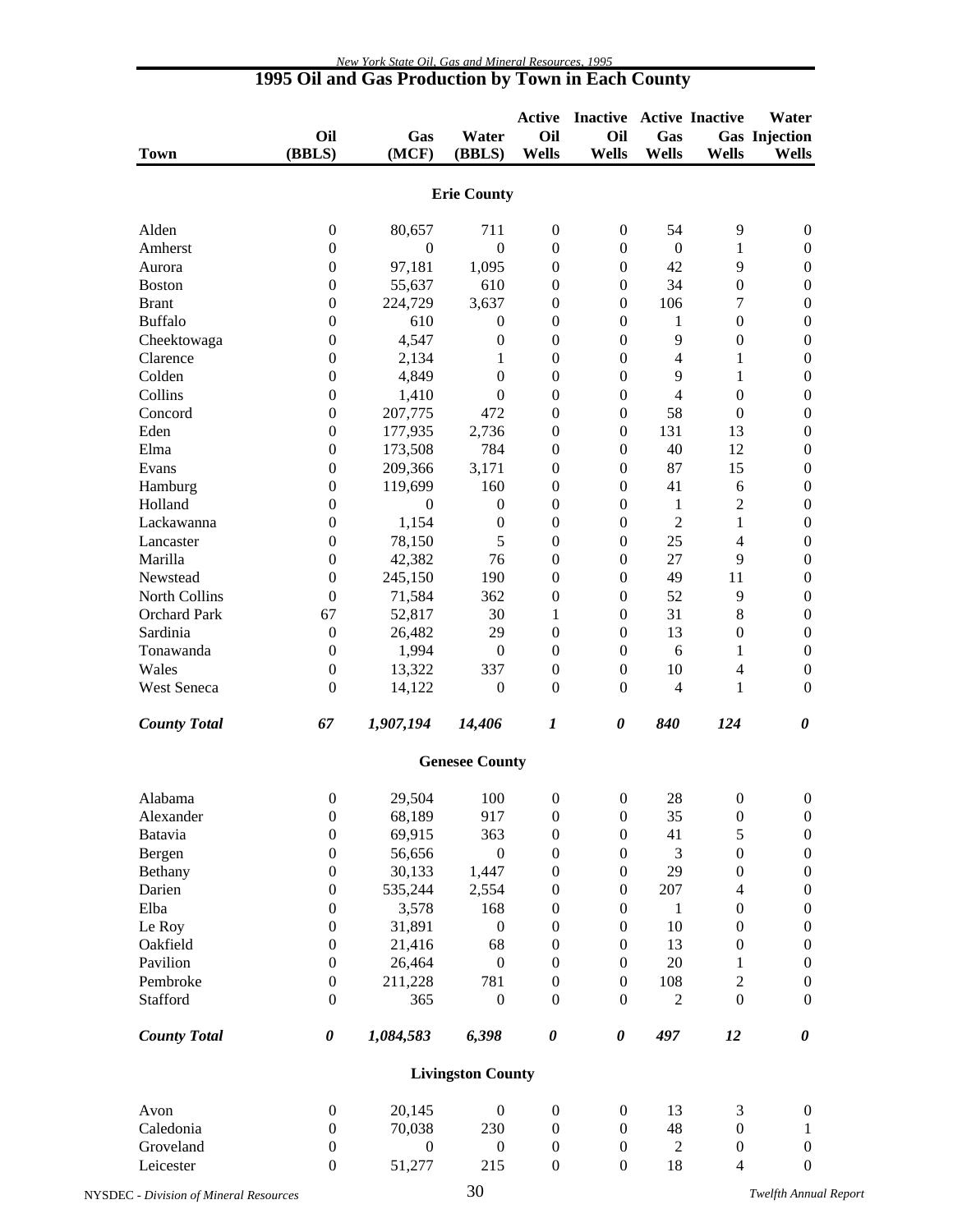| <b>Town</b>         | Oil<br>(BBLS)         | Gas<br>(MCF)          | Water<br>(BBLS)                 | <b>Active</b><br>Oil<br>Wells | <b>Inactive Active Inactive</b><br>Oil<br><b>Wells</b> | Gas<br><b>Wells</b> | <b>Wells</b>          | Water<br><b>Gas Injection</b><br>Wells |
|---------------------|-----------------------|-----------------------|---------------------------------|-------------------------------|--------------------------------------------------------|---------------------|-----------------------|----------------------------------------|
| Portage             | $\boldsymbol{0}$      | 1,234                 | $\boldsymbol{0}$                | $\overline{0}$                | $\mathbf{0}$                                           | 1                   | $\overline{0}$        | $\overline{0}$                         |
|                     |                       |                       | <b>Livingston County (Cont)</b> |                               |                                                        |                     |                       |                                        |
| Sparta              | $\boldsymbol{0}$      | $\boldsymbol{0}$      | $\boldsymbol{0}$                | $\boldsymbol{0}$              | $\boldsymbol{0}$                                       | $\boldsymbol{0}$    | $\mathbf{1}$          | $\boldsymbol{0}$                       |
| West Sparta         | $\boldsymbol{0}$      | 50                    | $\boldsymbol{0}$                | $\boldsymbol{0}$              | $\boldsymbol{0}$                                       | $\,8\,$             | $\boldsymbol{0}$      | $\boldsymbol{0}$                       |
| York                | $\boldsymbol{0}$      | 56,477                | $\boldsymbol{0}$                | $\boldsymbol{0}$              | $\mathbf{0}$                                           | 50                  | 6                     | $\overline{0}$                         |
| <b>County Total</b> | $\boldsymbol{\theta}$ | 199,221               | 445                             | $\boldsymbol{\theta}$         | $\pmb{\theta}$                                         | 140                 | 14                    | $\boldsymbol{l}$                       |
|                     |                       |                       | <b>Madison County</b>           |                               |                                                        |                     |                       |                                        |
| Brookfield          | $\boldsymbol{0}$      | $\boldsymbol{0}$      | $\boldsymbol{0}$                | $\boldsymbol{0}$              | $\boldsymbol{0}$                                       | $\mathbf{1}$        | $\boldsymbol{0}$      | $\boldsymbol{0}$                       |
| Lebanon             | $\boldsymbol{0}$      | 43,651                | $\mathbf{0}$                    | $\boldsymbol{0}$              | $\mathbf{0}$                                           | 3                   | $\overline{0}$        | $\overline{0}$                         |
| <b>County Total</b> | $\boldsymbol{\theta}$ | 43,651                | $\boldsymbol{\theta}$           | $\boldsymbol{\theta}$         | $\boldsymbol{\theta}$                                  | $\boldsymbol{4}$    | $\boldsymbol{\theta}$ | $\pmb{\theta}$                         |
|                     |                       |                       | <b>Niagara County</b>           |                               |                                                        |                     |                       |                                        |
| Lewiston            | $\boldsymbol{0}$      | 1,500                 | $\boldsymbol{0}$                | $\boldsymbol{0}$              | $\boldsymbol{0}$                                       | $\mathbf{1}$        | $\boldsymbol{0}$      | $\boldsymbol{0}$                       |
| <b>County Total</b> | $\boldsymbol{\theta}$ | 1,500                 | $\pmb{\theta}$                  | $\boldsymbol{\theta}$         | $\pmb{\theta}$                                         | $\boldsymbol{l}$    | $\boldsymbol{\theta}$ | $\boldsymbol{\theta}$                  |
|                     |                       |                       | <b>Oneida County</b>            |                               |                                                        |                     |                       |                                        |
| Sangerfield         | $\boldsymbol{0}$      | $\boldsymbol{0}$      | $\boldsymbol{0}$                | $\boldsymbol{0}$              | $\boldsymbol{0}$                                       | $\mathbf{1}$        | $\mathfrak{2}$        | $\boldsymbol{0}$                       |
| <b>County Total</b> | $\boldsymbol{\theta}$ | $\boldsymbol{\theta}$ | $\pmb{\theta}$                  | $\boldsymbol{\theta}$         | $\pmb{\theta}$                                         | $\boldsymbol{l}$    | $\overline{2}$        | $\boldsymbol{\theta}$                  |
|                     |                       |                       | <b>Onondaga County</b>          |                               |                                                        |                     |                       |                                        |
| Lafayette           | $\boldsymbol{0}$      | $\boldsymbol{0}$      | $\boldsymbol{0}$                | $\boldsymbol{0}$              | $\boldsymbol{0}$                                       | $\boldsymbol{0}$    | $\boldsymbol{0}$      | $\mathbf{1}$                           |
| Lysander            | $\overline{0}$        | $\boldsymbol{0}$      | $\boldsymbol{0}$                | $\boldsymbol{0}$              | $\mathbf{0}$                                           | 1                   | $\mathbf{1}$          | $\overline{0}$                         |
| <b>County Total</b> | 0                     | 0                     | $\pmb{\theta}$                  | $\boldsymbol{\theta}$         | $\pmb{\theta}$                                         | $\boldsymbol{l}$    | $\boldsymbol{l}$      | 1                                      |
|                     |                       |                       | <b>Ontario County</b>           |                               |                                                        |                     |                       |                                        |
| <b>Bristol</b>      | $\boldsymbol{0}$      | 7,906                 | $\mathbf{0}$                    | $\boldsymbol{0}$              | $\boldsymbol{0}$                                       | 3                   | $\boldsymbol{0}$      | $\mathbf{0}$                           |
| East Bloomfield     | $\mathbf{0}$          | 61,704                | $\boldsymbol{0}$                | $\boldsymbol{0}$              | $\overline{0}$                                         | 12                  | $\mathfrak{2}$        | $\boldsymbol{0}$                       |
| Geneva              | $\boldsymbol{0}$      | 1,241                 | $\boldsymbol{0}$                | $\boldsymbol{0}$              | $\boldsymbol{0}$                                       | $\overline{2}$      | $\mathbf{1}$          | $\boldsymbol{0}$                       |
| Phelps              | $\boldsymbol{0}$      | $\boldsymbol{0}$      | $\boldsymbol{0}$                | $\boldsymbol{0}$              | $\boldsymbol{0}$                                       | $\boldsymbol{0}$    | $\mathbf{1}$          | $\boldsymbol{0}$                       |
| Richmond            | $\boldsymbol{0}$      | 2,471                 | $\boldsymbol{0}$                | $\boldsymbol{0}$              | $\boldsymbol{0}$                                       | $\boldsymbol{2}$    | $\boldsymbol{0}$      | $\boldsymbol{0}$                       |
| West Bloomfield     | $\boldsymbol{0}$      | 4,993                 | $\boldsymbol{0}$                | $\boldsymbol{0}$              | $\mathbf{0}$                                           | $\overline{2}$      | $\overline{0}$        | $\overline{0}$                         |
| <b>County Total</b> | $\boldsymbol{\theta}$ | 78,315                | $\pmb{\theta}$                  | $\boldsymbol{\theta}$         | $\pmb{\theta}$                                         | 21                  | $\boldsymbol{4}$      | $\boldsymbol{\theta}$                  |
|                     |                       |                       | <b>Oswego County</b>            |                               |                                                        |                     |                       |                                        |
| Richland            | $\boldsymbol{0}$      | 100                   | $\boldsymbol{0}$                | $\boldsymbol{0}$              | $\boldsymbol{0}$                                       | 3                   | $\sqrt{5}$            | $\boldsymbol{0}$                       |
| West Monroe         | $\boldsymbol{0}$      | $\boldsymbol{0}$      | $\boldsymbol{0}$                | $\boldsymbol{0}$              | $\boldsymbol{0}$                                       | $\mathbf{1}$        | $\boldsymbol{0}$      | $\boldsymbol{0}$                       |
| Williamstown        | $\boldsymbol{0}$      | 100                   | $\boldsymbol{0}$                | $\boldsymbol{0}$              | $\boldsymbol{0}$                                       | 1                   | $\mathbf{1}$          | $\overline{0}$                         |
| <b>County Total</b> | 0                     | 200                   | $\pmb{\theta}$                  | 0                             | 0                                                      | 5                   | 6                     | 0                                      |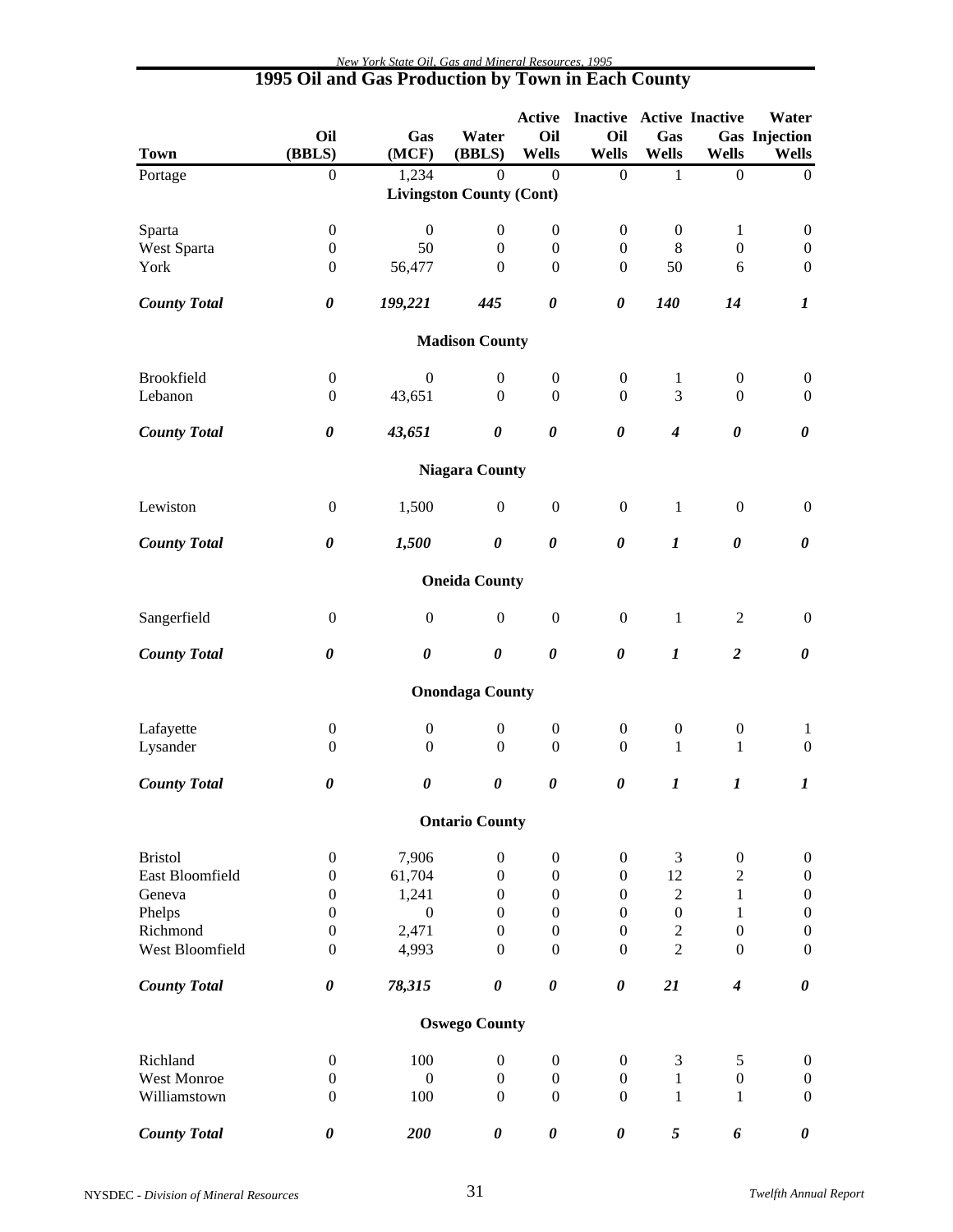| <b>Town</b>          | Oil<br>(BBLS)    | Gas<br>(MCF)     | Water<br>(BBLS)       | <b>Active</b><br>Oil<br><b>Wells</b> | <b>Inactive Active Inactive</b><br>Oil<br><b>Wells</b> | Gas<br><b>Wells</b> | Wells                 | Water<br><b>Gas Injection</b><br><b>Wells</b> |
|----------------------|------------------|------------------|-----------------------|--------------------------------------|--------------------------------------------------------|---------------------|-----------------------|-----------------------------------------------|
|                      |                  |                  | <b>Seneca County</b>  |                                      |                                                        |                     |                       |                                               |
| Fayette              | $\boldsymbol{0}$ | 427,399          | 1,179                 | $\boldsymbol{0}$                     | $\boldsymbol{0}$                                       | 92                  | 1                     | $\boldsymbol{0}$                              |
| Junius               | $\mathbf{0}$     | $\boldsymbol{0}$ | $\boldsymbol{0}$      | $\boldsymbol{0}$                     | $\theta$                                               | 1                   | $\boldsymbol{0}$      | $\boldsymbol{0}$                              |
| Seneca Falls         | $\boldsymbol{0}$ | 1,750            | $\mathbf{0}$          | $\boldsymbol{0}$                     | $\theta$                                               | 1                   | $\boldsymbol{0}$      | $\boldsymbol{0}$                              |
| Varick               | $\boldsymbol{0}$ | 187,242          | 561                   | $\boldsymbol{0}$                     | $\theta$                                               | 44                  | $\boldsymbol{0}$      | $\boldsymbol{0}$                              |
| Waterloo             | $\boldsymbol{0}$ | $\boldsymbol{0}$ | $\boldsymbol{0}$      | $\boldsymbol{0}$                     | $\theta$                                               | $\boldsymbol{0}$    | 1                     | $\mathbf{0}$                                  |
| <b>County Total</b>  | 0                | 616,391          | 1,740                 | 0                                    | 0                                                      | 138                 | $\boldsymbol{2}$      | $\boldsymbol{\theta}$                         |
|                      |                  |                  | <b>Steuben County</b> |                                      |                                                        |                     |                       |                                               |
| Avoca                | $\boldsymbol{0}$ | 1,923            | $\boldsymbol{0}$      | $\boldsymbol{0}$                     | $\boldsymbol{0}$                                       | $\overline{c}$      | 3                     | $\boldsymbol{0}$                              |
| Bath                 | $\boldsymbol{0}$ | 24,306           | $\overline{2}$        | $\boldsymbol{0}$                     | $\boldsymbol{0}$                                       | $\mathfrak{2}$      | $\boldsymbol{0}$      | $\boldsymbol{0}$                              |
| Cameron              | $\boldsymbol{0}$ | $\boldsymbol{0}$ | $\boldsymbol{0}$      | $\boldsymbol{0}$                     | $\theta$                                               | 1                   | 1                     | $\boldsymbol{0}$                              |
| Canisteo             | $\boldsymbol{0}$ | $\boldsymbol{0}$ | $\theta$              | $\boldsymbol{0}$                     | $\boldsymbol{0}$                                       | $\boldsymbol{0}$    | 1                     | $\boldsymbol{0}$                              |
| Dansville            | $\boldsymbol{0}$ | 28,009           | $\mathbf{0}$          | $\boldsymbol{0}$                     | 0                                                      | 1                   | $\boldsymbol{0}$      | $\boldsymbol{0}$                              |
| Greenwood            | 444              | 1,200            | 2,220                 | $\overline{4}$                       | 0                                                      | 1                   | $\boldsymbol{0}$      | $\boldsymbol{0}$                              |
| Hartsville           | $\boldsymbol{0}$ | $\boldsymbol{0}$ | $\mathbf{0}$          | $\boldsymbol{0}$                     | 0                                                      | 1                   | $\overline{2}$        | $\boldsymbol{0}$                              |
| Hornby               | $\boldsymbol{0}$ | 2,889            | 331                   | $\boldsymbol{0}$                     | 0                                                      | $\overline{2}$      | $\mathbf{1}$          | $\boldsymbol{0}$                              |
| Hornellsville        | $\boldsymbol{0}$ | 5,577            | $\boldsymbol{0}$      | $\boldsymbol{0}$                     | $\boldsymbol{0}$                                       | $\mathbf{1}$        | $\boldsymbol{0}$      | $\boldsymbol{0}$                              |
| Howard               | $\boldsymbol{0}$ | 2,239            | $\boldsymbol{0}$      | $\boldsymbol{0}$                     | $\boldsymbol{0}$                                       | $\overline{2}$      | $\boldsymbol{0}$      | $\boldsymbol{0}$                              |
| Jasper               | $\boldsymbol{0}$ | 69,566           | 6                     | $\boldsymbol{0}$                     | $\boldsymbol{0}$                                       | $\overline{c}$      | 5                     | $\boldsymbol{0}$                              |
| Pulteney             | $\boldsymbol{0}$ | $\boldsymbol{0}$ | $\boldsymbol{0}$      | $\boldsymbol{0}$                     | $\boldsymbol{0}$                                       | $\boldsymbol{0}$    | $\overline{2}$        | $\boldsymbol{0}$                              |
| Troupsburg           | $\boldsymbol{0}$ | $\boldsymbol{0}$ | $\boldsymbol{0}$      | $\overline{0}$                       | $\boldsymbol{0}$                                       | $\boldsymbol{0}$    | $\mathbf{1}$          | $\boldsymbol{0}$                              |
| West Union           | 11,660           | 10,013           | 1,211                 | 111                                  | $\boldsymbol{0}$                                       | 1                   | 3                     | 11                                            |
| <b>County Total</b>  | 12,104           | 145,722          | 3,770                 | 115                                  | 0                                                      | 16                  | 19                    | 11                                            |
|                      |                  |                  | <b>Tioga County</b>   |                                      |                                                        |                     |                       |                                               |
| Nichols              | $\boldsymbol{0}$ | 225,950          | 26                    | $\boldsymbol{0}$                     | $\boldsymbol{0}$                                       | $\overline{4}$      | $\boldsymbol{0}$      | $\boldsymbol{0}$                              |
| Owego                | $\boldsymbol{0}$ | 1,606,658        | 307                   | $\boldsymbol{0}$                     | $\mathbf{0}$                                           | 5                   | $\overline{4}$        | $\boldsymbol{0}$                              |
| <b>County Total</b>  | 0                | 1,832,608        | 333                   | $\boldsymbol{\theta}$                | 0                                                      | 9                   | $\boldsymbol{4}$      | $\boldsymbol{\theta}$                         |
|                      |                  |                  | <b>Wayne County</b>   |                                      |                                                        |                     |                       |                                               |
| <b>Butler</b>        | $\boldsymbol{0}$ | 990              | $\boldsymbol{0}$      | $\boldsymbol{0}$                     | $\boldsymbol{0}$                                       | $\mathbf{1}$        | $\boldsymbol{0}$      | $\boldsymbol{0}$                              |
| <b>County Total</b>  | 0                | 990              | $\pmb{\theta}$        | $\boldsymbol{\theta}$                | $\pmb{\theta}$                                         | $\boldsymbol{l}$    | $\boldsymbol{\theta}$ | $\boldsymbol{\theta}$                         |
|                      |                  |                  | <b>Wyoming County</b> |                                      |                                                        |                     |                       |                                               |
| Arcade               | $\boldsymbol{0}$ | 65,595           | $\tau$                | $\boldsymbol{0}$                     | $\boldsymbol{0}$                                       | 38                  | $\mathbf{1}$          | $\boldsymbol{0}$                              |
| Attica               | $\boldsymbol{0}$ | 22,360           | $\boldsymbol{0}$      | $\boldsymbol{0}$                     | $\overline{0}$                                         | $\mathbf{1}$        | $\boldsymbol{0}$      | $\boldsymbol{0}$                              |
| Bennington           | $\boldsymbol{0}$ | 200,077          | 2,237                 | $\boldsymbol{0}$                     | $\boldsymbol{0}$                                       | 88                  | $\mathfrak{2}$        | $\boldsymbol{0}$                              |
| Castile              | $\boldsymbol{0}$ | 2,910            | 15                    | $\boldsymbol{0}$                     | $\boldsymbol{0}$                                       | $\mathbf{1}$        | $\boldsymbol{0}$      | $\boldsymbol{0}$                              |
| Covington            | $\boldsymbol{0}$ | 36,186           | 40                    | $\boldsymbol{0}$                     | $\boldsymbol{0}$                                       | 21                  | $\mathfrak s$         | $\boldsymbol{0}$                              |
| <b>Genesee Falls</b> | $\boldsymbol{0}$ | $\boldsymbol{0}$ | $\boldsymbol{0}$      | $\boldsymbol{0}$                     | $\boldsymbol{0}$                                       | $\boldsymbol{0}$    | 1                     | $\boldsymbol{0}$                              |
| Java                 | $\boldsymbol{0}$ | 21,488           | 23                    | $\boldsymbol{0}$                     | $\boldsymbol{0}$                                       | 22                  | 1                     | $\boldsymbol{0}$                              |
| Middlebury           | $\boldsymbol{0}$ | $\boldsymbol{0}$ | $\boldsymbol{0}$      | $\boldsymbol{0}$                     | $\boldsymbol{0}$                                       | $\boldsymbol{0}$    | $\,8\,$               | $\boldsymbol{0}$                              |

#### *New York State Oil, Gas and Mineral Resources, 1995* **1995 Oil and Gas Production by Town in Each County**

## NYSDEC - *Division of Mineral Resources* 32 *Twelfth Annual Report*

Perry 0 76,710 195 0 0 41 3 0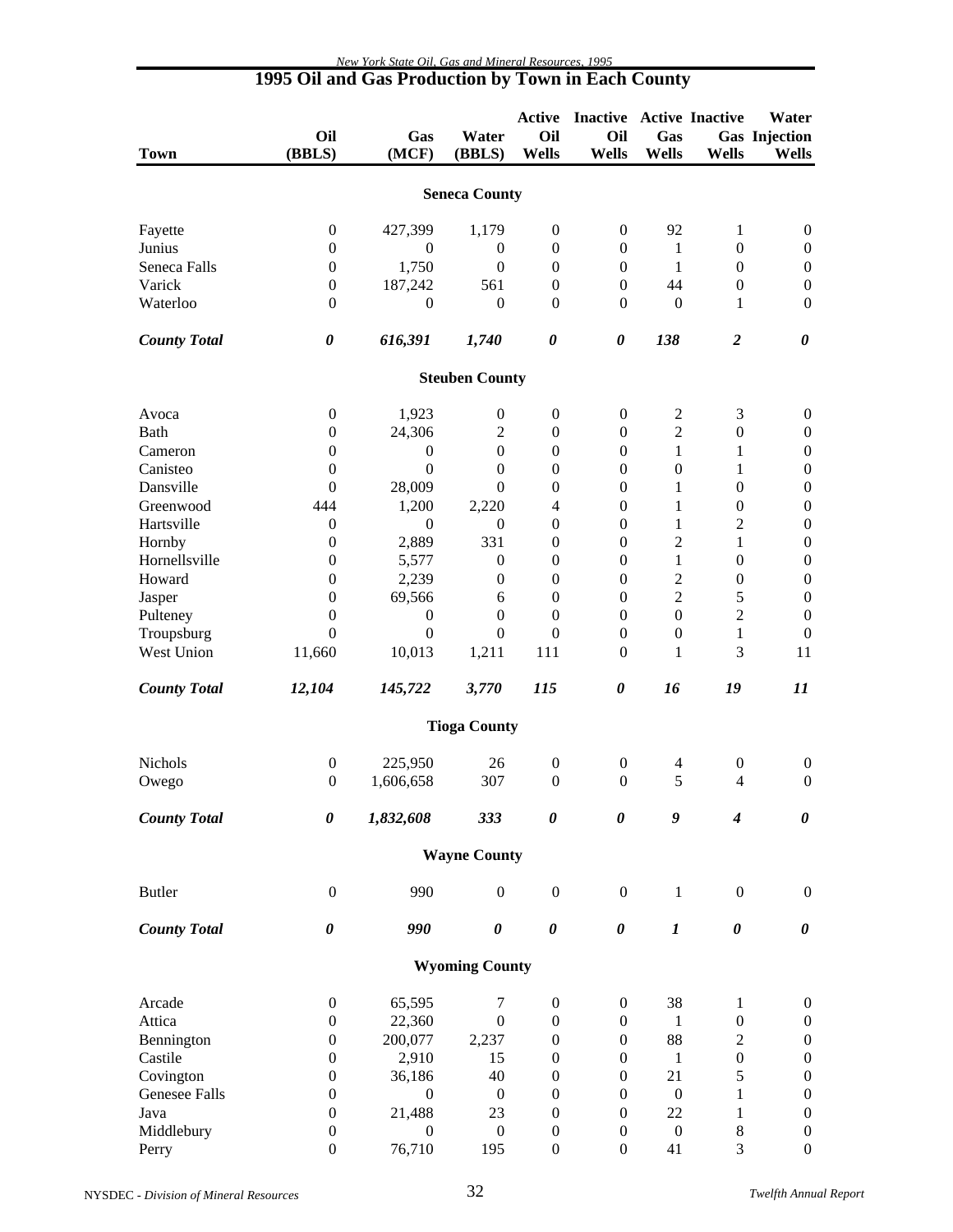*New York State Oil, Gas and Mineral Resources, 1995*

| <b>Town</b>         | Oil<br>(BBLS)         | Gas<br>(MCF)                     | Water<br>(BBLS)              | Active<br>Oil<br>Wells | Oil<br>Wells   | Gas<br>Wells | Inactive Active Inactive<br>Wells | Water<br><b>Gas Injection</b><br>Wells |
|---------------------|-----------------------|----------------------------------|------------------------------|------------------------|----------------|--------------|-----------------------------------|----------------------------------------|
| Sheldon             | $\overline{0}$        | 50,090                           | 863                          | $\overline{0}$         | $\theta$       | 42           | 1                                 | $\overline{0}$                         |
|                     |                       |                                  | <b>Wyoming County (Cont)</b> |                        |                |              |                                   |                                        |
| Warsaw              | $\boldsymbol{0}$      | 3,720                            | $\boldsymbol{0}$             | $\boldsymbol{0}$       | $\overline{0}$ | 6            | $\Omega$                          | $\boldsymbol{0}$                       |
| <b>County Total</b> | 0                     | 479,136                          | 3,380                        | 0                      | 0              | <b>260</b>   | 22                                | 0                                      |
|                     |                       |                                  | <b>Yates County</b>          |                        |                |              |                                   |                                        |
| Barrington          | $\theta$              | $\overline{0}$                   | $\boldsymbol{0}$             | $\overline{0}$         | $\theta$       | $\theta$     | 1                                 | $\boldsymbol{0}$                       |
| Benton              | $\Omega$              | 8,646                            | $\Omega$                     | $\Omega$               | $\Omega$       | 9            | $\overline{2}$                    | $\boldsymbol{0}$                       |
| Milo                | $\Omega$              | 181                              | $\theta$                     | $\Omega$               | $\Omega$       | 1            | $\theta$                          | $\boldsymbol{0}$                       |
| Potter              | 0                     | $\overline{0}$                   | $\boldsymbol{0}$             | $\boldsymbol{0}$       | $\theta$       | $\theta$     | 1                                 | $\boldsymbol{0}$                       |
| Torrey              | $\Omega$              | 3,286                            | $\boldsymbol{0}$             | $\overline{0}$         | $\theta$       | 1            | $\Omega$                          | $\boldsymbol{0}$                       |
| <b>County Total</b> | $\boldsymbol{\theta}$ | 12,113                           | 0                            | 0                      | 0              | 11           | 4                                 | 0                                      |
| <b>State Total</b>  |                       | 236,733 18,747,057 686,050 3,041 |                              |                        |                | 978 6,134    | 632                               | 782                                    |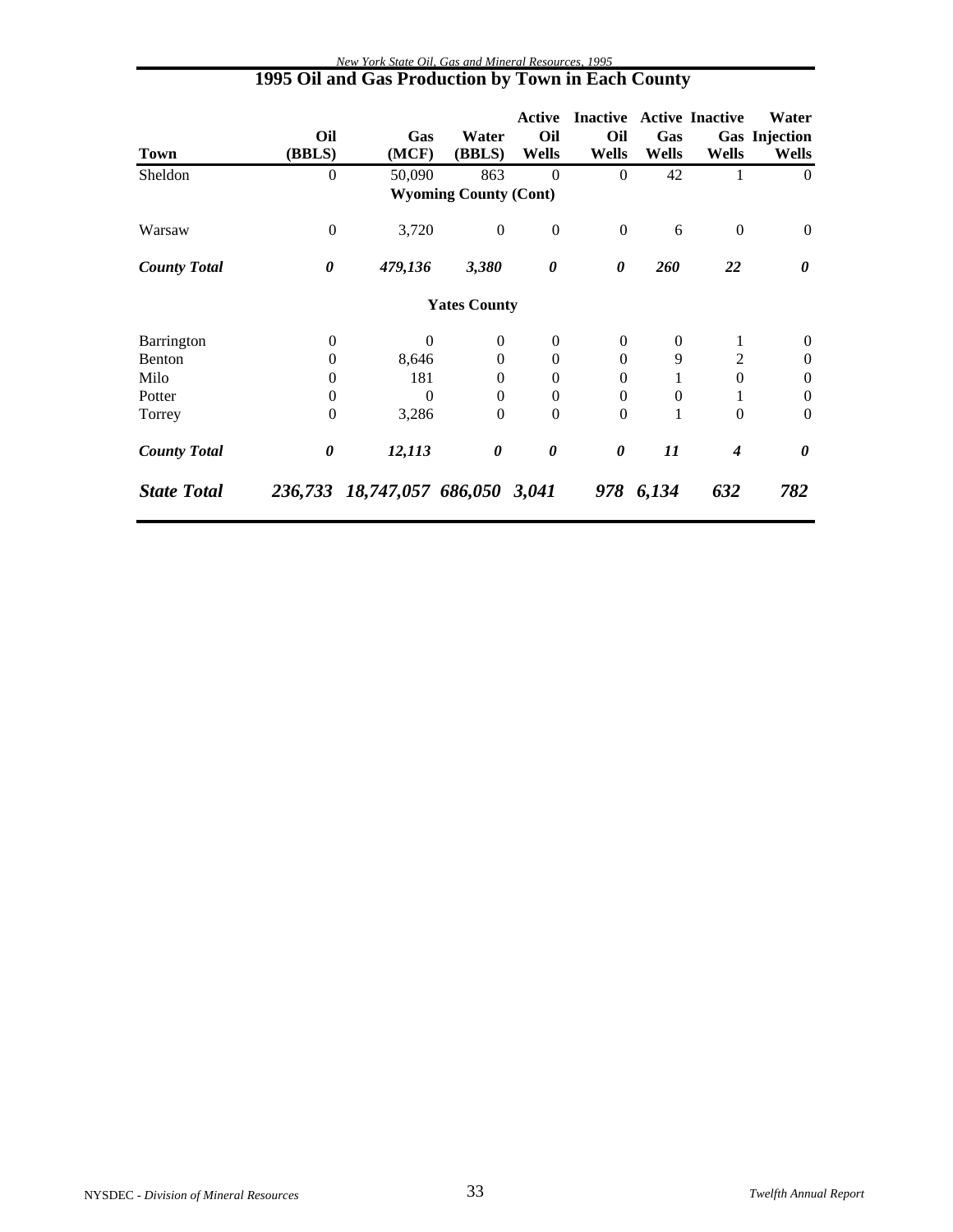|                             |                  |                  |                           |                  | <b>Active Inactive</b> | <b>Active Inactive</b> |                  | Water                |
|-----------------------------|------------------|------------------|---------------------------|------------------|------------------------|------------------------|------------------|----------------------|
|                             | Oil              | Gas              | Water                     | Oil              | Oil                    | Gas                    |                  | <b>Gas Injection</b> |
| Field                       | (BBLS)           | (MCF)            | (BBLS)                    | <b>Wells</b>     | <b>Wells</b>           | Wells                  | <b>Wells</b>     | <b>Wells</b>         |
|                             |                  |                  | <b>Allegany County</b>    |                  |                        |                        |                  |                      |
| Alfred                      | $\overline{0}$   | 210              | $\boldsymbol{0}$          | $\boldsymbol{0}$ | $\boldsymbol{0}$       | 3                      | 1                | $\overline{0}$       |
| Alma                        | $\overline{0}$   | $\theta$         | $\mathbf{0}$              | $\boldsymbol{0}$ | 20                     | $\mathbf{0}$           | $\boldsymbol{0}$ | $\boldsymbol{0}$     |
| Andover                     | 472              | 105              | 2,020                     | 11               | $\theta$               | $\mathbf{0}$           | $\boldsymbol{0}$ | $\boldsymbol{0}$     |
| Beech Hill-Independence     | 20,149           | 49,748           | 80,381                    | 244              | 1                      | 5                      | 7                | 28                   |
| Ceres                       | 363              | 5,000            | 120                       | 14               | 2                      | 1                      | 1                | $\boldsymbol{0}$     |
| Clarksville                 | 554              | 40               | 60                        | 10               | 9                      | $\boldsymbol{0}$       | $\boldsymbol{0}$ | $\overline{0}$       |
| Ford'S Brook                | 104              | 50               | 60                        | 97               | 33                     | 2                      | $\theta$         | 34                   |
| Friendship                  | $\boldsymbol{0}$ | 634              | $\mathbf{0}$              | $\boldsymbol{0}$ | $\boldsymbol{0}$       | 1                      | $\boldsymbol{0}$ | $\boldsymbol{0}$     |
| <b>Fulmer Valley</b>        | 6,407            | 176              | 185                       | 145              | 59                     | 20                     | $\boldsymbol{0}$ | 7                    |
| Gilbert                     | $\boldsymbol{0}$ | $\mathbf{0}$     | $\mathbf{0}$              | $\boldsymbol{0}$ | $\boldsymbol{0}$       | $\boldsymbol{0}$       | 1                | $\boldsymbol{0}$     |
| Gordon Brook                | $\boldsymbol{0}$ | 70,250           | 2,043                     | $\boldsymbol{0}$ | $\boldsymbol{0}$       | 8                      | 1                | $\boldsymbol{0}$     |
| Houghton                    | $\boldsymbol{0}$ | $\boldsymbol{0}$ | $\boldsymbol{0}$          | $\boldsymbol{0}$ | $\overline{0}$         | $\boldsymbol{0}$       | 1                | $\boldsymbol{0}$     |
| <b>Karr Valley</b>          | $\boldsymbol{0}$ | $\boldsymbol{0}$ | $\boldsymbol{0}$          | $\boldsymbol{0}$ | $\mathbf{0}$           | $\boldsymbol{0}$       | 1                | $\boldsymbol{0}$     |
| Nile                        | 123              | $\mathbf{0}$     | 219                       | $\mathbf{1}$     | $\mathbf{0}$           | $\boldsymbol{0}$       | $\boldsymbol{0}$ | $\boldsymbol{0}$     |
| Richburg                    | 14,799           | 11,280           | 37,357                    | 702              | 575                    | 60                     | 1                | 285                  |
| Scio                        | 322              | $\boldsymbol{0}$ | 632                       | 61               | 17                     | 29                     | 15               | 8                    |
| Sherry Hill                 | $\boldsymbol{0}$ | $\theta$         | $\boldsymbol{0}$          | $\boldsymbol{0}$ | $\theta$               | $\boldsymbol{0}$       | 3                | $\boldsymbol{0}$     |
| <b>State Line</b>           | $\boldsymbol{0}$ | 106,167          | 1                         | $\boldsymbol{0}$ | $\theta$               | 5                      | 7                | $\boldsymbol{0}$     |
| Unnamed                     | $\mathbf{0}$     | $\theta$         | $\overline{0}$            | $\boldsymbol{0}$ | $\theta$               | $\boldsymbol{0}$       | 1                | $\boldsymbol{0}$     |
| <b>County Total</b>         | 43,293           | 243,660          | 123,078                   | 1,285            | 716                    | 134                    | 40               | 362                  |
|                             |                  |                  | <b>Cattaraugus County</b> |                  |                        |                        |                  |                      |
| Ashford                     | $\boldsymbol{0}$ | 19,627           | 5                         | $\boldsymbol{0}$ | $\boldsymbol{0}$       | 11                     | 4                | $\boldsymbol{0}$     |
| <b>Bradford</b>             | 92,231           | 208,150          | 387,321                   | 1,044            | 130                    | 39                     | $\boldsymbol{0}$ | 337                  |
| Chaffee-Arcade              | $\overline{0}$   | 72,524           | 13                        | $\boldsymbol{0}$ | $\boldsymbol{0}$       | 22                     | 1                | $\boldsymbol{0}$     |
| Chipmunk                    | 16,984           | 93,016           | 39,201                    | 166              | 52                     | $\overline{4}$         | 4                | 61                   |
| <b>Connoisarauley Creek</b> | $\boldsymbol{0}$ | $\theta$         | $\mathbf{0}$              | $\boldsymbol{0}$ | $\boldsymbol{0}$       | $\mathbf{0}$           | 1                | $\boldsymbol{0}$     |
| Dayton                      | $\overline{0}$   | 20,899           | $\mathbf{0}$              | $\boldsymbol{0}$ | $\theta$               | 6                      | 0                | $\boldsymbol{0}$     |
| Dutch Hill                  | $\overline{0}$   | 2,746            | $\boldsymbol{0}$          | 1                | $\theta$               | $\boldsymbol{0}$       | 1                | $\boldsymbol{0}$     |
| Ellicottville               | $\theta$         | 109              | $\theta$                  | $\theta$         | $\theta$               | 3                      | $\theta$         | $\overline{0}$       |
| Farmersville                | 213              | $\boldsymbol{0}$ | $\boldsymbol{0}$          | 3                | 1                      | $\boldsymbol{0}$       | $\boldsymbol{0}$ | 0                    |
| Five Mile                   | 7,963            | 4,698            | 886                       | 191              | 51                     | $\mathbf{0}$           | $\overline{c}$   | 9                    |
| Four Mile                   | 914              | $\boldsymbol{0}$ | 7                         | 12               | 5                      | 9                      | 1                | $\boldsymbol{0}$     |
| <b>Great Valley</b>         | $\boldsymbol{0}$ | 1,458            | $\boldsymbol{0}$          | $\boldsymbol{0}$ | $\boldsymbol{0}$       | 1                      | $\boldsymbol{0}$ | $\boldsymbol{0}$     |
| <b>Hog Hollow</b>           | $\boldsymbol{0}$ | 3,200            | $\boldsymbol{0}$          | $\boldsymbol{0}$ | $\boldsymbol{0}$       | 1                      | 3                | $\boldsymbol{0}$     |
| <b>Hotchkiss Hollow</b>     | $\boldsymbol{0}$ | $\boldsymbol{0}$ | $\boldsymbol{0}$          | 1                | $\boldsymbol{0}$       | 4                      | $\boldsymbol{0}$ | $\boldsymbol{0}$     |
| <b>Indian Creek</b>         | $\boldsymbol{0}$ | $\boldsymbol{0}$ | $\boldsymbol{0}$          | $\boldsymbol{0}$ | $\boldsymbol{0}$       | 1                      | $\boldsymbol{0}$ | $\boldsymbol{0}$     |
| Jersey Hollow               | $\boldsymbol{0}$ | $\mathbf{0}$     | $\boldsymbol{0}$          | $\boldsymbol{0}$ | $\boldsymbol{0}$       | $\mathbf{1}$           | $\boldsymbol{0}$ | $\boldsymbol{0}$     |
| Lakeshore                   | 631              | 1,606,615        | 303                       | $\boldsymbol{0}$ | $\boldsymbol{0}$       | 436                    | 21               | $\boldsymbol{0}$     |
| <b>Little Valley</b>        | $\boldsymbol{0}$ | 200              | $\boldsymbol{0}$          | $\boldsymbol{0}$ | $\boldsymbol{0}$       | 1                      | $\boldsymbol{0}$ | $\boldsymbol{0}$     |
| Nashville                   | $\boldsymbol{0}$ | 4,266            | $\boldsymbol{0}$          | $\boldsymbol{0}$ | $\boldsymbol{0}$       | 1                      | $\boldsymbol{0}$ | $\boldsymbol{0}$     |
| Perrysburg                  | $\boldsymbol{0}$ | 118              | $\boldsymbol{0}$          | $\boldsymbol{0}$ | $\boldsymbol{0}$       | 1                      | 0                | $\boldsymbol{0}$     |
| Pigeon Hill                 | $\boldsymbol{0}$ | $\boldsymbol{0}$ | $\boldsymbol{0}$          | $\boldsymbol{0}$ | $\mathbf{0}$           | $\overline{4}$         | 1                | $\boldsymbol{0}$     |
| Unnamed                     | 0                | $\mathbf{0}$     | $\boldsymbol{0}$          | $\boldsymbol{0}$ | $\overline{0}$         | $\boldsymbol{0}$       | 1                | $\boldsymbol{0}$     |
| <b>Utley Brook</b>          | $\overline{0}$   | 13,132           | 463                       | $\boldsymbol{0}$ | $\overline{0}$         | 6                      | 3                | $\boldsymbol{0}$     |
| <b>County Total</b>         | 118,936          | 2,050,758        | 428,199                   | 1,418            | 239                    | 551                    | 43               | 407                  |

*New York State Oil, Gas and Mineral Resoures, 1995*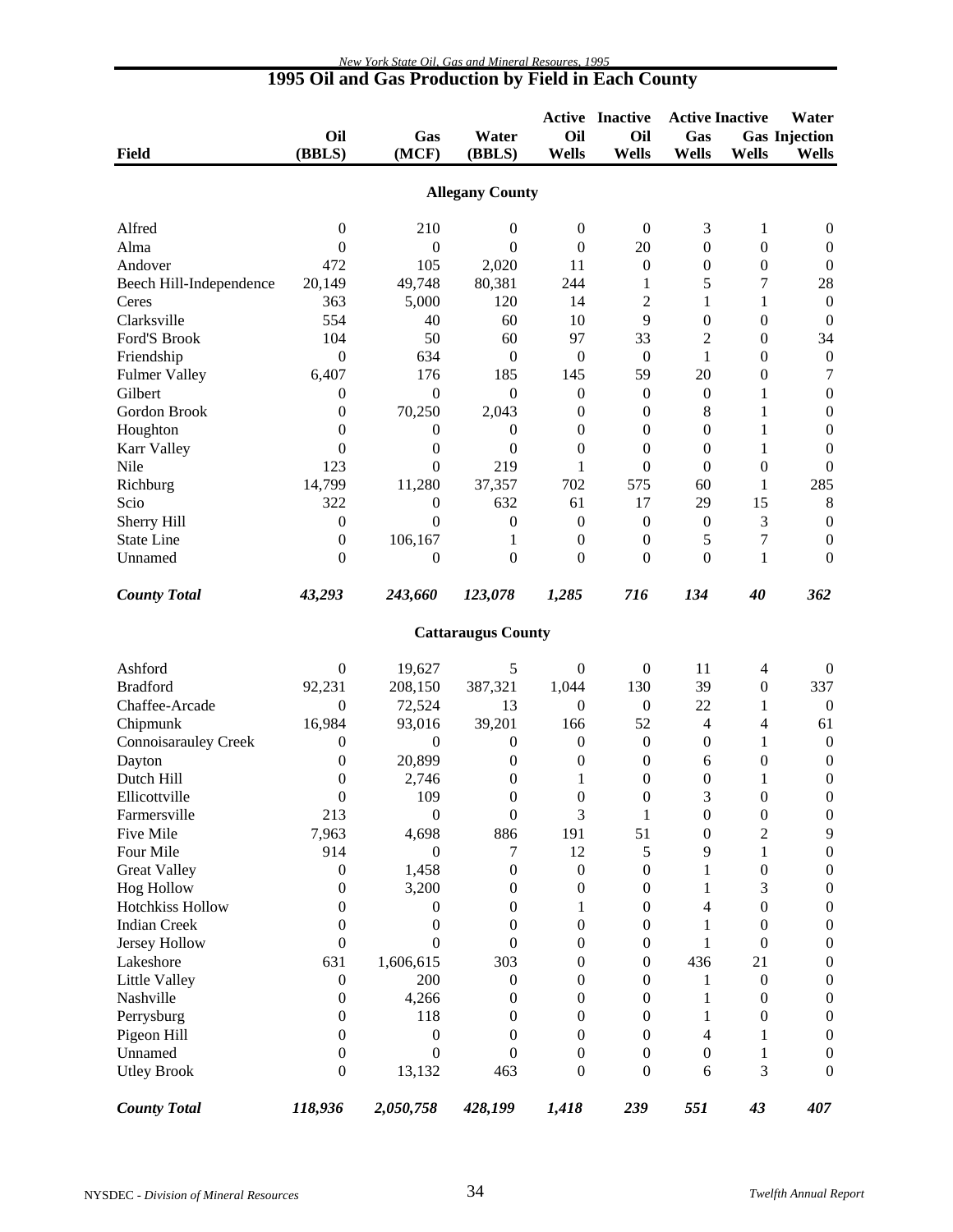## **Active Inactive Active Inactive Water Oil Gas Water Oil Oil Gas Gas Injection Field (BBLS) (MCF) (BBLS) Wells Wells Wells Wells Wells Cayuga County** Auburn 0 400 0 0 0 2 0 0 Blue Tail Rooster <br>
Summerhill 0 0 0 0 0 1 0 0<br>
0 0 0 0 1 0 0<br>
0 0 0 0 1 0 0 Summerhill  $\begin{array}{cccccccc} 0 & 0 & 0 & 0 & 1 & 0 \end{array}$ **Chautauqua County**

| 5<br>West Auburn<br>$\boldsymbol{0}$<br>1,351,191<br>$\boldsymbol{0}$<br>$\boldsymbol{0}$<br>3,441<br>293<br>5<br>$\boldsymbol{\theta}$<br>1,351,593<br>$\boldsymbol{\theta}$<br>$\boldsymbol{\theta}$<br>$\boldsymbol{\theta}$<br><b>County Total</b><br>3,441<br><b>Chautauqua County</b><br>15,818<br>187<br>206<br>Busti<br>9,410<br>2,025<br>11<br>14<br>Carroll<br>3<br>$\boldsymbol{0}$<br>$\boldsymbol{0}$<br>$\boldsymbol{0}$<br>$\boldsymbol{0}$<br>$\boldsymbol{0}$<br>$\boldsymbol{0}$<br>$\boldsymbol{0}$<br>5,773<br>Cassadaga Creek<br>$\mathbf{0}$<br>$\boldsymbol{0}$<br>$\overline{0}$<br>1<br>$\boldsymbol{0}$<br>4,857<br>2<br>Clymer<br>26,870<br>1,465<br>$\overline{0}$<br>6<br>$\boldsymbol{0}$<br>Clymer Hill<br>$\boldsymbol{0}$<br>$\boldsymbol{0}$<br>312<br>1<br>$\overline{0}$<br>$\mathbf{0}$<br>0<br>$\mathbf{0}$<br>195<br>$\boldsymbol{0}$<br>Conewango Creek<br>$\mathbf{0}$<br>$\mathbf{0}$<br>$\overline{0}$<br>$\mathbf{0}$<br>0<br>1<br>4,297<br>12,200<br>4,877<br>13<br>5<br>Ellery<br>$\overline{4}$<br>1<br><b>Folsom Creek</b><br>208<br>713<br>$\boldsymbol{0}$<br>$\boldsymbol{0}$<br>$\boldsymbol{0}$<br>1<br>$\boldsymbol{0}$<br>1<br>Fredonia<br>$\mathbf{0}$<br>$\boldsymbol{0}$<br>$\boldsymbol{0}$<br>$\boldsymbol{0}$<br>1<br>1<br>$\overline{0}$<br>$\boldsymbol{0}$<br>12<br>$\boldsymbol{0}$<br>Gerry-Charlotte<br>20,280<br>5,381<br>15<br>9<br>104,163<br>$\boldsymbol{0}$<br>715<br>812<br>573<br>$\boldsymbol{0}$<br>$\boldsymbol{0}$<br>$\boldsymbol{0}$<br>Harmony<br>1<br>$\boldsymbol{0}$<br>125<br>Kelly Hill<br>$\boldsymbol{0}$<br>8,430<br>$\boldsymbol{0}$<br>$\boldsymbol{0}$<br>$\boldsymbol{0}$<br>1<br>$\mathbf{0}$<br>8,459,715<br>2,948<br>300<br>$\boldsymbol{0}$<br>Lakeshore<br>2,341<br>76,546<br>$\boldsymbol{0}$<br>$\boldsymbol{0}$<br>$\boldsymbol{0}$<br>Mud Creek<br>$\boldsymbol{0}$<br>8<br>$\boldsymbol{0}$<br>$\boldsymbol{0}$<br>$\boldsymbol{0}$<br>1<br>$\boldsymbol{0}$<br>6,809<br>$\boldsymbol{0}$<br>Nashville<br>$\boldsymbol{0}$<br>$\boldsymbol{0}$<br>$\mathfrak{2}$<br>$\boldsymbol{0}$<br>1<br>$\boldsymbol{0}$<br>North Harmony<br>13,504<br>46,219<br>9,797<br>21<br>$\boldsymbol{0}$<br>$\overline{4}$<br>1<br>6<br>15,455<br>$\boldsymbol{0}$<br>$\boldsymbol{0}$<br>3<br>$\boldsymbol{0}$<br>Sprague Hill<br>$\boldsymbol{0}$<br>$\boldsymbol{0}$<br>$\boldsymbol{0}$<br>70<br>$\boldsymbol{0}$<br>$\overline{0}$<br>$\mathbf{1}$<br>$\boldsymbol{0}$<br>$\boldsymbol{0}$<br>Unnamed<br>$\boldsymbol{0}$<br>$\boldsymbol{0}$<br>62,333<br>8,696,772<br>100,860<br>222<br>23<br>3,208<br>330<br>$\pmb{\theta}$<br><b>County Total</b><br><b>Chemung County</b><br>Doolittle Hill<br>$\boldsymbol{0}$<br>$\boldsymbol{0}$<br>$\boldsymbol{0}$<br>$\boldsymbol{0}$<br>$\boldsymbol{0}$<br>1<br>$\boldsymbol{0}$<br>2,650<br>Elmira<br>$\boldsymbol{0}$<br>$\boldsymbol{0}$<br>$\boldsymbol{0}$<br>$\boldsymbol{0}$<br>$\boldsymbol{0}$<br>1<br>$\boldsymbol{0}$<br>$\mathbf{0}$<br>$\boldsymbol{0}$<br>Van Etten<br>$\boldsymbol{0}$<br>$\overline{0}$<br>$\overline{0}$<br>1<br><b>County Total</b><br>$\boldsymbol{\theta}$<br>2,650<br>$\boldsymbol{\theta}$<br>$\boldsymbol{\theta}$<br>$\boldsymbol{\theta}$<br>3<br>$\boldsymbol{\theta}$<br><b>Erie County</b><br>Akron<br>$\boldsymbol{0}$<br>168,749<br>100<br>$\boldsymbol{0}$<br>$\boldsymbol{0}$<br>21<br>$\overline{4}$<br>$\boldsymbol{0}$<br>807<br>Alden-Lancaster<br>$\boldsymbol{0}$<br>239,160<br>$\boldsymbol{0}$<br>$\boldsymbol{0}$<br>116<br>21<br>$\boldsymbol{0}$<br>7,184<br>24<br>Brant-Eden<br>484,466<br>289<br>$\boldsymbol{0}$<br>$\boldsymbol{0}$<br>$\boldsymbol{0}$<br>$\boldsymbol{0}$<br><b>Buffalo</b><br>5,693<br>14<br>3<br>$\boldsymbol{0}$<br>$\boldsymbol{0}$<br>$\boldsymbol{0}$<br>$\boldsymbol{0}$<br>$\boldsymbol{0}$<br>5<br>28<br><b>Buffalo Creek</b><br>48,771<br>169<br>$\boldsymbol{0}$<br>$\boldsymbol{0}$<br>$\boldsymbol{0}$<br>$\sqrt{2}$<br><b>Central Wales</b><br>5<br>$\theta$<br>72<br>$\boldsymbol{0}$<br>$\boldsymbol{0}$<br>$\boldsymbol{0}$<br>$\boldsymbol{0}$<br>Chaffee-Arcade<br>4,247<br>$\boldsymbol{2}$<br>$\boldsymbol{0}$<br>$\boldsymbol{0}$<br>$\boldsymbol{0}$<br>$\boldsymbol{0}$<br>$\boldsymbol{0}$<br><b>Chestnut Ridge</b><br>$\boldsymbol{0}$<br>$\boldsymbol{0}$<br>$\boldsymbol{0}$<br>$\boldsymbol{0}$<br>$\boldsymbol{0}$<br>$\boldsymbol{0}$<br>1<br>200<br>Clarence<br>$\boldsymbol{0}$<br>$\boldsymbol{0}$<br>$\boldsymbol{0}$<br>$\boldsymbol{0}$<br>1<br>1 | <b>Wells College</b> | $\boldsymbol{0}$ | 1       | $\boldsymbol{0}$ | $\boldsymbol{0}$ | $\boldsymbol{0}$ | 1   | $\boldsymbol{0}$ | $\boldsymbol{0}$      |
|----------------------------------------------------------------------------------------------------------------------------------------------------------------------------------------------------------------------------------------------------------------------------------------------------------------------------------------------------------------------------------------------------------------------------------------------------------------------------------------------------------------------------------------------------------------------------------------------------------------------------------------------------------------------------------------------------------------------------------------------------------------------------------------------------------------------------------------------------------------------------------------------------------------------------------------------------------------------------------------------------------------------------------------------------------------------------------------------------------------------------------------------------------------------------------------------------------------------------------------------------------------------------------------------------------------------------------------------------------------------------------------------------------------------------------------------------------------------------------------------------------------------------------------------------------------------------------------------------------------------------------------------------------------------------------------------------------------------------------------------------------------------------------------------------------------------------------------------------------------------------------------------------------------------------------------------------------------------------------------------------------------------------------------------------------------------------------------------------------------------------------------------------------------------------------------------------------------------------------------------------------------------------------------------------------------------------------------------------------------------------------------------------------------------------------------------------------------------------------------------------------------------------------------------------------------------------------------------------------------------------------------------------------------------------------------------------------------------------------------------------------------------------------------------------------------------------------------------------------------------------------------------------------------------------------------------------------------------------------------------------------------------------------------------------------------------------------------------------------------------------------------------------------------------------------------------------------------------------------------------------------------------------------------------------------------------------------------------------------------------------------------------------------------------------------------------------------------------------------------------------------------------------------------------------------------------------------------------------------------------------------------------------------------------------------------------------------------------------------------------------------------------------------------------------------------------------------------------------------------------------------------------------------------------------------------------------------------------------------------------------------------------------------------------------------------------------------------------------------------------------------------------------------------------------------------------------------------------------------------------------------------------------------------------------------------------------------------------------------------------------------------------------------------------------------------------------------------------------------------------------------------|----------------------|------------------|---------|------------------|------------------|------------------|-----|------------------|-----------------------|
|                                                                                                                                                                                                                                                                                                                                                                                                                                                                                                                                                                                                                                                                                                                                                                                                                                                                                                                                                                                                                                                                                                                                                                                                                                                                                                                                                                                                                                                                                                                                                                                                                                                                                                                                                                                                                                                                                                                                                                                                                                                                                                                                                                                                                                                                                                                                                                                                                                                                                                                                                                                                                                                                                                                                                                                                                                                                                                                                                                                                                                                                                                                                                                                                                                                                                                                                                                                                                                                                                                                                                                                                                                                                                                                                                                                                                                                                                                                                                                                                                                                                                                                                                                                                                                                                                                                                                                                                                                                                                                                |                      |                  |         |                  |                  |                  | 288 |                  | $\boldsymbol{0}$      |
|                                                                                                                                                                                                                                                                                                                                                                                                                                                                                                                                                                                                                                                                                                                                                                                                                                                                                                                                                                                                                                                                                                                                                                                                                                                                                                                                                                                                                                                                                                                                                                                                                                                                                                                                                                                                                                                                                                                                                                                                                                                                                                                                                                                                                                                                                                                                                                                                                                                                                                                                                                                                                                                                                                                                                                                                                                                                                                                                                                                                                                                                                                                                                                                                                                                                                                                                                                                                                                                                                                                                                                                                                                                                                                                                                                                                                                                                                                                                                                                                                                                                                                                                                                                                                                                                                                                                                                                                                                                                                                                |                      |                  |         |                  |                  |                  |     |                  |                       |
|                                                                                                                                                                                                                                                                                                                                                                                                                                                                                                                                                                                                                                                                                                                                                                                                                                                                                                                                                                                                                                                                                                                                                                                                                                                                                                                                                                                                                                                                                                                                                                                                                                                                                                                                                                                                                                                                                                                                                                                                                                                                                                                                                                                                                                                                                                                                                                                                                                                                                                                                                                                                                                                                                                                                                                                                                                                                                                                                                                                                                                                                                                                                                                                                                                                                                                                                                                                                                                                                                                                                                                                                                                                                                                                                                                                                                                                                                                                                                                                                                                                                                                                                                                                                                                                                                                                                                                                                                                                                                                                |                      |                  |         |                  |                  |                  |     |                  |                       |
|                                                                                                                                                                                                                                                                                                                                                                                                                                                                                                                                                                                                                                                                                                                                                                                                                                                                                                                                                                                                                                                                                                                                                                                                                                                                                                                                                                                                                                                                                                                                                                                                                                                                                                                                                                                                                                                                                                                                                                                                                                                                                                                                                                                                                                                                                                                                                                                                                                                                                                                                                                                                                                                                                                                                                                                                                                                                                                                                                                                                                                                                                                                                                                                                                                                                                                                                                                                                                                                                                                                                                                                                                                                                                                                                                                                                                                                                                                                                                                                                                                                                                                                                                                                                                                                                                                                                                                                                                                                                                                                |                      |                  |         |                  |                  |                  |     |                  | $\boldsymbol{0}$      |
|                                                                                                                                                                                                                                                                                                                                                                                                                                                                                                                                                                                                                                                                                                                                                                                                                                                                                                                                                                                                                                                                                                                                                                                                                                                                                                                                                                                                                                                                                                                                                                                                                                                                                                                                                                                                                                                                                                                                                                                                                                                                                                                                                                                                                                                                                                                                                                                                                                                                                                                                                                                                                                                                                                                                                                                                                                                                                                                                                                                                                                                                                                                                                                                                                                                                                                                                                                                                                                                                                                                                                                                                                                                                                                                                                                                                                                                                                                                                                                                                                                                                                                                                                                                                                                                                                                                                                                                                                                                                                                                |                      |                  |         |                  |                  |                  |     |                  | $\boldsymbol{0}$      |
|                                                                                                                                                                                                                                                                                                                                                                                                                                                                                                                                                                                                                                                                                                                                                                                                                                                                                                                                                                                                                                                                                                                                                                                                                                                                                                                                                                                                                                                                                                                                                                                                                                                                                                                                                                                                                                                                                                                                                                                                                                                                                                                                                                                                                                                                                                                                                                                                                                                                                                                                                                                                                                                                                                                                                                                                                                                                                                                                                                                                                                                                                                                                                                                                                                                                                                                                                                                                                                                                                                                                                                                                                                                                                                                                                                                                                                                                                                                                                                                                                                                                                                                                                                                                                                                                                                                                                                                                                                                                                                                |                      |                  |         |                  |                  |                  |     |                  | $\boldsymbol{0}$      |
|                                                                                                                                                                                                                                                                                                                                                                                                                                                                                                                                                                                                                                                                                                                                                                                                                                                                                                                                                                                                                                                                                                                                                                                                                                                                                                                                                                                                                                                                                                                                                                                                                                                                                                                                                                                                                                                                                                                                                                                                                                                                                                                                                                                                                                                                                                                                                                                                                                                                                                                                                                                                                                                                                                                                                                                                                                                                                                                                                                                                                                                                                                                                                                                                                                                                                                                                                                                                                                                                                                                                                                                                                                                                                                                                                                                                                                                                                                                                                                                                                                                                                                                                                                                                                                                                                                                                                                                                                                                                                                                |                      |                  |         |                  |                  |                  |     |                  | $\boldsymbol{0}$      |
|                                                                                                                                                                                                                                                                                                                                                                                                                                                                                                                                                                                                                                                                                                                                                                                                                                                                                                                                                                                                                                                                                                                                                                                                                                                                                                                                                                                                                                                                                                                                                                                                                                                                                                                                                                                                                                                                                                                                                                                                                                                                                                                                                                                                                                                                                                                                                                                                                                                                                                                                                                                                                                                                                                                                                                                                                                                                                                                                                                                                                                                                                                                                                                                                                                                                                                                                                                                                                                                                                                                                                                                                                                                                                                                                                                                                                                                                                                                                                                                                                                                                                                                                                                                                                                                                                                                                                                                                                                                                                                                |                      |                  |         |                  |                  |                  |     |                  |                       |
|                                                                                                                                                                                                                                                                                                                                                                                                                                                                                                                                                                                                                                                                                                                                                                                                                                                                                                                                                                                                                                                                                                                                                                                                                                                                                                                                                                                                                                                                                                                                                                                                                                                                                                                                                                                                                                                                                                                                                                                                                                                                                                                                                                                                                                                                                                                                                                                                                                                                                                                                                                                                                                                                                                                                                                                                                                                                                                                                                                                                                                                                                                                                                                                                                                                                                                                                                                                                                                                                                                                                                                                                                                                                                                                                                                                                                                                                                                                                                                                                                                                                                                                                                                                                                                                                                                                                                                                                                                                                                                                |                      |                  |         |                  |                  |                  |     |                  |                       |
|                                                                                                                                                                                                                                                                                                                                                                                                                                                                                                                                                                                                                                                                                                                                                                                                                                                                                                                                                                                                                                                                                                                                                                                                                                                                                                                                                                                                                                                                                                                                                                                                                                                                                                                                                                                                                                                                                                                                                                                                                                                                                                                                                                                                                                                                                                                                                                                                                                                                                                                                                                                                                                                                                                                                                                                                                                                                                                                                                                                                                                                                                                                                                                                                                                                                                                                                                                                                                                                                                                                                                                                                                                                                                                                                                                                                                                                                                                                                                                                                                                                                                                                                                                                                                                                                                                                                                                                                                                                                                                                |                      |                  |         |                  |                  |                  |     |                  | $\boldsymbol{0}$      |
|                                                                                                                                                                                                                                                                                                                                                                                                                                                                                                                                                                                                                                                                                                                                                                                                                                                                                                                                                                                                                                                                                                                                                                                                                                                                                                                                                                                                                                                                                                                                                                                                                                                                                                                                                                                                                                                                                                                                                                                                                                                                                                                                                                                                                                                                                                                                                                                                                                                                                                                                                                                                                                                                                                                                                                                                                                                                                                                                                                                                                                                                                                                                                                                                                                                                                                                                                                                                                                                                                                                                                                                                                                                                                                                                                                                                                                                                                                                                                                                                                                                                                                                                                                                                                                                                                                                                                                                                                                                                                                                |                      |                  |         |                  |                  |                  |     |                  |                       |
|                                                                                                                                                                                                                                                                                                                                                                                                                                                                                                                                                                                                                                                                                                                                                                                                                                                                                                                                                                                                                                                                                                                                                                                                                                                                                                                                                                                                                                                                                                                                                                                                                                                                                                                                                                                                                                                                                                                                                                                                                                                                                                                                                                                                                                                                                                                                                                                                                                                                                                                                                                                                                                                                                                                                                                                                                                                                                                                                                                                                                                                                                                                                                                                                                                                                                                                                                                                                                                                                                                                                                                                                                                                                                                                                                                                                                                                                                                                                                                                                                                                                                                                                                                                                                                                                                                                                                                                                                                                                                                                |                      |                  |         |                  |                  |                  |     |                  |                       |
|                                                                                                                                                                                                                                                                                                                                                                                                                                                                                                                                                                                                                                                                                                                                                                                                                                                                                                                                                                                                                                                                                                                                                                                                                                                                                                                                                                                                                                                                                                                                                                                                                                                                                                                                                                                                                                                                                                                                                                                                                                                                                                                                                                                                                                                                                                                                                                                                                                                                                                                                                                                                                                                                                                                                                                                                                                                                                                                                                                                                                                                                                                                                                                                                                                                                                                                                                                                                                                                                                                                                                                                                                                                                                                                                                                                                                                                                                                                                                                                                                                                                                                                                                                                                                                                                                                                                                                                                                                                                                                                |                      |                  |         |                  |                  |                  |     |                  |                       |
|                                                                                                                                                                                                                                                                                                                                                                                                                                                                                                                                                                                                                                                                                                                                                                                                                                                                                                                                                                                                                                                                                                                                                                                                                                                                                                                                                                                                                                                                                                                                                                                                                                                                                                                                                                                                                                                                                                                                                                                                                                                                                                                                                                                                                                                                                                                                                                                                                                                                                                                                                                                                                                                                                                                                                                                                                                                                                                                                                                                                                                                                                                                                                                                                                                                                                                                                                                                                                                                                                                                                                                                                                                                                                                                                                                                                                                                                                                                                                                                                                                                                                                                                                                                                                                                                                                                                                                                                                                                                                                                |                      |                  |         |                  |                  |                  |     |                  |                       |
|                                                                                                                                                                                                                                                                                                                                                                                                                                                                                                                                                                                                                                                                                                                                                                                                                                                                                                                                                                                                                                                                                                                                                                                                                                                                                                                                                                                                                                                                                                                                                                                                                                                                                                                                                                                                                                                                                                                                                                                                                                                                                                                                                                                                                                                                                                                                                                                                                                                                                                                                                                                                                                                                                                                                                                                                                                                                                                                                                                                                                                                                                                                                                                                                                                                                                                                                                                                                                                                                                                                                                                                                                                                                                                                                                                                                                                                                                                                                                                                                                                                                                                                                                                                                                                                                                                                                                                                                                                                                                                                |                      |                  |         |                  |                  |                  |     |                  |                       |
|                                                                                                                                                                                                                                                                                                                                                                                                                                                                                                                                                                                                                                                                                                                                                                                                                                                                                                                                                                                                                                                                                                                                                                                                                                                                                                                                                                                                                                                                                                                                                                                                                                                                                                                                                                                                                                                                                                                                                                                                                                                                                                                                                                                                                                                                                                                                                                                                                                                                                                                                                                                                                                                                                                                                                                                                                                                                                                                                                                                                                                                                                                                                                                                                                                                                                                                                                                                                                                                                                                                                                                                                                                                                                                                                                                                                                                                                                                                                                                                                                                                                                                                                                                                                                                                                                                                                                                                                                                                                                                                |                      |                  |         |                  |                  |                  |     |                  |                       |
|                                                                                                                                                                                                                                                                                                                                                                                                                                                                                                                                                                                                                                                                                                                                                                                                                                                                                                                                                                                                                                                                                                                                                                                                                                                                                                                                                                                                                                                                                                                                                                                                                                                                                                                                                                                                                                                                                                                                                                                                                                                                                                                                                                                                                                                                                                                                                                                                                                                                                                                                                                                                                                                                                                                                                                                                                                                                                                                                                                                                                                                                                                                                                                                                                                                                                                                                                                                                                                                                                                                                                                                                                                                                                                                                                                                                                                                                                                                                                                                                                                                                                                                                                                                                                                                                                                                                                                                                                                                                                                                |                      |                  |         |                  |                  |                  |     |                  |                       |
|                                                                                                                                                                                                                                                                                                                                                                                                                                                                                                                                                                                                                                                                                                                                                                                                                                                                                                                                                                                                                                                                                                                                                                                                                                                                                                                                                                                                                                                                                                                                                                                                                                                                                                                                                                                                                                                                                                                                                                                                                                                                                                                                                                                                                                                                                                                                                                                                                                                                                                                                                                                                                                                                                                                                                                                                                                                                                                                                                                                                                                                                                                                                                                                                                                                                                                                                                                                                                                                                                                                                                                                                                                                                                                                                                                                                                                                                                                                                                                                                                                                                                                                                                                                                                                                                                                                                                                                                                                                                                                                |                      |                  |         |                  |                  |                  |     |                  |                       |
|                                                                                                                                                                                                                                                                                                                                                                                                                                                                                                                                                                                                                                                                                                                                                                                                                                                                                                                                                                                                                                                                                                                                                                                                                                                                                                                                                                                                                                                                                                                                                                                                                                                                                                                                                                                                                                                                                                                                                                                                                                                                                                                                                                                                                                                                                                                                                                                                                                                                                                                                                                                                                                                                                                                                                                                                                                                                                                                                                                                                                                                                                                                                                                                                                                                                                                                                                                                                                                                                                                                                                                                                                                                                                                                                                                                                                                                                                                                                                                                                                                                                                                                                                                                                                                                                                                                                                                                                                                                                                                                |                      |                  |         |                  |                  |                  |     |                  |                       |
|                                                                                                                                                                                                                                                                                                                                                                                                                                                                                                                                                                                                                                                                                                                                                                                                                                                                                                                                                                                                                                                                                                                                                                                                                                                                                                                                                                                                                                                                                                                                                                                                                                                                                                                                                                                                                                                                                                                                                                                                                                                                                                                                                                                                                                                                                                                                                                                                                                                                                                                                                                                                                                                                                                                                                                                                                                                                                                                                                                                                                                                                                                                                                                                                                                                                                                                                                                                                                                                                                                                                                                                                                                                                                                                                                                                                                                                                                                                                                                                                                                                                                                                                                                                                                                                                                                                                                                                                                                                                                                                |                      |                  |         |                  |                  |                  |     |                  |                       |
|                                                                                                                                                                                                                                                                                                                                                                                                                                                                                                                                                                                                                                                                                                                                                                                                                                                                                                                                                                                                                                                                                                                                                                                                                                                                                                                                                                                                                                                                                                                                                                                                                                                                                                                                                                                                                                                                                                                                                                                                                                                                                                                                                                                                                                                                                                                                                                                                                                                                                                                                                                                                                                                                                                                                                                                                                                                                                                                                                                                                                                                                                                                                                                                                                                                                                                                                                                                                                                                                                                                                                                                                                                                                                                                                                                                                                                                                                                                                                                                                                                                                                                                                                                                                                                                                                                                                                                                                                                                                                                                |                      |                  |         |                  |                  |                  |     |                  |                       |
|                                                                                                                                                                                                                                                                                                                                                                                                                                                                                                                                                                                                                                                                                                                                                                                                                                                                                                                                                                                                                                                                                                                                                                                                                                                                                                                                                                                                                                                                                                                                                                                                                                                                                                                                                                                                                                                                                                                                                                                                                                                                                                                                                                                                                                                                                                                                                                                                                                                                                                                                                                                                                                                                                                                                                                                                                                                                                                                                                                                                                                                                                                                                                                                                                                                                                                                                                                                                                                                                                                                                                                                                                                                                                                                                                                                                                                                                                                                                                                                                                                                                                                                                                                                                                                                                                                                                                                                                                                                                                                                |                      |                  |         |                  |                  |                  |     |                  |                       |
|                                                                                                                                                                                                                                                                                                                                                                                                                                                                                                                                                                                                                                                                                                                                                                                                                                                                                                                                                                                                                                                                                                                                                                                                                                                                                                                                                                                                                                                                                                                                                                                                                                                                                                                                                                                                                                                                                                                                                                                                                                                                                                                                                                                                                                                                                                                                                                                                                                                                                                                                                                                                                                                                                                                                                                                                                                                                                                                                                                                                                                                                                                                                                                                                                                                                                                                                                                                                                                                                                                                                                                                                                                                                                                                                                                                                                                                                                                                                                                                                                                                                                                                                                                                                                                                                                                                                                                                                                                                                                                                |                      |                  |         |                  |                  |                  |     |                  |                       |
|                                                                                                                                                                                                                                                                                                                                                                                                                                                                                                                                                                                                                                                                                                                                                                                                                                                                                                                                                                                                                                                                                                                                                                                                                                                                                                                                                                                                                                                                                                                                                                                                                                                                                                                                                                                                                                                                                                                                                                                                                                                                                                                                                                                                                                                                                                                                                                                                                                                                                                                                                                                                                                                                                                                                                                                                                                                                                                                                                                                                                                                                                                                                                                                                                                                                                                                                                                                                                                                                                                                                                                                                                                                                                                                                                                                                                                                                                                                                                                                                                                                                                                                                                                                                                                                                                                                                                                                                                                                                                                                |                      |                  |         |                  |                  |                  |     |                  | $\boldsymbol{0}$      |
|                                                                                                                                                                                                                                                                                                                                                                                                                                                                                                                                                                                                                                                                                                                                                                                                                                                                                                                                                                                                                                                                                                                                                                                                                                                                                                                                                                                                                                                                                                                                                                                                                                                                                                                                                                                                                                                                                                                                                                                                                                                                                                                                                                                                                                                                                                                                                                                                                                                                                                                                                                                                                                                                                                                                                                                                                                                                                                                                                                                                                                                                                                                                                                                                                                                                                                                                                                                                                                                                                                                                                                                                                                                                                                                                                                                                                                                                                                                                                                                                                                                                                                                                                                                                                                                                                                                                                                                                                                                                                                                |                      |                  |         |                  |                  |                  |     |                  | $\boldsymbol{0}$      |
|                                                                                                                                                                                                                                                                                                                                                                                                                                                                                                                                                                                                                                                                                                                                                                                                                                                                                                                                                                                                                                                                                                                                                                                                                                                                                                                                                                                                                                                                                                                                                                                                                                                                                                                                                                                                                                                                                                                                                                                                                                                                                                                                                                                                                                                                                                                                                                                                                                                                                                                                                                                                                                                                                                                                                                                                                                                                                                                                                                                                                                                                                                                                                                                                                                                                                                                                                                                                                                                                                                                                                                                                                                                                                                                                                                                                                                                                                                                                                                                                                                                                                                                                                                                                                                                                                                                                                                                                                                                                                                                |                      |                  |         |                  |                  |                  |     |                  | $\boldsymbol{0}$      |
|                                                                                                                                                                                                                                                                                                                                                                                                                                                                                                                                                                                                                                                                                                                                                                                                                                                                                                                                                                                                                                                                                                                                                                                                                                                                                                                                                                                                                                                                                                                                                                                                                                                                                                                                                                                                                                                                                                                                                                                                                                                                                                                                                                                                                                                                                                                                                                                                                                                                                                                                                                                                                                                                                                                                                                                                                                                                                                                                                                                                                                                                                                                                                                                                                                                                                                                                                                                                                                                                                                                                                                                                                                                                                                                                                                                                                                                                                                                                                                                                                                                                                                                                                                                                                                                                                                                                                                                                                                                                                                                |                      |                  |         |                  |                  |                  |     |                  | $\boldsymbol{\theta}$ |
|                                                                                                                                                                                                                                                                                                                                                                                                                                                                                                                                                                                                                                                                                                                                                                                                                                                                                                                                                                                                                                                                                                                                                                                                                                                                                                                                                                                                                                                                                                                                                                                                                                                                                                                                                                                                                                                                                                                                                                                                                                                                                                                                                                                                                                                                                                                                                                                                                                                                                                                                                                                                                                                                                                                                                                                                                                                                                                                                                                                                                                                                                                                                                                                                                                                                                                                                                                                                                                                                                                                                                                                                                                                                                                                                                                                                                                                                                                                                                                                                                                                                                                                                                                                                                                                                                                                                                                                                                                                                                                                |                      |                  |         |                  |                  |                  |     |                  |                       |
|                                                                                                                                                                                                                                                                                                                                                                                                                                                                                                                                                                                                                                                                                                                                                                                                                                                                                                                                                                                                                                                                                                                                                                                                                                                                                                                                                                                                                                                                                                                                                                                                                                                                                                                                                                                                                                                                                                                                                                                                                                                                                                                                                                                                                                                                                                                                                                                                                                                                                                                                                                                                                                                                                                                                                                                                                                                                                                                                                                                                                                                                                                                                                                                                                                                                                                                                                                                                                                                                                                                                                                                                                                                                                                                                                                                                                                                                                                                                                                                                                                                                                                                                                                                                                                                                                                                                                                                                                                                                                                                |                      |                  |         |                  |                  |                  |     |                  |                       |
|                                                                                                                                                                                                                                                                                                                                                                                                                                                                                                                                                                                                                                                                                                                                                                                                                                                                                                                                                                                                                                                                                                                                                                                                                                                                                                                                                                                                                                                                                                                                                                                                                                                                                                                                                                                                                                                                                                                                                                                                                                                                                                                                                                                                                                                                                                                                                                                                                                                                                                                                                                                                                                                                                                                                                                                                                                                                                                                                                                                                                                                                                                                                                                                                                                                                                                                                                                                                                                                                                                                                                                                                                                                                                                                                                                                                                                                                                                                                                                                                                                                                                                                                                                                                                                                                                                                                                                                                                                                                                                                |                      |                  |         |                  |                  |                  |     |                  |                       |
|                                                                                                                                                                                                                                                                                                                                                                                                                                                                                                                                                                                                                                                                                                                                                                                                                                                                                                                                                                                                                                                                                                                                                                                                                                                                                                                                                                                                                                                                                                                                                                                                                                                                                                                                                                                                                                                                                                                                                                                                                                                                                                                                                                                                                                                                                                                                                                                                                                                                                                                                                                                                                                                                                                                                                                                                                                                                                                                                                                                                                                                                                                                                                                                                                                                                                                                                                                                                                                                                                                                                                                                                                                                                                                                                                                                                                                                                                                                                                                                                                                                                                                                                                                                                                                                                                                                                                                                                                                                                                                                |                      |                  |         |                  |                  |                  |     |                  |                       |
|                                                                                                                                                                                                                                                                                                                                                                                                                                                                                                                                                                                                                                                                                                                                                                                                                                                                                                                                                                                                                                                                                                                                                                                                                                                                                                                                                                                                                                                                                                                                                                                                                                                                                                                                                                                                                                                                                                                                                                                                                                                                                                                                                                                                                                                                                                                                                                                                                                                                                                                                                                                                                                                                                                                                                                                                                                                                                                                                                                                                                                                                                                                                                                                                                                                                                                                                                                                                                                                                                                                                                                                                                                                                                                                                                                                                                                                                                                                                                                                                                                                                                                                                                                                                                                                                                                                                                                                                                                                                                                                |                      |                  |         |                  |                  |                  |     |                  |                       |
|                                                                                                                                                                                                                                                                                                                                                                                                                                                                                                                                                                                                                                                                                                                                                                                                                                                                                                                                                                                                                                                                                                                                                                                                                                                                                                                                                                                                                                                                                                                                                                                                                                                                                                                                                                                                                                                                                                                                                                                                                                                                                                                                                                                                                                                                                                                                                                                                                                                                                                                                                                                                                                                                                                                                                                                                                                                                                                                                                                                                                                                                                                                                                                                                                                                                                                                                                                                                                                                                                                                                                                                                                                                                                                                                                                                                                                                                                                                                                                                                                                                                                                                                                                                                                                                                                                                                                                                                                                                                                                                |                      |                  |         |                  |                  |                  |     |                  | $\boldsymbol{0}$      |
|                                                                                                                                                                                                                                                                                                                                                                                                                                                                                                                                                                                                                                                                                                                                                                                                                                                                                                                                                                                                                                                                                                                                                                                                                                                                                                                                                                                                                                                                                                                                                                                                                                                                                                                                                                                                                                                                                                                                                                                                                                                                                                                                                                                                                                                                                                                                                                                                                                                                                                                                                                                                                                                                                                                                                                                                                                                                                                                                                                                                                                                                                                                                                                                                                                                                                                                                                                                                                                                                                                                                                                                                                                                                                                                                                                                                                                                                                                                                                                                                                                                                                                                                                                                                                                                                                                                                                                                                                                                                                                                |                      |                  |         |                  |                  |                  |     |                  | $\boldsymbol{0}$      |
|                                                                                                                                                                                                                                                                                                                                                                                                                                                                                                                                                                                                                                                                                                                                                                                                                                                                                                                                                                                                                                                                                                                                                                                                                                                                                                                                                                                                                                                                                                                                                                                                                                                                                                                                                                                                                                                                                                                                                                                                                                                                                                                                                                                                                                                                                                                                                                                                                                                                                                                                                                                                                                                                                                                                                                                                                                                                                                                                                                                                                                                                                                                                                                                                                                                                                                                                                                                                                                                                                                                                                                                                                                                                                                                                                                                                                                                                                                                                                                                                                                                                                                                                                                                                                                                                                                                                                                                                                                                                                                                |                      |                  |         |                  |                  |                  |     |                  |                       |
|                                                                                                                                                                                                                                                                                                                                                                                                                                                                                                                                                                                                                                                                                                                                                                                                                                                                                                                                                                                                                                                                                                                                                                                                                                                                                                                                                                                                                                                                                                                                                                                                                                                                                                                                                                                                                                                                                                                                                                                                                                                                                                                                                                                                                                                                                                                                                                                                                                                                                                                                                                                                                                                                                                                                                                                                                                                                                                                                                                                                                                                                                                                                                                                                                                                                                                                                                                                                                                                                                                                                                                                                                                                                                                                                                                                                                                                                                                                                                                                                                                                                                                                                                                                                                                                                                                                                                                                                                                                                                                                |                      |                  |         |                  |                  |                  |     |                  | $\boldsymbol{0}$      |
|                                                                                                                                                                                                                                                                                                                                                                                                                                                                                                                                                                                                                                                                                                                                                                                                                                                                                                                                                                                                                                                                                                                                                                                                                                                                                                                                                                                                                                                                                                                                                                                                                                                                                                                                                                                                                                                                                                                                                                                                                                                                                                                                                                                                                                                                                                                                                                                                                                                                                                                                                                                                                                                                                                                                                                                                                                                                                                                                                                                                                                                                                                                                                                                                                                                                                                                                                                                                                                                                                                                                                                                                                                                                                                                                                                                                                                                                                                                                                                                                                                                                                                                                                                                                                                                                                                                                                                                                                                                                                                                |                      |                  |         |                  |                  |                  |     |                  | $\boldsymbol{0}$      |
|                                                                                                                                                                                                                                                                                                                                                                                                                                                                                                                                                                                                                                                                                                                                                                                                                                                                                                                                                                                                                                                                                                                                                                                                                                                                                                                                                                                                                                                                                                                                                                                                                                                                                                                                                                                                                                                                                                                                                                                                                                                                                                                                                                                                                                                                                                                                                                                                                                                                                                                                                                                                                                                                                                                                                                                                                                                                                                                                                                                                                                                                                                                                                                                                                                                                                                                                                                                                                                                                                                                                                                                                                                                                                                                                                                                                                                                                                                                                                                                                                                                                                                                                                                                                                                                                                                                                                                                                                                                                                                                | Concord              | $\boldsymbol{0}$ | 107,259 | 370              | $\boldsymbol{0}$ | $\boldsymbol{0}$ | 45  | $\boldsymbol{0}$ | $\overline{0}$        |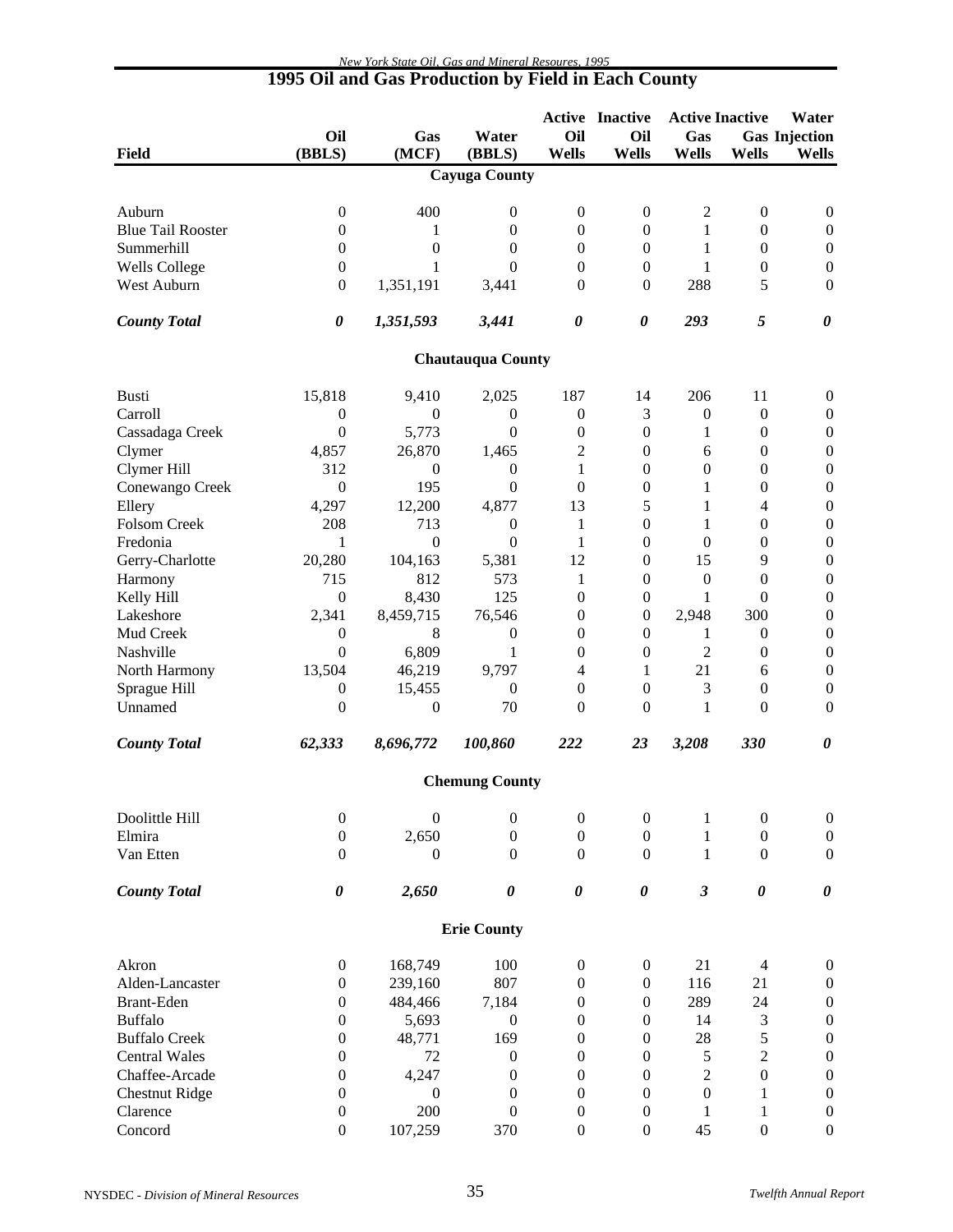#### **Active Inactive Active Inactive Water Oil Gas Water Oil Oil Gas Gas Injection Field (BBLS) (MCF) (BBLS) Wells Wells Wells Wells Wells Erie County (Cont)** Concord-Onondaga 0 76,306 12 0 0 4 0 0 Cowlesville 0 5,469 32 0 0 7 5 0 East Aurora 0 99,505 1,095 0 0 40 7 0 Elma 0 122,791 719 0 0 24 11 0 Glenwood 0 3,257 0 0 0 5 3 0 Holland 0 0 0 0 0 0 1 0 Lakeshore 0 8,857 210 0 0 9 3 0 Lakeview 0 235,238 2,825 0 0 89 13 0 North Collins 0 77,787 427 0 0 52 9 0 Orchard Park-Hamburg 0 130,142 185 0 0 52 7 0 Sardinia 0 33,477 29 0 0 16 0 0 South Wales  $\begin{array}{cccccccc} 0 & 0 & 0 & 0 & 1 & 0 \end{array}$ Tonawanda 0 794 0 0 0 2 0 0 Travers 67 0 0 1 0 0 0 0 Wales 0 9,067 242 0 0 3 2 0 West Seneca 0 45,071 0 0 0 14 2 0 0 Zoar 0 816 0 0 0 1 0 0 *County Total 67 1,907,194 14,406 1 0 840 124 0* **Genesee County** Akron 6 0 273 0 0 0 1 0 0 Alden-Lancaster 0 354,433 402 0 0 135 4 0 Alexander 0 4,727 0 0 0 1 0 0 Bergen 0 56,656 0 0 0 3 0 0 Bethany 0 30,133 1,447 0 0 29 0 0 Danley Corners 0 77,870 1,065 0 0 27 0 0 Ellicott Creek 0 0 10 0 0 0 0 2 0 0 Huron Creek 0 368,098 2,813 0 0 176 2 0 Indian Falls 0 133,663 671 0 0 91 5 0 Pavilion 0 6,754 0 0 0 7 1 0 Roanoke 1 0 3,113 0 0 0 5 0 0 Uhley Corners-Caledonia 0 48,853 0 0 0 20 0 0 *County Total 0 1,084,583 6,398 0 0 497 12 0* **Livingston County** Avon 6 0 20,145 0 0 0 13 3 0 Dansville 1 0 50 0 0 0 7 0 0 Finnegan Hill  $\begin{array}{ccccccccc}\n0 & 20,174 & 0 & 0 & 10 & 0 & 0\n\end{array}$ Groveland  $0$  0 0 0 0 0 2 0 0 Hunt Hollow  $\begin{array}{ccccccc} 0 & 1,234 & 0 & 0 & 0 & 2 & 0 & 0 \end{array}$ Leicester 0 9,220 70 0 0 12 5 0 Silver Lake 20 143,347 145 0 0 12 0 0 Sparta 1 0 0 0 0 0 0 0 1 0 Uhley Corners-Caledonia 0 105,051 230 0 0 82 5 1 *County Total 0 199,221 445 0 0 140 14 1*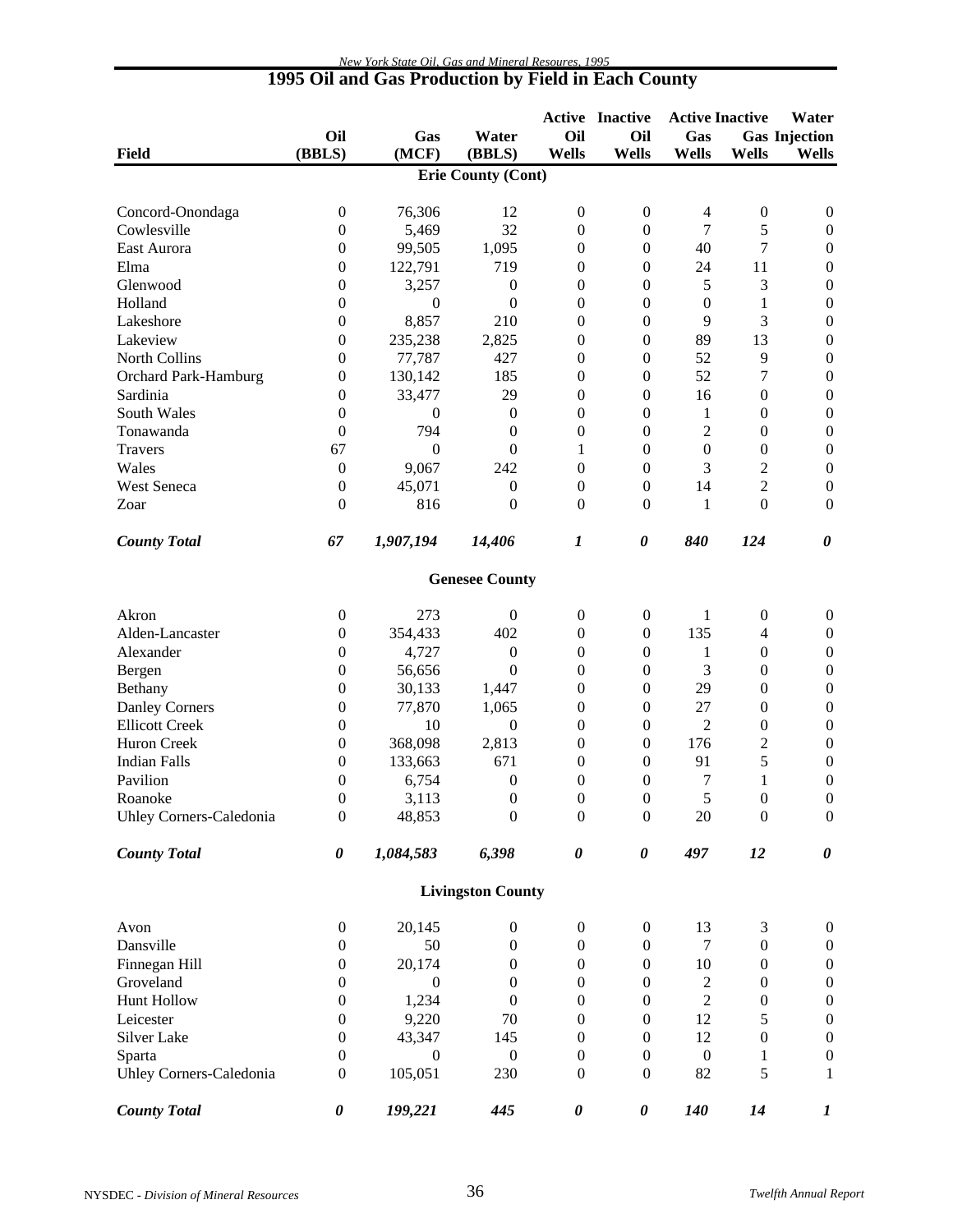|                      | Oil                   | <b>Active Inactive</b><br>Water<br>Oil<br>Gas |                        |                       | Oil                   | <b>Active Inactive</b><br>Water<br>Gas<br><b>Gas Injection</b> |                       |                       |
|----------------------|-----------------------|-----------------------------------------------|------------------------|-----------------------|-----------------------|----------------------------------------------------------------|-----------------------|-----------------------|
| <b>Field</b>         | (BBLS)                | (MCF)                                         | (BBLS)                 | <b>Wells</b>          | <b>Wells</b>          | <b>Wells</b>                                                   | <b>Wells</b>          | <b>Wells</b>          |
|                      |                       |                                               | <b>Madison County</b>  |                       |                       |                                                                |                       |                       |
| Lebanon              | $\boldsymbol{0}$      | 43,651                                        | $\boldsymbol{0}$       | $\boldsymbol{0}$      | $\boldsymbol{0}$      | 3                                                              | $\boldsymbol{0}$      | $\boldsymbol{0}$      |
| Sangerfield          | $\boldsymbol{0}$      | $\boldsymbol{0}$                              | $\boldsymbol{0}$       | $\boldsymbol{0}$      | $\boldsymbol{0}$      | $\mathbf{1}$                                                   | $\boldsymbol{0}$      | $\boldsymbol{0}$      |
| <b>County Total</b>  | $\boldsymbol{\theta}$ | 43,651                                        | $\boldsymbol{\theta}$  | $\boldsymbol{\theta}$ | $\boldsymbol{\theta}$ | $\overline{4}$                                                 | $\boldsymbol{\theta}$ | $\boldsymbol{\theta}$ |
|                      |                       |                                               | <b>Niagara County</b>  |                       |                       |                                                                |                       |                       |
| Sanborn              | $\boldsymbol{0}$      | 1,500                                         | $\boldsymbol{0}$       | $\boldsymbol{0}$      | $\boldsymbol{0}$      | $\mathbf{1}$                                                   | $\boldsymbol{0}$      | $\boldsymbol{0}$      |
| <b>County Total</b>  | $\pmb{\theta}$        | 1,500                                         | $\pmb{\theta}$         | $\boldsymbol{\theta}$ | $\pmb{\theta}$        | $\boldsymbol{l}$                                               | $\pmb{\theta}$        | 0                     |
|                      |                       |                                               | <b>Oneida County</b>   |                       |                       |                                                                |                       |                       |
| Sangerfield          | $\boldsymbol{0}$      | $\boldsymbol{0}$                              | $\boldsymbol{0}$       | $\boldsymbol{0}$      | $\boldsymbol{0}$      | $\mathbf{1}$                                                   | $\mathbf{1}$          | $\boldsymbol{0}$      |
| Unnamed              | $\boldsymbol{0}$      | $\boldsymbol{0}$                              | $\boldsymbol{0}$       | $\boldsymbol{0}$      | $\boldsymbol{0}$      | $\mathbf{0}$                                                   | $\mathbf{1}$          | $\boldsymbol{0}$      |
| <b>County Total</b>  | $\pmb{\theta}$        | $\boldsymbol{\theta}$                         | $\pmb{\theta}$         | $\boldsymbol{\theta}$ | $\pmb{\theta}$        | $\boldsymbol{l}$                                               | $\overline{2}$        | $\boldsymbol{\theta}$ |
|                      |                       |                                               | <b>Onondaga County</b> |                       |                       |                                                                |                       |                       |
| Baldwinsville        | $\boldsymbol{0}$      | $\boldsymbol{0}$                              | $\boldsymbol{0}$       | $\boldsymbol{0}$      | $\boldsymbol{0}$      | $\mathbf{1}$                                                   | $\boldsymbol{0}$      | $\mathbf{1}$          |
| Cross Lake           | $\boldsymbol{0}$      | $\boldsymbol{0}$                              | $\mathbf{0}$           | $\boldsymbol{0}$      | $\boldsymbol{0}$      | $\boldsymbol{0}$                                               | $\mathbf{1}$          | $\boldsymbol{0}$      |
| <b>County Total</b>  | $\pmb{\theta}$        | $\boldsymbol{\theta}$                         | $\pmb{\theta}$         | $\boldsymbol{\theta}$ | $\pmb{\theta}$        | $\boldsymbol{l}$                                               | $\boldsymbol{l}$      | $\boldsymbol{l}$      |
|                      |                       |                                               | <b>Ontario County</b>  |                       |                       |                                                                |                       |                       |
| <b>Benton Run</b>    | $\boldsymbol{0}$      | 1,241                                         | $\boldsymbol{0}$       | $\boldsymbol{0}$      | $\boldsymbol{0}$      | $\sqrt{2}$                                                     | $\mathbf{1}$          | $\boldsymbol{0}$      |
| East Bloomfield      | $\boldsymbol{0}$      | 61,704                                        | $\boldsymbol{0}$       | $\boldsymbol{0}$      | $\boldsymbol{0}$      | 12                                                             | $\sqrt{2}$            | $\boldsymbol{0}$      |
| Melvin Hill          | $\boldsymbol{0}$      | $\overline{0}$                                | $\boldsymbol{0}$       | $\boldsymbol{0}$      | $\boldsymbol{0}$      | $\boldsymbol{0}$                                               | $\mathbf{1}$          | $\boldsymbol{0}$      |
| Vincent              | $\boldsymbol{0}$      | 7,906                                         | $\boldsymbol{0}$       | $\boldsymbol{0}$      | $\boldsymbol{0}$      | 3                                                              | $\boldsymbol{0}$      | $\boldsymbol{0}$      |
| West Bloomfield      | $\boldsymbol{0}$      | 5,193                                         | $\boldsymbol{0}$       | $\boldsymbol{0}$      | $\boldsymbol{0}$      | 3                                                              | $\boldsymbol{0}$      | $\boldsymbol{0}$      |
| Whetstone Brook      | $\boldsymbol{0}$      | 2,271                                         | $\boldsymbol{0}$       | $\boldsymbol{0}$      | $\boldsymbol{0}$      | $\mathbf{1}$                                                   | $\mathbf{0}$          | $\boldsymbol{0}$      |
| <b>County Total</b>  | $\pmb{\theta}$        | 78,315                                        | $\boldsymbol{\theta}$  | $\boldsymbol{\theta}$ | $\boldsymbol{\theta}$ | 21                                                             | $\boldsymbol{4}$      | 0                     |
|                      |                       |                                               | <b>Oswego County</b>   |                       |                       |                                                                |                       |                       |
| <b>Bass Lake</b>     | $\boldsymbol{0}$      | 100                                           | $\boldsymbol{0}$       | $\boldsymbol{0}$      | $\boldsymbol{0}$      | 1                                                              | $\boldsymbol{0}$      | $\boldsymbol{0}$      |
| Kasoag               | $\overline{0}$        | $\boldsymbol{0}$                              | $\boldsymbol{0}$       | $\boldsymbol{0}$      | $\boldsymbol{0}$      | $\boldsymbol{0}$                                               | 1                     | $\boldsymbol{0}$      |
| <b>Little France</b> | $\boldsymbol{0}$      | $\boldsymbol{0}$                              | $\boldsymbol{0}$       | $\boldsymbol{0}$      | $\boldsymbol{0}$      | $\mathbf{1}$                                                   | $\boldsymbol{0}$      | $\boldsymbol{0}$      |
| Pulaski              | $\Omega$              | 100                                           | $\boldsymbol{0}$       | $\mathbf{0}$          | $\Omega$              | 3                                                              | 5                     | $\mathbf{0}$          |
| <b>County Total</b>  | $\boldsymbol{\theta}$ | 200                                           | $\pmb{\theta}$         | $\boldsymbol{\theta}$ | $\boldsymbol{\theta}$ | 5                                                              | 6                     | $\pmb{\theta}$        |
|                      |                       |                                               | <b>Seneca County</b>   |                       |                       |                                                                |                       |                       |
| Fayette-Waterloo     | $\boldsymbol{0}$      | 597,882                                       | 1,740                  | $\boldsymbol{0}$      | $\boldsymbol{0}$      | 133                                                            | 1                     | $\boldsymbol{0}$      |
| Geneva               | $\boldsymbol{0}$      | $\boldsymbol{0}$                              | $\boldsymbol{0}$       | $\boldsymbol{0}$      | $\boldsymbol{0}$      | $\boldsymbol{0}$                                               | 1                     | $\boldsymbol{0}$      |
| Neilson Road Pool    | $\boldsymbol{0}$      | 14,538                                        | $\boldsymbol{0}$       | $\boldsymbol{0}$      | $\boldsymbol{0}$      | 1                                                              | $\boldsymbol{0}$      | $\boldsymbol{0}$      |
| Reeder Creek         | $\boldsymbol{0}$      | 2,021                                         | $\boldsymbol{0}$       | $\boldsymbol{0}$      | $\boldsymbol{0}$      | $\mathbf{1}$                                                   | $\boldsymbol{0}$      | $\boldsymbol{0}$      |
| Rose Hill            | $\boldsymbol{0}$      | 200                                           | $\boldsymbol{0}$       | $\boldsymbol{0}$      | $\boldsymbol{0}$      | $\mathbf{1}$                                                   | $\boldsymbol{0}$      | $\boldsymbol{0}$      |
| Seneca Falls         | $\boldsymbol{0}$      | 1,750                                         | $\boldsymbol{0}$       | $\boldsymbol{0}$      | $\boldsymbol{0}$      | $\mathbf{1}$                                                   | $\boldsymbol{0}$      | $\boldsymbol{0}$      |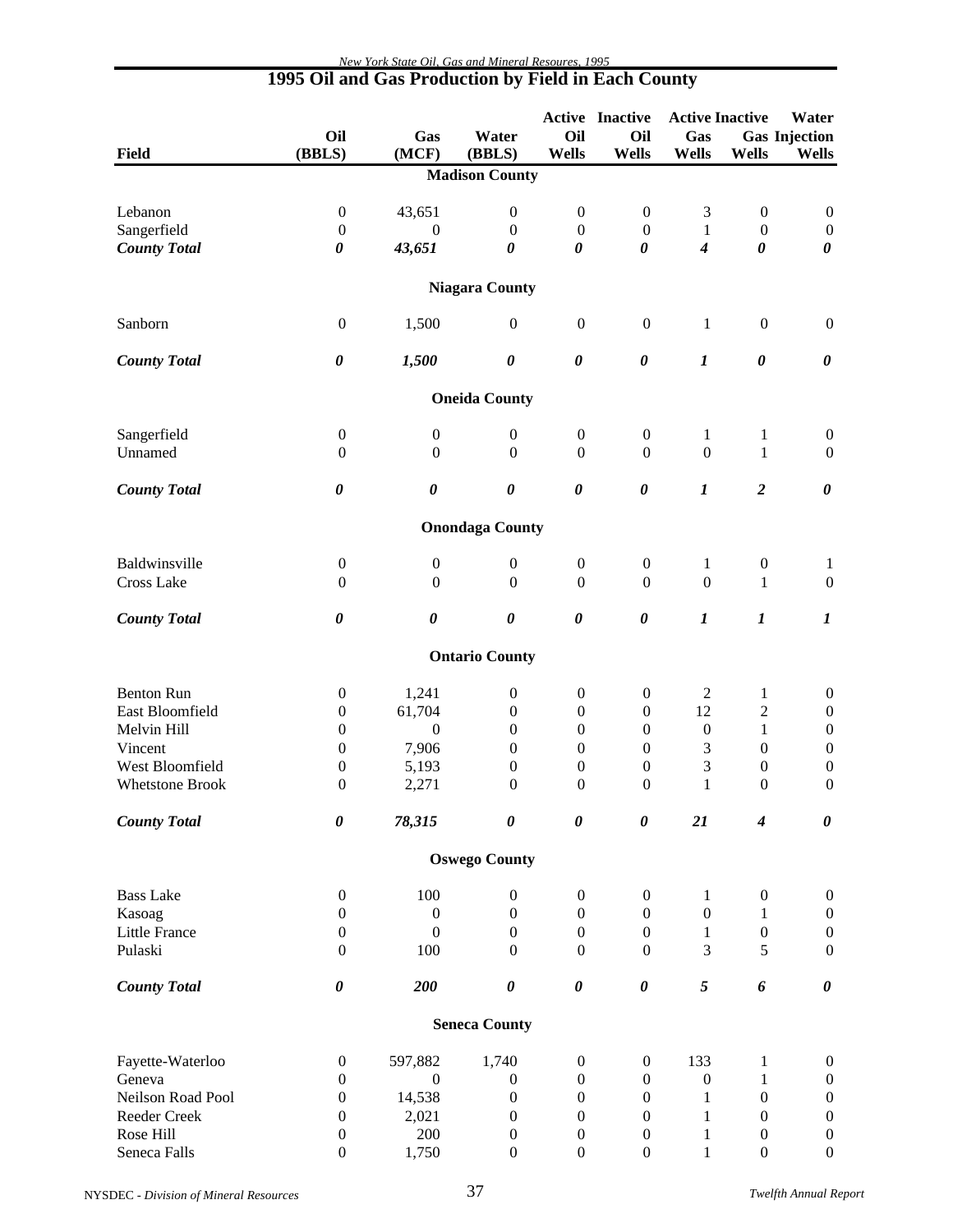#### *New York State Oil, Gas and Mineral Resoures, 1995*

|                            | Oil                   | Gas              | Water                                 | Oil              | <b>Active Inactive</b><br>Oil | <b>Active Inactive</b><br>Gas |                  | Water<br><b>Gas Injection</b> |
|----------------------------|-----------------------|------------------|---------------------------------------|------------------|-------------------------------|-------------------------------|------------------|-------------------------------|
| Field                      | (BBLS)                | (MCF)            | (BBLS)<br><b>Seneca County (Cont)</b> | <b>Wells</b>     | <b>Wells</b>                  | <b>Wells</b>                  | Wells            | <b>Wells</b>                  |
|                            |                       |                  |                                       |                  |                               |                               |                  |                               |
| Whiskey Hill               | $\boldsymbol{0}$      | $\boldsymbol{0}$ | $\boldsymbol{0}$                      | $\boldsymbol{0}$ | $\boldsymbol{0}$              | 1                             | $\boldsymbol{0}$ | $\overline{0}$                |
| <b>County Total</b>        | $\boldsymbol{\theta}$ | 616,391          | 1,740                                 | 0                | 0                             | 138                           | $\boldsymbol{2}$ | 0                             |
|                            |                       |                  | <b>Steuben County</b>                 |                  |                               |                               |                  |                               |
| Andover                    | 444                   | $\boldsymbol{0}$ | 2,220                                 | $\overline{4}$   | $\boldsymbol{0}$              | $\boldsymbol{0}$              | $\boldsymbol{0}$ | $\overline{0}$                |
| Avoca                      | $\boldsymbol{0}$      | 1,923            | $\mathbf{0}$                          | $\mathbf{0}$     | $\mathbf{0}$                  | 2                             | $\mathbf{0}$     | $\overline{0}$                |
| Beech Hill-Independence    | 11,660                | 10,013           | 1,211                                 | 111              | $\mathbf{0}$                  | $\boldsymbol{0}$              | $\mathbf{0}$     | 11                            |
| <b>Big Creek</b>           | $\boldsymbol{0}$      | 5,577            | $\boldsymbol{0}$                      | $\boldsymbol{0}$ | $\boldsymbol{0}$              | 1                             | $\mathbf{0}$     | $\boldsymbol{0}$              |
| <b>Colonel Bills Creek</b> | 0                     | $\boldsymbol{0}$ | $\boldsymbol{0}$                      | $\boldsymbol{0}$ | $\boldsymbol{0}$              | $\boldsymbol{0}$              | 1                | $\boldsymbol{0}$              |
| Crosby Creek               | $\theta$              | $\boldsymbol{0}$ | $\boldsymbol{0}$                      | $\boldsymbol{0}$ | $\boldsymbol{0}$              | $\boldsymbol{0}$              | 1                | $\boldsymbol{0}$              |
| Dry Wildcat                | $\theta$              | $\boldsymbol{0}$ | $\boldsymbol{0}$                      | $\boldsymbol{0}$ | $\boldsymbol{0}$              | $\boldsymbol{0}$              | 1                | $\boldsymbol{0}$              |
| <b>Glodes Corners Road</b> | $\theta$              | $\boldsymbol{0}$ | $\boldsymbol{0}$                      | $\boldsymbol{0}$ | $\boldsymbol{0}$              | $\boldsymbol{0}$              | 1                | $\boldsymbol{0}$              |
| Howard                     | 0                     | 2,239            | $\boldsymbol{0}$                      | $\boldsymbol{0}$ | $\boldsymbol{0}$              | 1                             | $\boldsymbol{0}$ | $\boldsymbol{0}$              |
| <b>Hungry Hollow</b>       | 0                     | $\overline{0}$   | $\boldsymbol{0}$                      | $\boldsymbol{0}$ | $\boldsymbol{0}$              | 1                             | $\boldsymbol{0}$ | $\boldsymbol{0}$              |
| Jackson Hill               | 0                     | 1,200            | $\boldsymbol{0}$                      | $\boldsymbol{0}$ | 0                             | 1                             | $\boldsymbol{0}$ | $\boldsymbol{0}$              |
| Jasper                     | 0                     | $\boldsymbol{0}$ | 0                                     | $\boldsymbol{0}$ | $\overline{0}$                | 1                             | $\overline{c}$   | $\boldsymbol{0}$              |
| Milwaukee Creek            | $\theta$              | $\boldsymbol{0}$ | 0                                     | $\boldsymbol{0}$ | $\overline{0}$                | $\boldsymbol{0}$              | 1                | $\boldsymbol{0}$              |
| Northwest Harrison         | $\theta$              | $\boldsymbol{0}$ | $\overline{0}$                        | $\overline{0}$   | $\overline{0}$                | 1                             | $\theta$         | $\boldsymbol{0}$              |
| <b>Painted Post</b>        | 0                     | 2,889            | 331                                   | 0                | $\overline{0}$                | $\overline{c}$                | 1                | $\boldsymbol{0}$              |
| Purdy Creek                | 0                     | $\boldsymbol{0}$ | $\boldsymbol{0}$                      | $\boldsymbol{0}$ | $\overline{0}$                | 1                             | $\mathbf{0}$     | $\boldsymbol{0}$              |
| Rathbone                   | 0                     | $\boldsymbol{0}$ | $\boldsymbol{0}$                      | $\boldsymbol{0}$ | $\overline{0}$                | $\boldsymbol{0}$              | 1                | $\boldsymbol{0}$              |
| Stone Hill                 | $\theta$              | 28,009           | $\boldsymbol{0}$                      | $\mathbf{0}$     | $\overline{0}$                | 1                             | $\boldsymbol{0}$ | $\boldsymbol{0}$              |
| <b>Thomas Corners</b>      | $\theta$              | 24,306           | $\overline{2}$                        | $\mathbf{0}$     | $\overline{0}$                | $\overline{2}$                | $\boldsymbol{0}$ | $\boldsymbol{0}$              |
| Unnamed                    | $\theta$              | $\boldsymbol{0}$ | $\boldsymbol{0}$                      | $\mathbf{0}$     | $\overline{0}$                | $\boldsymbol{0}$              | 6                | $\boldsymbol{0}$              |
| Waldo Creek                | $\theta$              | $\boldsymbol{0}$ | $\mathbf{0}$                          | $\boldsymbol{0}$ | $\overline{0}$                | $\mathbf{0}$                  | 1                | $\boldsymbol{0}$              |
| West Union                 | 0                     | $\boldsymbol{0}$ | $\boldsymbol{0}$                      | $\boldsymbol{0}$ | $\overline{0}$                | $\boldsymbol{0}$              | 1                | $\boldsymbol{0}$              |
| Wyckoff                    | $\mathbf{0}$          | 69,566           | 6                                     | $\overline{0}$   | $\boldsymbol{0}$              | $\overline{2}$                | $\overline{c}$   | $\theta$                      |
| <b>County Total</b>        | 12,104                | 145,722          | 3,770                                 | 115              | $\boldsymbol{\theta}$         | 16                            | 19               | 11                            |
|                            |                       |                  | <b>Tioga County</b>                   |                  |                               |                               |                  |                               |
| Cafferty Hill              | $\boldsymbol{0}$      | $\boldsymbol{0}$ | $\boldsymbol{0}$                      | $\boldsymbol{0}$ | $\boldsymbol{0}$              | $\boldsymbol{0}$              | 1                | $\boldsymbol{0}$              |
| Stagecoach                 | $\boldsymbol{0}$      | 1,832,608        | 333                                   | $\overline{0}$   | $\boldsymbol{0}$              | 9                             | $\overline{3}$   | $\boldsymbol{0}$              |
| <b>County Total</b>        | $\pmb{\theta}$        | 1,832,608        | 333                                   | 0                | $\pmb{\theta}$                | 9                             | $\boldsymbol{4}$ | $\pmb{\theta}$                |
|                            |                       |                  | <b>Wayne County</b>                   |                  |                               |                               |                  |                               |
| <b>Butler Creek</b>        | $\boldsymbol{0}$      | 990              | $\boldsymbol{0}$                      | $\boldsymbol{0}$ | $\boldsymbol{0}$              | $\mathbf{1}$                  | $\boldsymbol{0}$ | $\boldsymbol{0}$              |
| <b>County Total</b>        | $\pmb{\theta}$        | 990              | $\pmb{\theta}$                        | $\pmb{\theta}$   | $\pmb{\theta}$                | $\boldsymbol{l}$              | $\pmb{\theta}$   | $\pmb{\theta}$                |
|                            |                       |                  | <b>Wyoming County</b>                 |                  |                               |                               |                  |                               |
| Alden-Lancaster            | $\boldsymbol{0}$      | 25,284           | 93                                    | $\boldsymbol{0}$ | $\boldsymbol{0}$              | $\tau$                        | $\boldsymbol{0}$ | $\boldsymbol{0}$              |
| Attica                     | $\boldsymbol{0}$      | 22,360           | $\boldsymbol{0}$                      | $\boldsymbol{0}$ | $\boldsymbol{0}$              | $\mathbf{1}$                  | $\boldsymbol{0}$ | $\boldsymbol{0}$              |
| Cascade Brook              | $\boldsymbol{0}$      | $\boldsymbol{0}$ | $\boldsymbol{0}$                      | $\boldsymbol{0}$ | $\boldsymbol{0}$              | $\boldsymbol{0}$              | 9                | $\boldsymbol{0}$              |
| Castile                    | $\boldsymbol{0}$      | $\boldsymbol{0}$ | $\boldsymbol{0}$                      | $\boldsymbol{0}$ | $\boldsymbol{0}$              | $\boldsymbol{0}$              | 1                | $\boldsymbol{0}$              |
| Chaffee-Arcade             | $\boldsymbol{0}$      | 49,200           | $\overline{7}$                        | $\boldsymbol{0}$ | $\boldsymbol{0}$              | 32                            | 1                | $\boldsymbol{0}$              |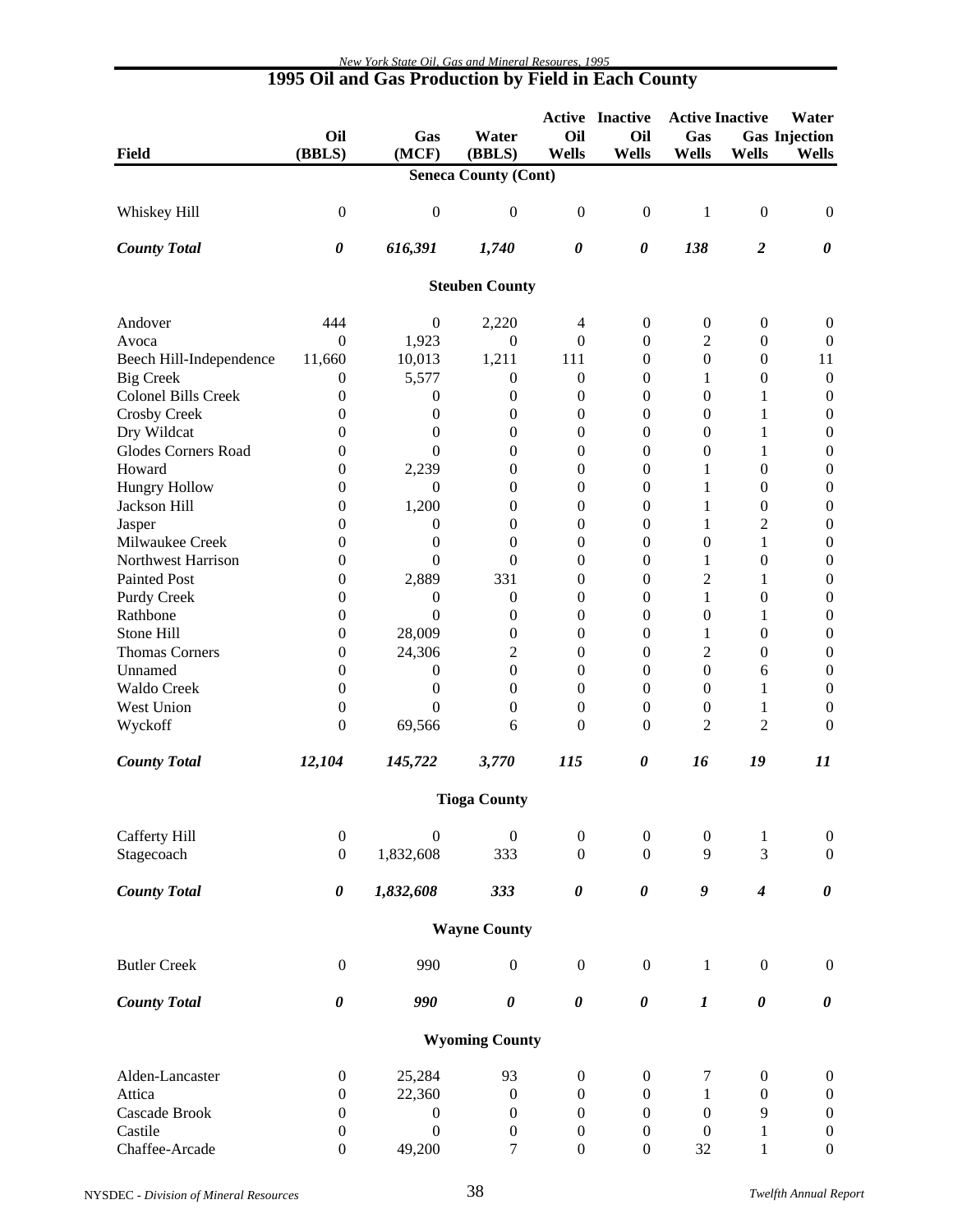|  |  |  |  | New York State Oil, Gas and Mineral Resoures, 1995 |  |
|--|--|--|--|----------------------------------------------------|--|
|  |  |  |  |                                                    |  |
|  |  |  |  |                                                    |  |

|                         |                  |                    |                              | Active                | <b>Inactive</b>       | <b>Active Inactive</b> |              | Water                |
|-------------------------|------------------|--------------------|------------------------------|-----------------------|-----------------------|------------------------|--------------|----------------------|
|                         | Oil              | Gas                | Water                        | Oil                   | Oil                   | Gas                    |              | <b>Gas Injection</b> |
| Field                   | (BBLS)           | (MCF)              | (BBLS)                       | <b>Wells</b>          | Wells                 | <b>Wells</b>           | Wells        | Wells                |
|                         |                  |                    | <b>Wyoming County (Cont)</b> |                       |                       |                        |              |                      |
| Cowlesville             | $\theta$         | 2,359              | 105                          | $\boldsymbol{0}$      | $\overline{0}$        | 1                      | $\mathbf{0}$ | $\overline{0}$       |
| Danley Corners          | $\Omega$         | 172,434            | 2,039                        | $\Omega$              | $\Omega$              | 80                     | 2            | $\theta$             |
| Dutch Hollow            | $\theta$         | 200                | 0                            | $\theta$              | $\Omega$              | 1                      | 0            | $\boldsymbol{0}$     |
| Java                    | 0                | 20,904             | $\Omega$                     | 0                     | $\Omega$              | 25                     |              | $\theta$             |
| Leicester               | 0                | 92,722             | 200                          | 0                     | $\Omega$              | 55                     | 3            | $\boldsymbol{0}$     |
| Northwoods              | 0                | 15,030             | $\Omega$                     | $\mathbf{0}$          | $\theta$              | 1                      | 0            | $\mathbf{0}$         |
| Sheldon                 | 0                | 40,246             | 886                          | 0                     | $\Omega$              | 37                     | 1            | $\boldsymbol{0}$     |
| Silver Lake             | $\Omega$         | 26,723             | 50                           | $\theta$              | $\Omega$              | 12                     | 3            | $\mathbf{0}$         |
| <b>Tozier's Corners</b> | $\theta$         | 11,593             | 0                            | $\boldsymbol{0}$      | $\Omega$              | 6                      | $\theta$     | $\theta$             |
| Wyoming                 | $\overline{0}$   | 81                 | $\mathbf{0}$                 | $\mathbf{0}$          | $\overline{0}$        | 2                      | 1            | $\theta$             |
| <b>County Total</b>     | 0                | 479,136            | 3,380                        | $\boldsymbol{\theta}$ | $\boldsymbol{\theta}$ | 260                    | 22           | 0                    |
|                         |                  |                    | <b>Yates County</b>          |                       |                       |                        |              |                      |
| North Penn Yan          | $\boldsymbol{0}$ | 3,536              | $\mathbf{0}$                 | $\boldsymbol{0}$      | $\overline{0}$        | 4                      | 2            | $\boldsymbol{0}$     |
| South Penn Yan          | $\theta$         | 8,577              | $\Omega$                     | $\theta$              | $\Omega$              | 7                      | 1            | $\boldsymbol{0}$     |
| <b>Sugar Creek</b>      | $\theta$         | 0                  | $\Omega$                     | $\mathbf{0}$          | $\Omega$              | $\theta$               |              | $\theta$             |
| <b>County Total</b>     | 0                | 12,113             | $\boldsymbol{\theta}$        | $\boldsymbol{\theta}$ | $\boldsymbol{\theta}$ | 11                     | 4            | 0                    |
| <b>State Total</b>      |                  | 236,733 18,747,057 | 686,050                      | 3,041                 | 978                   | 6,134                  | 632          | 782                  |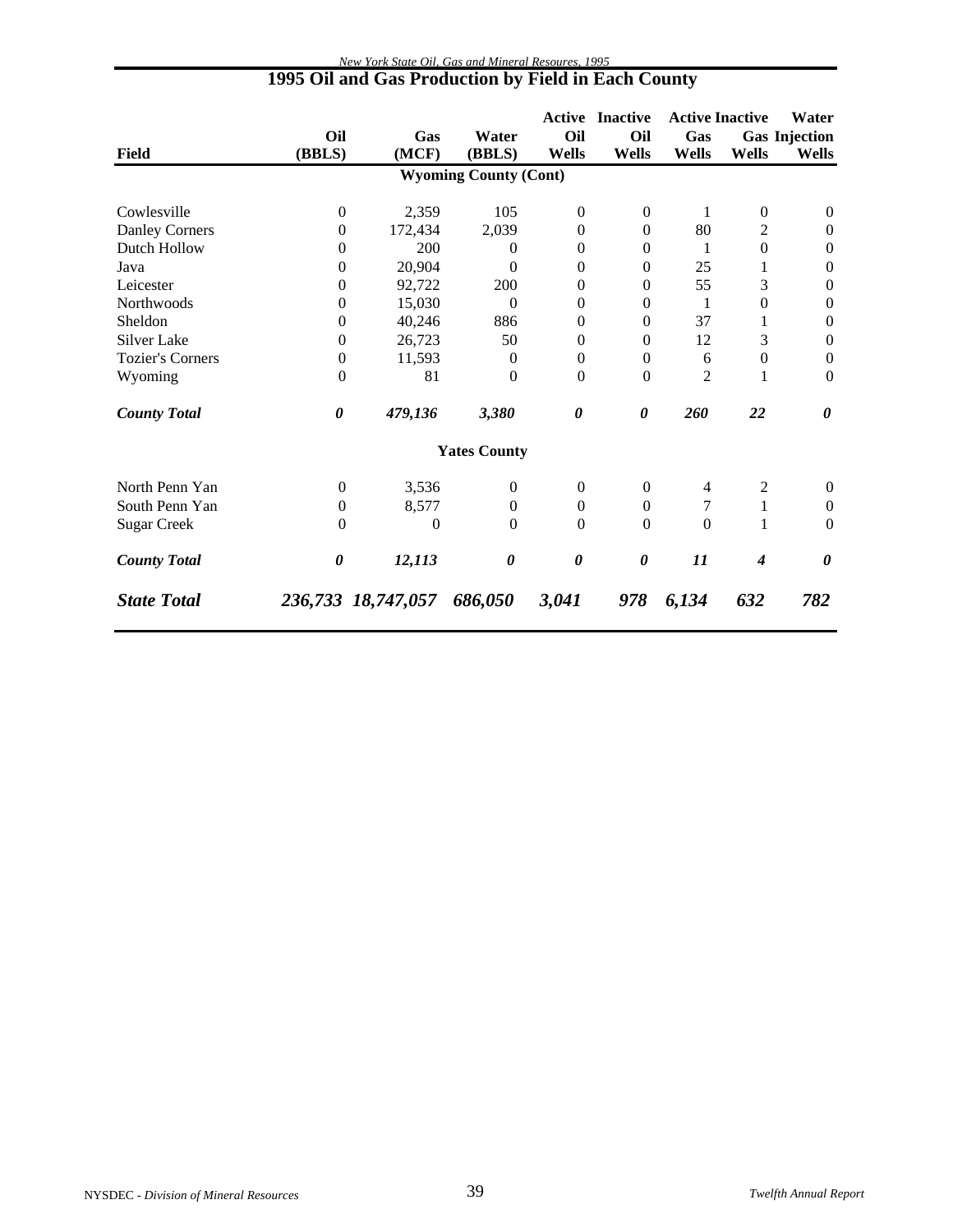|  |  |  |  | New York State Oil, Gas and Mineral Resources, 1995 |  |
|--|--|--|--|-----------------------------------------------------|--|
|  |  |  |  |                                                     |  |
|  |  |  |  |                                                     |  |

#### **Active Inactive Active Inactive Water Oil Gas Water Oil Oil Gas Gas Injection Formation (BBLS) (MCF) (BBLS) Wells Wells Wells Wells Wells Allegany County**  $\text{Clark} \times \text{ville}$  554 40 60 10 9 0 0 0 Devonian Shale  $\begin{array}{cccccccc}\n0 & 0 & 0 & 0 & 0 & 1 & 0\n\end{array}$ Fulmer Valley 26,146 49,874 82,568 356 49 25 1 35 Marcellus 0 0 0 0 0 0 1 0 Medina 1 0 0 634 0 0 0 1 0 0 Onondaga 0 0 0 0 0 0 3 0 Oriskany 0 176,417 2,044 0 0 13 9 0 Penny 483 50 12 25 0 3 0 0 Penny & Fulmer Valley 316 155 5 15 0 0 4 0 Richburg 15,034 11,280 37,183 807 622 59 3 319 Scio 322 0 632 61 17 29 15 8 Tully the original contract of the original contract of  $\begin{array}{cccccccccccccc} 0 & 0 & 0 & 0 & 0 & 0 & 1 & 0 \end{array}$ Unknown 0 0 0 0 0 0 0 1 0 Upper Devonian 29 210 0 1 0 3 1 0 Waugh & Porter  $409$  5,000 574 10 19 1 0 0 *County Total 43,293 243,660 123,078 1,285 716 134 40 362* **Cattaraugus County** Akron 0 0 0 0 0 0 1 0 0 Bradford 59,040 4,710 379,488 859 175 44 3 342 Chipmunk 58,472 19,765 47,727 554 63 4 3 65 Medina 631 1,721,249 784 0 0 488 33 0 Not Reported the control of the control of the control of the control of the control of the control of the control of the control of the control of the control of the control of the control of the control of the control of **Onondaga** 580 242,778 0 1 0 8 0 0 Oriskany 0 62,256 200 0 0 2 1 0 **Theresa** 0 0 0 0 0 0 1 0 Upper Devonian 213 0 0 4 1 4 0 0 0 *County Total 118,936 2,050,758 428,199 1,418 239 551 43 407* **Cayuga County** Oriskany 0 0 0 0 0 1 0 0 Queenston 0 1,351,592 3,441 0 0 291 5 0 **Trenton** 0 0 1 0 0 0 0 1 0 0 0 *County Total 0 1,351,593 3,441 0 0 293 5 0* **Chautauqua County** Akron 0 0 0 0 0 0 0 2 0 Bass Island 28,417 131,629 15,786 26 6 30 12 0 Glade 15,818 9,166 2,025 187 17 205 11 0 Medina 2,341 8,405,947 76,918 0 0 2,952 299 0 Not Reported 0 0 0 70 0 0 1 0 0 0 Onondaga 15,445 60,399 6,061 8 0 12 4 0 Onondaga-Bass Island 0 0 0 0 0 0 1 0 Syracuse 312 0 0 1 0 0 0 0 0 Upper Devonian  $0 = 6,012 = 0 0 0 5 0 0$ Whirlpool 0 83,619 0 0 0 3 1 0

#### **1995 Oil and Gas Production by Formation in Each County**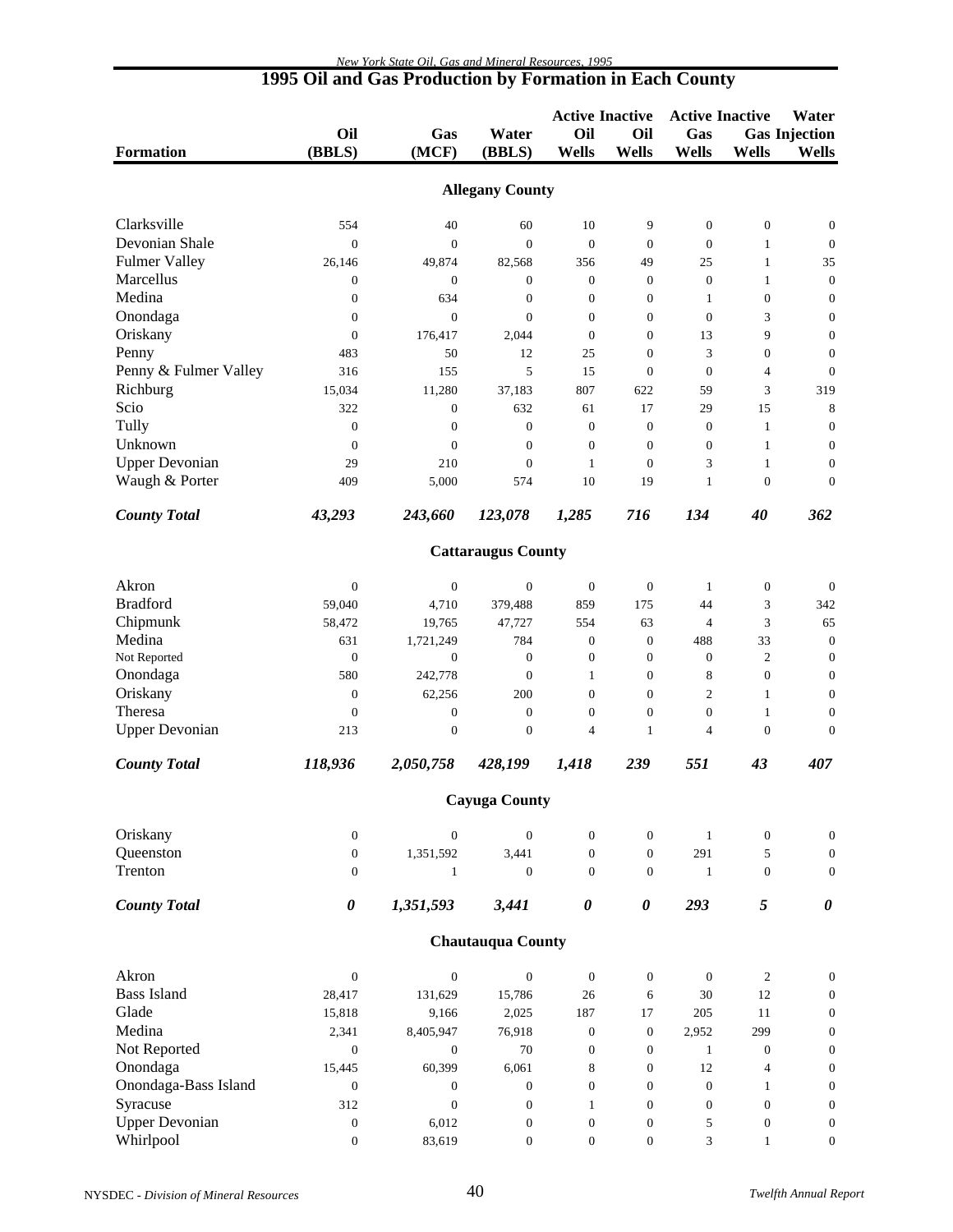|  |  |  |  | New York State Oil, Gas and Mineral Resources, 1995 |  |
|--|--|--|--|-----------------------------------------------------|--|
|  |  |  |  |                                                     |  |

## **Active Inactive Active Inactive Water Oil Gas Water Oil Oil Gas Gas Injection Formation (BBLS) (MCF) (BBLS) Wells Wells Wells Wells Wells Chautauqua County (Cont)** *County Total 62,333 8,696,772 100,860 222 23 3,208 330 0* **Chemung County** Marcellus 0 2,650 0 0 0 1 0 0 Oriskany 0 0 0 0 0 0 2 0 0 *County Total 0 2,650 0 0 0 3 0 0* **Erie County** Akron 0 28,808 20 0 0 24 1 0 Medina 19 0 1,800,149 14,374 0 0 804 119 0 **Onondaga** 67 78,237 12 1 0 12 3 0 Oriskany 0 0 0 0 0 0 1 0 *County Total 67 1,907,194 14,406 1 0 840 124 0* **Genesee County** Medina 1.084,573 6,398 0 0 495 12 0 Onondaga 0 10 0 0 0 2 0 0 *County Total 0 1,084,583 6,398 0 0 497 12 0* **Livingston County** Hamilton 0 0 0 0 0 0 4 0 0 Marcellus 6 0 50 0 0 0 2 0 0 Medina 1 0 199,171 445 0 0 134 14 1 *County Total 0 199,221 445 0 0 140 14 1* **Madison County** Herkimer 0 0 0 0 0 1 0 0 Herkimer-Oneida 0 43,651 0 0 0 3 0 0 *County Total 0 43,651 0 0 0 4 0 0* **Niagara County** Medina 0 1,500 0 0 0 1 0 0 *County Total 0 1,500 0 0 0 1 0 0* **Oneida County** Herkimer 0 0 0 0 0 1 2 0 *County Total 0 0 0 0 0 1 2 0* **Onondaga County**

#### **1995 Oil and Gas Production by Formation in Each County**

Not Reported 0 0 0 0 0 0 0 1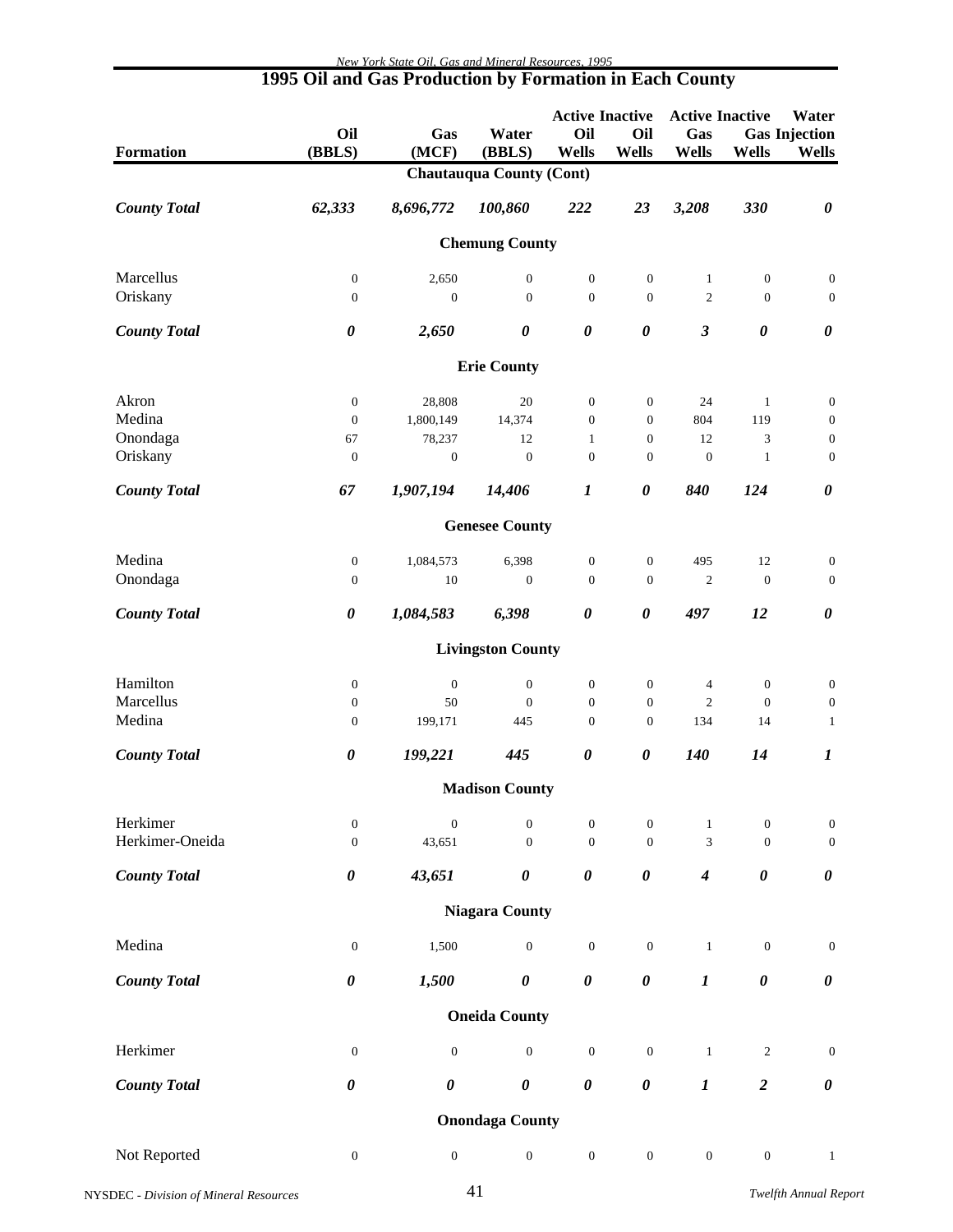|  |  |  |  | New York State Oil, Gas and Mineral Resources, 1995 |  |
|--|--|--|--|-----------------------------------------------------|--|
|  |  |  |  |                                                     |  |

|                       |                       |                       |                               | <b>Active Inactive</b> |                       | <b>Active Inactive</b> |                          | Water                      |
|-----------------------|-----------------------|-----------------------|-------------------------------|------------------------|-----------------------|------------------------|--------------------------|----------------------------|
|                       | Oil                   | Gas                   | Water                         | Oil                    | Oil                   | Gas                    |                          | <b>Gas Injection</b>       |
| Formation             | (BBLS)                | (MCF)                 | (BBLS)                        | <b>Wells</b>           | <b>Wells</b>          | Wells                  | <b>Wells</b>             | <b>Wells</b>               |
|                       |                       |                       | <b>Onondaga County (Cont)</b> |                        |                       |                        |                          |                            |
| Queenston             | $\boldsymbol{0}$      | $\boldsymbol{0}$      | $\boldsymbol{0}$              | $\boldsymbol{0}$       | $\boldsymbol{0}$      | $\mathbf{1}$           | $\boldsymbol{0}$         | $\boldsymbol{0}$           |
| Trenton               | $\mathbf{0}$          | $\mathbf{0}$          | $\mathbf{0}$                  | $\boldsymbol{0}$       | $\overline{0}$        | $\boldsymbol{0}$       | $\mathbf{1}$             | $\mathbf{0}$               |
| <b>County Total</b>   | $\boldsymbol{\theta}$ | $\boldsymbol{\theta}$ | $\boldsymbol{\theta}$         | 0                      | 0                     | $\boldsymbol{l}$       | $\boldsymbol{l}$         | $\bm{l}$                   |
|                       |                       |                       | <b>Ontario County</b>         |                        |                       |                        |                          |                            |
| Medina                | $\mathbf{0}$          | 78,315                | $\boldsymbol{0}$              | $\boldsymbol{0}$       | $\boldsymbol{0}$      | 21                     | $\overline{\mathcal{L}}$ | $\mathbf{0}$               |
| <b>County Total</b>   | $\pmb{\theta}$        | 78,315                | $\pmb{\theta}$                | $\pmb{\theta}$         | $\pmb{\theta}$        | 21                     | $\boldsymbol{4}$         | $\pmb{\theta}$             |
|                       |                       |                       | <b>Oswego County</b>          |                        |                       |                        |                          |                            |
| Trenton               | $\boldsymbol{0}$      | 200                   | $\boldsymbol{0}$              | $\boldsymbol{0}$       | $\boldsymbol{0}$      | 5                      | 6                        | $\boldsymbol{0}$           |
| <b>County Total</b>   | $\pmb{\theta}$        | 200                   | $\boldsymbol{\theta}$         | 0                      | 0                     | 5                      | 6                        | $\pmb{\theta}$             |
|                       |                       |                       | <b>Seneca County</b>          |                        |                       |                        |                          |                            |
|                       |                       |                       |                               |                        |                       |                        |                          |                            |
| Niagara               | $\boldsymbol{0}$      | $\boldsymbol{0}$      | $\boldsymbol{0}$              | $\mathbf{0}$           | $\boldsymbol{0}$      | $\boldsymbol{0}$       | $\mathbf{1}$             | $\mathbf{0}$               |
| Queenston             | $\mathbf{0}$          | 599,832               | 1,740                         | $\mathbf{0}$           | $\mathbf{0}$          | 136                    | $\mathbf{1}$             | $\boldsymbol{0}$           |
| Rochester Shale       | $\mathbf{0}$          | 2,021                 | $\boldsymbol{0}$              | $\overline{0}$         | $\mathbf{0}$          | $\mathbf{1}$           | $\boldsymbol{0}$         | $\mathbf{0}$               |
| Sodus Shale           | $\mathbf{0}$          | 14,538                | $\boldsymbol{0}$              | $\mathbf{0}$           | $\mathbf{0}$          | $\mathbf{1}$           | $\mathbf{0}$             | $\mathbf{0}$               |
| <b>County Total</b>   | $\pmb{\theta}$        | 616,391               | 1,740                         | 0                      | $\boldsymbol{\theta}$ | 138                    | $\overline{2}$           | $\boldsymbol{\theta}$      |
|                       |                       |                       | <b>Steuben County</b>         |                        |                       |                        |                          |                            |
| <b>Black River</b>    | $\mathbf{0}$          | $\boldsymbol{0}$      | $\boldsymbol{0}$              | $\boldsymbol{0}$       | $\boldsymbol{0}$      | $\boldsymbol{0}$       | $\overline{c}$           | $\boldsymbol{0}$           |
| <b>Fulmer Valley</b>  | 12,104                | 10,013                | 3.431                         | 115                    | $\mathbf{0}$          | $\boldsymbol{0}$       | $\mathbf{1}$             | 11                         |
| Marcellus             | $\mathbf{0}$          | 1,923                 | $\mathbf{0}$                  | $\mathbf{0}$           | $\mathbf{0}$          | $\overline{c}$         | $\boldsymbol{0}$         | $\mathbf{0}$               |
| Not Reported          | $\mathbf{0}$          | $\boldsymbol{0}$      | $\boldsymbol{0}$              | $\boldsymbol{0}$       | $\mathbf{0}$          | $\boldsymbol{0}$       | $\overline{4}$           | $\mathbf{0}$               |
| Onondaga              | $\mathbf{0}$          | 84,753                | 8                             | $\boldsymbol{0}$       | $\mathbf{0}$          | $\overline{4}$         | $\mathbf{1}$             | $\mathbf{0}$               |
| Oriskany              | $\mathbf{0}$          | 47,833                | 331                           | $\boldsymbol{0}$       | $\overline{0}$        | 8                      | 9                        | $\mathbf{0}$               |
| Penny                 | $\boldsymbol{0}$      | 1,200                 | $\boldsymbol{0}$              | $\boldsymbol{0}$       | $\boldsymbol{0}$      | $\mathbf{1}$           | $\boldsymbol{0}$         | $\boldsymbol{0}$           |
| Rhinestreet           | $\boldsymbol{0}$      | $\mathbf{0}$          | $\mathbf{0}$                  | $\boldsymbol{0}$       | $\boldsymbol{0}$      | $\boldsymbol{0}$       | $\mathbf{1}$             | $\mathbf{0}$               |
| Tully                 | $\boldsymbol{0}$      | $\mathbf{0}$          | $\mathbf{0}$                  | $\boldsymbol{0}$       | $\mathbf{0}$          | $\mathbf{1}$           | $\boldsymbol{0}$         | $\mathbf{0}$               |
| <b>Upper Devonian</b> | $\boldsymbol{0}$      | $\boldsymbol{0}$      | $\boldsymbol{0}$              | $\boldsymbol{0}$       | $\boldsymbol{0}$      | $\boldsymbol{0}$       | $\mathbf{1}$             | $\mathbf{0}$               |
| <b>County Total</b>   | 12,104                | 145,722               | 3,770                         | 115                    | $\pmb{\theta}$        | 16                     | 19                       | $\boldsymbol{\mathit{11}}$ |
|                       |                       |                       | <b>Tioga County</b>           |                        |                       |                        |                          |                            |
| Helderberg            | $\boldsymbol{0}$      | 1,832,608             | 333                           | $\boldsymbol{0}$       | $\boldsymbol{0}$      | 9                      | 3                        | $\boldsymbol{0}$           |
| Marcellus             | $\mathbf{0}$          | $\mathbf{0}$          | $\boldsymbol{0}$              | $\mathbf{0}$           | $\mathbf{0}$          | $\mathbf{0}$           | $\mathbf{1}$             | $\boldsymbol{0}$           |
| <b>County Total</b>   | $\pmb{\theta}$        | 1,832,608             | 333                           | $\pmb{\theta}$         | 0                     | 9                      | $\boldsymbol{4}$         | $\pmb{\theta}$             |
|                       |                       |                       | <b>Wayne County</b>           |                        |                       |                        |                          |                            |
| Trenton               | $\mathbf{0}$          | 990                   | $\mathbf{0}$                  | $\boldsymbol{0}$       | $\boldsymbol{0}$      | $\mathbf{1}$           | $\boldsymbol{0}$         | $\boldsymbol{0}$           |
| <b>County Total</b>   | $\pmb{\theta}$        | 990                   | $\pmb{\theta}$                | 0                      | 0                     | $\boldsymbol{l}$       | 0                        | $\boldsymbol{\theta}$      |

#### **1995 Oil and Gas Production by Formation in Each County**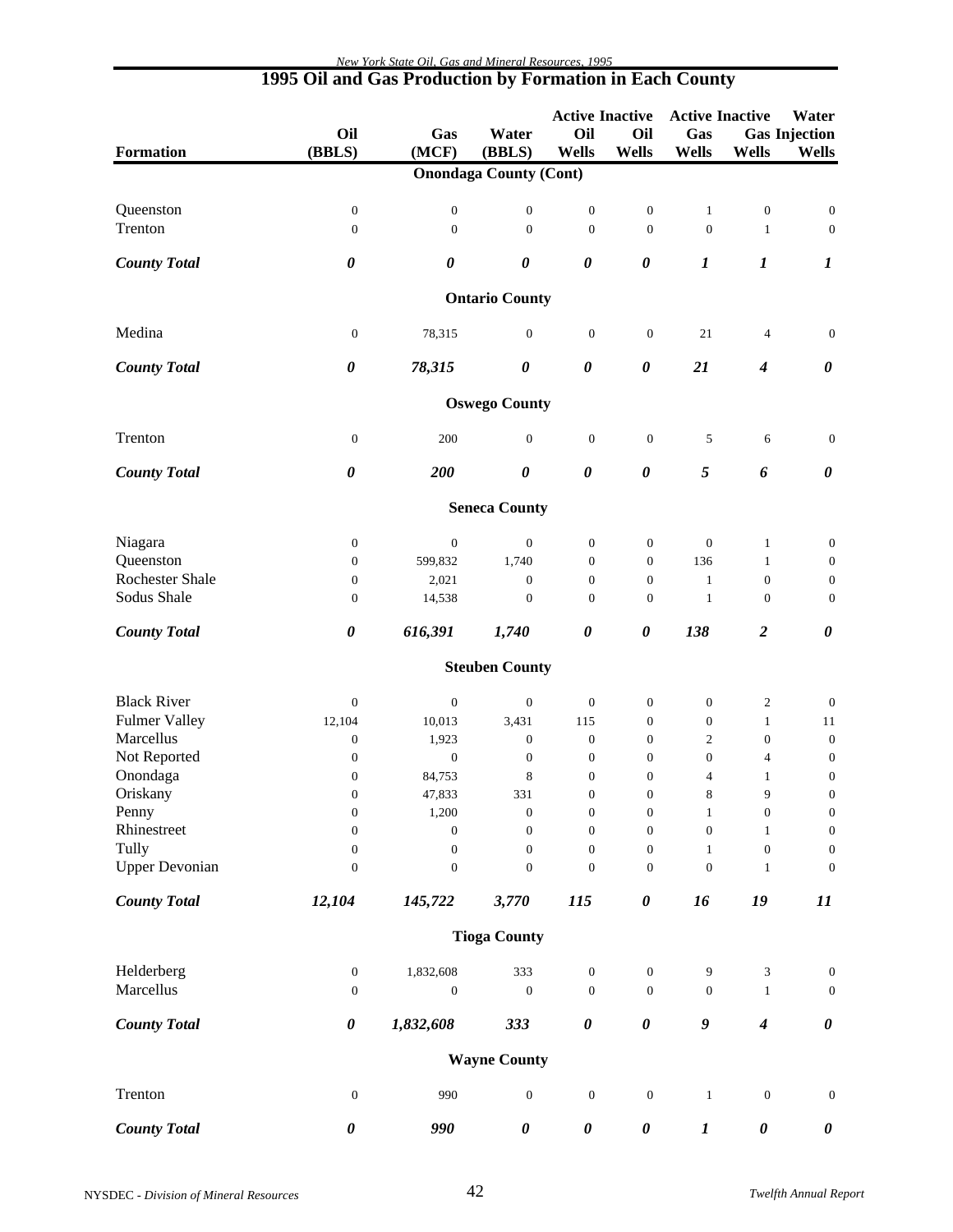|                       |                       |                |                       | <b>Active Inactive</b> |                | <b>Active Inactive</b> |                | Water                         |
|-----------------------|-----------------------|----------------|-----------------------|------------------------|----------------|------------------------|----------------|-------------------------------|
| <b>Formation</b>      | Oil<br>(BBLS)         | Gas<br>(MCF)   | Water<br>(BBLS)       | Oil<br>Wells           | Oil<br>Wells   | Gas<br>Wells           | Wells          | <b>Gas Injection</b><br>Wells |
|                       |                       |                | <b>Wyoming County</b> |                        |                |                        |                |                               |
| Akron                 | $\theta$              | 11,593         | $\Omega$              | $\mathbf{0}$           | $\mathbf{0}$   | 6                      | $\mathbf{0}$   | $\overline{0}$                |
| Medina                | $\overline{0}$        | 452,313        | 3,380                 | $\mathbf{0}$           | $\mathbf{0}$   | 252                    | 12             | $\mathbf{0}$                  |
| Not Reported          | $\Omega$              | $\Omega$       | $\Omega$              | $\Omega$               | $\mathbf{0}$   | $\Omega$               | 1              | $\mathbf{0}$                  |
| Theresa               | $\mathbf{0}$          | 15,030         | $\Omega$              | $\mathbf{0}$           | $\mathbf{0}$   | 1                      | 8              | $\boldsymbol{0}$              |
| <b>Upper Devonian</b> | $\mathbf{0}$          | 200            | $\Omega$              | $\mathbf{0}$           | $\mathbf{0}$   |                        | $\Omega$       | $\mathbf{0}$                  |
| Whirlpool             | $\mathbf{0}$          | $\overline{0}$ | $\Omega$              | $\mathbf{0}$           | $\mathbf{0}$   | $\Omega$               |                | $\mathbf{0}$                  |
| <b>County Total</b>   | $\boldsymbol{\theta}$ | 479,136        | 3,380                 | 0                      | 0              | <b>260</b>             | 22             | 0                             |
|                       |                       |                | <b>Yates County</b>   |                        |                |                        |                |                               |
| Queenston             | $\mathbf{0}$          | 12,113         | $\mathbf{0}$          | $\overline{0}$         | $\overline{0}$ | 11                     | $\overline{4}$ | $\overline{0}$                |
| <b>County Total</b>   | 0                     | 12,113         | $\boldsymbol{\theta}$ | $\boldsymbol{\theta}$  | 0              | 11                     | 4              | 0                             |
| <b>State Total</b>    | 236,733               | 18,747,057     | 686,050               | 3,041                  | 978            | 6,134                  | 632            | 782                           |

#### *New York State Oil, Gas and Mineral Resources, 1995* **1995 Oil and Gas Production by Formation in Each County**

NYSDEC - *Division of Mineral Resources* 43 *Twelfth Annual Report*